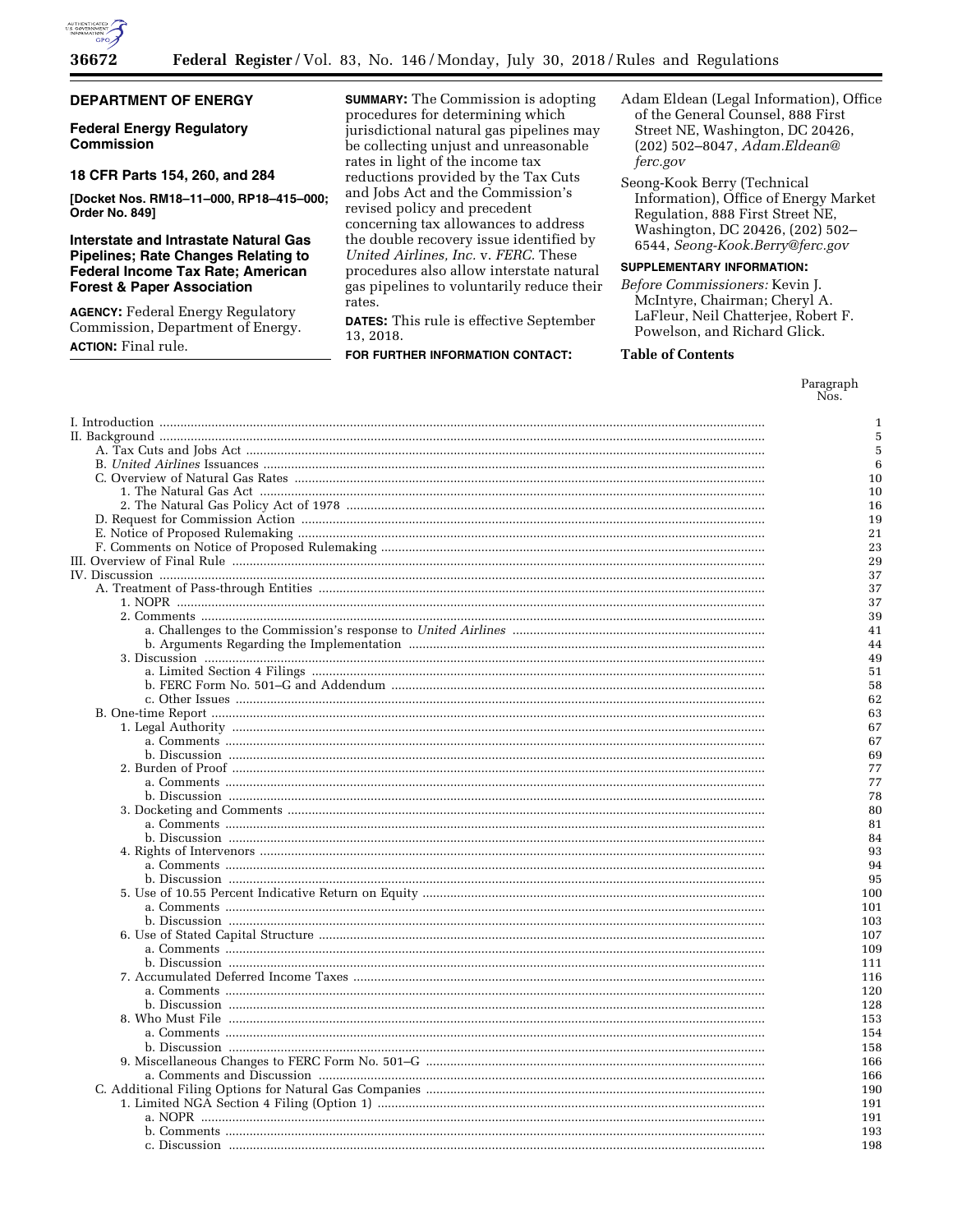| Paragrapn |  |
|-----------|--|
| 70 - 7    |  |

| 206 |
|-----|
| 206 |
| 207 |
| 211 |
| 216 |
| 216 |
| 218 |
| 222 |
| 226 |
| 226 |
| 227 |
| 228 |
| 229 |
| 231 |
| 245 |
| 250 |
| 261 |
| 261 |
| 262 |
| 265 |
| 267 |
| 267 |
| 270 |
| 277 |
| 285 |
| 286 |
| 286 |
| 293 |
| 294 |
| 297 |
| 300 |

#### **I. Introduction**

1. In this Final Rule, the Commission adopts procedures for determining which jurisdictional natural gas pipelines may be collecting unjust and unreasonable rates in light of (1) the income tax reductions provided by the Tax Cuts and Jobs Act<sup>1</sup> and (2) the Commission's Revised Policy Statement<sup>2</sup> and Opinion No. 511-C<sup>3</sup> concerning income tax allowances following the decision of the United States Court of Appeals for the District of Columbia Circuit (D.C. Circuit) in *United Airlines.*4 These procedures also allow interstate natural gas pipelines to voluntarily reduce their rates to reflect the income tax reductions and *United Airlines* Issuances.

2. The procedures adopted in this Final Rule are generally the same as the

Commission proposed in its March 15, 2018 Notice of Proposed Rulemaking (NOPR or proposed rule) in this proceeding.5 The Commission is thus adopting, with clarifications, the proposed FERC Form No. 501–G informational filing for evaluating the impact of the Tax Cuts and Jobs Act and *United Airlines* Issuances on interstate natural gas pipelines' revenue requirements. The Commission is also providing four options each interstate natural gas pipeline may choose from to address the changes to the pipeline's revenue requirement as a result of the income tax reductions: (1) A limited Natural Gas Act (NGA) section 4 6 rate reduction filing, (2) a commitment to file a general section 4 rate case in the near future, (3) an explanation why no rate change is needed, and (4) no action (other than filing a report).

3. However, as discussed further below, the Final Rule modifies the NOPR's proposed treatment of master limited partnership (MLP) pipelines 7

and other pass-through entities in several respects. First, the Commission has modified the FERC Form No. 501– G so that, if a pipeline states that it is not a tax paying entity, the form will not only automatically enter a federal and state income tax of zero, but also eliminate Accumulated Deferred Income Taxes (ADIT) from the pipeline's cost of service. Second, if an MLP pipeline chooses Option 1 (limited section 4 rate filing), this Final Rule permits the pipeline to reflect only the tax reductions in the Tax Cuts and Jobs Act. Although the Commission determined in the Revised Policy Statement that permitting MLP pipelines to include a tax allowance in their cost of service results in a double recovery of the MLP pipeline's tax costs, this Final Rule does not require MLP pipelines to eliminate their tax allowances at this time in compliance with this rulemaking. Third, the Final Rule clarifies that a natural gas company organized as a pass-through entity all of whose income or losses are consolidated on the federal income tax return of its corporate parent is considered to be subject to the federal corporate income tax, and is thus eligible for a tax allowance.

4. The Final Rule also makes certain changes to the proposed FERC Form No.

<sup>1</sup>An Act to provide for reconciliation pursuant to titles II and V of the concurrent resolution on the budget for fiscal year 2018, Public Law 115–97, 131 Stat. 2054 (2017) (Tax Cuts and Jobs Act).

<sup>2</sup> *Inquiry Regarding the Commission's Policy for Recovery of Income Tax Costs,* Revised Policy Statement, 83 FR 12,362 (Mar. 21, 2018), FERC Stats & Regs. ¶ 35,060 (2018), *order on reh'g,* 164 FERC ¶ 61,030 (2018).

<sup>3</sup>*SFPP, L.P.,* Opinion No. 511–C, 162 FERC ¶ 61,228, at P 9 (2018).

<sup>4</sup>*United Airlines, Inc.* v. *FERC,* 827 F.3d 122 (D.C. Cir. 2016). For purposes of this order, the Revised Policy Statement, *United Airlines,* and Opinion No. 511–C will collectively be referred to as ''*United Airlines* Issuances.''

<sup>5</sup> *Interstate and Intrastate Natural Gas Pipelines; Rate Changes Relating to Federal Income Tax Rate,*  83 FR 12,888 (Mar. 26, 2018), FERC Stats. & Regs. ¶ 32,725 (2018) (NOPR).

<sup>6</sup> 15 U.S.C. 717c (2012).

<sup>7</sup>Throughout this order, as in prior Commission orders, we use the phrase ''MLP pipeline.'' For the purposes of this proceeding, MLP pipeline includes a pipeline, such as SFPP, L.P., that does not pay taxes itself and is a wholly-owned subsidiary of an

MLP. *See* Opinion No. 511–C, 162 FERC ¶ 61,228 at P 9.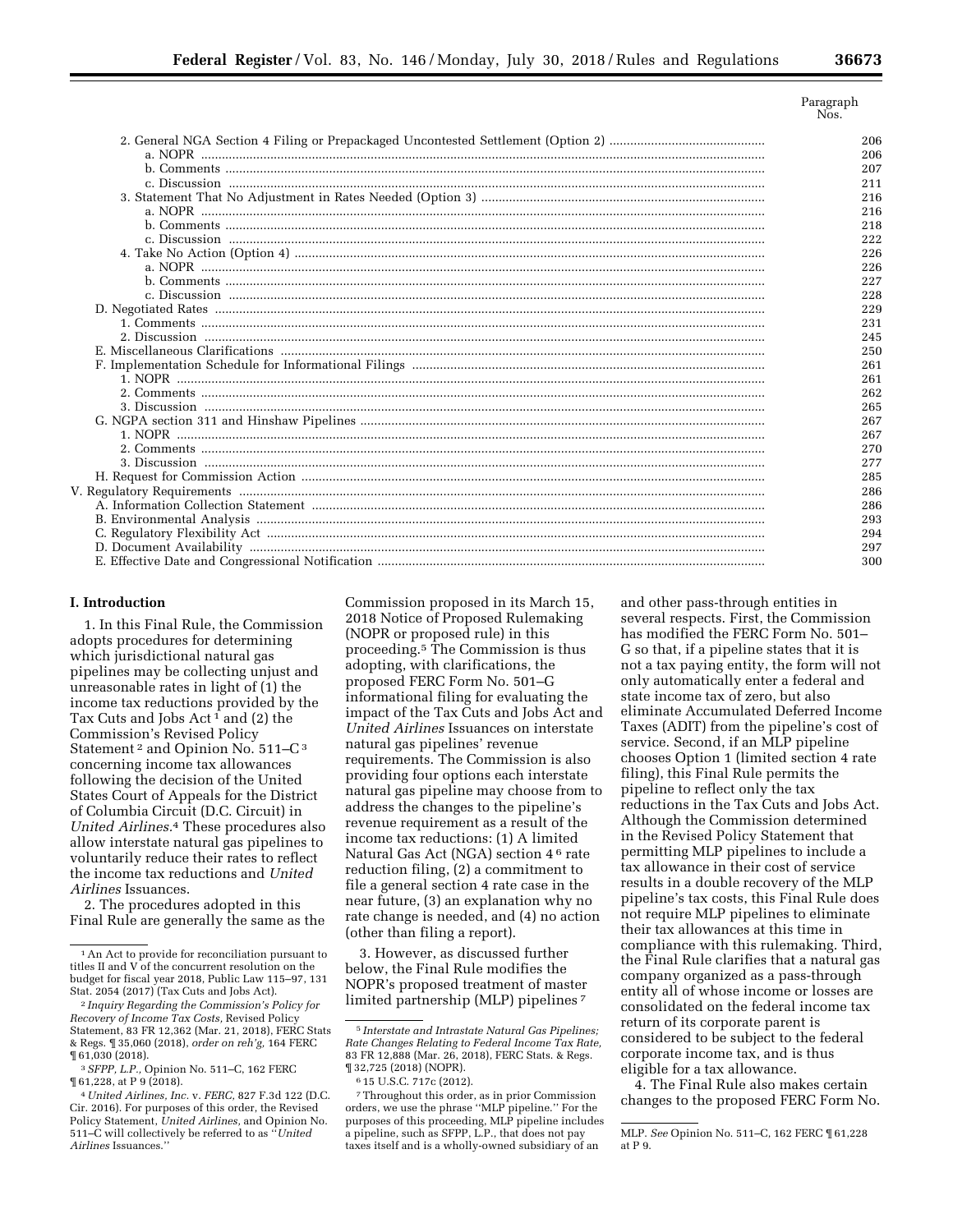501–G, including modifying the hypothetical capital structure to be used by pipelines who cannot use their own or their parent's capital structure. In addition, the Final Rule provides a guarantee that the Commission will not initiate a NGA section 5 rate investigation for a three-year moratorium period of an interstate pipeline that makes a limited NGA section 4 rate reduction filing that reduces its ROE to 12 percent or less.

## **II. Background**

## *A. Tax Cuts and Jobs Act*

5. On December 22, 2017, the President signed into law the Tax Cuts and Jobs Act. The Tax Cuts and Jobs Act, among other things, reduces the federal corporate income tax rate from 35 percent to 21 percent, effective January 1, 2018. This means that, beginning January 1, 2018, companies subject to the Commission's jurisdiction will compute income taxes owed to the Internal Revenue Service (IRS) based on a 21 percent tax rate. The tax rate reduction will result in less corporate income tax expense going forward.8 Further, with respect to income derived from pass-through entities, the Tax Cuts and Jobs Act generally reduced the income tax liability for individuals, and permitted up to a 20 percent deduction of pass-through income.9 The combination of these two changes for individuals holding units of passthrough entities means that the effective tax level applicable to individuals with pass-through derived income may be slightly less than the corporate income tax.

## *B. United Airlines Issuances*

6. In *United Airlines,* the D.C. Circuit held that the Commission failed to demonstrate that allowing SFPP, L.P. (SFPP), an MLP pipeline, to recover both an income tax allowance and the discounted cash flow (DCF) methodology rate of return does not result in a double recovery of investors' tax costs. Accordingly, the D.C. Circuit remanded the underlying rate proceeding to the Commission for further consideration. Although the D.C. Circuit's decision directly addressed the rate case filed by SFPP, the *United Airlines* double-recovery analysis referred to partnerships generally. Recognizing the potentially industrywide ramifications, the Commission issued a Notice of Inquiry in Docket No. PL17–1–000, soliciting comments on how to resolve any double recovery

resulting from the rate of return policies and the policy permitting an income tax allowance for partnership entities.10

7. Concurrently with the issuance of the NOPR in this proceeding, the Commission issued an Order on Remand in Opinion No.  $511-C^{11}$  in response to *United Airlines.* Consistent with the *United Airlines* remand, Opinion No. 511–C concluded that granting SFPP an income tax allowance in addition to its return on equity (ROE) determined by the DCF methodology resulted in a double-recovery. The Commission explained:

[MLP pipelines (such as SFPP)] and similar pass-through entities do not incur income taxes at the entity level. Instead, the partners are individually responsible for paying taxes on their allocated share of the partnership's taxable income.

The DCF methodology estimates the returns a regulated entity must provide to investors in order to attract capital.

To attract capital, entities in the market must provide investors a pre-tax return, *i.e.,*  a return that covers investor-level taxes and leaves sufficient remaining income to earn investors' required after-tax return. In other words, because investors must pay taxes from any earnings received from the partnership, the DCF return must be sufficient both to cover the investor's tax costs and to provide the investor a sufficient after-tax ROE.12

8. Accordingly, the Commission ordered removal of the additional income tax allowance from SFPP's cost of service. The Commission explained that such action (a) remedies the double recovery identified by the court in its *United Airlines* remand, (b) restores parity between SFPP (an MLP pipeline) and corporate investment forms, (c) is consistent with Congressional intent, and (d) provides SFPP with a sufficient return via the DCF ROE.13

9. Simultaneously, the Commission also issued the Revised Policy Statement 14 that superseded the Commission's prior guidance in the 2005 Income Tax Policy Statement 15 and established new guidance following *United Airlines.* Like Opinion No. 511– C, the Revised Policy Statement explained that a double recovery results from granting an MLP pipeline an income tax allowance and a DCF ROE, and accordingly provided guidance that the Commission will no longer permit MLP pipelines to recover an income tax

10 *Inquiry Regarding the Commission's Policy for Recovery of Income Tax Costs,* Notice of Inquiry, FERC Stats & Regs. ¶ 35,581 (2016). 11Opinion No. 511–C, 162 FERC ¶ 61,228.

allowance in their cost of service. The Revised Policy Statement also explained that although all partnerships seeking to recover an income tax allowance in a cost-of-service rate case will need to address the *United Airlines* doublerecovery concern, the Commission will address the application of *United Airlines* to these non-MLP partnership forms as those issues arise in subsequent proceedings.16 The Commission received requests for rehearing of Opinion No. 511–C and the Revised Policy Statement.

## *C. Overview of Natural Gas Rates*

## 1. The Natural Gas Act

10. As required by § 284.10 of the Commission's regulations,17 interstate natural gas pipelines generally have stated rates for their services, which are approved in a rate proceeding under NGA sections 4 or 5 and remain in effect until changed in a subsequent NGA section 4 or 5 proceeding. The stated rates are designed to provide the pipeline the opportunity to recover all components of the pipeline's cost of service, including the pipeline's federal income taxes.18 When pipelines file under NGA section 4 to change their rates, the Commission requires the pipeline to provide detailed support for all the components of its cost of service, including federal income taxes.19

11. The Commission generally does not permit pipelines to change any single component of their cost of service outside of a general NGA section 4 rate case.20 A primary reason for this policy is that, while one component of the cost of service may have increased, others may have declined. In a general NGA section 4 rate case, all components of the cost of service may be considered and any decreases in an individual component can be offset against increases in other cost components.21 For the same reasons, the Commission reviews all of a pipeline's costs and revenues when it investigates whether a pipeline's existing rates are unjust and unreasonable under NGA section 5.22

18Most pipeline tariffs include tracking mechanisms for the recovery of fuel and lost and unaccounted for gas, but generally pipelines do not separately track any other cost.

19 18 CFR 154.312 and 154.313. The pipeline must show the computation of its allowance for federal income taxes in Statement H–3.

20*See, e.g., Trunkline Gas Co.,* 142 FERC ¶ 61,133, at P 24 n.28 (2013).

21*ANR Pipeline Co.,* 110 FERC ¶ 61,069, at P 18 (2005).

22 *Midwestern Gas Transmission Co.,* 162 FERC ¶ 61,219 (2018); *Dominion Energy Overthrust Pipeline, LLC,* 162 FERC ¶ 61,218 (2018); *Natural* 

<sup>8</sup>*See* Tax Cuts and Jobs Act 13001, 131 Stat. at 2096.

<sup>9</sup>*See id.* 11011, 131 Stat. at 2063.

<sup>12</sup> *Id.* P 22.

<sup>13</sup> *Id.* P 21.

<sup>14</sup>Revised Policy Statement, FERC Stats. & Regs. ¶ 35,060.

<sup>15</sup>*Policy Statement on Income Tax Allowances,*  111 FERC ¶ 61,139 (2005).

<sup>16</sup>Revised Policy Statement, FERC Stats. ¶ Regs. 35,060 at P 3.

<sup>17</sup> 18 CFR 284.10 (2017).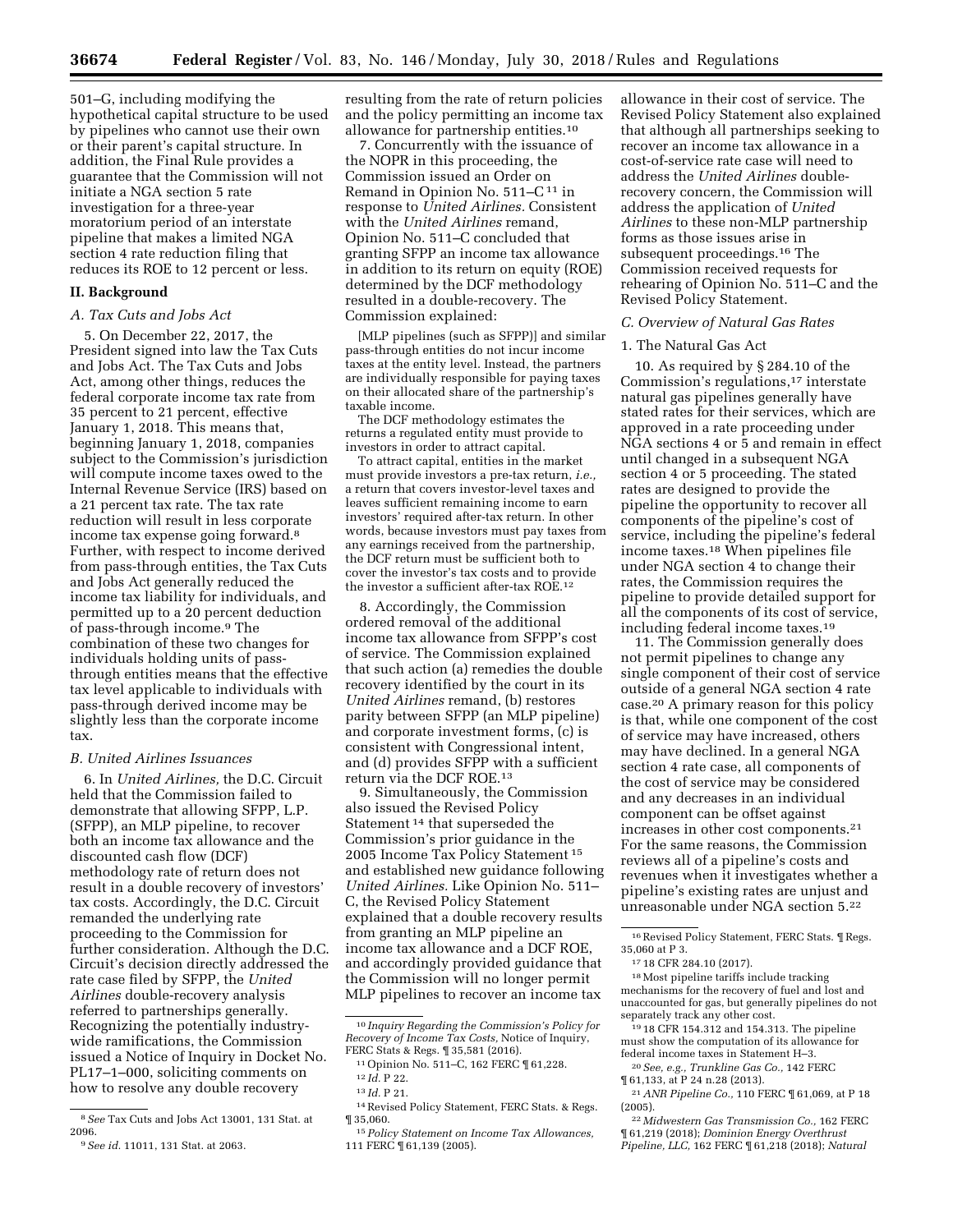12. NGA sections 4 and 5 proceedings are routinely resolved through settlement agreements between the pipeline and its customers. Most of the agreements are ''black box'' settlements that do not provide detailed cost-ofservice information. In addition, in lieu of submitting a general NGA section 4 rate case, a pipeline may submit a prepackaged settlement to the Commission. When pipelines file pre-packaged settlements, they generally do not include detailed cost and revenue information in the filing. The Commission will approve an uncontested settlement offer upon finding that ''the settlement appears to be fair and reasonable and in the public interest.'' 23 Many rate case settlement agreements include moratorium provisions that limit the ability of the pipeline to file to revise its rates, or for the shippers to file an NGA section 5 complaint, for a particular time period. In addition, many settlement agreements include ''come-back provisions,'' which require a pipeline to file an NGA section 4 filing no later than a particular date.

13. The Commission has granted most interstate natural gas pipelines authority to negotiate rates with individual customers.24 Such rates are not bound by the maximum and minimum recourse rates in the pipeline's tariff.25 In order to be granted negotiated rate authority, a pipeline must have a costbased recourse rate on file with the Commission, so a customer always has the option of entering into a contract at the cost-based recourse rate rather than a negotiated rate if it chooses. The pipeline must file each negotiated rate

23 18 CFR 385.602(g)(3).

24*See Natural Gas Pipeline Negotiated Rate Policies and Practices; Modification of Negotiated Rate Policy,* 104 FERC ¶ 61,134 (2003), *order on reh'g and clarification,* 114 FERC ¶ 61,042, *dismissing reh'g and denying clarification,* 114 FERC ¶ 61,304 (2006) (*Negotiated Rate Policy Statement*).

25*Northern Natural Gas Co.,* 105 FERC ¶ 61,299, at PP 15–16 (2003).

agreement with the Commission. In addition, pipelines are also permitted to selectively discount their rates. Although negotiated rates may be above the maximum recourse rate, discounted rates must remain below the maximum rate. The maximum recourse rate is the ceiling rate for all long-term capacity releases, including capacity releases to replacement shippers by firm customers with negotiated rates.

14. Changes to a pipeline's recourse rates occurring under NGA sections 4 and 5 do not affect a customer's negotiated rate, because that rate is negotiated as an alternative to the customer taking service under the recourse rate. However, a shipper receiving a discounted rate may experience a reduction as a result of the outcome of a rate proceeding if the recourse rate is reduced below the discounted rate. The prevalence of negotiated and discounted rates varies among pipelines, depending upon the competitive situation.

15. The Commission also grants interstate natural gas pipelines marketbased rate authority when the pipeline can show it lacks market power for the specific services or when the applicant or the Commission can mitigate the market power with specific conditions.26 A pipeline that has been granted market-based rate authority will have an approved tariff on file with the Commission but will not have a Commission approved rate. Rather, all rates for services are negotiated by the pipeline and its customers. Currently, 29 interstate natural gas pipelines have market-based rate authority for storage and interruptible hub services (such as wheeling and park and loan services), and one pipeline (Rendezvous Pipeline Company, LLC) has market-based rate authority for transportation services.

2. The Natural Gas Policy Act of 1978

16. Section 311 of the Natural Gas Policy Act of 1978 (NGPA) authorizes the Commission to allow intrastate pipelines to transport natural gas ''on behalf of'' interstate pipelines or local distribution companies served by interstate pipelines.27 NGPA section 311(a)(2)(B) provides that the rates for interstate transportation provided by intrastate pipelines shall be ''fair and

equitable and may not exceed an amount which is reasonably comparable to the rates and charges which interstate pipelines would be permitted to charge for providing similar transportation service."<sup>28</sup> In addition, NGPA section 311(c) provides that any authorization by the Commission for an intrastate pipeline to provide interstate service ''shall be under such terms and conditions as the Commission may prescribe.'' 29 Section 284.224 of the Commission's regulations provides for the issuance of blanket certificates under section 7 of the NGA to Hinshaw pipelines 30 to provide open access transportation service ''to the same extent that and in the same manner'' as intrastate pipelines are authorized to perform such service.31 The Commission regulates the rates for interstate service provided by Hinshaw pipelines under NGA sections 4 and 5.

17. Section 284.123 of the Commission's regulations provides procedures for NGPA section 311 and Hinshaw pipelines to establish fair and equitable rates for their interstate services.32 Section 284.123(b) allows intrastate pipelines an election of two different methodologies upon which to base their rates for interstate services.33 First, § 284.123(b)(1) permits an intrastate pipeline to elect to base its rates on the methodology or rate(s) approved by a state regulatory agency included in an effective firm rate for city-gate service. Second, § 284.123(b)(2) provides that the pipeline may petition for approval of rates and charges using its own data to show its proposed rates are fair and equitable. The Commission has established a policy of reviewing the rates of NGPA section 311 and Hinshaw pipelines every five years.34 Section 311 pipelines not using state-approved rates must file a new rate case every five years, and Hinshaw pipelines must at a minimum file a cost and revenue study every five years. Intrastate pipelines

30Section 1(c) of the NGA, 15 U.S.C. 717(c), exempts from the Commission's NGA jurisdiction those pipelines which transport gas in interstate commerce if (1) they receive natural gas at or within the boundary of a state, (2) all the gas is consumed within that state, and (3) the pipeline is regulated by a state Commission. This is known as the Hinshaw exemption.

- 31*See* 18 CFR 284.224.
- 32 18 CFR 284.123.
- 33 18 CFR 284.123(b).

34*Contract Reporting Requirements of Intrastate Natural Gas Companies,* Order No. 735, FERC Stats. & Regs. ¶ 31,310, at P 92, *order on reh'g,* Order No. 735–A, FERC Stats. & Regs. ¶ 31,318 (2010); *see also Hattiesburg Industrial Gas Sales, L.L.C.,* 134 FERC ¶ 61,236 (2011) (imposing a five-year rate review requirement on Hattiesburg Industrial Gas Sales, L.L.C.).

*Gas Pipeline Co. of America LLC,* 158 FERC ¶ 61,044 (2017); *Wyoming Interstate Co., L.L.C.,* 158 FERC ¶ 61,040 (2017); *Tuscarora Gas Transmission Co.,* 154 FERC ¶ 61,030 (2016); *Iroquois Gas Transmission System, L.P.,* 154 FERC ¶ 61,028 (2016); *Empire Pipeline, Inc.,* 154 FERC ¶ 61,029 (2016); *Columbia Gulf Transmission, LLC,* 154 FERC ¶ 61,027 (2016); *Wyoming Interstate Co., L.L.C.,* 141 FERC ¶ 61,117 (2012); *Viking Gas Transmission Co.,* 141 FERC ¶ 61,118 (2012); *Bear Creek Storage Co., L.L.C.,* 137 FERC ¶ 61,134 (2011); *MIGC LLC,* 137 FERC ¶ 61,135 (2011); *ANR Storage Co.,* 137 FERC ¶ 61,136 (2011); *Ozark Gas Transmission, L.L.C.,* 133 FERC ¶ 61,158 (2010); *Kinder Morgan Interstate Gas Transmission LLC,*  133 FERC ¶ 61,157 (2010); *Northern Natural Gas Co.,* 129 FERC ¶ 61,159 (2009); *Great Lakes Gas Transmission Ltd. P'ship,* 129 FERC ¶ 61,160 (2009); *Natural Gas Pipeline Co. of America LLC,*  129 FERC ¶ 61,158 (2009).

<sup>26</sup>*Alternatives to Traditional Cost of Service Ratemaking for Natural Gas Pipelines and Regulation of Negotiated Transportation Services of Natural Gas Pipelines,* 74 FERC ¶ 61,076 (1996) (Negotiated Rate Policy Statement); *see also Rate Regulation of Certain Natural Gas Storage Facilities,* Order No. 678, FERC Stats. & Regs. ¶ 31,220 (2006) (cross-referenced at 115 FERC ¶ 61,343), *reh'g denied,* Order No. 678–A, 117 FERC ¶ 61,190 (2006).

<sup>27</sup> 15 U.S.C. 3371.

<sup>28</sup> 15 U.S.C. 3371(a)(2)(B).

<sup>29</sup> 15 U.S.C. 3371(c).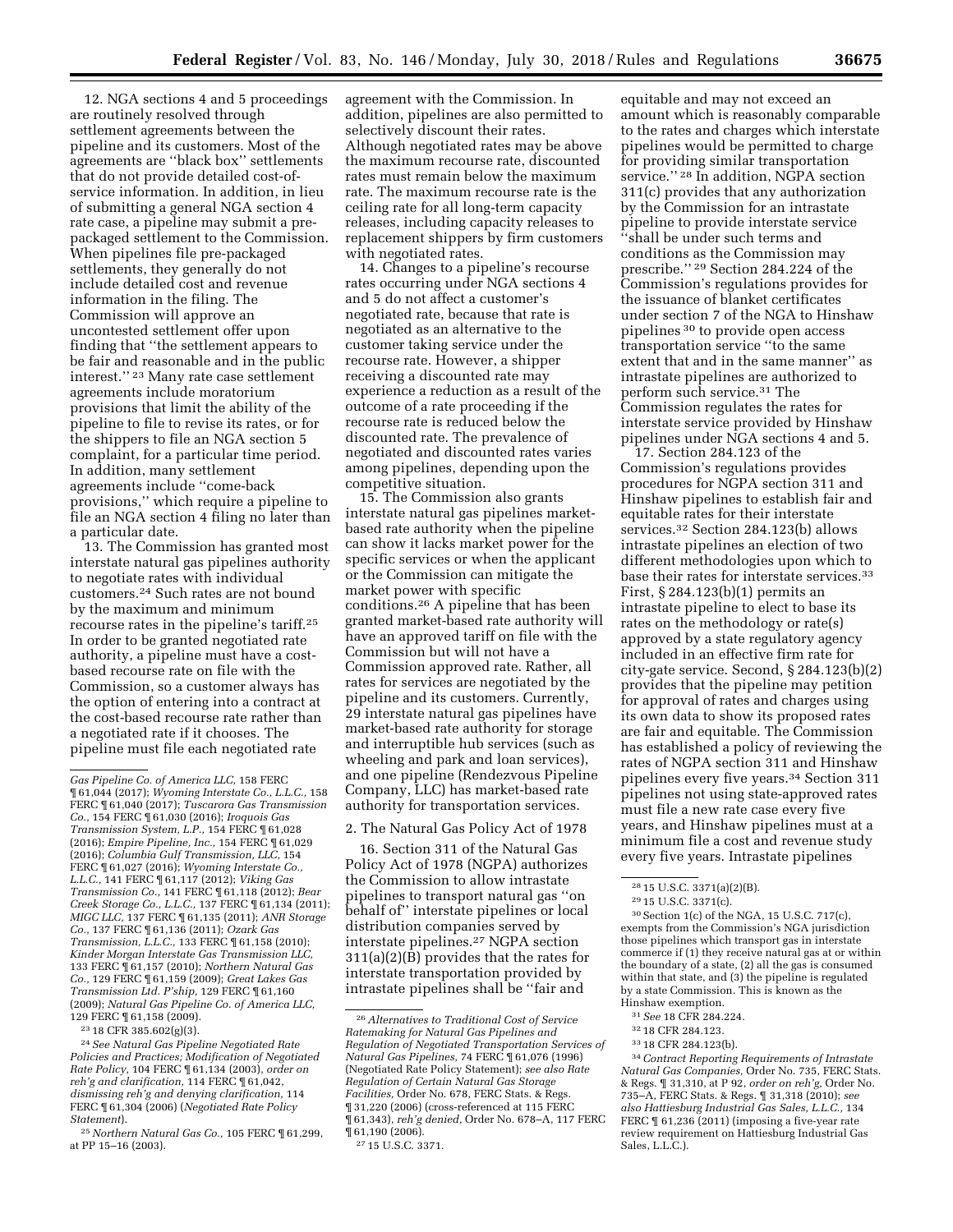using state-approved rates that have not changed since the previous five-year filing are only required to make a filing certifying that those rates continue to meet the requirements of § 284.123(b)(1) on the same basis on which they were approved. Conversely, if the stateapproved rate used for the election is changed at any time, the NGPA section 311 or Hinshaw pipeline must file a new rate election pursuant to § 284.123(b) for its interstate rates no later than 30 days after the changed rate becomes effective.

18. An intrastate pipeline may file to request authorization to charge marketbased rates under subpart M of Part 284 of the Commission's regulations. The same requirements for showing a lack of market power apply to intrastate pipelines as for interstate pipelines. The Commission has granted market-based rate authority for storage and hub services to 19 of the 112 intrastate pipelines with subpart C of Part 284 tariffs.

## *D. Request for Commission Action*

19. On January 31, 2018, in Docket No. RP18–415–000, several trade associations and companies representing a coalition of the natural gas industry that are dependent upon services provided by interstate natural gas pipeline and storage companies (Petitioners) 35 filed a petition requesting that the Commission take immediate action under sections 5(a), 10(a), and 14(a) and (c) of the NGA to initiate show cause proceedings against all interstate natural gas pipeline companies (with certain exceptions) and require each pipeline to submit a cost and revenue study to demonstrate that its existing jurisdictional rates continue to be just and reasonable following the passage of the Tax Cuts and Jobs Act.

20. Petitioners requested that the Commission require an immediate rate reduction, if a filed cost and revenue study demonstrates that the interstate natural gas pipeline is over-recovering its costs following the adjustments to account for changes to the tax laws implemented under the Tax Cuts and Jobs Act. Petitioners contended that, if a pipeline believed that a Commissionapproved settlement exempted it from such a rate analysis, the Commission

should require such company to provide evidence to that effect.

#### *E. Notice of Proposed Rulemaking*

21. In response to the Tax Cuts and Jobs Act and *United Airlines* Issuances, on March 15, 2018, the Commission issued a NOPR proposing to require interstate natural gas pipelines to file an informational filing with the Commission pursuant to sections 10(a) and 14(a) of the NGA 36 (One-time Report on Rate Effect of the Tax Cuts and Jobs Act, FERC Form No. 501–G).37 The One-time Report was designed to collect financial information to evaluate the impact of the Tax Cuts and Jobs Act and *United Airlines* Issuances on interstate natural gas pipelines' revenue requirements. In addition to the Onetime Report, the Commission proposed to provide four options for each interstate natural gas pipeline to choose from, including to voluntarily make a filing to address the changes to the pipeline's recovery of tax costs, or explain why no action is needed. The four options are: (1) File a limited NGA section 4 filing to reduce the pipeline's rates to reflect the decrease in the federal corporate income tax rate pursuant to the Tax Cuts and Jobs Act and the elimination of the income tax allowance for MLP pipelines consistent with the Revised Policy Statement, (2) make a commitment to file a general NGA section 4 rate case in the near future, (3) file a statement explaining why an adjustment to its rates is not needed, or (4) take no action other than filing the One-time Report. If an interstate natural gas pipeline does not choose either of the first two options, the Commission would consider, based on the information in the One-time Report and comments by interested parties, whether to issue an order to show cause under NGA section 5 requiring the pipeline either to reduce its rates to reflect the income tax reduction or explain why it should not be required to do so.38

22. The Commission proposed to establish a staggered schedule for interstate natural gas pipelines to file the One-time Report and choose one of the four options described above. The Commission stated in the NOPR that interstate natural gas pipelines that file general NGA section 4 rate cases or prepackaged uncontested rate settlements

before the deadline for their One-time Report will be exempted from making the One-time Report. In addition, the Commission stated that interstate natural gas pipelines whose rates are being investigated under NGA section 5 need not file the One-time Report.39

## *F. Comments on Notice of Proposed Rulemaking*

23. The Commission received 33 comments and ten answers and reply comments in response to its NOPR.40 In general, commenters support the Commission taking action in regard to the recent tax changes although commenters disagree about various aspects of the Commission's proposed procedures. These comments have informed our determinations in this Final Rule.

24. Several commenters take issue with the NOPR's implementation of the Revised Policy Statement and the proposal that, if an MLP pipeline chooses the option of making a limited NGA section 4 filing, that filing must reduce its maximum rates to reflect the elimination of any tax allowance included in its current rates consistent with the Revised Policy Statement.

25. In regard to the proposed FERC Form No.

501–G, among other things, commenters challenge the Commission's authority to require such a filing, seek clarification regarding inputs to the form including the use of an indicative ROE of 10.55 percent, and suggest changes to the form.

26. Commenters also seek clarification and suggest changes to the four options for an interstate natural gas pipeline to make a filing to address the changes to the pipeline's recovery of tax costs or explain why no action is needed. Commenters suggest alternative timelines or request additional time to make such filings. Commenters also seek clarification regarding the deadline to make such filings. Some commenters suggest that the Commission eliminate or alter some of the proposed filing options.

27. The Commission also received several comments regarding negotiated rate agreements and whether those agreements can or should be altered by the Final Rule.

28. Commenters generally support the Commission's proposed procedures for NGPA section 311 and Hinshaw pipelines with some suggested modifications.

<sup>35</sup> Petitioners include the following trade associations: American Forest and Paper Association, American Public Gas Association, Independent Petroleum Association of America, Natural Gas Supply Association, and Process Gas Consumers Group. Petitioners also include the following companies: Aera Energy LLC, Anadarko Energy Services Company, Chevron U.S.A. Inc., ConocoPhillips Company, Hess Corporation, Petrohawk Energy Corporation, WPX Energy Marketing, LLC, and XTO Energy Inc.

<sup>36</sup> 15 U.S.C. 717i(a), 717m(a).

<sup>37</sup>NOPR, FERC Stats. & Regs. ¶ 32,725 at P 32. The One-time Report on Rate Effect of the Tax Cuts and Jobs Act is referred to interchangeably as ''Onetime Report'' or ''FERC Form No. 501–G'' in this Final Rule.

<sup>38</sup>NOPR, FERC Stats. & Regs. ¶ 32,725 at PP 41– 51.

<sup>39</sup> *Id.* PP 4, 40 & n.8.

<sup>40</sup>The list of commenters and the abbreviation used for each in this order are shown on Appendix A.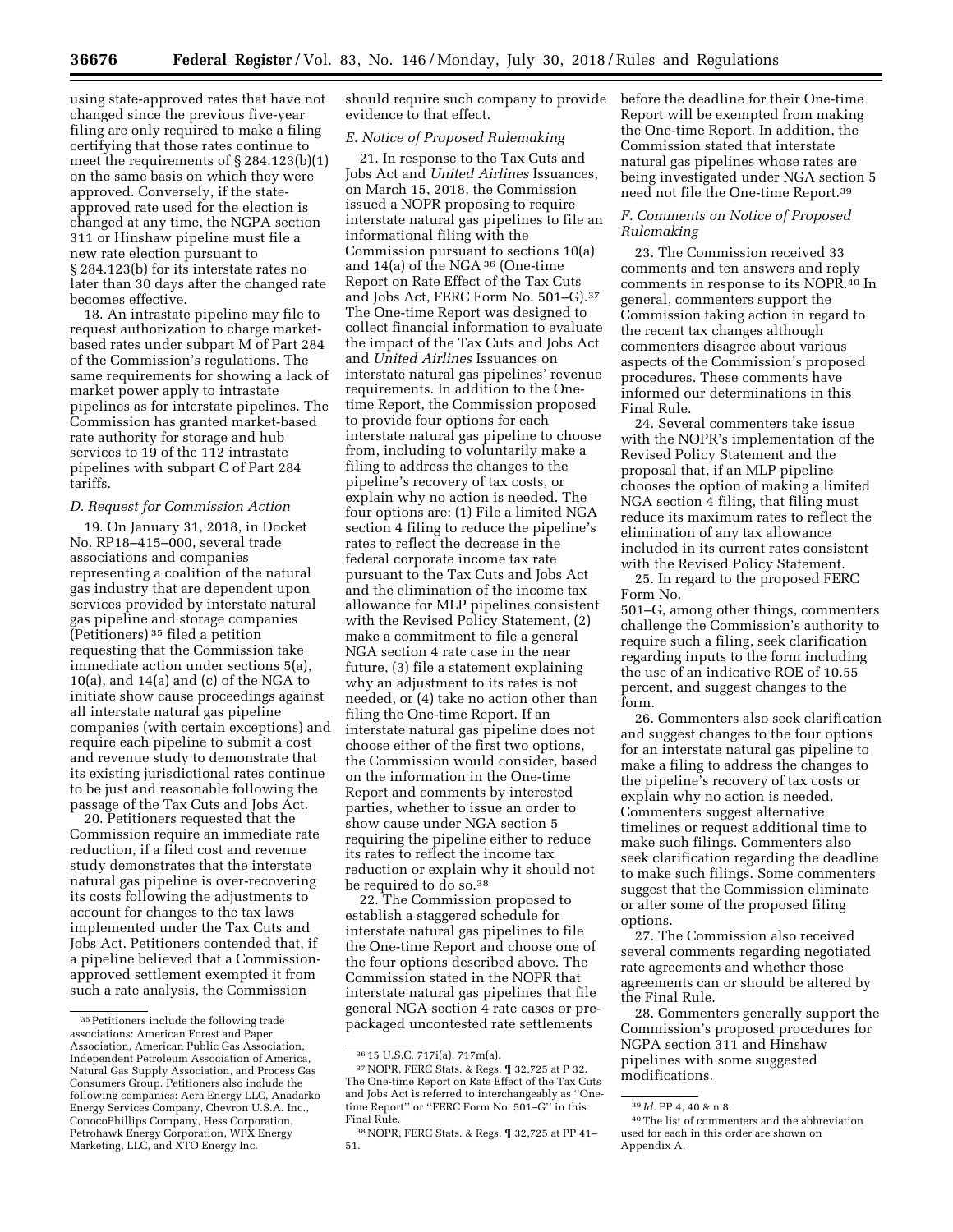#### **III. Overview of Final Rule**

29. In this Final Rule, the Commission adopts procedures for determining which jurisdictional natural gas pipelines may be collecting unjust and unreasonable rates in light of (1) the income tax reductions provided by the Tax Cuts and Jobs Act and (2) the *United Airlines* Issuances. These procedures also allow interstate natural gas pipelines to voluntarily reduce their rates to reflect the income tax reductions and change in tax allowance resulting from the *United Airlines*  Issuances.

30. The Commission adopts, with modifications, the procedures proposed in the NOPR. The Final Rule establishes a requirement, pursuant to sections 10 and 14(a) of the NGA, that all interstate natural gas companies, with cost-based stated rates, that filed a 2017 FERC Form No. 2 or 2–A must file the FERC Form No. 501–G informational filing for the purpose of evaluating the impact of the Tax Cuts and Jobs Act and the *United Airlines* Issuances on interstate natural gas pipelines' revenue requirements. The Final Rule makes certain adjustments to the FERC Form No. 501–G. For example, if a pipeline states that it is not a tax paying entity, the revised form will not only automatically enter a federal and state income tax of zero, but also eliminate ADIT from the pipeline's cost of service. This change is consistent with the policy announced in our contemporaneous order on rehearing of the Revised Policy Statement,<sup>41</sup> that when a pass-through entity's tax allowance is eliminated, it is appropriate to also eliminate ADIT. The Final Rule also modifies the FERC Form No. 501–G's treatment of capital structure, so that, among other things, if a pipeline must report a hypothetical capital structure, that capital structure will be 57 percent equity, instead of 50 percent equity.

31. In addition to the FERC Form No. 501–G filing requirement, the Commission provides four options for each interstate natural gas pipeline to make a filing to address the changes to the pipeline's recovery of tax costs or explain why no action is needed: (1) A limited NGA section 4 rate reduction filing (Option 1), (2) a commitment to file a general section 4 rate case in the near future (Option 2), (3) an explanation why no rate change is needed (Option 3), and (4) no action (Option 4). These procedures are intended to encourage natural gas

pipelines to voluntarily reduce their rates to the extent the tax changes result in their over-recovering their cost of service, while also providing the Commission and stakeholders information necessary to take targeted actions under NGA section 5 where necessary to achieve just and reasonable rates.

32. We modify the NOPR proposal so as to permit MLP pipelines to, under Option 1, propose in their limited section 4 filings to either (1) eliminate their tax allowance, along with their ADIT, or (2) reflect only the tax reductions in the Tax Cuts and Jobs Act. Although the Commission determined in the Revised Policy Statement that permitting MLP pipelines to include a tax allowance in their cost of service results in a double recovery of the MLP pipeline's tax costs, the Commission will not require MLP pipelines to eliminate their tax allowances in this rulemaking proceeding. The Final Rule also clarifies that a natural gas company organized as a pass-through entity is considered subject to the federal corporate income tax, if all of its income or losses are consolidated on the federal income tax return of its corporate parent. Thus, such a pass-through entity is eligible for a tax allowance.

33. The Commission reiterates the voluntary nature of the three filing options and the option to take no action available to pipelines once the pipeline files the required FERC Form No. 501– G. While the Commission is permitting interstate natural gas pipelines to voluntarily file a limited NGA section 4 filing or commit to make a general NGA section 4 rate case filing to modify their rates to reflect the impact of the Tax Cuts and Jobs Act and *United Airlines*  Issuances, the Commission is not ordering interstate natural gas pipelines to make such filings. The limited NGA section 4 filing option (Option 1) is beneficial to both pipelines and their customers because it allows interstate pipelines to voluntarily reduce their rates to reflect a reduction in a single cost component—their federal income tax costs—so as to flow through that benefit to consumers as soon as possible. In order to provide an additional incentive for pipelines to make a limited NGA section 4 rate reduction filing, the Final Rule includes a guarantee that the Commission will not, for a three-year moratorium period, initiate a NGA section 5 rate investigation of a pipeline that makes such a filing, if that filing reduces the pipeline's ROE to 12 percent or less.

34. The commitment to file a general NGA section 4 rate case in the near future option (Option 2) provides an

opportunity for pipelines to reflect the impact of the Tax Cuts and Jobs Act and *United Airlines* Issuances if the limited NGA section 4 filing option would not be appropriate. Although the Commission prefers for pipelines to reflect the impact of the Tax Cuts and Jobs Act and *United Airlines* Issuances on their own accord, the Commission will consider whether to initiate an investigation to determine if the pipeline's rates may be unjust and unreasonable under NGA section 5 if a pipeline that chooses Option 3 (provide an explanation why no rate change is needed) fails to convince the Commission, or the pipeline chooses Option 4 (take no action).

35. The Commission also modifies the implementation schedule proposed in the NOPR by combining the third and fourth groups of pipelines into a single group. The deadline for the first group of pipelines to file their FERC Form No. 501–Gs will be 28 days after the effective date of the Final Rule and the deadlines for the second and third groups will each be 28 days after the previous group's deadline. Combining the third and fourth groups into a single group will allow the filing of the FERC Form No. 501–Gs to be completed by early December of this year.

36. Additionally, the Commission adopts, with clarifying modifications, the procedures proposed in the NOPR for NGPA section 311 and Hinshaw pipelines to reflect in their jurisdictional rates any rate reductions from the Tax Cuts and Jobs Act and the *United Airlines* Issuances directed by a state agency. Pursuant to this Final Rule, NGPA section 311 and Hinshaw pipelines are not required to file the FERC Form No. 501–G or make any other immediate filing. Instead, the Commission will rely on its five-year rate review process as the primary mechanism to consider changes to reflect the Tax Cuts and Jobs Act, and the Commission adopts the NOPR's proposed § 284.123(i) in this Final Rule. Under pre-existing policy, any pipeline that elected to use state-derived rates pursuant to § 284.123(b)(1) is already required to file with the Commission a new rate election 30 days after a state regulatory agency adjusts its intrastate rates, and new § 284.123(i) expands that requirement to include intrastate pipelines that use Commissionestablished cost-based rates pursuant to § 284.123(b)(2), as well as pipelines that use state derived rates pursuant to § 284.123(b)(1).

<sup>41</sup> *Inquiry Regarding the Commission's Policy for Recovery of Income Tax Costs,* Order on Rehearing, 164 FERC ¶ 61,030 (2018).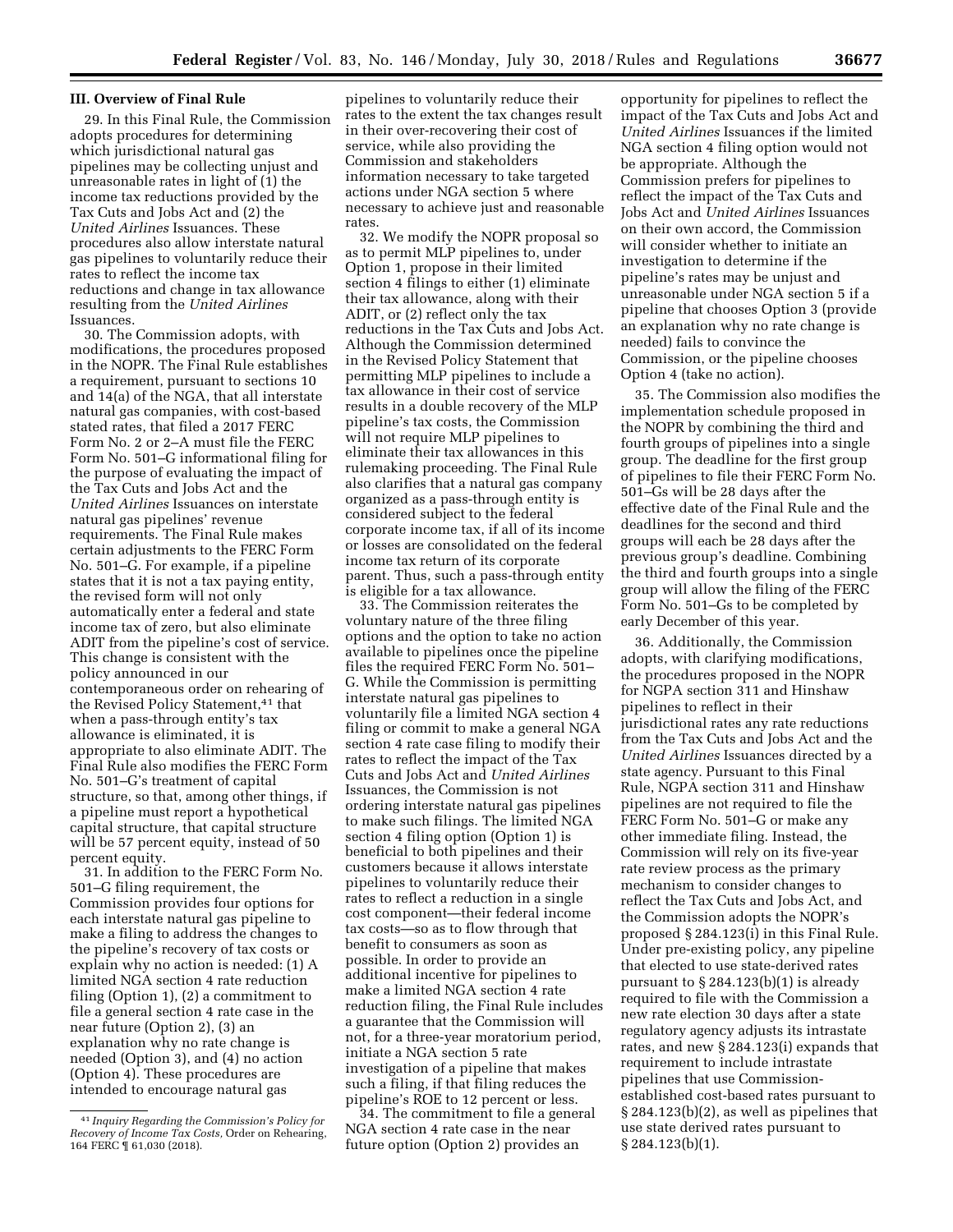#### **IV. Discussion**

## *A. Treatment of Pass-Through Entities*

## 1. NOPR

37. The NOPR addressed the treatment of pass-through entities in two ways. First, the proposed One-time Report, FERC Form No. 501–G, assumed a federal and state income tax allowance of zero for all pass-through entities in order to address the double-recovery issues discussed in the *United Airlines*  Issuances.

38. Second, the implementation of Option 1, described above, provided different treatment for MLP pipelines as compared to other entities, as set forth in proposed § 154.404 of the regulations.42 Specifically, proposed § 154.404 distinguishes between the types of rate reductions pipelines could include in these limited NGA section 4 filings, depending upon whether the pipeline should be treated as a corporation, an MLP pipeline, or a non-MLP partnership. Thus, proposed § 154.404(a)(1) permits a pipeline subject to the federal corporate income tax to make a limited NGA section 4 filing reducing its maximum rates to reflect the decrease in the federal corporate income tax rate pursuant to the Tax Cuts and Jobs Act. However, proposed § 154.404(a)(2) only permits an MLP pipeline to file a limited NGA section 4 filing reducing its maximum rates to reflect the elimination of any tax allowance included in its current rates consistent with the *United Airlines*  Issuances. In contrast, proposed § 154.404(a)(3) provides that if a partnership not organized as an MLP pipeline believes that a federal or state income tax allowance is permissible notwithstanding *United Airlines,* it may justify why its pipeline should continue to receive an income tax allowance and reduce its maximum rates to reflect the decrease in the federal income tax rates applicable to partners pursuant to the Tax Cuts and Jobs Act.<sup>43</sup>

## 2. Comments

39. Some commenters support the implementation of the Revised Policy Statement in the proposed rule, including NGSA, <sup>44</sup> APGA, <sup>45</sup> CAPP, <sup>46</sup> and Direct Energy.47 CAPP supports the proposal that pass-through entities report a federal and state income tax expense of zero on the proposed FERC Form No. 501–G, unless a non-MLP

46CAPP Comments at 3–4, 7.

partnership can justify why it should continue to receive an income tax allowance while reducing its maximum rates to reflect the decrease in the federal income tax rates resulting from the Tax Cuts and Jobs Act. CAPP asserts that such information will enable shippers and the Commission to properly evaluate submissions by pipelines as to whether adjustments to rates are appropriate in light of the tax changes and, in the absence of any pipeline commitments to changing rates, whether an NGA section 5 review of rates is warranted.48 APGA asserts that the proposed rule is an appropriate response to pipelines that seek clarification of the Revised Policy Statement because pipelines can demonstrate the applicability of the Commission's revised policy to their own situations.

40. Several commenters representing pipeline interests oppose the implementation of the Revised Policy Statement in the proposed rule, including INGAA, Enable Interstate Pipelines, Boardwalk, Spectra, Kinder Morgan, Williams, Millennium, and Dominion Energy. These commenters request that the Commission remove the requirements that MLP pipelines and other pass-through pipelines (1) report an income tax expense of zero in the FERC Form No. 501–G and (2) eliminate a tax allowance in making a limited section 4 rate reduction filing.<sup>49</sup> These commenters also request that the Commission clarify that pass-through pipelines, including MLP pipelines, will be allowed to propose and present evidence supporting an income tax allowance in future rate proceedings.50 To support these positions, the pipelines (a) raise various challenges to the Commission's response to *United Airlines* and (b) identify various concerns with the implementation of those policies in the NOPR. These arguments, and various requests for clarification, are discussed below.

a. Challenges to the Commission's Response to United Airlines

41. Pipeline commenters argue that the Revised Policy Statement is not a

49 INGAA Comments at 3, 11, 15, 17–18; Boardwalk Comments at 2; Spectra Comments at 16–17, 28; Kinder Morgan Comments at 21–23; Williams Comments at 4, 14; Millennium Comments at 1–2; Dominion Energy Comments at 2, 9; Enable Interstate Pipelines Comments at 28– 31.

binding rule with the force of law.51 They assert that under the Administrative Procedure Act, the Commission must support the policy with substantial evidence as if it had never been issued in order to apply the policy as a substantive rule in this proceeding and the Commission has not done so.52

42. In addition, several pipeline commenters challenge the Commission's Revised Policy Statement and Opinion No. 511–C, including INGAA, Enable Interstate Pipelines, Boardwalk, Spectra, Kinder Morgan, Williams, Tallgrass Pipelines, EQT Midstream, and Dominion Energy.53 These commenters assert that the Revised Policy Statement was not the product of reasoned decision-making.54 Other commenters request that the Commission resolve similar issues raised in requests for rehearing of the Revised Policy Statement before natural gas pipelines are required to file any information regarding the effects upon the pipeline's cost of service.55

43. Pipeline commenters argue that implementing the Revised Policy Statement in this rulemaking proceeding will introduce uncertainty that will delay resolution of the action to address the rate impact from the Tax Cuts and Jobs Act. They state that removing the MLP pipeline and passthrough income tax allowance issues from the proposed rule will reduce the uncertainty associated with the proposed rule and allow pipelines and their customers to focus on the potential rate reductions resulting from the Tax Cuts and Jobs Act.56

#### b. Arguments Regarding the Implementation

44. Commenters also raise concerns and request clarification regarding the NOPR's proposed implementation of the Revised Policy Statement.

45. First, pipeline commenters argue that the proposed rule improperly places the burden under NGA section 5

54 Dominion Energy Comments at 3; INGAA Comments at 2.

55Tallgrass Pipelines Comments at 4–9; EQT Midstream Comments at 2, 6–8.

<sup>42</sup>NOPR, FERC Stats. & Regs. ¶ 32,725 at P 42. 43 *Id.* P 36.

<sup>44</sup>NGSA Comments at 3, 5.

<sup>45</sup>APGA Comments at 5–7.

<sup>47</sup> Direct Energy Comments at 7.

<sup>48</sup>CAPP Comments at 7.

<sup>50</sup> INGAA Comments at 3, 11, 18–19; Boardwalk Comments at 2, 5; Spectra Comments at 4–5; Williams Comments at 14; Millennium Comments at 1–2.

<sup>51</sup> INGAA Comments at 2–3; Boardwalk Comments at 2; Williams Comments at 4, 12; Millennium Comments at 1; Tallgrass Pipelines Comments at 10; Dominion Energy Comments at 5–7.

<sup>52</sup> INGAA Comments at 16–18; Williams Comments at 4, 14–15; Millennium Comments at 1. 53 INGAA, Enable, Spectra, Kinder Morgan, Tallgrass Pipelines, EQT Midstream, and Dominion Energy filed requests for rehearing of the Revised Policy Statement in Docket No. PL17–1.

<sup>56</sup> INGAA Comments at 3; Boardwalk Comments at 2; Tallgrass Pipelines Comments at 4–9; EQT Midstream Comments at 2, 6–8.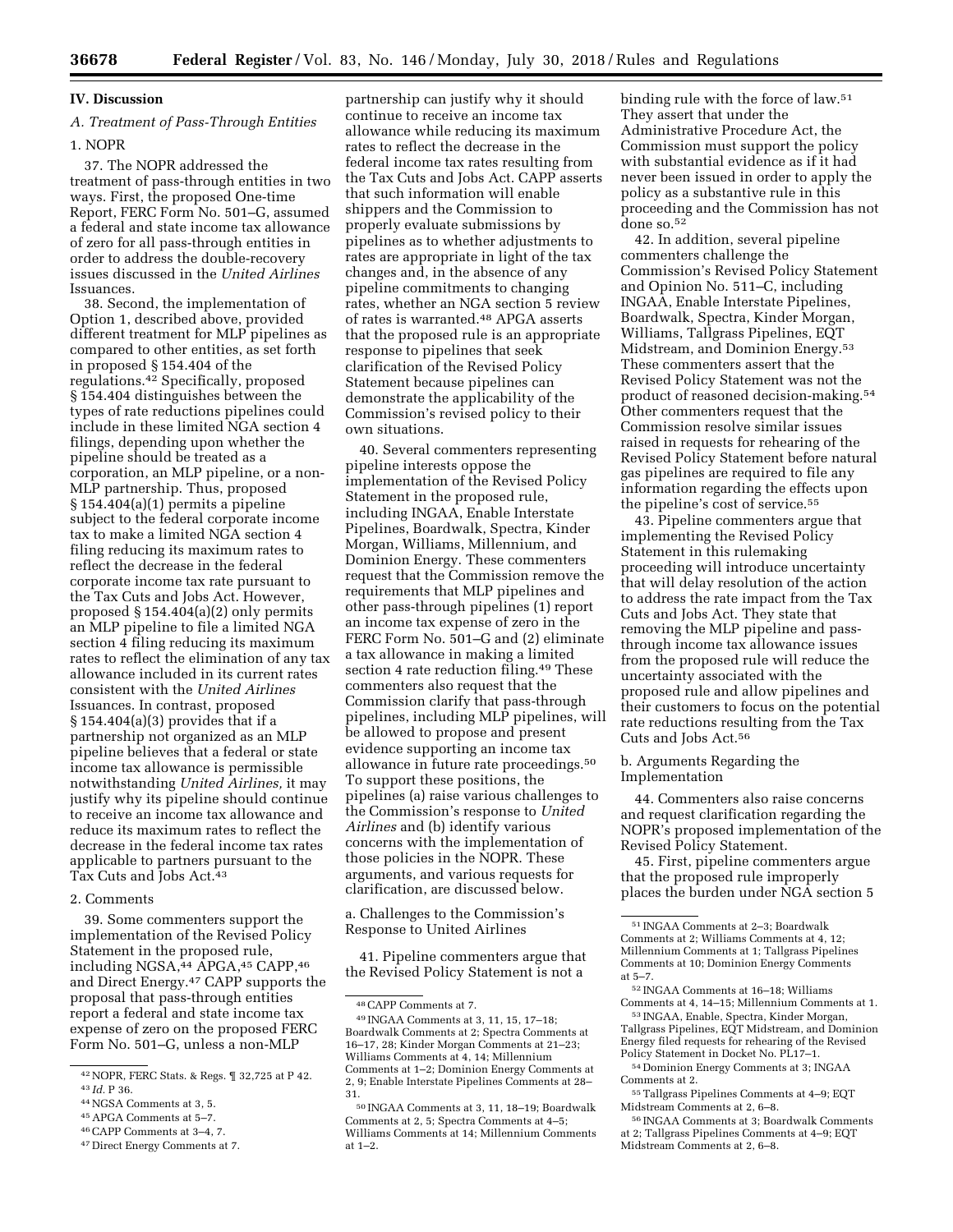onto pass-through entities to justify a tax allowance.<sup>57</sup>

46. Second, while generally supporting the proposal, APGA also claims that proposed  $\S$  154.404(a)(3) should be amended to replace ''partnership'' with ''partnership or other pass-through entity.'' APGA argues that the proposed NOPR recognizes that partnerships or other pass-through entities such as limited liability corporations must address the double-recovery concern raised by *United Airlines.*58 APGA also proposes that the Commission clarify that if a pass-through entity files a written justification to preserve its tax allowance under the limited section 4 option (Option 1), staff and intervenors may comment or seek a hearing on that issue. APGA proposes to add a new subpart (iv) to § 154.404(e) that states ''Whether any justification submitted

pursuant to paragraph (a)(3)(ii) of this section is consistent with Commission policy and the public interest.'' 59

47. Finally, several pipeline commenters challenge the FERC Form No. 501–G's assumption that a non-MLP pass-through pipeline's federal and state tax allowance is zero.<sup>60</sup> They request that the Commission clarify that non-MLP pass-through entities, in particular those that are owned, in whole or in part, by tax-paying corporate partners, may continue to recover an income tax allowance.61 These commenters argue that the assumed tax allowance of zero

60 INGAA Comments at 21; Enable Interstate Pipelines Comments at 25–26; Spectra Comments at 5, 12, 18–20; Kinder Morgan Comments at 14–23; Williams Comments at 4, 11; Millennium Comments at 7–9; TransCanada Comments at 8–10; Tallgrass Pipelines Comments at 10–11; EQT Midstream Comments at 6–7; Dominion Energy

<sup>61</sup> INGAA Comments at 19–21; Enable Interstate Pipelines Comments at 33; Kinder Morgan Comments at 17–18, 21–23; Millennium Comments at 5–6.

for pass-through entities is unwarranted given that the Revised Policy Statement and § 154.404(a)(3) of the proposed rule explicitly permit a non-MLP passthrough entity to justify why it should continue to receive an income tax allowance.62 They further claim that assuming a tax allowance of zero for all pass-through pipelines will result in inaccuracies and distortions of such pipeline's reported cost of service on the FERC Form No. 501–G. They allege that such distortions could discourage pipelines from making the limited section 4 filings, 63 lead customers to mistakenly conclude that these pipelines are over-earning,64 and hinder settlement negotiations between pipelines and shippers.65

48. Regarding non-MLP pass-through entities, commenters support these concerns with specific arguments and requests for clarification. For instance, arguing that there is no double-recovery when a pass-through entity is owned by a corporation, Millennium requests that a partnership be permitted to include an income tax allowance on the FERC Form No. 501–G and in the limited section 4 filings if such entity is owned by corporations that incur an income tax liability before issuing dividends to their shareholders.66 AGA requests that the Commission clarify the proper reporting on FERC Form No. 501–G for a non-MLP pass-through pipeline that is partly owned by at least one MLP and partly owned by one or more corporations.67 Similarly, Spectra requests that the Commission revise the

64 INGAA Comments at 21; Spectra Comments at 18–19; Millennium Comments at 9; Tallgrass Pipelines Comments at 10–11; Kinder Morgan Comments at 15.

FERC Form No. 501–G to allow joint venture pipelines to include an income tax allowance or to reflect such pipeline's ownership in the cost-ofservice components.68

# 3. Discussion

49. As discussed below, the Commission is revising proposed § 154.404 so that MLP pipelines, like other pass-through entities,69 that choose Option 1 (limited section 4 rate filing) may reduce their rates solely to reflect the Tax Cuts and Jobs Act without further reducing rates for the elimination of the income tax allowance. The Commission also provides clarification regarding the completion of FERC Form No. 501–G and the permissible adjustments.

50. Given these modifications, the Commission is not, in this rulemaking proceeding, addressing the merits of either (1) the Commission's holding in Opinion No. 511–C that an impermissible double recovery results from granting an MLP pipeline both an income tax allowance and a DCF ROE or (2) the similar policy the Commission announced in the Revised Policy Statement. However, the binding precedent of *United Airlines* and Opinion No. 511–C may be considered by the Commission or any shipper when initiating any subsequent section 5 action, and we encourage pipelines to consider the guidance provided by the Revised Policy Statement.

a. Limited Section 4 Filings

51. In the Final Rule, the Commission modifies the proposed § 154.404(a) permitting limited section 4 rate filings as follows [deletions in italics, additions in underline]:

<sup>57</sup> INGAA Comments at 19–22; Enable Interstate Pipelines Comments at 25–26; Kinder Morgan Comments at 19; Williams Comments at 11; Millennium Comments at 7–8; TransCanada

 $58$  APGA Comments at 6.  $59$  *Id.* 

<sup>62</sup> INGAA Comments at 19–21; Enable Interstate Pipelines Comments at 25–26, 33; Spectra Comments at 12; Kinder Morgan Comments at 2, 17–23; Williams Comments at 11; Millennium Comments at 5–7, 9; TransCanada Comments at 3, 8–9; Tallgrass Pipelines Comments at 10–11; EQT Midstream Comments at 6–7.

<sup>63</sup> INGAA Comments at 21; Millennium Comments at 6–7.

<sup>65</sup> Kinder Morgan Comments at 15.

<sup>66</sup>Millennium Comments at 5–6.

<sup>67</sup>AGA Comments at 5–6.

<sup>68</sup>Spectra Comments at 28–29.

<sup>69</sup>A pass-through entity or pipeline refers to an entity that does not pay taxes itself. As discussed below, in the Final Rule we are revising § 154.404 to provide that a natural gas company organized as a pass-through entity whose income or losses are included in the consolidated federal income tax return of its corporate parent is considered to be subject to the federal corporate income tax.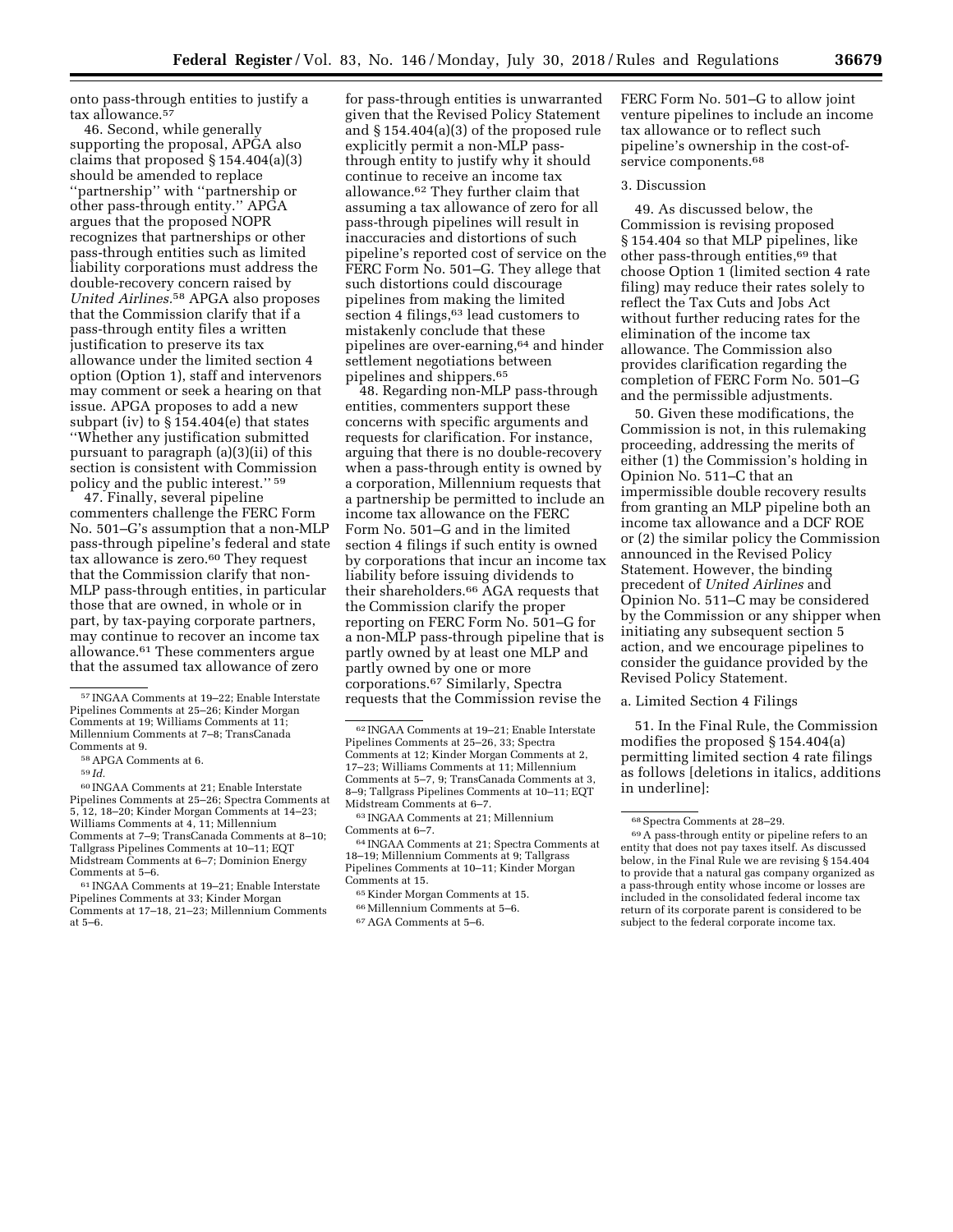The limited rate filing permitted by this section is intended to permit

(1) a natural gas company subject to the federal corporate income tax to reduce its maximum rates to reflect the decrease in the federal corporate income tax rate pursuant to the Tax Cuts and Jobs Act of 2017,

(2) a natural gas company organized as a master limited partnership to reduce its maximum rates to reflect the elimination of any tax allowance included in its current rates, and

 $(23)$  a natural gas company organized as a pass-through entity *partnership (but not a master limited partnership)* either (i) to eliminate any income tax allowance and accumulated deferred income taxes reflected *included* in its current rates or (ii) to justify why it should continue to receive an income tax allowance and to reduce its maximum rates to reflect the decrease in the federal income tax rates applicable to partners pursuant to the Tax Cuts and Jobs Act of 2017.

52. Pursuant to these revisions to § 154.404(a), MLP pipelines will have the same options as other pass-through entities in a limited section 4 rate filing: Either to reduce their rates to reflect complete elimination of the tax allowance or to reduce their rates only for the Tax Cuts and Jobs Act without further reducing rates for the elimination of their income tax allowance. Likewise, consistent with the discussion in section IV.B.7, the Commission is also modifying the proposed § 154.404 so that a pipeline's limited NGA section 4 filing can reflect the elimination of ADIT as a result of the elimination of an income tax allowance.

53. The Commission expects that modifying proposed § 154.404(a) in this manner will help achieve Commission objectives. The Commission seeks to encourage MLP pipelines (like all other pipeline entities) to quickly reduce rates and to pass on the benefits of reduced tax costs to customers without the need for a full examination of costs and revenues. Allowing MLP pipelines the option to make a rate reduction reflecting reduced tax rates under the Tax Cuts and Jobs Act while still asserting eligibility for a tax allowance will incentivize more pipelines to file the limited section 4 rate cases. Additionally, MLP pipelines and other pass-through entities making the limited section 4 filing would be eligible for the moratoria on NGA section 5 rate

investigations discussed below. Although in a subsequent proceeding the Commission (subject to the moratoria) or any shipper may take action under NGA section 5 to further reduce an MLP pipeline's rates, we believe providing pipelines flexibility in the limited NGA section 4 filing option will increase the probability that customers benefit from an immediate rate reduction.70

54. Furthermore, we seek to avoid complicating the optional, limited NGA section 4 proceedings. We recognize that the Revised Policy Statement itself is guidance, not binding precedent. Although *United Airlines* and Opinion No. 511–C are binding precedent,<sup>71</sup> SFPP has sought rehearing of that order, and other pipelines have raised issues involving the Commission's income tax policies for pass-through entities in comments in response to the NOPR. We decline to address such matters in this rulemaking proceeding, particularly

when the Commission will be able to address these *United Airlines* issues, as appropriate, when we address the pending request for rehearing of Opinion No. 511–C and in any ensuing NGA section 5 investigation after pipelines file their FERC Form No. 501– Gs as discussed below.

55. Consistent with the modifications discussed above, we clarify that an MLP pipeline or other pass-through entity's decision to submit an optional limited NGA section 4 rate filing to reduce rates for the Tax Cuts and Jobs Act, as opposed to eliminating its income tax allowance, is not an issue that is within the scope of the limited NGA section 4 proceeding. Permitting parties to challenge a pass-through entity's choice to not eliminate its income tax allowance through its limited NGA section 4 rate filing would undermine the Commission's objectives in affording pass-through entities both options in the first place, namely to encourage more entities to file limited NGA section 4 rate cases and expedite rate reductions. If an MLP pipeline or other passthrough entity chooses to make the more limited rate reduction reflecting reduced tax rates under the Tax Cuts and Jobs Act, the issue of whether a further rate reduction is just and reasonable because the entity should not recover any income tax allowance may arise in a subsequent NGA section 5 proceeding, subject to the moratoria provisions regarding Commission-initiated section

<sup>70</sup>As discussed below, the Commission acknowledges that the Revised Policy Statement's elimination of an income tax allowance for MLP pipelines is not a binding rule, but an expression of policy intent following the *United Airlines*  decision. *Pacific Gas & Electric Co.* v. *FPC,* 506 F.2d 33, 38 (D.C. Cir. 1974).

<sup>71</sup> In *Pacific Gas & Electric Co.,* 506 F.2d at 33, 38, the D.C. Circuit stated that the Commission may ''establish binding policy . . . through adjudications which constitute binding precedent.'' *See Algonquin Gas Transmission, LLC,* 153 FERC ¶ 61,038, at PP 29–37 (2015), and cases cited. Although Opinion No. 511–C is pending rehearing, it remains binding precedent.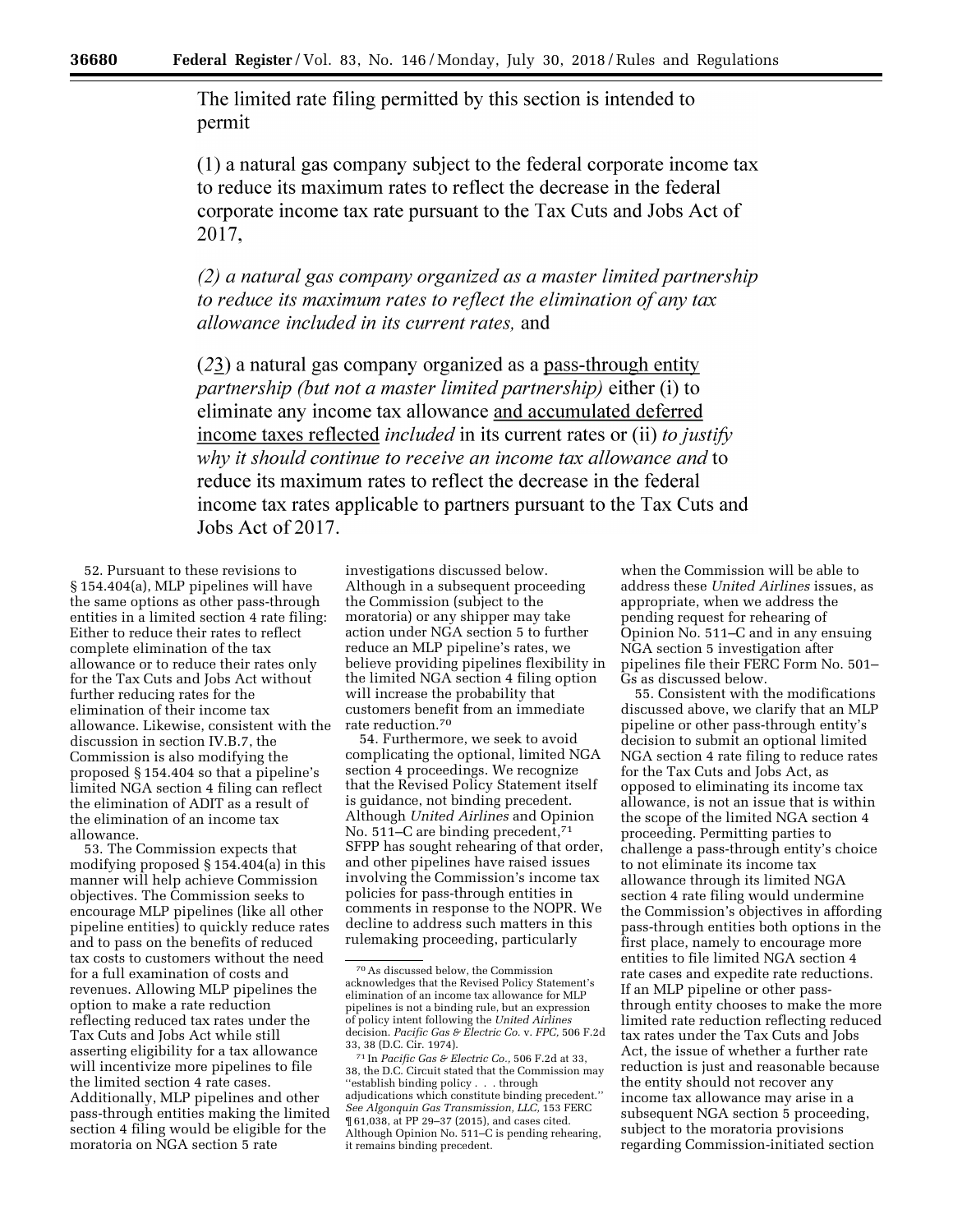5 proceedings discussed below. Nonetheless, the Commission encourages MLP pipelines to consider the guidance provided in the Revised Policy Statement as well as the precedents of *United Airlines* and Opinion No. 511–C in evaluating the options available in § 154.404.

56. In response to the comments, the Commission also provides other clarifications regarding the limited NGA section 4 filings. In response to comments from APGA, we clarify that § 154.404 applies to all pass-through entities (such as limited liability corporations), not merely partnerships, and we have modified § 154.404 to replace the reference to ''partnership'' with "pass-through entity." We also add language in § 154.404(b) to clarify that, for purposes of making a limited NGA section 4 filing under § 154.404(a), a natural gas company organized as a pass-through entity all of whose income or losses are consolidated on the federal income tax return of its corporate parent is considered to be subject to the federal corporate income tax.72 Thus, such a natural gas company may make its limited NGA section 4 filing pursuant to § 154.404(a)(1), which is applicable to natural gas companies subject to the federal corporate income tax, rather than under  $\S 154.404(a)(2)$ , which is applicable to pass-through entities.73

57. In addition, the Commission eliminates any requirement as a part of the limited NGA section 4 filing for a pass-through entity to satisfy a burden of showing that it is entitled to receive any income tax allowance. The Commission recognizes that it will have the burden, in any proceeding it initiates under NGA section 5 to support complete elimination of the existing tax allowance. Moreover, as discussed below, any pass-through entity reporting an income tax allowance in an optional Addendum to FERC Form No. 501–G may provide such explanation.

## b. FERC Form No. 501–G and Addendum

58. Although the Commission will permit all pass-through entities to make limited NGA section 4 filings which only reduce their rates to reflect the reduced income tax rates in the Tax

Cuts and Jobs Act, the Commission is continuing to design the FERC Form No. 501–G so that it will automatically enter a federal and state income tax of zero for all respondents that state they are not tax paying entities.74 However, we clarify that a pass-through entity claiming a tax allowance may submit an Addendum to the FERC Form No. 501– G that includes an income tax allowance. Moreover, consistent with the discussion above, to the extent a pipeline elects to make the optional limited NGA section 4 filing, the pipeline may use either (a) the FERC Form No. 501–G if it proposes to eliminate its tax allowance or (b) the Addendum to the FERC Form No. 501– G if it claims a tax allowance.75

59. The FERC Form No. 501–G will continue to require pass-through entities to report an income tax allowance of zero, because this informational filing is intended to aid the Commission's further evaluation of a pipeline's cost of service given the double-recovery concerns raised by *United Airlines* 76 and Opinion No. 511-C.<sup>77</sup> This precedent provides that an MLP cannot claim an income tax allowance if a double-recovery results from the inclusion of both (a) a DCF ROE and (b) an income tax allowance. Although the Commission is not adopting the NOPR proposal to require MLP pipelines to eliminate their tax allowances in any limited NGA section 4 filing, Opinion No. 511–C remains binding Commission precedent. Accordingly, if a passthrough entity files a limited NGA section 4 filing reducing its rates to reflect the Tax Cuts and Jobs Act without proposing to eliminate its tax allowance, the Commission will consider whether to initiate an NGA section 5 investigation to further reduce the pipeline's rates by eliminating its tax allowance consistent with Opinion

76*United Airlines,* 827 F.3d 122 at 134, 136. 77Opinion No. 511–C, 162 FERC ¶ 61,228.

No. 511–C and *United Airlines,* subject to the moratoria provisions regarding Commission-initiated section 5 proceedings discussed below. In addition, shippers have the option of bringing a complaint under NGA section 5 and raising arguments based upon the *United Airlines* Issuances. The elimination of the income tax allowance in the FERC Form No. 501–G will help the Commission and pipeline customers assess the potential effects of the removal of any income tax allowance as a consequence of *United Airlines'*  double-recovery concerns.

60. However, in an Addendum to FERC Form No. 501–G that pipelines may choose to file along with their FERC Form No. 501–G, the Commission will permit pass-through entities to report an income tax allowance alongside the other adjustments to FERC Form No. 501–G. Any income tax allowance reported in the Addendum should reflect the relevant tax reductions resulting from the Tax Cuts and Jobs Act.78 We encourage any passthrough entity reporting an income tax allowance in an Addendum to FERC Form No. 501–G to support its calculation of that income tax allowance, including showing where and how the income tax liability is incurred.79 Some commenters argue that pass-through entities have complex ownership forms which may be relevant to assessing whether there is a double recovery of tax costs when affording any such entity an income tax allowance in addition to a DCF ROE.80 Although not required, in preparing any Addendum to FERC Form No. 501–G, we encourage pass-through entities to provide any information regarding their particular circumstances or ownership structures that they consider relevant in assessing any potential *United Airlines* doublerecovery issue.

61. We emphasize that this one-time filing of FERC Form No. 501–G and the Addendum are for informational purposes pursuant to NGA sections 10 and 14. As discussed below, we also emphasize that in any subsequent NGA section 5 proceeding initiated by the Commission (regardless of the contents

80*See, e.g.,* Millennium Comments at 5–6; AGA Comments at 5–6.

<sup>72</sup>*BP West Coast Products, LLC* v. *FERC,* 374 F.3d 1263, at 1289 (D.C. Cir. 2004) (explaining that an income tax allowance is appropriate in the cost of service of a pass-through subsidiary of a corporation ''when such a subsidiary does not itself incur a tax liability but generates one that might appear on a consolidated return of the corporate group.'').

<sup>73</sup>Similarly, when filling out the FERC Form No. 501–G, such a natural gas company may state that it is a tax paying entity, and thus, as discussed below, the form will not automatically enter a federal and state income tax of zero.

<sup>74</sup>However, as discussed below, consistent with the language the Commission is adding to 154.404(b)(1), a natural gas company organized as a pass-through entity all of whose income or losses are consolidated on the federal income tax return of its corporate parent is considered to be subject to the federal corporate income tax for purposes of the FERC Form No. 501–G, and therefore the form will not automatically enter a federal and state income tax of zero for such a natural gas company. *BP West Coast Products, LLC* v. *FERC,* 374 F.3d 1263, at 1289 (D.C. Cir. 2004).

<sup>75</sup>As explained below, whether or not the pipeline uses FERC Form No. 501–G or the optional Addendum, the limited NGA section 4 rate filing should only reflect the percent change to the pipeline's cost of service resulting from the reduction in the pipeline's income tax allowance and any corresponding adjustment to ADIT. In the limited NGA section 4 filing, the pipeline cannot treat other cost changes as offsetting the reduction to the income tax allowance.

<sup>78</sup>The income tax allowance attributable to individual unit holders should reflect the reduction in the tax rate applicable to the taxpayer(s) and include any adjustment for the deduction for section 199A ''qualified business income of passthru entities'' pursuant to the Tax Cuts and Jobs Act. *See* Tax Cuts and Jobs Act 11011, 131 Stat. at 2063.

<sup>79</sup>*See, e.g.,* IRS Form 851: Affiliations Schedule; IRS Form 1122: Authorization and Consent of Subsidiary Corporation To Be Included in a Consolidated Income Tax Return.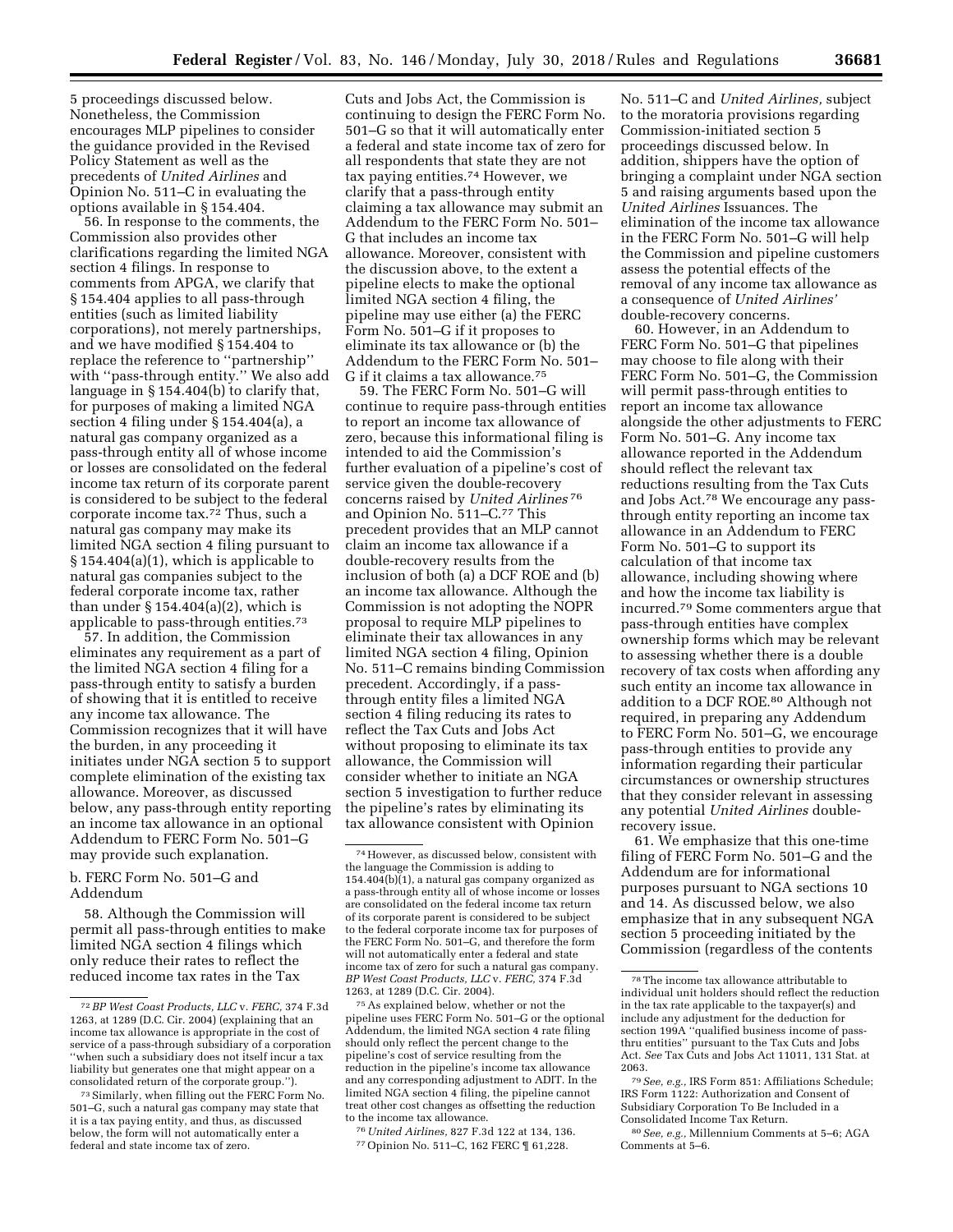of the FERC Form No. 501–G or the optional Addendum), the Commission will have the burden under NGA section 5 to justify any changes to the pipeline's rates.81

# c. Other Issues

62. In response to the comments, we decline to clarify further our income tax allowance policies for MLP pipelines or other pass-through entities. As modified above, the rule does not require passthrough entities to eliminate the income tax allowance in limited section 4 filings pursuant to § 154.404 or in any subsequent rate proceeding. As for the commenters' request to clarify whether pass-through entities will be granted an income tax allowance in future rate proceedings, the Commission will not speculate now on future potential actions. We recognize that the Revised Policy Statement itself is guidance, not binding precedent, but any participant in a subsequent rate proceeding must be prepared to address the Opinion No. 511–C and *United Airlines* precedent. Moreover, this binding precedent, as well as the Commission's Revised Policy Statement, will be considered in any subsequent section 5 action, whether initiated by the Commission or by any shipper.

#### *B. One-time Report*

63. In the NOPR, the Commission proposed to exercise its authority under NGA sections  $10(a)$  and  $14(a)$ <sup>82</sup> to require all interstate natural gas pipelines that file a 2017 FERC Form No. 2 or 2–A to submit an abbreviated cost and revenue study in a format similar to the cost and revenue studies the Commission has attached to its orders initiating NGA section 5 rate investigations in recent years.83 Using the data in the pipelines' 2017 FERC Form Nos. 2 and 2–A, these studies would estimate (1) the percentage reduction in the pipeline's cost of service resulting from the Tax Cuts and Jobs Act and the Revised Policy

Statement, and (2) the pipeline's current ROEs before and after the reduction in corporate income taxes and the elimination of income tax allowances for MLP pipelines. The proposed Onetime Report is an Excel spreadsheet with formulas.

64. The Commission stated that the Commission and interested parties could use this information in the Onetime Report in considering whether to initiate NGA section 5 rate investigations of pipelines which do not opt to file a limited NGA section 4 to reduce their rates or commit to make a general NGA section 4 filing by December 31, 2018, and the order in which to initiate any such investigations so as to make the most efficient use of the Commission's and interested parties' resources to provide consumer benefits.

65. The cost and revenue study required by the One-time Report incorporates all the major cost components of a jurisdictional cost of service, including: Administrative and General, Operation and Maintenance, other taxes, depreciation and amortization expense, and the return related components of ROE, interest expenses and income taxes. Most of the required data is to be taken directly from the respondent's 2017 FERC Form No. 2 or  $2-A^{84}$  without modification. However, the NOPR stated that, if a pipeline believes that this data does not reflect its current situation, the pipeline may make adjustments to individual line items in additional work sheets, referred to below as an Addendum to the FERC Form No. 501–G. The NOPR stated that all adjustments should be shown in a manner similar to that required for adjustments to base period numbers provided in statements and schedules required by sections 154.312 and 154.313 of the Commission's regulations.

66. The NOPR also proposed an *Implementation Guide for One-time Report on Rate Effect of the Tax Cuts and Jobs Act* (*Implementation Guide*), providing additional guidance to parties as to the expected data entries, including the proposed staggered compliance dates and the list of companies for each of the four compliance periods.

1. Legal Authority

67. Southern Star, TransCanada, and Enable Interstate Pipelines question the Commission's legal authority to require the One-time Report.85 They each raise the same argument: compelling a pipeline to file the One-time Report is equivalent to compelling the pipeline to initiate an NGA section 4 rate proceeding, which the *Consumers* court case prohibits.86 Enable Interstate Pipelines note that the ''pipeline filing the form is not making a proposal to change rates under NGA Section 4, justify its rates, or take any position regarding its current or future rates.'' 87 Enable Interstate Pipelines argue that because the Commission has ''stated that it will 'consider whether to initiate an investigation under NGA Section 5 based upon the 'statement filed with the form,''' and because intervenors can ''make any further comments that intervenors want,'' the effect is to ''require[] pipelines to justify their current rates through statements.'' 88

68. Southern Star contends that, by permitting pipelines to make adjustments to individual line items in the FERC Form No. 501–G on additional worksheets and support those adjustments in a separate document, the Commission is requiring pipelines to justify their existing rates under the guise of an informational filing. Southern Star states that making any such adjustments based on more recent data would require the pipeline to make judgement calls with respect to data sources and reliability of the type it makes in an NGA section 4 rate filing.89

#### b. Discussion

69. These comments misapprehend both the nature of the One-time Report and the holding in *Consumers.* The primary purpose of the One-time Report, together with any comments and protests to it, is to provide information relevant to determining whether the Commission should exercise its discretion to initiate an investigation under NGA section 5 as to whether the subject interstate natural gas pipeline may be collecting unjust and unreasonable rates in light of the recent reduction in the corporate income tax rate and change in the Commission's income tax allowance policies.90

- 87Enable Interstate Pipelines Comments at 14. 88Enable Interstate Pipelines Comments at 15.
- 89Southern Star Comments at 3–4.

<sup>81</sup> *Interstate Natural Gas Ass'n of America* v. *FERC,* 285 F.3d 18, 38 (2002) (*INGAA*) (observed that the Commission would ''shoulder the burden under [section] 5 of the NGA'' with respect to any rate change and found ''no violation of the NGA'' with respect to ''the Commission's determination to extract information from pipelines relevant to the practical issues'').

<sup>82</sup>*See Tuscarora Gas Transmission Co.,* 154 FERC ¶ 61,273, at PP 4–14 (2016) (requiring a pipeline to submit a more detailed cost and revenue study than that which the Commission is proposing here).

<sup>83</sup>The Commission proposed to exempt from this requirement (1) interstate natural gas pipelines whose rates are being examined in a general NGA section 4 rate case or an NGA section 5 investigation and (2) pipelines that file a prepackaged uncontested rate settlement before the deadline for their One-time Report.

a. Comments

<sup>84</sup>FERC Form Nos. 2s (*Annual report for Major natural gas companies*) and 2–As (*Annual report for Nonmajor natural gas companies*) for calendar year 2017 were due April 18, 2018. 18 CFR  $260.1(b)(2)$  &  $260.2(b)(2)$ .

<sup>85</sup>Enable Interstate Pipelines Comments at 13–17; Southern Star Comments at 3–5; TransCanada Comments at 4–7.

<sup>86</sup>*Consumers Energy Co.* v. *FERC,* 226 F.3d 777 (6th Cir. 2000) (*Consumers*).

<sup>90</sup> *General Motors Corp* v. *FERC,* 613 F.2d 939, 944 (D.C. Cir. 1979); *Southern Union Gas Co.,* 840 F.2d 964, 968 (D.C. Cir. 1988); *see also Iroquois Gas Transmission System, L.P.,* 69 FERC ¶ 61,165, at 61,631 (1994); *JMC Power Projects* v. *Tennessee Gas Pipeline, Co.,* 69 FERC ¶ 61,162 (1994), *reh'g*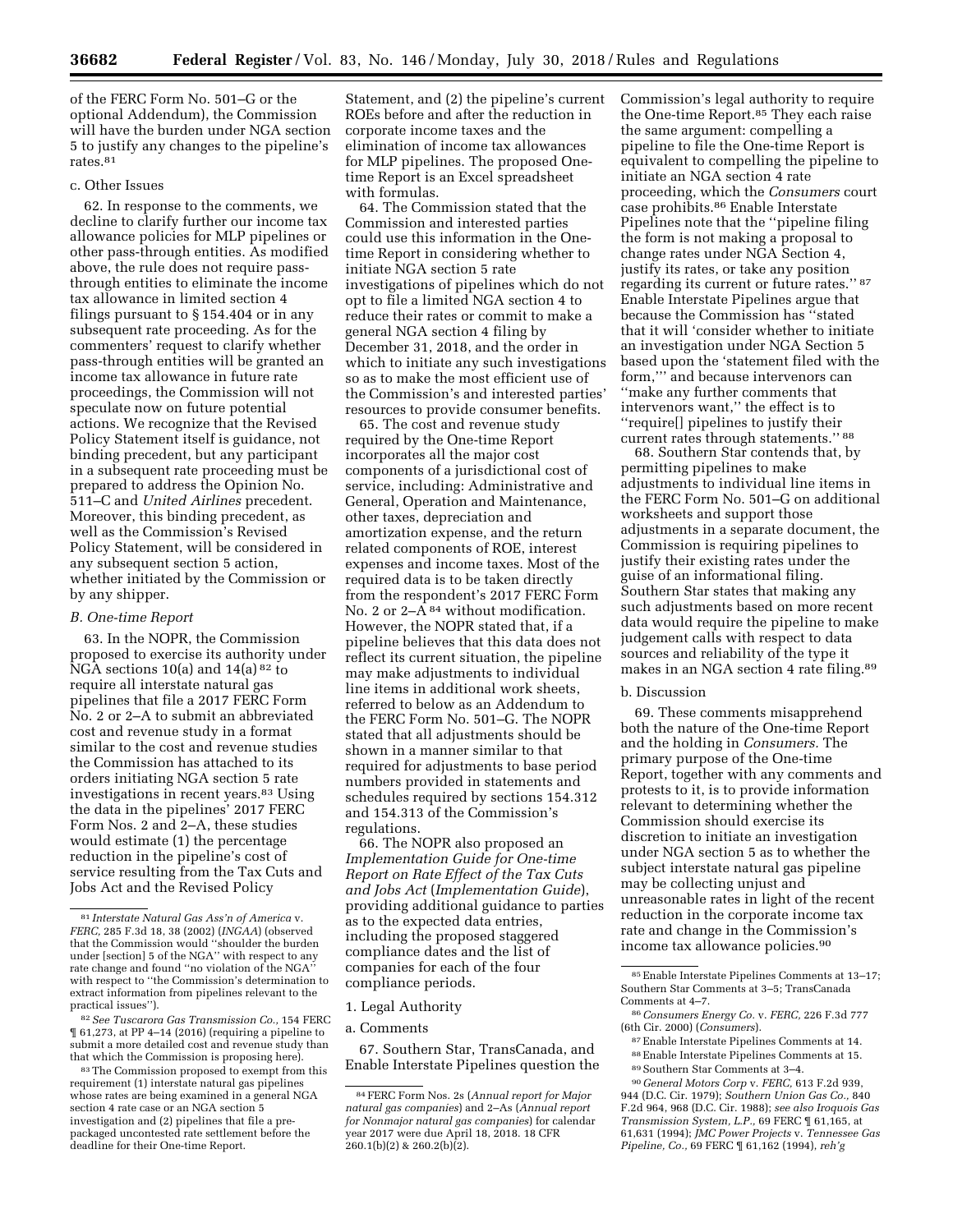70. The Commission routinely initiates NGA section 5 investigations ''based upon our review of publicly available information on file with the Commission.'' 91 The court in *Consumers* did not prohibit such information collection; to the contrary, it condoned information collection.92 The limitation that *Consumers* placed is

that the Commission must act ''with clarity and precision'' so as to ensure that any directive for the pipeline to make ''informational filings'' is just that, and not an NGA section 4 filing to ''justify its current rate.'' 93

71. Indeed, this Final Rule is patterned on the Commission's successful method of collecting information from the Hinshaw pipelines that were specifically at issue in *Consumers.* For the past decade, instead of requiring Hinshaw pipelines to periodically file to justify their current rates, the Commission now requires Hinshaw pipelines to periodically ''file with the Commission an informational filing with cost, throughput, revenue and other data, in the form specified in § 154.313 of the Commission's regulations.'' 94 These five-year review filings are docketed and noticed, and parties may intervene, comment, and protest.95 The Commission expressly warns Hinshaw pipelines that the Commission will use that informational filing ''to determine whether any change in [the pipeline's] interstate transportation or storage rates should be ordered pursuant to section 5 of the Natural Gas Act.'' 96 This two-step process allows the Commission to collect cost-of-service data consistent with NGA section 10(a), which the Commission may rely upon in deciding whether to exercise its discretion to initiate an investigation of the Hinshaw pipeline's rates pursuant to NGA section 5. The Hinshaw pipeline is free, if it so chooses, to propose to modify its rates under NGA section 4, based on the cost and revenue information in the study

92*Consumers,* 226 F.3d at 777 (''Should FERC wish [the pipeline] to make periodic informational filings, it may of course so require pursuant to [section] 10a of the NGA.'').

93 *Id.* at 781.

submitted to the Commission. Absent such a voluntary section 4 filing, no change in the Hinshaw pipeline's rates will occur, without the Commission satisfying its burden of persuasion under NGA section 5.

72. The One-time Report, adopted in this Final Rule, will operate in a similar fashion. The Final Rule permits an interstate natural gas pipeline, if it so chooses, to submit a limited NGA section 4 filing reducing its rates to reflect the income tax reductions in the Tax Cuts and Jobs Act or following the *United Airlines* Issuances, using the information in the One-time Report.97 However, the Final Rule contains no requirement that an interstate pipeline make any form of rate filing. Indeed, as discussed further below, the Final Rule expressly permits interstate pipelines to take no action other than submitting the required One-time Report in order to avoid any implication that the Commission is requiring interstate pipelines to make an NGA section 4 rate change filing, contrary to the decision of the United States Court of Appeals for the D.C. Circuit in *Public Service Commission of New York* v. *FERC*98 that the Commission may not require pipelines to file rate cases under NGA section 4.

73. The Commission rejects Southern Star's contention that the Commission is requiring pipelines to justify their existing rates under the guise of an informational filing by permitting pipelines to make adjustments to individual line items in the FERC Form No. 501–G on additional worksheets. The FERC Form No. 501–G requires interstate natural gas pipelines to develop a cost and revenue study in which most of the data is taken directly from the pipeline's FERC Form No. 2 or 2–A without modification. Using formulas that are incorporated into the form that may not be changed by the pipeline, the FERC Form No. 501–G produces a cost and revenue study in a format similar to the cost and revenue studies the Commission has used in recent years to determine whether to initiate NGA section 5 rate investigations of individual pipelines. As Southern Star and other pipelines recognize, pipelines have little discretion in how they fill out the FERC Form No. 501-G.99 However, the

Commission recognizes that the 2017 calendar year data reported in the pipeline's FERC Form No. 2 or 2–A may not be fully representative of the pipeline's current situation when it files the FERC Form No. 501–G in the fall of 2018. For example, shippers may have left the system after their contracts expired, the pipeline may have been unsuccessful in remarketing its capacity, or the pipeline may have restructured. Accordingly, the Commission is providing pipelines the opportunity to inform both it and other parties of significant changes in their situation by filing an Addendum to the FERC Form No. 501–G. The filing of such an Addendum is purely voluntary, but the information in such an Addendum should assist the Commission in determining what further steps to take with respect to the pipeline in question.

74. The Commission recognizes that deciding what information, if any, to include in an Addendum to the FERC Form No. 501–G may require the pipeline to exercise some degree of judgment. However, that fact does not require the pipeline to make the equivalent of an NGA section 4 rate filing or improperly shift to the pipeline the burden of justifying its existing rates in violation of NGA section 5. In *INGAA,* the D.C. Circuit rejected a contention similar to the one made here by Southern Star. The Commission in Order No. 637 had directed each pipeline to file *pro forma* tariff sheets showing how it intended to comply with a regulation requiring pipelines to permit segmentation 100 or to explain why its system's configuration justified curtailing segmentation rights. As in this rulemaking proceeding, the pipelines in the Order No. 637 proceeding contended that requiring them to submit these filings impermissibly shifted the burden of proof, and the Commission had in essence required pipelines to make NGA section 4 filings to defend their current rates. The court rejected this argument, finding that the Commission had stated that it ''will indeed shoulder the burden under [section] 5 of the NGA.'' 101 As pertinent here, the court expressly stated that:

As to the Commission's determination *to extract information from pipelines relevant to the practical issues, we see no violation of the NGA.* The Commission has authority under [section] 5 to order hearings to determine whether a given pipeline is in compliance with FERC's rules, 15 U.S.C. [ ] 717d(a), and *under [section] 10 and [section]* 

*denied,* 70 FERC ¶ 61,168, at 61,528 (1995), *affirmed, Ocean States Power* v. *FERC,* 84 F.3d 1453 (D.C. Cir. 1996) (unpublished opinion).

<sup>91</sup>*See, e.g., Natural Gas Pipeline Co. of America LLC,* 158 FERC ¶ 61,044 at P 1; *Wyoming Interstate Co., L.L.C.,* 158 FERC ¶ 61,040 at P 1; *Tuscarora Gas Transmission Co.,* 154 FERC ¶ 61,030 at P 1, *reh'g denied,* 154 FERC ¶ 61,273.

<sup>94</sup>*See, e.g., Hattiesburg Industrial Gas Sales, L.L.C.,* 134 FERC ¶ 61,236 at P 13 (imposing a fiveyear rate review requirement on Hattiesburg Industrial Gas Sales, L.L.C.).

<sup>95</sup>*Narragansett Electric Co.,* 155 FERC ¶ 61,159, at P 2 & n.15 (2016).

<sup>96</sup> *Id.* 

<sup>97</sup>An interstate pipeline may also file a general NGA section 4 rate case. However, such a filing would not use the information in the One-time Report. Rather, a pipeline submitting a general section 4 rate case would be required to submit the statements and schedules set forth in 18 CFR 154.312 or 313.

<sup>98</sup> 866 F.2d 487 (D.C. Cir. 1989).

<sup>99</sup>*See* Southern Star Comments at 7.

<sup>100</sup> 18 CFR 284.7(d) (2011).

<sup>101</sup> *INGAA,* 285 F.3d at 38.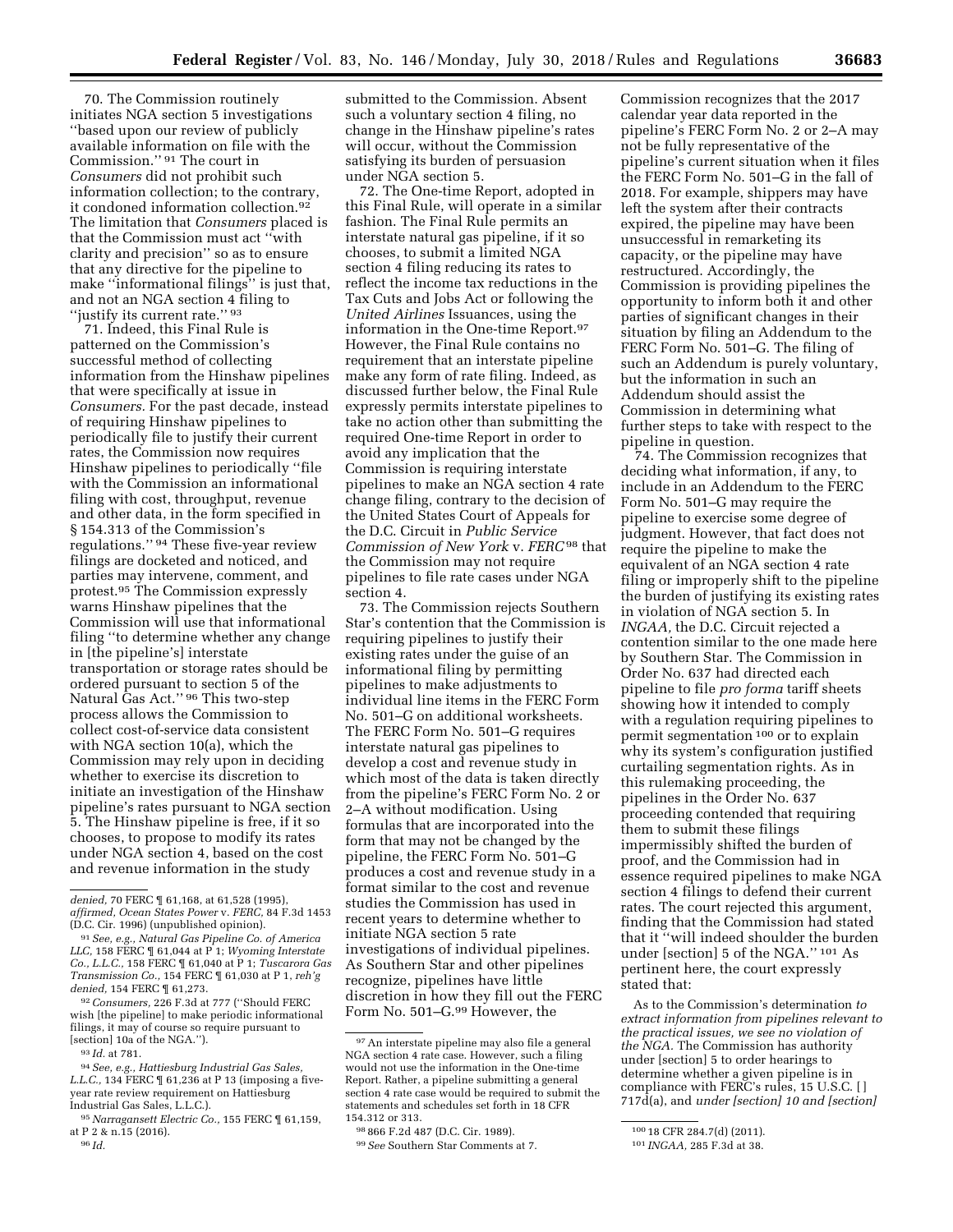#### *14 to require pipelines to submit needed information for making its [section] 5 decisions,* 15 U.S.C. [ ] 717i & 717m(c).102

75. The Commission's decision in this Final Rule to authorize pipelines to submit an Addendum with their FERC Form No. 501–G fits even more easily with our NGA sections 10 and 14 information collection authority than Order No. 637's directive, affirmed in *INGAA,* that pipelines file *pro forma*  tariff sheets showing how they intended to comply with the new segmentation regulation or explain why they should be exempted from that requirement. A pipeline's filing of an Addendum to the FERC Form No. 501–G is voluntary, unlike Order No. 637's mandatory requirement for each pipeline to state in its compliance proceeding how it believed shippers on its system should be permitted to segment their capacity in light of the operational requirements of their systems and to propose specific tariff language implementing the pipeline's proposed segmentation plan.103

76. Moreover, in this Final Rule, unlike in Order No. 637, we have not yet initiated any investigation of a pipeline's rates under NGA section 5. The Commission will review each pipeline's FERC Form No. 501–G and Addendum not to set rates (absent a voluntary limited NGA section 4 filing), but to determine whether to exercise our discretion to initiate a rate investigation under NGA section 5. If we decide based on the information in the Onetime Report to initiate a section 5 investigation, we will, as in the Order No. 637 compliance filings addressed in *INGAA,* ''shoulder the burden under [section] 5 of the NGA.'' We discuss further details of the procedures to be used in addressing the pipeline Onetime Reports below.

## 2. Burden of Proof

#### a. Comments

77. Several commenters request confirmation that filing the FERC Form No. 501–G will not affect the burden of proof in future NGA section 4 or 5 rate proceedings, be used as evidence against or a concession by the pipeline, limit the pipeline's ability to take contrary positions in the future, or otherwise constitute estoppel.104 Commenters note that the Commission

is collecting this information under its NGA sections 10 and 14 authority, not its NGA section 4 or 5 authority. Commenters also argue that, because the FERC Form No. 501–G ''hard-wires'' certain components of a pipeline's actual cost of service, such information would be inaccurate if used in a general ratemaking proceeding.105

#### b. Discussion

78. We clarify that statements in a FERC Form No. 501–G will constitute a valid form of evidence, as noted below, but will not otherwise bind or estop a pipeline in future proceedings. Most obviously, if a pipeline elects Option 1, the special limited NGA section 4 rate proceeding based upon the FERC Form No. 501–G, the One-time Report, including any adjustments the pipeline proposes, will constitute a major part of its case in chief.106 We also clarify that the FERC Form No. 501–G can be used as evidence to the exact same extent that any other Commission form can be used as evidence. A pipeline will be responsible for the truthfulness of statements it makes in the One-time Report, but those statements must be evaluated in context, representing a necessarily incomplete picture of the company, under the constraints that are inherent in any one-size-fits-all form.

79. Although the Commission and other stakeholders will use information in the FERC Form No. 501–G, together with any other information provided by the pipelines and commenters, in deciding whether to initiate a section 5 proceeding to further investigate the justness and reasonableness of the pipeline's rates, the Commission or complainant will still bear the burden of proof in section 5 proceedings. Furthermore, the pipeline will be free to argue that the information it provided in the FERC Form No. 501–G is unrepresentative of its true cost of service; those statements will not otherwise limit or estop the pipeline in future proceedings.

# 3. Docketing and Comments

80. The Commission proposed to assign each pipeline's FERC Form No. 501–G filing an RP docket number and to notice the filing providing for interventions and protests. Based on the information in that form, together with any statement filed with the form and comments by intervenors, the Commission stated that it will consider whether to initiate an investigation under NGA section 5 of those pipelines

that have not filed a limited NGA section 4 rate reduction filing or committed to file a general NGA section 4 rate case.107 The Commission also stated that, if the pipeline makes a limited NGA section 4 filing to reduce its rates to reflect the reduced income taxes in the Tax Cuts and Jobs Act, the Commission would assign the limited section 4 filing a separate docket number.108

#### a. Comments

81. INGAA, Boardwalk, Williams, Spectra, Southern Star, and EQT Midstream argue that the Commission should eliminate the NOPR's proposal to assign each pipeline's FERC Form No. 501–G filing an RP docket number. The Commission, they continue, does not assign docket numbers to FERC Form No. 2 and other similar informational filings, nor does it subject these filings to intervention and protest. They further argue that the NOPR provides no basis for modifying this practice solely for the FERC Form No. 501–G reports, and there is no statutory authorization for treating a FERC Form No. 501–G submission as a rate filing pursuant to NGA sections 4 or 5.

82. These commenters also object to the Commission's proposal to formally notice and permit shippers to intervene and protest the filings. Boardwalk believes that the NOPR offered no basis for allowing protests to FERC Form No. 501–G filings. INGAA, Boardwalk, and Spectra state that this proposal ignores that the submission of FERC Form No. 501–G is not a voluntary rate filing by the pipeline subject to the Commission's approval pursuant to NGA section 4, nor is the FERC Form No. 501–G submission a response to Commission action under NGA section 5. They argue that the NOPR's proposal to allow protests to the FERC Form No. 501–G risks upsetting these fundamental requirements of the NGA, because the NOPR appears to contemplate that the dockets created for the informational FERC Form No. 501– G submission could be turned into rate proceedings without meeting the statutory standards of NGA sections 4 or 5. Thus, INGAA and Southern Star continue, pipelines will necessarily respond to any protest, converting an informational filing into a de facto rate filing. Southern Star concludes by stating that the Commission should treat the FERC Form No. 501–G filing similar to a FERC Form No. 2 filing and not permit intervention and comments.

83. These parties also assert that the proposal to allow interventions and

<sup>102</sup> *Id.* (emphasis added).

<sup>103</sup>*See, e.g., Columbia Gas Transmission Corp.,*  100 FERC ¶ 61,084, at PP 12–14 (2002), in which the pipeline described how its segmentation proposal complied with Order No. 637 in light of the operational characteristics of its system.

<sup>104</sup>EQT Midstream Comments at 20; Spectra Comments at 11–12; Tallgrass Pipelines Comments at 23–24; TransCanada Comments at 16.

<sup>105</sup>Spectra Comments at 12.

<sup>106</sup>*See* NOPR, FERC Stats. & Regs. ¶ 32,725 at PP 43–44.

<sup>107</sup> *Id.* P 29.

<sup>108</sup> *Id.* P 64.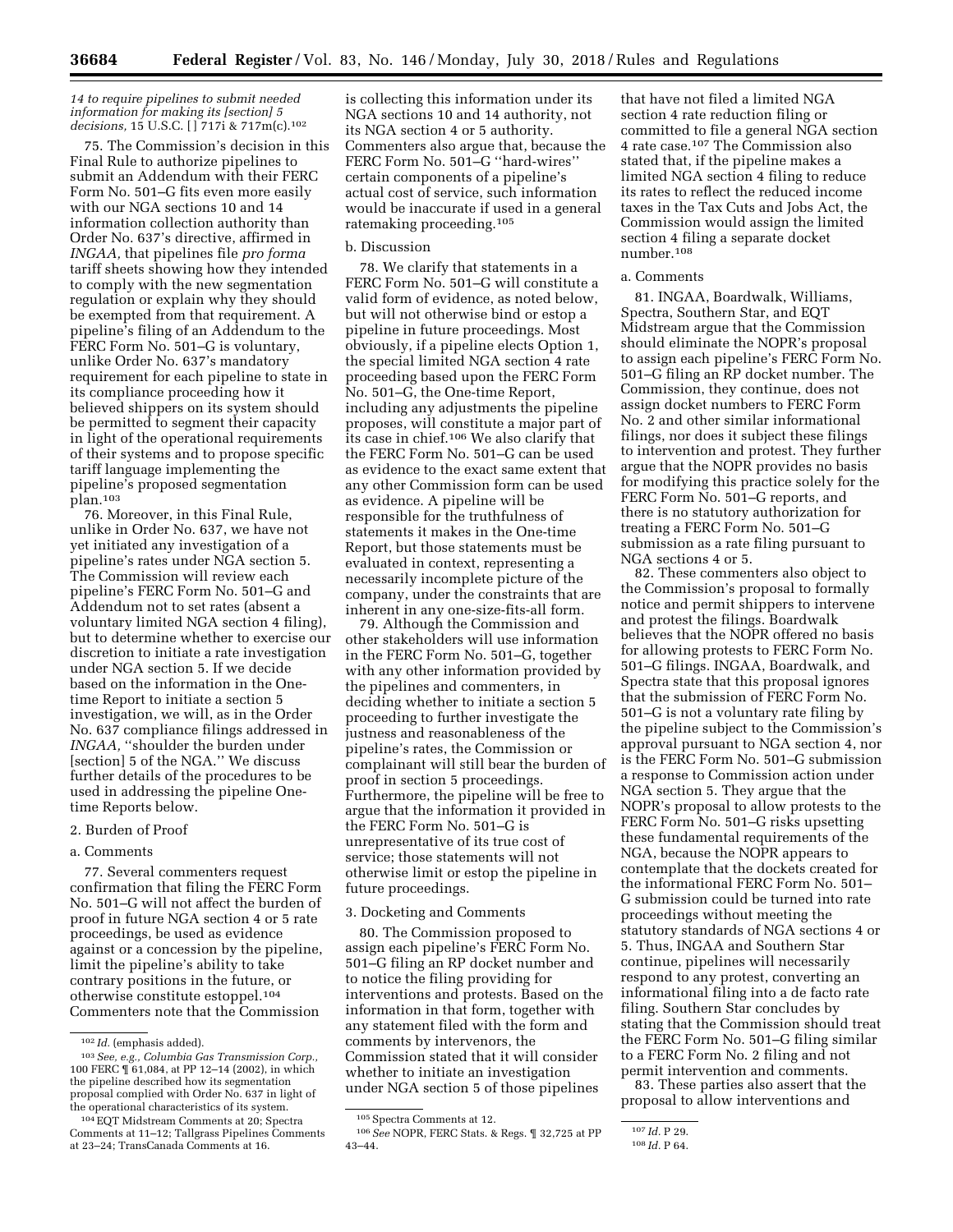protests of FERC Form No. 501–G filings is unnecessary and duplicative. INGAA, Boardwalk, and EQT Midstream argue that shippers can use FERC Form No. 501–G as a tool to assist their determination of whether to initiate NGA section 5 rate cases requesting reductions in pipelines' rates, in a separate proceeding. INGAA and Spectra also speculate that the Commission may be inviting duplicative and confusing efforts if pipelines subsequently file an actual rate proceeding. Similarly, Williams urges the Commission to not allow interventions and protests to the pipeline's filing of the report itself. Williams argues that foreclosing comments to the FERC Form No. 501– G would not leave shippers without a forum for stating their views on a pipeline's FERC Form No. 501–G filings.

#### b. Discussion

84. The Commission adopts the NOPR proposal to require pipelines to file FERC Form No. 501–G through eTariff,109 assign each filing a separate RP root docket number, and notice the filing for interventions, comments, and protests. This method of processing the FERC Form No. 501–G does not convert the form into an NGA section 4 filing, nor do the results of FERC Form No. 501–G constitute a finding that the filer's rates are no longer just and reasonable or establish new just and reasonable rates pursuant to NGA section 5.

85. Contrary to some commenters' concerns, there is no NGA-required relationship between the assignment of a particular docket prefix and a particular provision of the statute. Docketing is a Commission administrative tool used to control workflow. Under NGA section 16, the Commission has the general statutory authority ''to perform any and all acts, and to prescribe, issue, make, amend and rescind such orders, rules and regulations as it may find necessary or appropriate to carry out the provisions of this act.'' 110 Docketing FERC Form

No. 501–G filings is an administrative function which creates no presumption that the filing is pursuant to NGA sections 4 or 5.

86. The commenters also argue that the proposed notice and opportunity for others to comment on the FERC Form No. 501–G filings is without precedent, and converts the filing of a financial report into a de facto NGA section 4 or 5 proceeding.

87. The proposed FERC Form No. 501–G, together with any comments and protests, is intended to assist the Commission in determining whether to initiate an investigation under NGA section 5 as to whether the subject jurisdictional natural gas pipeline may be collecting unjust and unreasonable rates in light of the recent reduction in the corporate income tax rate and change in the Commission's income tax allowance policies. Thus, the filing of the FERC Form No. 501–G does not itself initiate an NGA section 5 investigation, but rather gives all parties an opportunity to advise the Commission on whether it should initiate such an investigation.

88. The pipeline's filing of the FERC Form No. 501–G, together with any Addendum proposing adjustments to reflect updated information, gives the pipeline an opportunity to explain why no further investigation is needed. Noticing the pipeline's filing for comment and protest allows other interested parties to state their views as to whether an investigation is needed. As the commenters have noted, the Commission cannot simply require a pipeline to reduce its rates consistent with a known reduction in a single cost component of a cost-based rate. The Commission must look at other factors, including whether the pipeline is over recovering its overall cost of service and the applicability of any settlement rate moratorium. These other factors are not limited to those of interest to pipelines. Shippers and customers pay these costbased rates and, for some pipelines, are parties to rate settlements. These parties also have an interest in whether the currently effective rates are no longer just and reasonable. The Commission believes allowing the parties to file comments will create a more complete record. That record will permit the Commission to better evaluate the pipelines' FERC Form No. 501–G filings and any additional statements or material that pipelines may file in determining whether to exercise its discretion to initiate an investigation of the pipeline's rates under NGA section 5.

89. If the Commission does decide to initiate an NGA section 5 investigation,

it will issue an order establishing a proceeding for that purpose, similar to prior orders establishing NGA section 5 investigations of natural gas pipeline rates.111 Thus, the Commission will require the pipeline to submit a cost and revenue study based on cost and revenue information for the latest 12 month period available. That cost and revenue study, not the FERC Form No. 501–G based on 2017 FERC Form No. 2 or 2–A data, will provide the evidentiary starting point for the actual NGA section 5 rate investigation. In short, the FERC Form No. 501–G, together with comments and protests thereto, will assist the Commission in evaluating whether to initiate a section 5 investigation, but will not be the record basis for any actual order requiring the pipeline to modify its rates pursuant to NGA section 5. A subsequent hearing ordered by the Commission will be necessary to develop the record on which any NGA section 5 action would be taken. The Commission agrees with the parties that such determinations must be performed on a pipeline-by-pipeline basis.

90. The second purpose of the FERC Form No. 501–G, together with any adjustments the pipeline may propose, is to serve as the evidentiary support for any limited NGA section 4 filing the pipeline may propose pursuant to this rule to reduce its rates to reflect the reduced income taxes under the Tax Cuts and Jobs Act and/or the *United Airlines* Issuances. As proposed by the NOPR, the Commission will assign a separate docket number to any such limited NGA section 4 filing,<sup>112</sup> and thus the limited NGA section 4 filing, and any protests thereto, will be considered in a separate proceeding from the docket established for the FERC Form No. 501–G itself.

91. Therefore, the proposed process adopted here, contrary to the concerns of these commenters, is not a requirement for the pipelines to file an NGA section 4 rate case, nor are the results from FERC Form No. 501–G a finding that the current rate is not just and reasonable or the specification of a new just and reasonable rate pursuant to NGA section 5. However, the process the Commission is adopting is intended to help identify which pipelines deserve closer attention.

92. Some commenters believe that permitting parties to comment on

<sup>109</sup>The Commission established eTariff Type of Filing Code (ToFC) 1430 for FERC Form No. 501– G filings.

<sup>110</sup>Such broad grants of authority have been held ''not restricted to procedural minutiae, and [to] . . . authorize means of regulation not spelled out in detail, provided the agency's action conforms with the purposes and policies of Congress and does not contravene any terms of the Act.'' *Mesa Petroleum Co.* v. *F.P.C.,* 441 F.2d 182, 187 (5th Cir. 1971) (citing *Niagara Mohawk Power Corp.* v. *F.P.C.,* 379 F.2d 158). *See also Public Service Comm'n of State of N.Y.* v. *F.P.C.,* 327 F.2d 893, 897 (D.C. Cir. 1964). (NGA Section 16 provides a basis for the Commission to cope with unforeseen problems, and is not confined to procedural regulations, but is a broad grant of authority).

<sup>111</sup>*See* cases cited *supra* note 22.

<sup>112</sup>*See* NOPR, FERC Stats. & Regs. ¶ 32,725 at P 64 (establishing an eTariff ToFC 1440 for the limited NGA section 4 filings, separate from the ToFC for the FERC Form No. 501–G filings). These different filing codes will produce separate root docket numbers for the two types of filing.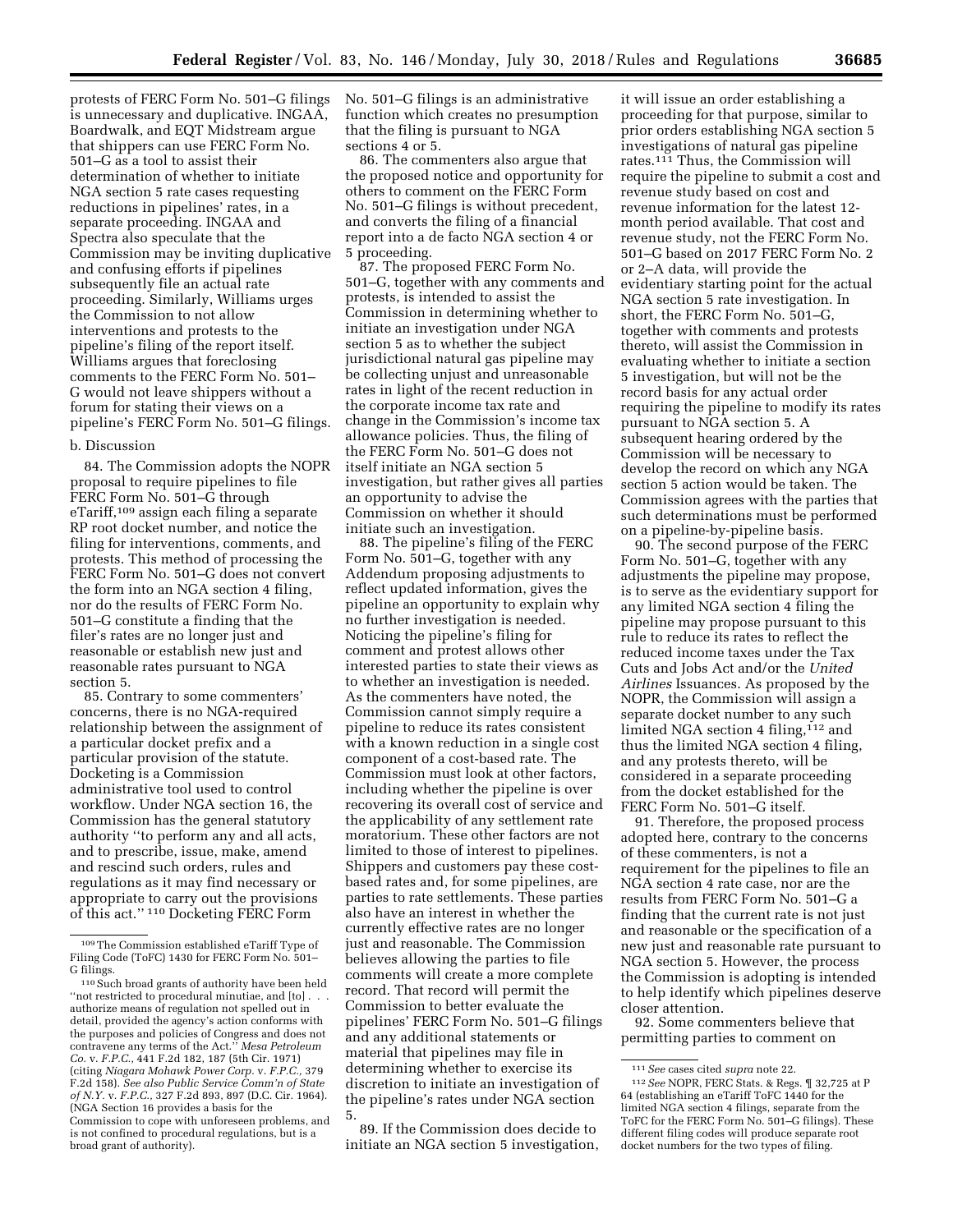pipelines' FERC Form No. 501–G reports may be duplicative. Notwithstanding this possibility, we believe there is value in providing interested parties an opportunity to comment on a pipeline's FERC Form No. 501–G report, even if they might raise similar arguments later, should the Commission decide to initiate additional proceedings.

## 4. Rights of Intervenors

93. In the NOPR, the Commission stated:

The Commission will assign each pipeline's filing of the FERC Form No. 501– G an RP docket number and notice the filing providing for interventions and protests. Based on the information in that form, together with any statement filed with the form and comments by intervenors, the Commission will consider whether to initiate an investigation under NGA section 5 of those pipelines that have not filed a limited NGA section 4 rate reduction filing or committed to file a general NGA section 4 rate case.113

#### a. Comments

94. In addition to the comments discussed above, LDC Coalition raises several questions about the role of parties intervening in One-time Report dockets. In particular, in the event that a party has questions or concerns about a given One-time Report, LDC Coalition asks:

Will Commission Staff have access to the deficiency notice process?

Does the Commission contemplate setting One-time Report proceedings for technical conference, hearing, and/or settlement judge proceedings?

Will parties have the ability to seek discovery from the pipeline on its FERC Form No. 501–G inputs and calculations even before the Commission sets a One-time Report for technical conference, hearing, or settlement judge procedures?

Will the Commission issue an Order in response to each FERC Form No. 501–G filing either closing out the proceeding or continuing the review in that or another docket?

If the Commission intends to issue an order in each docket, will it state an expected timeline for doing so to provide customers certainty about the process?

What actions will the Commission take if a pipeline does not submit an NGA section 4 filing or pre-filing settlement by the proposed deadline of December 31, 2018?

What options do the Commission and pipeline customers have if a pipeline fails to timely submit a FERC Form No. 501–G or does not strictly follow Commission guidance in completing a submitted form? 114

## b. Discussion

95. We clarify that Subpart B of the Commission's Rules of Practice and Procedure 115 does not apply to the various reports required by Part 260 of the Commission's regulations. Rule 201 provides that Subpart B of the Rules of Practice and Procedure apply ''to any pleading, tariff or rate filing, notice of tariff or rate examination, order to show cause, intervention, or summary disposition;'' 116 Part 260 reports fall into none of those categories. Therefore, the Commission clarifies the procedures to be used in noticing pipelines' filings of the FERC Form No. 501–G for intervention, protest, and comment, as well as addressing LDC Coalition's other procedural questions.

96. First, the Commission is revising the *Implementation Guide* for the FERC Form No. 501–G to provide that the Secretary will issue a notice of each pipeline's filing of its FERC Form No. 501–G, consistent with § 385.210 of the Commission's Rules of Practice and Procedure.117 Unless the notice provides otherwise, interventions, protests, and comments will be due not later than 12 days after the filing of the subject FERC Form No. 501–G. This will mean that such interventions, protests, and comments will be due on the same day as interventions, protests, and comments are due on any limited NGA section 4 filing accompanying the FERC Form No. 501–G, as provided by § 154.210 of the Commission's Rules of Practice and Procedure. As revised, the *Implementation Guide* also states that interventions will be governed by § 385.214 of the Commission's Rules of Practice and Procedure,<sup>118</sup> and protests will be governed by § 385.211.<sup>119</sup>

97. Proceeding to LDC Coalition's list of questions, we clarify that Commission staff may issue data requests to pipelines if it identifies problems with their FERC Form No. 501–G.120 However, the Commission will not set One-time Report proceedings for technical conference, hearing, and/or settlement judge proceedings, nor will it allow discovery; such actions would only be appropriate in the context of an NGA section 4 or 5 rate proceeding. The purpose of publicly docketing the One-time Reports

120*See* 18 CFR 375.307(b)(3)(ii) (delegating to the Office of Energy Market Regulation the authority to ''Issue and sign requests for additional information regarding applications, filings, reports and data processed by the Office of Energy Market Regulation.'').

is not to conduct a rate proceeding, but rather to allow for public discussion of whether the Commission should exercise its discretion to initiate an NGA section 5 investigation of the subject pipeline's existing rates because of the Tax Cuts and Jobs Act's reduction in income taxes or the *United Airlines*  Issuances.

98. If the Commission decides to initiate a section 5 investigation, it will, as described above, issue an order establishing a hearing under NGA section 5. If the Commission determines that the information in a pipeline's FERC Form No. 501–G does not justify initiating such an NGA section 5 proceeding, the Commission will issue a notice accepting the pipeline's Onetime Report. That notice shall close the One-time Report proceeding. But the act of acceptance shall only constitute assurance that the Commission accepts the report, and does not constitute a statement or action on the pipeline's rates, nor does it foreclose the Commission from initiating a future NGA section 5 investigation based upon new information such as the pipeline's future FERC Form No. 2 or 2–A reports or for other reasons. The Commission will not establish a formal deadline for acting on each One-time Report, but will act as promptly as possible on all filings in order to promote rate certainty for pipelines and customers.

99. If a pipeline refuses to promptly submit a One-time Report, or to correct a patently erroneous or incomplete Onetime Report, the Commission could consider the pipeline to be in violation of its reporting obligation.121 Likewise, if a pipeline commits to submit an NGA section 4 filing or pre-filing settlement by the proposed deadline of December 31, 2018, but fails to do so, the Commission could consider the pipeline to be in violation of its reporting obligation.

5. Use of 10.55 Percent Indicative Return on Equity

100. A cost and revenue study requires an indicative return on equity (ROE). In the proposed FERC Form No. 501–G, the Commission used, consistent with Commission practice, the last litigated ROE applicable to situations involving existing plant.122 The last litigated ROE was in *El Paso,* wherein the Commission adopted a ROE of 10.55 percent.123

<sup>113</sup>NOPR, FERC Stats. & Regs. ¶ 32,725 at P 29.

<sup>114</sup>LDC Coalition Comments at 12.

<sup>115</sup> 18 CFR part 385.

<sup>116</sup> 18 CFR 385.201.

<sup>117</sup> 18 CFR 385.210.

<sup>118</sup> 18 CFR 385.214.

<sup>119</sup> 18 CFR 385.211.

<sup>121</sup> 15 U.S.C. 717t.

<sup>122</sup>*See, e.g., Southern Natural Gas Co. L.L.C.,* 139 FERC ¶ 61,237, at P 154 (2012); *Alliance Pipeline L.P.,* 140 FERC ¶ 61,212, at P 20 (2012); *Northern Natural Gas Co.,* 119 FERC ¶ 61,035, at P 37 (2007). 123*El Paso Natural Gas Co.,* Opinion No. 528, 145 FERC ¶ 61,040, at P 642 (2013), *reh'g denied,*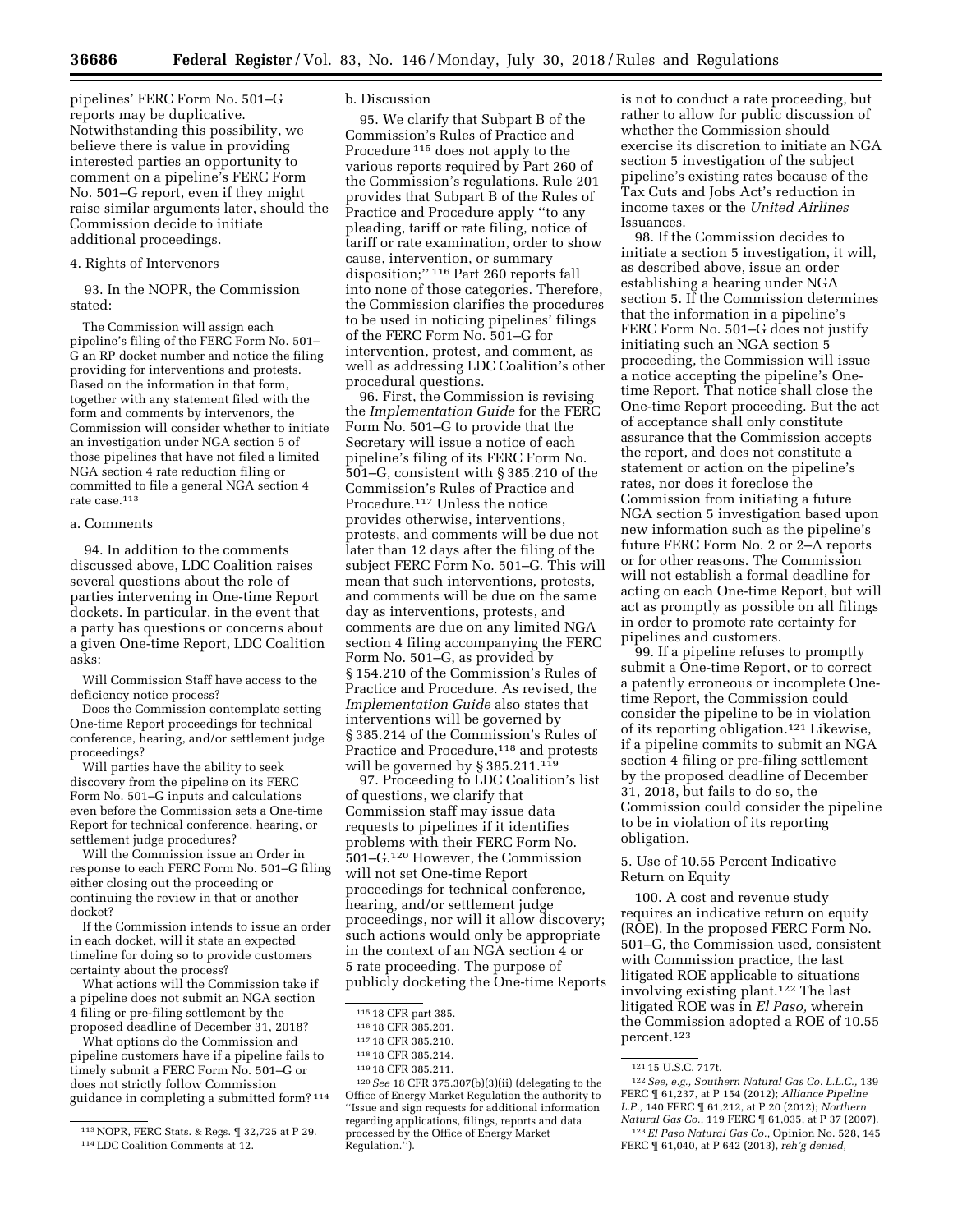## a. Comments

101. The Pipeline Commenters<sup>124</sup> argue that use of an indicative ROE of 10.55 percent in the FERC Form No. 501–G is arbitrary and capricious. They note that the *El Paso* ROE is based on test period data that is now about seven years old, that the Commission has not shown that the financial data underlying that proceeding is currently representative for any pipeline, let alone for all pipelines, and the indicative ROE is artificially low. Further, they contend that *El Paso* is not final as it has not been reviewed by the Court of Appeals. Citing previous Commission NGA section 5 show cause proceedings, Kinder Morgan argues that the Commission has not previously required pipelines to propose a ROE. The Pipeline Commenters request that the Commission clarify that the 10.55 percent ROE is to be used only for the purposes of completing FERC Form No. 501–G, and is not an indicative ROE or reflective of the ROE that would be determined in a general rate case proceeding. Dominion Energy, Spectra and Tallgrass request that pipelines be permitted to use their own ROEs.

102. Enable Interstate Pipelines argue that the Commission should permit ROEs derived during a rate proceeding or established pursuant to approved settlements that were used to set their current rates, or rely upon the methodology used to set such ROEs. Enable Interstate Pipelines also argue that if pass-through entities are not permitted to report an income tax allowance on the FERC Form No. 501– G, the Commission must increase the allowable ROE for such pipelines to allow them to report a higher ROE than corporate pipelines on the form. Alternatively, Enable Interstate Pipelines argue that the Commission should adjust the ROE upwards by eliminating the reduction in long-term growth rates for MLP pipelines.

## b. Discussion

103. The Commission adopts the NOPR's proposal to require that each pipeline's FERC Form No. 501–G be completed using an indicative ROE of 10.55 percent, consistent with the ROE determined in *El Paso,* the last rate case where that issue was fully litigated. The One-time Report is an informational filing required pursuant to NGA sections 10 and 14 that serves two

purposes: (1) To help determine whether to initiate NGA section 5 investigations of interstate natural gas pipelines' rates and (2) to support any limited NGA section 4 filings pipelines may choose to make to reduce their rates to reflect the Tax Cuts and Jobs Act or the *United Airlines* Issuances.

104. When used for the first purpose, the FERC Form No. 501–G is intended to provide a rough estimate of the pipeline's return on equity before and after the Tax Cuts and Jobs Act or the *United Airlines* Issuances. The data in the FERC Form No. 501–G, including the indicative ROE, will not be used to actually establish rates in any NGA section 5 investigation that the Commission may initiate. Rather, any rates determined in an NGA section 5 investigation, including ROE, will be based on the record developed in any hearing established by the Commission, and in such a hearing, the Commission will have the burden of persuasion under NGA section 5 on all issues, including ROE.

105. In addition, although the Commission recognizes that the 10.55 percent ROE determined in *El Paso* was based on financial data from 2011, no commenter has provided any updated ROE analysis using current financial data that the Commission could use in the FERC Form No. 501–G in place of the *El Paso* ROE. There is thus nothing in the comments to show that an updated ROE analysis would produce a significantly different ROE than that approved in *El Paso.* Instead, pipeline commenters request that they be permitted to use their own ROEs or ROEs derived in a rate proceeding or established pursuant to approved settlements. However, the last rate cases of many pipelines occurred as long ago as, or even before, the *El Paso* rate case. Moreover, many settlements are ''black box'' settlements that do not have a ROE. In these circumstances, the Commission finds that using the *El Paso*  10.55 percent ROE as the indicative ROE in all pipelines' FERC Form No. 501–G is preferable to pipelines using a variety of ROEs, which they claim represent their currently approved ROEs, but which in almost all cases were not fully litigated, in contrast to the *El Paso* ROE, and may be as old or older than the 10.55 percent *El Paso*  ROE. However, if a pipeline believes that the 10.55 percent *El Paso* ROE does not represent a reasonable ROE for its system in light of its current circumstances, the pipeline may file an alternative ROE, together with support for that ROE as described below, as part of its Addendum to the required FERC Form No. 501–G.

106. The FERC Form No. 501–G does serve a ratemaking purpose in the narrow situation when it is used as support for the limited NGA section 4 filing this Final Rule authorizes a pipeline to voluntarily make to reduce its rates to reflect the Tax Cuts and Jobs Act or the *United Airlines* Issuances. Our requirement that pipelines use the *El Paso* 10.55 percent ROE in filling out the FERC Form No. 501–G does not mean that they must use that ROE in a limited section 4 filing. As just described, the pipeline may submit an Addendum with its FERC Form No. 501–G setting forth an alternative ROE and use that ROE in calculating its proposed percentage rate reduction in its limited NGA section 4 rate filing. When a pipeline proposes such an alternative ROE in a limited section 4 rate filing, the Commission would expect the pipeline to provide full support for its proposed ROE, including a Discounted Cash Flow (DCF) analysis of a proxy group consistent with Commission policy. Such support is not necessary if the pipeline proposes to reduce its rates by a percentage calculated consistent with the FERC Form No. 501–G, without any Addendum.

#### 6. Use of Stated Capital Structure

107. In the NOPR, the Commission stated that the established policy in rate cases is that a company may use its actual capital structure only if it ''(1) issues its own debt without guarantees, (2) has its own bond rating, and (3) has a capital structure within the range of capital structures approved by the Commission.'' 125 Where these requirements are not met, the Commission will use the consolidated capital structure of the parent company or a hypothetical capital structure. The NOPR proposed that the One-time Report would follow this policy:

The proposed form requests the respondent's FERC Form Nos. 2 or 2–A equity related balance sheet items. However, if that data does not satisfy the three-part test of Opinion No. 414, *et al.,* the form provides alternative data entries to reflect parent or hypothetical capital structures consistent with Opinion No. 414, *et al.*126

108. If neither the pipeline's own capital structure nor its parent's capital structure satisfies the Commission's policy, the proposed FERC Form No.

Opinion No. 528–A, 154 FERC ¶ 61,120 (2016) (*El Paso*).

<sup>124</sup> INGAA, Southern Star, Boardwalk, Dominion Energy, Williams, Tallgrass Pipelines, TransCanada, Enable Interstate Pipelines, Kinder Morgan, and Spectra.

<sup>125</sup>NOPR, FERC Stats. & Regs. ¶ 32,725 at P 35 (citing *Transcontinental Gas Pipe Line Corp.,*  Opinion No. 414–A, 84 FERC ¶ 61,084, at 61,413– 61,415, *reh'g denied,* Opinion No. 414–B, 85 FERC ¶ 61,323 (1998), *petition for review denied sub nom. N.C. Utils. Comm'n* v. *FERC,* D.C. Cir. Case No. 99– 1037 (Feb. 7, 2000) (per curiam)). 126 *Id.* P 35.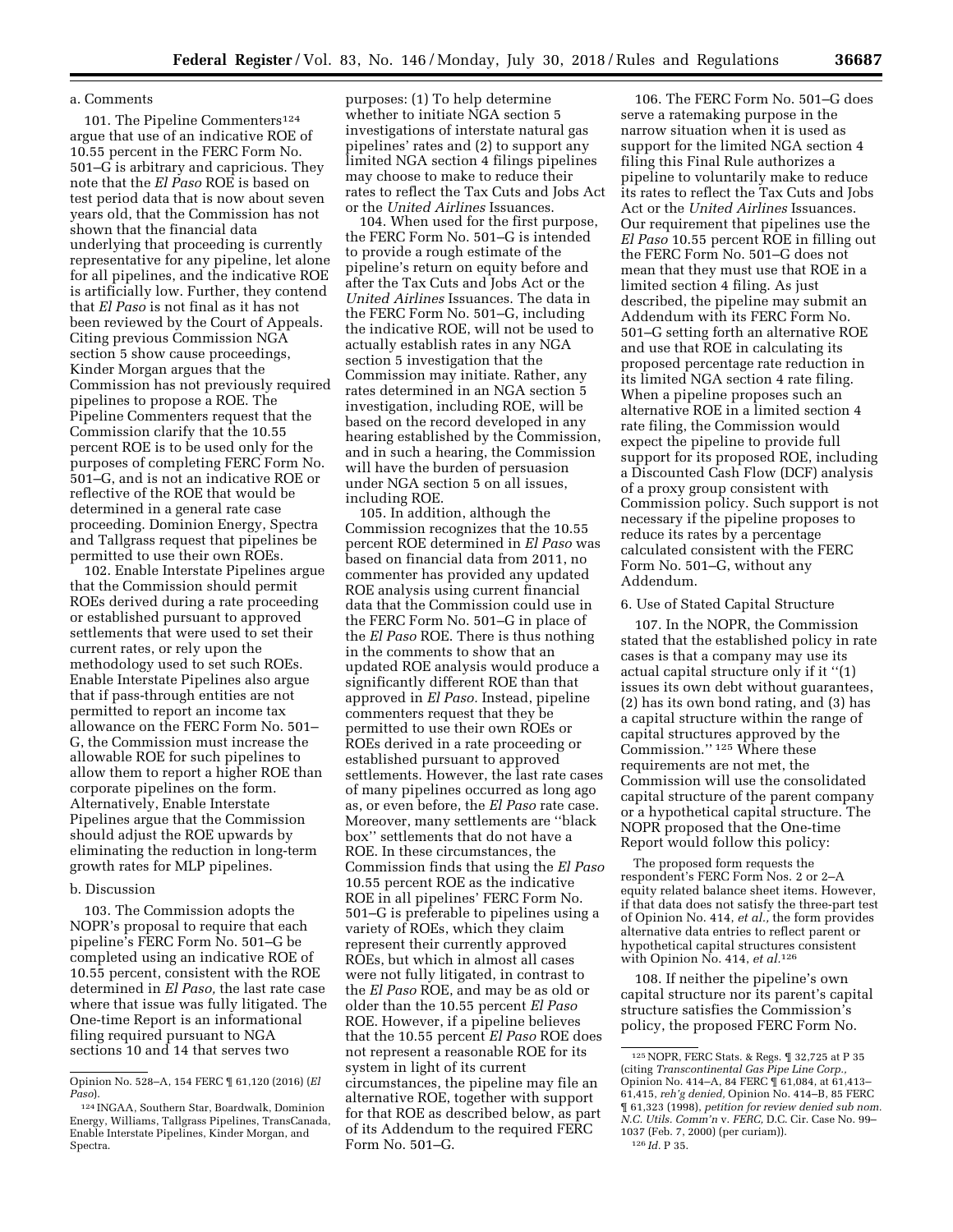501–G requires use of a 50 percent equity, 50 percent debt capital structure, with an implied debt rate of five percent.

# a. Comments

109. Several pipeline commenters argue that pipelines should be permitted to use their capital structure as reported on the FERC Form No. 2 or 2–A, even if that capital structure does not comply with the Opinion No. 414, *et al.,*  policy.127 Boardwalk and INGAA argue that using a hypothetical capital structure attempts to shift to the pipeline the burden of justifying its own capital structure.128 Boardwalk argues that requiring different data on the FERC Form No. 501–G than on the FERC Form No. 2 "impermissibly blurs the distinction between NGA sections 4 and 5.'' 129 They also argue that the hypothetical capital structure that FERC Form No. 501–G requires when neither the pipeline's nor its parent's capital structure satisfies Commission policy is financially unrealistic, and that companies that attempt to actually implement them would harm their credit rating and financial viability. Enable Interstate Pipelines argue that the NOPR proposes only three possible choices of capital structure, but that ratemaking precedent allows other possibilities, such as using an intermediate subsidiary's structure. Enable Interstate Pipelines also argue that the FERC Form No. 501–G default 50/50 debt/equity ratio is inconsistent with ratemaking precedent concerning hypothetical capital structures, which they state uses the average capitalization of a proxy group to develop a hypothetical capital structure.<sup>130</sup>

110. Kinder Morgan notes that page 4 of the proposed FERC Form No. 501–G asks the respondent, ''does the Capital Structure and the Long-Term Debt from the cited source meet the requirements of Opinion No. 414, et al.?'' Kinder Morgan argues that this question impermissibly goes beyond a request for information, and instead would compel the respondent to provide a legal opinion. Kinder Morgan argues sections 10(a) and 14(a) of the NGA do not permit the Commission to solicit legal positions of a pipeline rather than information.131 Kinder Morgan notes that the Commission has not asked this

#### b. Discussion

111. We generally adopt the NOPR proposal regarding how capital structure must be reported on FERC Form No. 501–G, but make several changes to address concerns raised by the commenters. As discussed above, the One-time Report is an informational filing required pursuant to NGA sections 10 and 14 that serves two purposes: (1) To help determine whether to initiate NGA section 5 investigations of interstate natural gas pipelines' rates and (2) as support for limited NGA section 4 filings pipelines may choose to make to reduce their rates to reflect the Tax Cuts and Jobs Act or the *United Airlines* Issuances. When used for the first purpose, the FERC Form No. 501–G is intended to provide a rough estimate of the pipeline's return on equity before and after the Tax Cuts and Jobs Act or the *United Airlines*  Issuances. Such an estimate will be one factor the Commission will refer to in deciding whether to exercise its discretion to initiate an NGA section 5 rate investigation. For that purpose, the Commission desires to design the form in a manner that will produce an estimated return on equity that is as accurate as possible. Therefore, the Commission seeks to use a capital structure that is consistent with Commission policy. For that reason, the Commission finds it appropriate for the FERC Form No. 501–G to use a different capital structure than that used in the pipeline's FERC Form No. 2 or 2–A, when it appears that the capital structure reported in the FERC Form No. 2 or 2–A does not comply with Commission policy.132 Thus, as

described below, the form will ask a series of factual questions, designed to result in a capital structure consistent with Commission policy. However, the form will not be used to actually establish rates in any NGA section 5 investigation that the Commission may initiate. Rather, any rates determined in a section 5 investigation, including the capital structure, will be based on the record developed in the hearing.

112. The Commission has used a similar approach to capital structure in its analysis of FERC Form No. 2 or 2– A data in recent years for purposes of deciding whether to initiate NGA section 5 rate investigations. Thus, when a pipeline has reported a capital structure in its FERC Form No. 2 or 2– A that appeared not to comply with the Commission's capital structure policy, the Commission has used a hypothetical capital structure to determine the return on equity shown by the pipeline's FERC Form No. 2 or 2–A cost and revenue data. For example, in its 2011 order establishing a hearing under NGA section 5 concerning the rates of Bear Creek Storage Company, L.L.C. (Bear Creek), the Commission stated that, because Bear Creek had used a 100 percent equity capital structure in its FERC Form No. 2, the Commission had used a hypothetical capital structure to estimate that Bear Creek's return on equity using Bear Creek's FERC Form No. 2 cost and revenue information was over 20 percent. However, the Commission was careful to state in its hearing order that ''in this order, we make no finding as to what should constitute a just and reasonable capital structure for Bear Creek. That is among the issues set for hearing in this order and should be decided consistent with the Commission capital structure policies.'' 133 The Commission intends to take a similar approach with respect to any NGA section 5 rate investigations it initiates based on the return on equity estimated in the FERC Form No. 501–G. The hearing order will make no finding as to what would constitute a just and reasonable capital structure for the pipeline in question, regardless of what

<sup>127</sup>Boardwalk Comments at 27–29; Enable Interstate Pipelines Comments at 22; INGAA Comments at 36–38; Kinder Morgan Comments at 23–26.

<sup>128</sup>Boardwalk Comments at 28; INGAA Comments at 36.

<sup>129</sup>Boardwalk Comments at 29.

<sup>130</sup>Enable Interstate Pipelines Comments at 24. 131 Kinder Morgan Comments at 24.

question or similar questions in its recent NGA section 5 show cause orders. Kinder Morgan argues that it is especially inconsistent to compel a respondent to take a legal position given that page 4 of the proposed FERC Form No. 501–G also compels certain respondents to report a hypothetical 50/ 50 debt/equity capital structure rather than choosing other lawful options, potentially prejudicing the pipeline in the limited section 4 filing under Option 1.

<sup>132</sup> INGAA argues that, in order to use a different capital structure than that used in the FERC Form No. 2 or 2–A, ''the Commission must first show that the pipeline's submitted data is not just and reasonable.'' INGAA Comments at 28. However, data cannot be just or unjust, which is why NGA section 10 instead speaks of "specific answers, ''full information,'' and ''adequate provision.'' The Commission is not modifying any rates pursuant to NGA section 5 in the FERC Form No. 501–G, but simply seeking to estimate the pipeline's current return on equity for purposes of deciding whether

to initiate a rate investigation pursuant to NGA

section 5. 133*Bear Creek Storage Co., L.L.C.,* 137 FERC ¶ 61,134, at P 8 n.6 (2011). *See also Dominion Energy Overthrust Pipeline, LLC,* 162 FERC ¶ 61,218, at Appendix, n.1 & 2 (2018); *Midwestern Gas Transmission Co.,* 162 FERC ¶ 61,219, at Appendix, n.1 & 2 (2018); *Natural Gas Pipeline Co. of America LLC,* 158 FERC ¶ 61,044, at Appendix, n.1 & 2 (2017); *Wyoming Interstate Co., L.L.C.,* 158 FERC ¶ 61,040, at Appendix, n.1 & 2 (2017); *Tuscarora Gas Transmission Co.,* 154 FERC ¶ 61,030, at Appendix, n.1 & 2 (2016); *MIGC LLC,* 137 FERC ¶ 61,135, at Appendix, n.3 (2011); *ANR Storage Co.,* 137 FERC ¶ 61,136, at Appendix, n.2  $(2011)$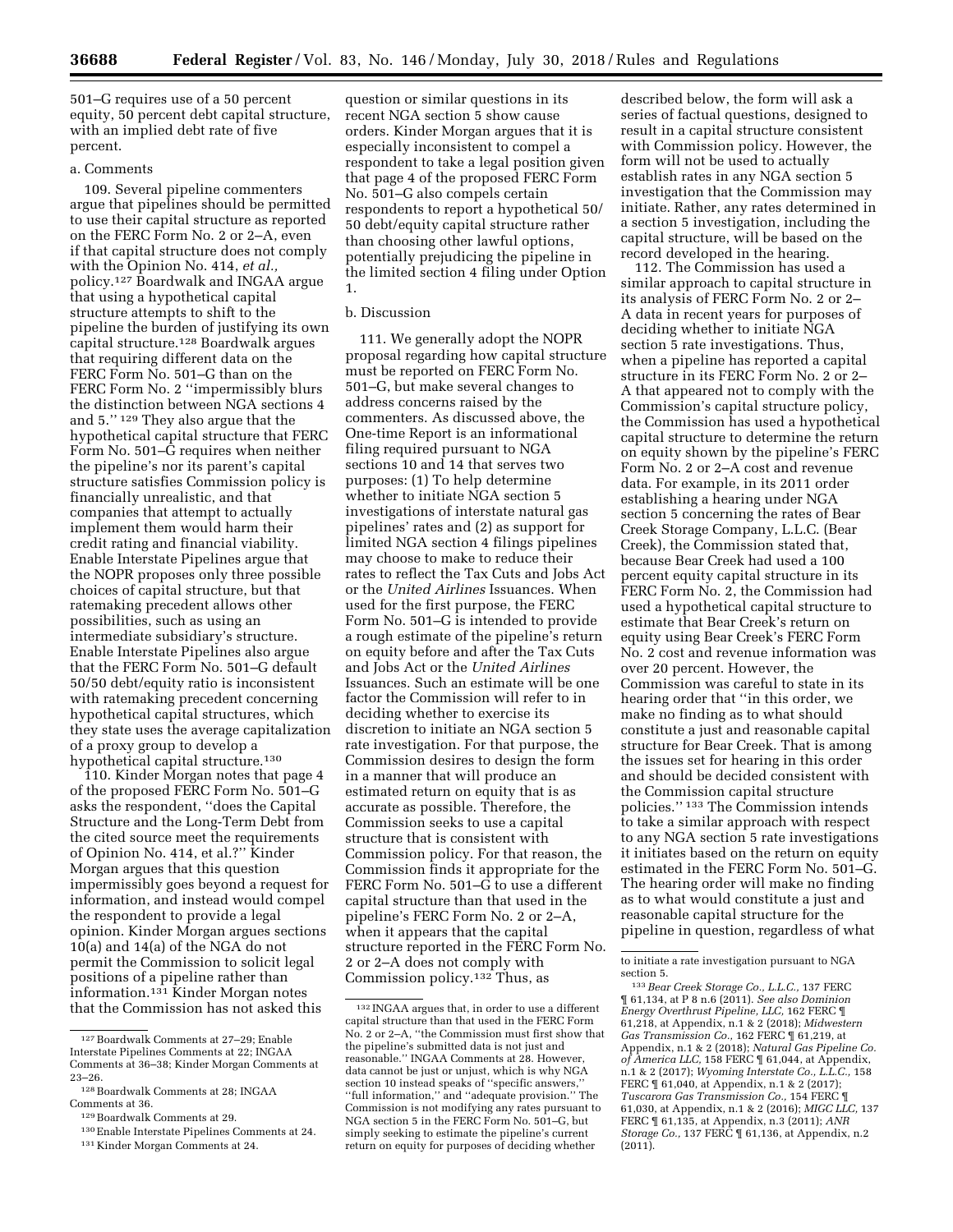type capital structure was required to be used in the FERC Form No. 501–G. The capital structure issue will be included in the hearing, and the Commission will have the burden of persuasion under NGA section 5 to support any rate reduction, including any capital structure used to support the rate reduction.

113. The Commission recognizes that when the FERC Form No. 501–G is used for its second purpose—as support for the percentage rate reduction proposed in a pipeline's limited NGA section 4 rate case filing—the FERC Form No. 501–G does serve a ratemaking purpose. However, as discussed above, pipelines are permitted to submit an Addendum to their FERC Form No. 501–G if they believe that the form inaccurately represents their financial situation. A pipeline may propose to use the percentage cost of service reduction calculated in its Addendum in its limited NGA section 4 rate filing. Thus, a pipeline may propose to use a capital structure other than that used in its FERC Form No. 501–G in its limited NGA section 4 rate filing. For example, Boardwalk provides comments on its specific financial situation; although this information is not relevant to developing a form for the entire natural gas pipeline industry, it may prove relevant in evaluating whether further procedures will be necessary to address the consequences of the Tax Cuts and Jobs Act for Boardwalk's pipelines, and we encourage Boardwalk to include such information when it submits its One-time Reports.

114. The Commission is making two changes to the treatment of capital structure in the FERC Form No. 501–G, as proposed in the NOPR. First, the Commission has modified page 4 of the proposed FERC Form No. 501–G in response to Kinder Morgan's concerns that, as proposed, the form requires the pipelines to state an opinion as to whether the capital structure reported in their FERC Form No. 2 or 2–A complies with the Commission's capital structure policies. Although the Commission does not concede the point that it lacks the authority under NGA section 10 or 14 to compel a pipeline to state whether it complies with an established policy, we recognize that such a requirement is unnecessary in order to achieve the goals of this rulemaking. Instead of asking the respondent its position with regard to whether its capital structure complies with Opinion No. 414–A, the form now includes a statement explaining how the Commission will use the respondent's data to perform our own Opinion No. 414–A analysis. Page 4 of the proposed FERC Form No.

501–G now asks respondents a series of factual questions about its actual capital structure. The form will automatically select from the data provided to show the Commission's default presumed capital structure under its Opinion No. 414–A analysis, but will not require the respondent to apply the Commission's position as if it was the pipeline's.

115. Second, as requested by Enable Interstate Pipelines, the Commission will modify the hypothetical capital structure used in the FERC Form No. 501–G, for those pipelines which the form considers ineligible to use their own or their parent's capital structure. As Enable Interstate Pipelines point out, in an NGA section 4 rate case in *HIOS*  the Commission adopted a policy of basing a hypothetical capital structure on the average capital structure of the companies in the proxy group used for purposes of determining ROE. The Commission explained that ''this assures a match between the financial risk inherent in the DCF analysis used to develop return on equity and the hypothetical capital structure.'' 134 The FERC Form No. 501–G uses the 10.55 percent ROE determined in *El Paso.* The average capital structure of the proxy group in that rate case was approximately 57 percent equity and 43 percent debt.135 Accordingly, the Commission is revising the FERC Form No. 501–G to use a hypothetical capital structure of 57 percent equity and 43 percent debt. This revision should also help address Boardwalk's concern that the 50 percent equity/50 percent debt capital structure in the proposed FERC Form No. 501–G is financially unrealistic in today's market conditions.

#### 7. Accumulated Deferred Income Taxes

116. Accumulated Deferred Income Taxes (ADIT) balances are accumulated on the regulated books and records of interstate natural gas pipelines based on the requirements of the Commission's Uniform System of Accounts.136 ADIT balances arise from differences between the method of computing taxable income for reporting to the IRS and the

136 18 CFR part 201.

method of computing income for regulatory accounting purposes. The Commission's regulatory accounting requirements then serve to inform the development of a natural gas pipeline's rates, including the depreciation and ADIT ratemaking components. The most significant cause for differences between regulatory accounting and tax income is the use of straight-line depreciation rates for accounting and ratemaking purposes and the use of accelerated depreciation rates for federal income tax reporting purposes. As such, depreciation expense is higher for tax reporting purposes than that calculated for accounting and ratemaking purposes, resulting in higher taxes computed for accounting and ratemaking purposes than the taxes actually owed to the IRS authorities, in the early years of the property's service life. This creates an ADIT liability. In later years, depreciation expense is lower for tax reporting purposes than that calculated for accounting and ratemaking purposes, resulting in lower taxes computed for accounting and ratemaking purposes than the taxes actually owed to the IRS and reductions to the ADIT liability. Ultimately, at the end of the property's service life, the cumulative depreciation under either method are equal and the ADIT liability will be reduced to zero.

117. ADIT generally impacts regulated natural gas pipelines' ratemaking either by decreasing rate base, in the case of an ADIT liability, or increasing rate base, in the case of an ADIT asset. As a result of the reduction in the federal corporate income tax rate, taxes which have been previously deferred and reflected in ADIT will be owed to the IRS based on the 21 percent tax rate, rather than the 35 percent tax rate used to recognize the ADIT initially. The difference between the already recognized ADIT based on a 35 percent tax rate and the recomputed deferred taxes, which will actually be owed to the IRS, at a 21 percent tax rate requires an adjustment to ADIT balances for the excess or deficiency. Notwithstanding potential future Commission action in the ADIT NOI on how to treat excess ADIT or deficiency ADIT, these balances and the associated amortization are essential in appropriately computing a total cost of service.

118. As discussed, the Commission is implementing in this Final Rule FERC Form No. 501–G as a basis for determining whether a natural gas pipeline may be over-recovering its cost of service, and thus whether there should be further investigation pursuant to NGA section 5. FERC Form No. 501–G is designed to collect financial

<sup>134</sup>*High Island Offshore System, L.L.C.,* 110 FERC  $\P$  61,043, at P 147 (2005).

<sup>135</sup>The Commission notes that this capital structure is also consistent with the capital structures the Commission typically approves in litigated rate cases for pipelines that do issue their own publically traded debt. *Transok, Inc.,* 70 FERC ¶ 61,177, at 61,554 (1995) (58.49 percent equity ratio); *Panhandle Eastern Pipe Line Co.,* Opinion No. 395, 71 FERC ¶ 61,228, at 61,827 (1996) (61.79 percent equity ratio); *Panhandle Eastern Pipe Line Co.,* Opinion No. 404, 74 FERC ¶ 61,109, at 61,359 (1996) (59.97 percent equity ratio); *Transcontinental Gas Pipe Line Corp.,* Opinion No. 414–A, 84 FERC ¶ 61,084, at 61,419 (1998) (57.58 percent equity ratio).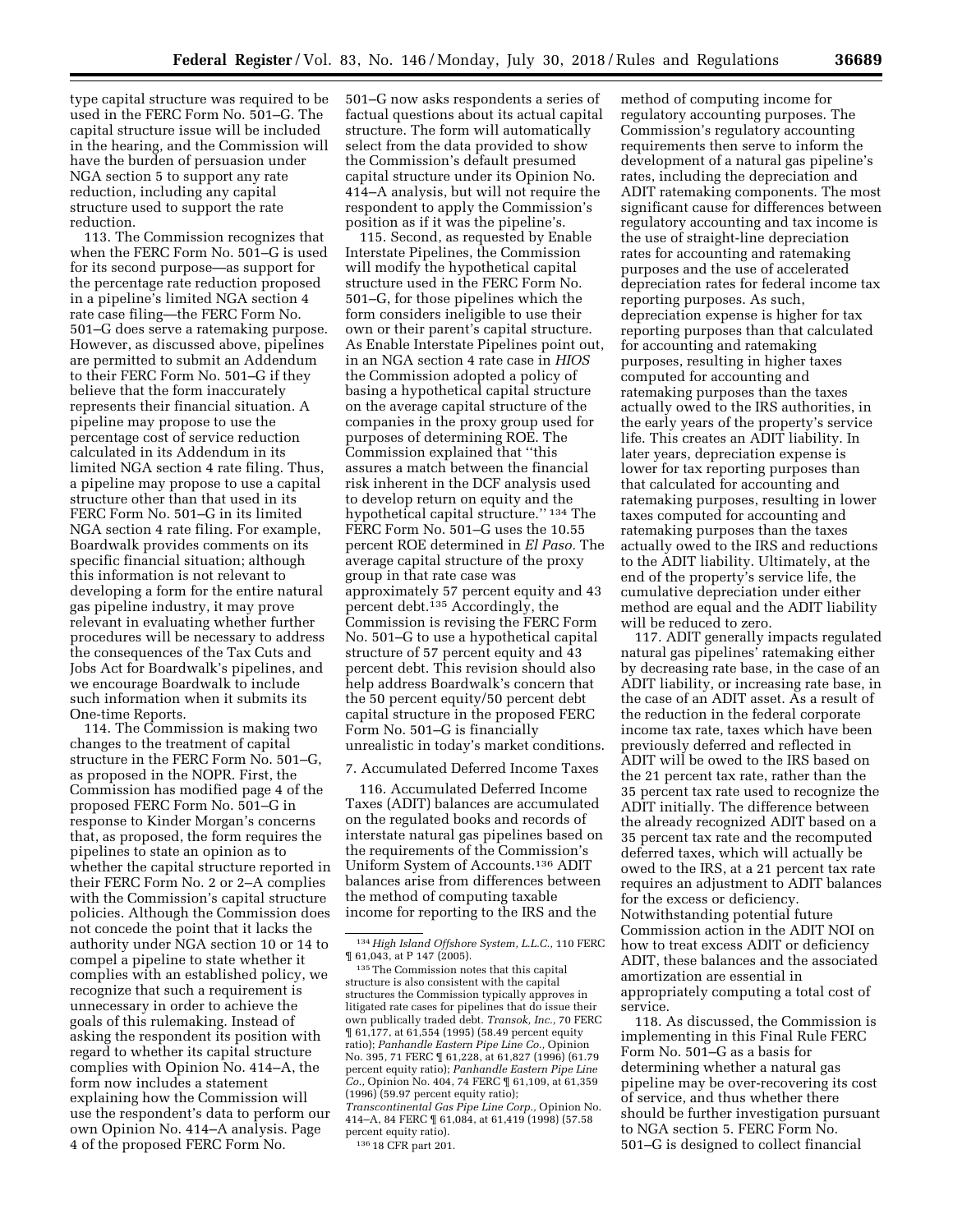information to evaluate the impact of the Tax Cuts and Jobs Act and the *United Airlines* Issuances on the pipeline's cost of service, and to inform stakeholders, the Commission, and all interested parties regarding the continued justness and reasonableness of the pipeline's rates after the income tax reduction and elimination of MLP pipeline income tax allowances.137

119. As proposed, the FERC Form No. 501–G would require pipelines to use calendar year 2017 ADIT balances as reported in their 2017 FERC Form Nos. 2 and 2–A in calculating rate base.138 The FERC Form No. 501–G would also require the pipelines to reduce their income tax allowance by an amount reflecting the first year's amortization of excess ADIT resulting the reduced income tax rates under the Tax Cuts and Jobs Act.139

#### a. Comments

120. Several commenters filed similar comments on this issue.140 They are concerned that FERC Form No. 501–G's proposed treatment of ADIT and related amortization of excess ADIT is inextricably linked with the Commission's Notice of Inquiry on the effect of the Tax Cuts and Jobs Act on Commission jurisdictional rates.141 These commenters insist that resolution of the requested areas of comment in the ADIT NOI on a number of issues regarding the details and effect of the appropriate treatment of ADIT as a result of the lower tax rates in the Tax Cuts and Jobs Act may impact the excess ADIT amounts that are entered in FERC Form No. 501–G, which will be filed with the Commission prior to any ADIT NOI resolution. According to these commenters, excess ADIT amounts are entered on Lines 13–17 on Page 2 of FERC Form No. 501–G for purposes of calculating rate base, and that results in the annual amortization figure entered in Line 31 on page 1 of the Form for purposes of calculating the tax allowance. These commenters note that the ADIT NOI seeks comments

concerning potential adjustments to pipelines' rate base relating to, and amortization of, excess or deficient ADIT; whether and how excess or deficient ADIT should be reflected in pipelines' rates; and the treatment of excess ADIT associated with assets that pipelines sell or retire after the effective date of the Tax Cuts and Jobs Act. Without this guidance, they argue, pipelines will likely make individual judgments about the treatment of their ADIT balances, which will ultimately result in different inputs into their FERC Form No. 501–G from the final resolution. Thus, these commenters argue that the information would be highly varied and not comparable, which would hinder the Commission in evaluating pipelines' rates. With the lack of clarity for these outstanding issues, these commenters contend that it will be nearly impossible to choose from among the four options available. The commenters are concerned that the proposed information in FERC Form No. 501–G and related amortization in the indicative rate reduction will prejudge the outcome of the ADIT NOI rulemaking. These commenters insist that, as required by the Administrative Procedure Act, these issues should be addressed through adequate notice and comment procedures. In addition to the uncertainty originating from the resolution in the ADIT NOI, Berkshire Hathaway notes that the Commission is not the only regulatory agency evaluating the impact of the Tax Cuts and Jobs Act. Berkshire Hathaway further notes that both the Securities Exchange Commission (SEC) and the Financial Accounting Standards Board must set standards for financial reporting that address the reduction in the federal corporate income tax rate. Thus, Berkshire Hathaway states that although it has recorded the impacts of the Tax Cuts and Jobs Act in its FERC Form No. 2, it considers the amounts recorded, and the interpretations related to the financial reporting of bonus depreciation and regulatory liability amortization, to be provisional and subject to changes during the measurement period. Therefore, the commenters urge that the Commission consider the final resolution in the ADIT NOI proceeding before requiring the pipelines to file their FERC Form No. 501–G.

121. The Oklahoma AG believes that the NOPR does not include the effects of excess ADIT on the revenue requirements of interstate natural gas pipelines and does not agree with this approach. Instead, the Oklahoma AG believes that the most effective and

efficient means for resolving excess ADIT for interstate natural gas pipelines would be to include the amortization of excess ADIT in the FERC Form No. 501– G rather than awaiting conclusion of the open-ended ADIT NOI process.

122. Enable Interstate Pipelines, Spectra, and National Fuel argue that establishing a generic policy regarding the treatment of ADIT ignores the complexity of the issue. They argue that the level of ADIT attributed to an entity depends on where (among other things) that entity's assets are in their depreciable lives (for tax purposes and for ratemaking purposes), what transactions the entity has engaged in in the past, what assets have been fully depreciated, and differences in timing between book depreciation and tax depreciation. National Fuel notes that because its fiscal year is not on a calendar year basis, the applicable federal tax rate for fiscal year 2018 will be a composite tax rate, not the 21 percent specified in FERC Form No. 501–G. National Fuel insists that requiring pipelines with non-calendar year bases to utilize a 21 percent federal tax rate will yield incorrect and invalid results. National Fuel notes that the Commission has approved differing rate treatments in its rate cases. Because of expected differences from the FERC Form No. 501–G assumptions, National Fuel requests that the Commission modify the form to allow flexibility in regards to the form's inputs in order to ensure a calculation of valid results.

123. Spectra argues that FERC Form No. 501–G has erroneous built-in features that reduce rate base by the total regulatory liability reported on page 278 of the 2017 FERC Form No. 2. Spectra states that for many pipelines, a substantial portion of that regulatory liability is related to deferred income taxes. Also, Spectra states that FERC Form No. 501–G requires a pipeline to reduce its cost of service by the annual amortization of the excess ADIT regulatory liability. According to Spectra, this reduces rates twice for the same regulatory liability.

124. LDC Coalition notes that pipelines will have adjusted their ADIT balances to reflect the change in the federal corporate income tax rate by the time they make their FERC Form No. 501–G filing. LDC Coalition speculates that pipelines may use several alternatives to recalculate ADIT and then account for the excess ADIT. LDC Coalition states that although the pipeline may simply be transferring a previously booked item from its FERC Form No. 2 to the FERC Form No. 501– G, the Commission and customers reviewing the pipeline filing will have

<sup>137</sup>NOPR, FERC Stats. & Regs. ¶ 32,725 at P 26. 138*See* proposed FERC Form No. 501–G, page 2, lines 13–17. All references to FERC Form No. 501–G line numbers in this Final Rule are to the proposed form as contained in the NOPR. Certain line numbers have been modified in the final version of the form as discussed below.

<sup>139</sup>*See* proposed FERC Form No. 501–G, page 1, line 31.

<sup>140</sup> INGAA Comments at 22; Boardwalk Comments at 13–15; Spectra Comments at 7, 22; Kinder Morgan Comments at 28; National Fuel Comments at 4–6; Dominion Energy Comments at 3–4; EQT Midstream Comments at 8; Tallgrass Pipelines Comments at 7–8; Williams Comments at 9; Berkshire Hathaway Comments at 5; Southern Star Comments at 9.

<sup>141</sup>ADIT NOI, 162 FERC ¶ 61,223.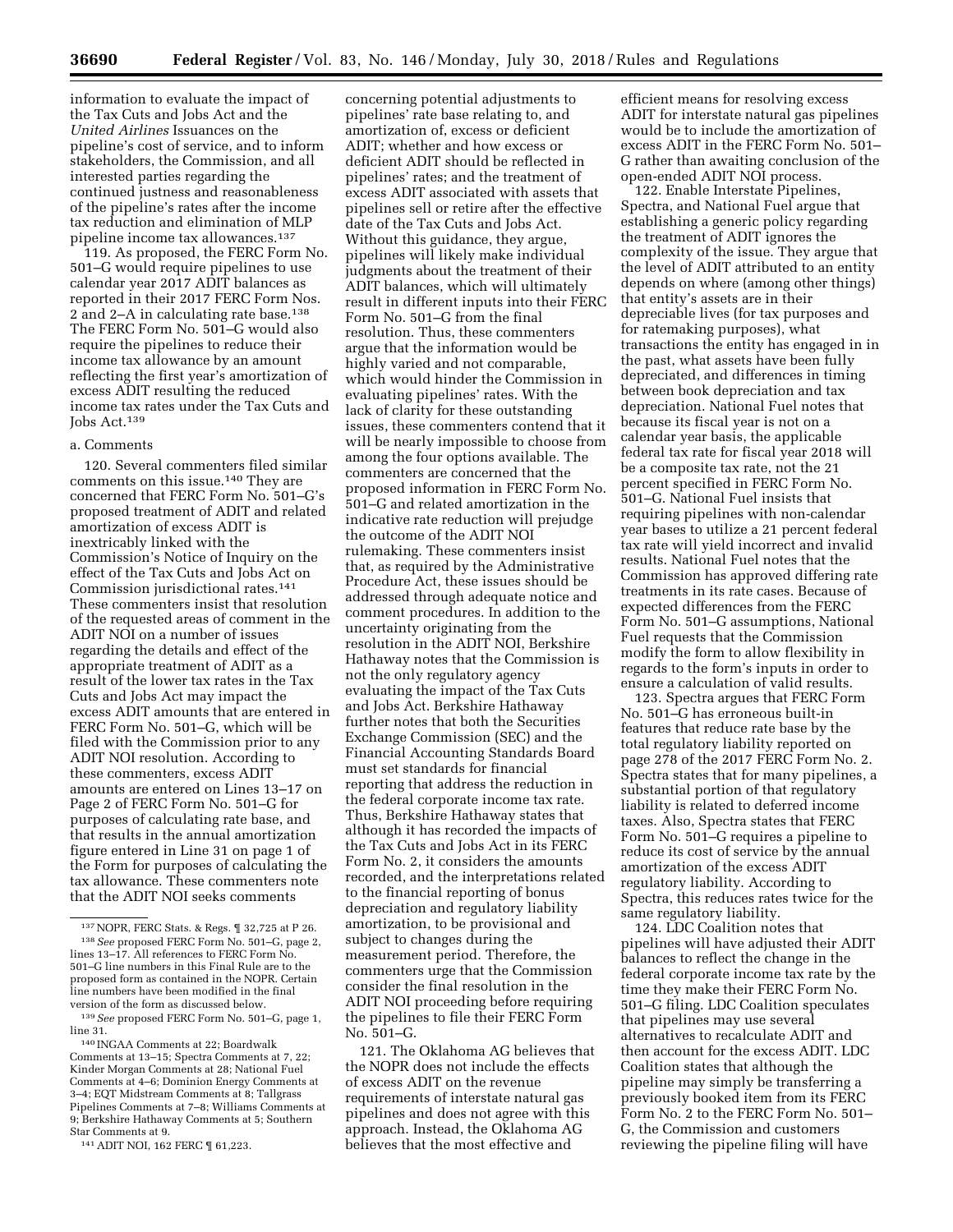no transparency in how an adjustment potentially involving many millions of dollars was calculated. To obtain better transparency, LDC Coalition requests that the Commission require pipelines to file an accompanying spreadsheet that provides how they recalculated ADIT and excess ADIT balances. In addition, LDC Coalition requests that the Commission include within the scope of hearing issues whether a pipeline has properly calculated ADIT for purposes of its FERC Form No. 501–G and concurrent limited NGA section 4 rate reduction filing pursuant to proposed § 154.404. AGA and APGA also believe that ratepayers should be allowed to comment on a pipeline's proposed treatment of ADIT.

125. Commenters also raise concerns regarding the uncertainty surrounding the rate treatment of ADIT for those MLP pipelines or other pass-through entities that eliminate an income tax allowance pursuant to the *United Airlines* Issuances. For instance, Boardwalk argues that the uncertainty surrounding how to handle ADIT is particularly problematic for MLP pipelines that own pipelines that are no longer permitted an income tax allowance in their rates under the Revised Policy Statement but still have large ADIT balances on their FERC books.142

126. Spectra further argues that the proposed FERC Form No. 501–G treats certain entities as though they will not be permitted an income tax allowance going forward, but requires those same entities to carry-over historic ADITrelated balances and costs inputs. Spectra asserts that if there is no income tax liability, there should be no ADIT and associated adjustments. Accordingly, Spectra contends that FERC Form No. 501–G inappropriately requires such entities to reduce rate base by the amount of ADIT and reduce the total cost of service by the amortization of the excess ADIT Regulatory Liability balance. Spectra claims that, in the absence of an income tax allowance, ADIT is being used to provide a refund and violates precedent against retroactive ratemaking. Accordingly, Spectra argues that FERC Form No. 501–G data entry for ADIT amortization should be zero for entities that are disallowed an income tax allowance pursuant to the *United Airlines*  Issuances.

127. In sum, commenters argue that the uncertainty regarding ADIT may (1) result in misleading or inaccurate information provided in the FERC Form No. 501–G filings, particularly the

inputs related to  $ADIT$ ;  $143$  (2) discourage pipelines from selecting the option to file a limited section 4 rate case; 144 and (3) reduce the likelihood pipelines and shippers will enter into settlements.145 Commenters urge that the Commission consider the final resolution of the issues in the pending ADIT NOI proceeding before the issuance of the Final Rule in this proceeding or at least before pipelines are required to file their FERC Form No. 501–G.146

## b. Discussion

128. The majority of pipeline commenters recommend that the Commission delay the requirement to file FERC Form No. 501–G until a Final Rule is issued in the ADIT NOI proceeding. The Commission concludes that such a delay is unnecessary in light of the steps we take below.

129. The Commission is setting forth its policy concerning the treatment of ADIT when the tax allowances of passthrough pipelines (including MLP pipelines) are eliminated, and the Commission modifies the FERC Form No. 501–G to reflect that policy. The Commission declines to make other changes from the NOPR proposal because, as explained below, the Commission's existing ADIT policies provide sufficient guidance for the purposes of this Final Rule.

143 INGAA Comments at 23; Boardwalk Comments at 14; Spectra Comments at 7–8; Kinder Morgan Comments at 28; Williams Comments at 9; Millennium Comments at 10; Tallgrass Pipelines Comments at 6, 9, 12; EQT Midstream Comments at 5, 8; Dominion Energy Comments at 4–5; National Fuel Comments at 5; Berkshire Hathaway Comments at 4–6; Southern Star Comments at 9– 10. Similarly, LDC Coalition argues that the staggered timing of this proceeding and the ADIT NOI proceeding may make it difficult to determine how pipelines have adjusted their ADIT balances in calculating their costs in the FERC Form No. 501–G filings. LDC Coalition Comments at 22.

144 INGAA Comments at 23; Boardwalk Comments at 14; Spectra Comments at 8; Williams Comments at 9; Millennium Comments at 10; Tallgrass Pipelines Comments at 12; EQT Midstream Comments at 2, 8–9; Dominion Energy Comments at 4.

145 INGAA Comments at 23; Boardwalk Comments at 14; Williams Comments at 9–10; Millennium Comments at 10; TransCanada Comments at 3–4; Tallgrass Pipelines Comments at 12; EQT Midstream Comments at 9; Dominion Energy Comments at 4; National Fuel Comments at 6; Southern Star Comments at 3, 10.

146 INGAA Comments at 4, 22–23; Boardwalk Comments at 5, 13–15; Spectra Comments at 6–9; Kinder Morgan Comments at 28–29; Williams Comments at 3, 9; Millennium Comments at 2, 9– 10; Tallgrass Pipelines Comments at 4–9, 11–12; EQT Midstream Comments at 2, 8–9; Dominion Energy Comments at 2–5; National Fuel Comments at 4–6; Berkshire Hathaway Comments at 3–6; Southern Star Comments at 3, 9–10.

i. Treatment of ADIT When a Pass-Through Pipeline's Income Tax Allowance Is Eliminated

130. In response to the concerns raised by Spectra, Boardwalk, and others, the Commission takes two steps to address treatment of ADIT when a pass-through entity eliminates its income tax allowance.

131. First, in the rehearing of the Revised Policy Statement (which is issuing concurrently with this Final Rule), $147$  the Commission announces its intent to permit a pass-through pipeline to eliminate ADIT from its cost of service if that pass-through pipeline eliminates its income tax allowance pursuant to the *United Airlines*  Issuances policy. Thus, the Commission does not intend to require a passthrough pipeline to return ADIT to its customers or to adjust its rate base by any outstanding ADIT balance. Although non-binding, this guidance should help pipelines more efficiently evaluate their options pursuant to the Final Rule. This clarification may also facilitate potential settlement negotiations between pipelines and customers.

132. Second, the Commission modifies the proposed Form No. 501–G so that, if a pass-through entity states that it does not pay taxes, the form will not only eliminate its income tax allowance, but will also eliminate ADIT.148 Several reasons support this change. As an initial matter, this modification will provide that the FERC Form No. 501–G defaults to providing data consistent with the guidance the Commission is concurrently providing on rehearing of the Revised Policy Statement. Commission and IRS regulations regarding normalization (including ADIT) only apply to entities with an income tax allowance component in their regulated cost-ofservice rates.<sup>149</sup> ADIT is a regulatory

148This change will reduce to zero on the FERC Form No. 501–G line items for Accumulated Deferred Income Taxes (Account 190), Accumulated Deferred Income Taxes–Other Property (Account 282), and Accumulated Deferred Income Taxes–Other (Account 283). *See* FERC Form No. 501–G, page 2, lines 13–15. The pipeline should also remove any sums related to ADIT from Other Regulatory Liabilities (Account 254) and Other Regulatory Assets (Account 182.3). *See* FERC Form No. 501–G, page 2, lines 16–17. The *Implementation Guide* includes more specific instructions for the FERC Form No. 501–G.

149*See* 18 CFR 154.305(a) (''An interstate pipeline must compute *the income tax component of its cost-of-service* by using tax normalization for all transactions.''); 18 CFR 154.305(b)(1) (''Tax normalization means computing *the income tax*  Continued

<sup>142</sup>Boardwalk Comments at 14.

<sup>147</sup> *Inquiry Regarding the Commission's Policy for Recovery of Income Tax Costs,* Order on Rehearing, 164 FERC ¶ 61,030 (2018).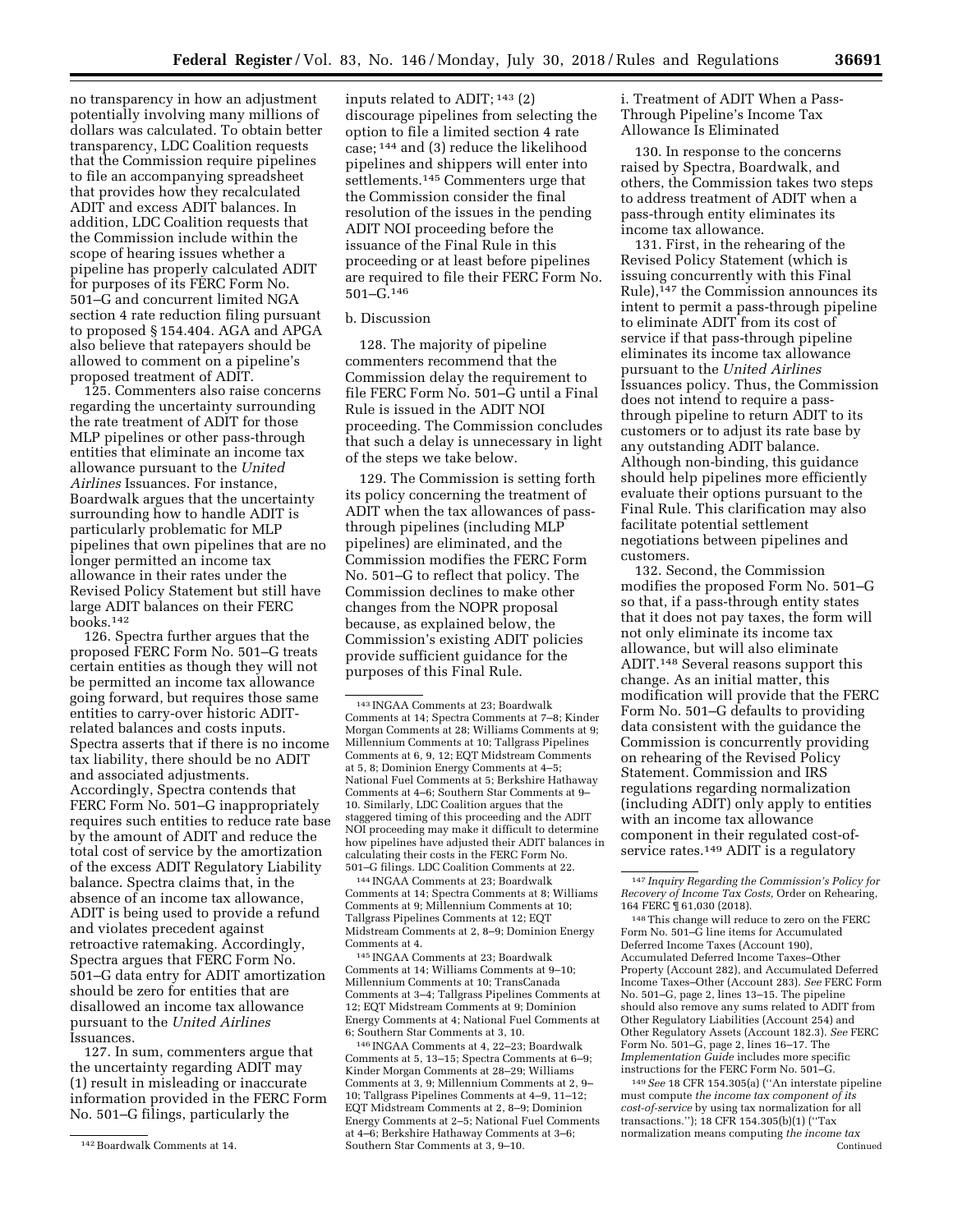construct to ensure that regulated entities do not earn a return on cost-free capital based upon timing differences between federal and state tax liability and Commission ratemaking.150 The purpose of normalization is matching the pipeline's cost-of-service expenses in rates with the tax effects of those same cost-of-service expenses.151 If there is no income tax allowance in Commission rates, there is no basis for the ''matching'' function of normalization<sup>152</sup> and no liability for the deferred taxes reflected in ADIT. In the absence of ADIT, there is no ADIT adjustment to rate base or amortization allowance to be reflected in cost-ofservice rates.

133. Moreover this modification to the FERC Form No. 501–G comports with retroactive ratemaking principles. The rule against retroactive ratemaking bars ''the Commission's retroactive substitution of an unreasonably high or low rate with a just and reasonable rate.'' 153 As relevant here, when a pass-

150*Arco Pipe Line Co.,* Opinion No. 351, 52 FERC ¶ 61,055, at 61,238 (1990).

151 ''The primary rationale for normalization is matching: The recognition in rates of the tax effects of expenses and revenues with the expenses and revenues themselves.'' *Regulations Implementing Tax Normalization for Certain Items Reflecting Timing Differences in the Recognition of Expenses or Revenues for Ratemaking and Income Tax Purposes,* Order No. 144, FERC Stats. & Regs. ¶ 30,254 at 31,522 (1981), *reh'g denied,* Order No. 144–A, FERC Stats. & Regs. ¶ 30,340 (1982), *aff'd, Public Systems* v. *FERC,* 709 F.2d 73 (D.C. Cir. 1983).

152*See Public Utilities,* 894 F.2d at 1382 (noting that ''[t]ax normalization sought to 'match' the timing of a customer's contribution toward a cost with enjoyment of any offsetting tax benefit,'' but finding the passage of the NGPA which resulted in El Paso no longer using cost-of-service rates ''mooted the whole question to which normalization was the answer'').

153*City of Piqua* v. *FERC,* 610 F.2d 950, 954 (D.C. Cir. 1979).

through pipeline eliminates its income tax allowance consistent with the *United Airlines* Issuances policy, maintaining ADIT in cost of service would violate retroactive ratemaking by requiring pipelines to refund to shippers tax costs the pipeline collected in past rates for payment to the IRS pursuant to the Commission's pre-*United Airlines*  policy. This analysis is supported by the D.C. Circuit's *Public Utilities* decision which held that requiring a pipeline to credit ratepayers for earnings on an excess ADIT balance or refund the balance to ratepayers violated retroactive ratemaking where the pipeline switched to statutory proscribed rate ceilings from cost-ofservice rates, meaning that the rates no longer included a cost-of-service normalization of income tax costs.154

134. Finally, shippers have no equity interest in ADIT that justifies maintaining ADIT in rates or alleviates the above retroactive ratemaking concerns. The Commission and the D.C. Circuit have rejected arguments based on the misconception that ADIT is a cash reserve over which ratepayers have an ownership claim or equitable interest.155 Consistent with these holdings, the Commission has also explained that ADIT is not a true-up or tracker of money owed to shippers.156

154*Public Utilities Comm'n of State of Cal.* v. *FERC,* 894 F.2d 1372 (D.C. Cir. 1990). Specifically, *Public Utilities* held that requiring a pipeline to credit ratepayers for earnings on an excess ADIT balance where the pipeline switched from cost-ofservice rates to ceiling prices violated the rule against retroactive ratemaking. As the court found in *Public Utilities,* ADIT ''is composed entirely of rate revenue that [the pipeline] has already collected. Refund of such property, or its earnings, would effectively force [the pipeline] to return a portion of rates approved by FERC, and collected by [the pipeline].'' *Id.* at 1383. The D.C. Circuit explained that to the extent any basis for requiring the credit to ratepayers rested on the view that the pipeline's prior cost-of-service rates were ''in retrospect too high'' or ''unjust and unreasonable'' then the credit for earnings on previously accumulated ADIT sums violated the rule against retroactive ratemaking. *Id.* at 1380, 1382.

155*Public Systems,* 709 F.2d at 85 (rejecting the notion ''that ratepayers have an ownership claim'' to the ADIT balance); *Public Utilities,* 894 F.2d at 1381 (''The Commission and this Court have both rejected'' ''the notion that under normalization accounting customers enjoy an equitable interest in a utility's deferred tax account.''); Order No. 144, FERC Stats. & Regs. ¶ 30,254 at 31,539 (addressing the ''erroneous premise that a loan is being made by ratepayers to utilities'' through the normalization process'' and stating that ratepayers do not ''have an ownership claim or equitable entitlement to the 'loaned monies'''); *id.* at 31,539 n.75 (''This is not to say that customers do not pay rates that recover deferred taxes. They do. But paying deferred taxes in rates does not convey and ownership or creditor's right.'').

156 *Lakehead Pipe Line Co. L.P.,* 75 FERC ¶ 61,181, at 61,594 (1996). Moreover, there would be practical problems with maintaining such a tracker as many oil pipeline rates have never have been subject to a cost-of-service rate proceeding. For Rather, under the Commission's pre-*United Airlines* policies involving tax allowances for pass-through entities, normalization in past rates required ratepayers to pay their properly allocated share of the pipeline's tax expenses as matched to the ratepayers' payment of straight-line depreciation costs.157 ADIT is not money owed to past or future ratepayers, but rather deferred taxes that are ultimately owed to the government.158

135. Accordingly, the informational FERC Form No. 501–G is likely to be the most useful if it removes ADIT whenever the income tax allowance is eliminated. Furthermore, although the Commission has made this adjustment to the FERC Form No. 501–G, a pipeline may propose alternative treatment of ADIT in the Addendum.159 Similarly, the removal of ADIT on FERC Form No. 501–G (or any subsequent adjustments in the Addendum) may be reflected in the optional limited section 4 rate filings. Given that these section 4 rate filings *reduce* the pipeline's rates and are entirely at the pipeline's discretion, we do not think this modification is inappropriate. The Commission also emphasizes that this modification only applies to the FERC Form No. 501–G (and the optional limited section 4 filings pursuant to  $\S 154.404(a)$ ). It does not establish a broader rule. Shippers and pipelines may advocate for a different treatment of ADIT in any future rate litigation.

# ii. Other ADIT Issues

136. To the extent commenters request that the Commission delay issuance of this Final Rule until other issues raised in the ADIT NOI are resolved, the Commission believes that the commenters misconstrue the ADIT NOI proceeding. The ADIT NOI is a notice of inquiry that does not change or propose to change any existing ratemaking or accounting regulations. As noted by the Oklahoma AG, the ADIT NOI has an open ended process and may or may not result in any final rulemaking. The Commission has asked

158For example, ADIT is eliminated (not returned to shippers) when the pipeline must pay these deferred taxes to the federal government as a result of a sale of the asset. *Enbridge Pipelines (KPC),* 100 FERC  $\P$  61,260, at PP 158-162 (2002).

159Of course, we anticipate that any pass-through entity claiming an income tax allowance in the Addendum to Form No. 501–G will include the previously accumulated sums in ADIT.

*component* as if transactions recognized in each period for ratemaking purposes are also recognized in the same amount and in the same period for income tax purposes.''); 18 CFR 154.305(b)(4) (''*Income tax component* means that part of the cost-of-service that covers income tax expenses allowable by the Commission.''); 26 U.S.C.  $168(i)(9)(A)$  ("the taxpayer must, in computing its *tax expense for purposes of establishing its cost of service for rate-making purposes* . . . use a method of depreciation with respect to such property that is the same as, and a depreciation period for such property that is no shorter than, the method and period used to compute its depreciation expense for such purposes. . . . . ") (emphasis added). *Algonquin Gas Transmission Co.,* 76 FERC ¶ 61,075, at 61,449 (1996); *see also* 18 CFR 154.305(c)(2) (''rate base reductions or additions'' for ADIT ''must be limited to deferred taxes related to rate base, construction, or other *costs and revenues affecting jurisdictional cost-of-service*'') (emphasis added); 18 CFR 154.305(d)(1) (requirements relating to excess or deficient ADIT balances apply where the discrepancy is ''a result of changes in tax rates'' or where ''the rate applicant has not provided deferred taxes in the same amount that would have accrued had tax normalization always been applied.'').

these pipelines, there is no cost-of-service income tax allowance which has been established.

<sup>157</sup>The Commission's primary justification for its decision to adopt tax normalization was ''the matching principle: as a matter of fairness, customers who pay an expense should get the tax benefit that accompanies the expense. . . .'' *Public Systems,* 709 F2d at 80.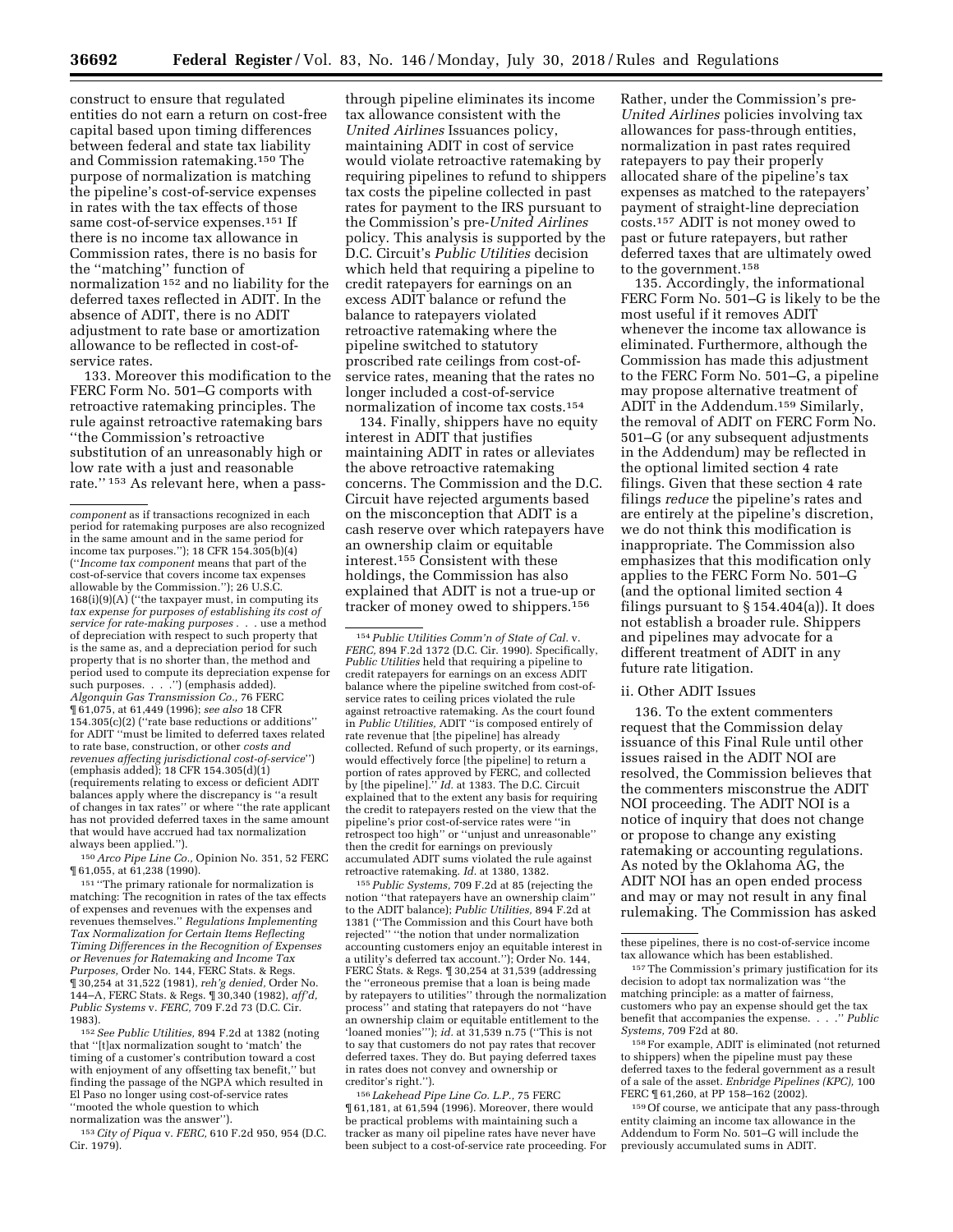for comment from the public on numerous ADIT-related questions as they relate to the proper implementation procedures on the various effects on cost-of-service rates resulting from the Tax Cuts and Jobs Act and the *United Airlines* Issuances. To the extent the Commission does change its ratemaking and accounting regulations, the implementation of any new instructions and policies will have only a prospective application. In the meantime, natural gas pipelines must follow the Commission's existing ratemaking and accounting regulations concerning ADIT described below.

137. Commenters argue that without the guidance resulting from the ADIT NOI proceeding, individual natural gas companies may not populate FERC Form No. 501–G in a consistent manner. However, we believe that this is not the case, because all ADIT-related data elements are to be taken directly from the natural gas companies' FERC Form Nos. 2 and 2–A and their existing accounting records. The FERC Form Nos. 2 and 2–A data largely originates from the Commission's Uniform System of Accounts (USofA) instructions. As such, the Commission's existing USofA, among other things, contains instructions on balance sheet and statement of income accounts related to ADIT.160 Natural gas companies report all ADIT balances on their FERC Form Nos. 2 and 2–A. Thus, 2017 FERC Form Nos. 2 and 2–A prepared consistent with existing guidance should provide the amounts of the excess or deficiency ADIT balances as of December 31, 2017, after the enactment date of December 22, 2017 of the Tax Cuts and Jobs Act.

138. Finally, the IRS has accepted two methods to flow back any excess or deficiency ADIT since at least the Tax Reform Act of 1986. The Commission, consistent with current guidance and the Tax Cuts and Jobs Act directives,<sup>161</sup> will continue to allow the use of either of these two methods: (1) The Average Rate Assumption Method (ARAM), which is the primary method, and (2) the Reverse South Georgia Method (RSGM), which is permitted as an exception, if a rate regulated company does not have vintage records for its plant assets to support the reversal of book/tax differences.

139. When the Tax Cuts and Jobs Act passed on December 22, 2017, the effect of the federal income tax reduction from 35 percent to 21 percent became known.

Therefore, consistent with the Commission's current accounting guidance in Docket No. AI93–5–000, natural gas companies are required to adjust their ''deferred tax liabilities and assets for the effect of the change in tax law or rates *in the period that the change is enacted.*'' 162 This guidance means that, as the Tax Cuts and Jobs Act was *enacted* before the end of the 2017 calendar year, all natural gas companies' 2017 FERC Form Nos. 2 and 2–A filed April 2018 should have reflected recalculated deferred tax liabilities and assets consistent with the Tax Cuts and Jobs Act, even though the Tax Cuts and Jobs Act did not become effective until January 1, 2018. Specifically, the Commission's AI93–5–000 Guidance at Question 8 provides the following:

The adjustment shall be recorded in the proper deferred tax balance sheet accounts (Accounts 190, 281, 282 and 283) based on the nature of the temporary difference and the related classification requirements of the accounts. If as a result of action by a regulator, it is probable that the future increase or decrease in taxes payable due to the change in tax law or rates will be recovered from or returned to customers through future rates, an asset or liability shall be recognized in Account 182.3, Other Regulatory Assets, or Account 254, Other Regulatory Liabilities, as appropriate, for that probable future revenue or reduction in future revenue. That asset or liability is also a temporary difference for which a deferred tax asset or liability shall be recognized in Account 190, Accumulated Deferred Income Taxes or Account 283, Accumulated Deferred Income Taxes Other, as appropriate.

140. Moreover, it has been a longstanding policy for the Commission to require natural gas companies to flow back the effects of timing differences between the Commission approved income tax allowances and the IRS tax liabilities.163 This Final Rule is also premised on the Commission's concern that natural gas pipelines may be collecting unjust and unreasonable rates in light of the recent reduction in the federal corporate income tax rate in the Tax Cuts and Jobs Act, and that it may be appropriate to direct natural gas pipelines to reduce their rates to reflect

the effects of the Tax Cuts and Jobs Act, or to establish proceedings to determine whether natural gas companies' existing rates are no longer just and reasonable and establish new just and reasonable rates.164

141. With the precondition satisfied, the Commission's guidance in AI93–5– 000 at Question 8 continues with regard to the recognition of ADIT regulatory assets or liabilities:

. . . [A]n asset or liability shall be recognized in Account 182.3, Other Regulatory Assets, or Account 254, Other Regulatory Liabilities, as appropriate, for that probable future revenue or reduction in future revenue. That asset or liability is also a temporary difference for which a deferred tax asset or liability shall be recognized in Account 190, Accumulated Deferred Income Taxes or Account 283, Accumulated Deferred Income Taxes Other, as appropriate.

142. Further, the Commission's USofA instructions for each of the referenced balance sheet accounts provide detailed guidance on how the accounting journal entries for the regulatory asset, in the case of a deficiency ADIT, or regulatory liability, in the case of excess ADIT, should be established and amortized to account for the flow-back of the deficiency or excess ADIT through the appropriate income statement accounts based on current guidance.165

143. With the amounts recorded in the appropriate accounts, consistent with the Commission's existing instructions and guidance, there should be only limited variation in the natural gas companies' financial information reported in their FERC Form Nos. 2 and 2–A and the proposed FERC Form No. 501–G. To the extent that further explanations for the reported financial information are necessary, natural gas companies are advised to provide such explanations in the footnotes to their financial statements.166 Any explanations or differences in reported financial information can also be provided in the optional Addendum that pipelines are permitted to file along with their FERC Form No. 501–G. As the Commission already has in place sufficient guidance in regards to classification and recording of ADITrelated amounts, the Commission does not expect any significant variations in how natural gas companies account for such amounts. Further, to the extent a natural gas pipeline did not prepare its 2017 FERC Form Nos. 2 and 2–A consistent with the prior Commission guidance discussed above, the company

<sup>160</sup>*See, e.g., Accounting For Income Taxes,*  Docket No. AI93–5–000 (April 23, 1993), *available at [http://www.ferc.gov/enforcement/acct-matts/](http://www.ferc.gov/enforcement/acct-matts/docs/AI93-5-000.asp) [docs/AI93-5-000.asp](http://www.ferc.gov/enforcement/acct-matts/docs/AI93-5-000.asp)* (AI93–5–000 Guidance).

<sup>161</sup>*See* Tax Cuts and Jobs Act 13001(d), 131 Stat. at 2099–2100.

<sup>162</sup>AI93–5–000 Guidance, Question 8: Changes In Tax Law Or Rates (emphasis added).

<sup>163</sup>*Tax Normalization for Certain Items Reflecting Timing Differences in the Recognition of Expenses or Revenues for Ratemaking and Income Tax Purposes,* Order No. 144, FERC Stats. & Regs. ¶ 30,254 (1981) (cross-referenced at 15 FERC ¶ 61,133), *order denying reh'g, lifting stay and clarifying order,* Order No. 144–A, FERC Stats. & Regs. ¶ 30,340 (1982) (established 18 CFR 154.63a). The content of § 154.63a was later updated and moved to 18 CFR 154.305: Tax Normalization. *Filing and Reporting Requirements for Interstate Natural Gas Co. Rate Schedules and Tariffs,* Order No. 582, FERC Stats. & Regs. ¶ 31,025 (1995) (crossreferenced at 72 FERC ¶ 61,300).

<sup>164</sup>NOPR, FERC Stats. & Regs. ¶ 32,725 at P 4.

<sup>165</sup> 18 CFR part 201.

<sup>166</sup> *Id.* at General Instructions, No. VIII.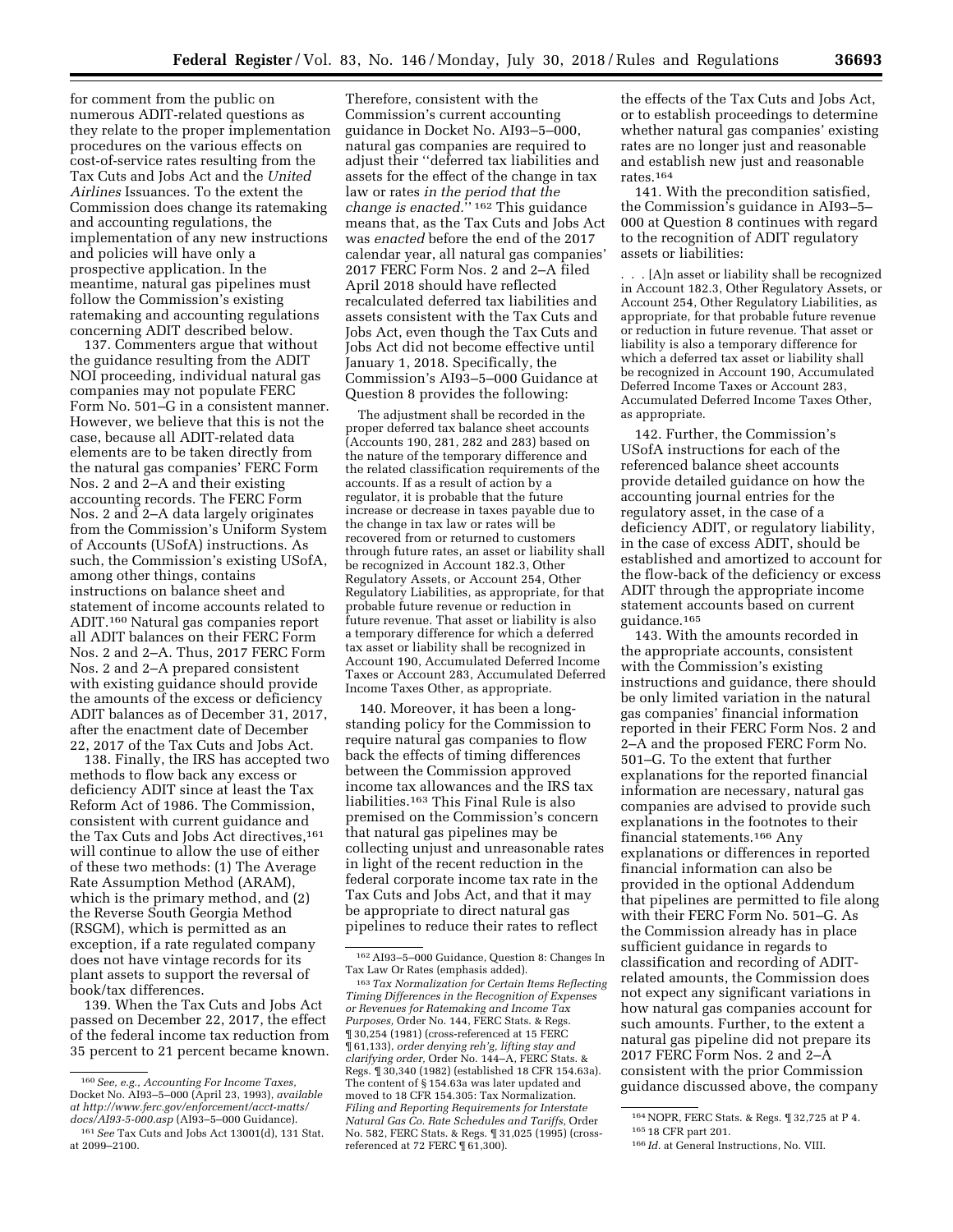must make the appropriate corrections.167

144. FERC Form No. 501–G largely requires natural gas companies to transfer financial data directly from their FERC Form Nos. 2 and 2–A for purposes of examining their costs of service. FERC Form No. 501–G calculates an indicated cost of service (page 1) and rate base (page 2). The ADIT amounts that natural gas companies enter on lines 13–17 of page 2 for purposes of calculating their rate base must be transferred directly from the companies' 2017 FERC Form Nos. 2 and 2–A. The 2017 FERC Form Nos. 2 and 2–A do not necessarily provide the figure for Amortization of Excess/ Deficiency ADIT that the FERC Form No. 501–G requires natural gas companies to enter on page 1, line 31, for purposes of calculating the tax allowance included in cost of service. That is because this information will be reported in subsequent periods. However, as explained above, natural gas companies should already have this amount determined based on previous Commission and IRS guidance. Specifically, under current guidance, the Commission expects the flow-back of the excess regulatory liability or deficiency regulatory asset to occur over the remaining book life of the associated plant assets, because depreciation of plant assets is the primary driver of timing differences in taxes as they relate to natural gas companies. The Commission expects insignificant differences between proposed amortization periods by the natural gas companies and approved amortization periods by the Commission as they relate to items other than plant assets. Whenever there is a need for noting potential differences, natural gas companies may provide explanations in the optional Addendum that pipelines are permitted to file along with their FERC Form No. 501–G.

145. Additionally, FERC Form No. 501–G appropriately considers the amortization of excess ADIT balances as part of calculating the tax allowance included in cost of service. This is a requirement codified at § 154.305(d) of the Commission's regulations.168 As

described above, FERC Form No. 501– G, page 1, requires Amortization of Excess ADIT as part of the indicated cost of service. Further, FERC Form No. 501–G appropriately adjusts rate base for ADIT balances. This is consistent with current guidance under § 154.305(c) of the Commission's regulations.169 On FERC Form No. 501– G, page 2, the rate base calculation removes the excess ADIT balance and adds the deficiency ADIT balance from/ to rate base. As discussed above, Spectra and Boardwalk expressed concern that proposed FERC Form No. 501–G provides that entities not permitted an income tax allowance going forward are still required to carry-over historic ADIT-related balances and costs inputs. Consistent with the discussion above, the Commission has modified FERC Form No. 501–G's treatment of ADIT balances and amortization of excess or deficient ADIT. For pipelines that indicate that they are not a separate income taxpaying entity on FERC Form No. 501–G, page 1, Line 4, page 2 eliminates the ADIT adjustment to rate base and does not require the pipeline to estimate the amortization of excess or deficient ADIT on page 1, Line 31.

146. In summary, the Commission has existing and currently applicable regulations, instructions, and guidance necessary for natural gas companies to account properly for the effects of the Tax Cuts and Jobs Act. Further, § 154.305 of the Commission's regulations establishes the default treatment of ADIT balances and amortization thereof in rate base and the cost of service. For all the stated reasons discussed above, the Commission does not find persuasive commenters' argument that there is a lack of guidance

(c) Reduction of, and addition to, Rate Base. (1) The rate base of an interstate pipeline using tax normalization under this section must be reduced by the balances that are properly recordable in Account 281, ''Accumulated deferred income taxes-accelerated amortization property' Account 282, ''Accumulated deferred income taxes—other property'': and Account 283, ''Accumulated deferred income taxes—other.'' Balances that are properly recordable in Account 190, ''Accumulated deferred income taxes,'' must be treated as an addition to rate base. Include, as an addition or reduction, as appropriate, amounts in Account 182.3, Other regulatory assets, and Account 254, Other regulatory liabilities, that result from a deficiency or excess in the deferred tax accounts (see paragraph (d) of this section) and which have been, or are soon expected to be, authorized for recovery or refund through rates.

(2) Such rate base reductions or additions must be limited to deferred taxes related to rate base, construction, or other costs and revenues affecting jurisdictional cost-of-service.

on how to account for and flow-back ADIT balances.

147. National Fuel advocates that the Commission should permit pipelines flexibility in ADIT treatment in FERC Form No. 501–G. National Fuel states that the Commission has permitted differing rate treatment, including National Fuel's. However, National Fuel does not provide any specific examples or citations. Therefore, it is not clear as to the nature of flexibility National Fuel is advocating. Further, as to National Fuel's own cost of service, the Commission notes that National Fuel informed the Commission that the settlements underlying its currently effective rates are ''black box'' settlements.170 As is the case with most black box settlements, National Fuel's May 22, 2012 and September 29, 2015 Settlements did not contain cost-ofservice work papers. Therefore, it is not possible to confirm National Fuel's claim that the Commission afforded differing treatment of ADIT in National Fuel's currently effective rates.171 With regard to ADIT, the May 22, 2012 Settlement provides that the settlement rates are consistent with IRS regulations with respect to normalization of any excess and/or deficiency in deferred income taxes.172 Commission normalization requirements are not inconsistent with the IRS normalization regulations.173 Notwithstanding, natural gas pipelines may suggest alternative ADIT treatment as part of an Addendum.

148. National Fuel notes that because its fiscal year is not on a calendar year basis,174 the applicable federal tax rate for fiscal year 2018 will be a composite tax rate, not the 21 percent specified in FERC Form No. 501–G. National Fuel

171Further, even if there had been such a provision or work papers, it would have had no precedential value: ''The Commission's order approving this Stipulation shall not constitute approval or acceptance of any concept, theory, principle, or method underlying any of the rates or charges or any other matter identified in this Stipulation or in this proceeding.'' May 22, 2012 Settlement at Article XIII.

173*See Koch Gateway Pipeline Co.,* 74 FERC ¶ 61,088, at 61,277 (1996) (''While the Commission is not bound to follow an IRS ruling for ratemaking purposes, we are reluctant to take action which would endanger a pipeline's right to favorable tax treatment from the IRS.'').

174National Fuel reports its fiscal year is October 1 through September 30. National Fuel's 2017 FERC Form No. 2, page 122.9 (filed April 16, 2018).

<sup>167</sup>*See Entergy Services, Inc.,* Opinion No. 545, 153 FERC ¶ 61,303, at P 156 (2015); *as clarified* 156 FERC ¶ 61,196, at P 150 (2016) (Finding that past FERC Form No. 1s must be refiled to correct an ADIT amortization period mistake.).

<sup>168</sup> 18 CFR 154.305(d):

<sup>(</sup>d) Special rules.

<sup>(1)</sup> This paragraph applies: . . . . or (ii) If, as a result of changes in tax rates, the accumulated provision for deferred taxes becomes deficient in, or in excess of, amounts necessary to meet future tax liabilities.

<sup>(2)</sup> The interstate pipeline must compute the income tax component in its cost-of-service by making provision for any excess or deficiency in deferred taxes.

<sup>169</sup> 18 CFR 154.305(c):

<sup>170</sup>National Fuel Gas Supply Corp., May 22, 2012 Settlement filed in Docket No. RP12–88, Article I, approved *National Fuel Gas Supply Corp.,* 140 FERC  $\P$  61,114 (2012). This provision of the May 22, 2012 Settlement remains unchanged and continues pursuant to Article II of the September 29, 2015 Supplemental Stipulation and Agreement filed in Docket No. RP15–1310–000, approved *National Fuel Gas Supply Corp.,* 153 FERC ¶ 61,170 (2015).

<sup>172</sup> *Id.* at Article VII.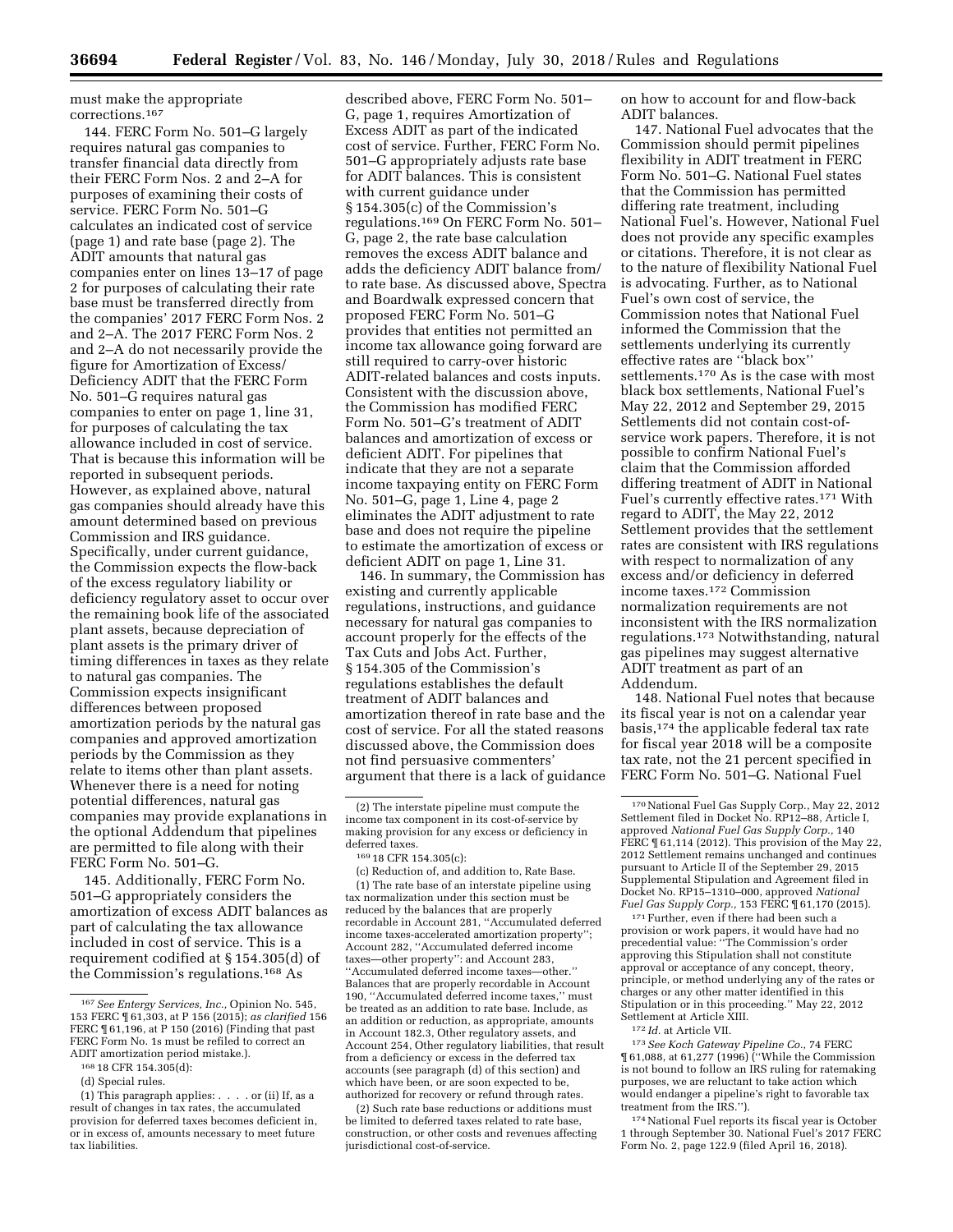believes that requiring pipelines with non-calendar year bases to utilize a 21 percent federal tax rate will yield incorrect and invalid results. The Commission disagrees. National Fuel's ADIT balances, as reported in its 2017 FERC Form No. 2, should be recalculated to reflect the known reduction in the level of federal income tax as the result of the Tax Cuts and Jobs Act as of the enactment date of December 22, 2017 of the new law. Although National Fuel's recalculation of its excess or deficiency ADIT may be more complex than that of other pipelines, if the recalculation is done consistent with the Commission's USofA and the AI93–5–000 Guidance, the FERC Form No. 2 data should be sufficient to determine the needed adjustment to rate base. Further, with regard to FERC Form No. 501–G, the Commission notes that the Commission has assigned National Fuel to reporting Group III. That group is not required to file their FERC Form No. 501–Gs until 84 days after the effective date of this Final Rule. By that required reporting time, National Fuel's fiscal year issue will be moot, and its FERC Form No. 501–G results will be valid.

149. Spectra notes that FERC Form No. 501–G reduces rate base by the full ADIT balance existing at the end of calendar year 2017 without any adiustment for the amortization of excess ADIT, but at the same time the FERC Form No. 501–G reduces the tax allowance included in the cost of service by an amount equaling the annual amortization of excess ADIT. Spectra contends that such treatment reduces rates twice for the same regulatory liability. Spectra is incorrect. The Commission's rationale for subtracting accumulated deferred taxes from rate base was discussed in Order No. 144–A:

The deduction of accumulated deferred taxes from rate base . . . is intended to reflect the lower cost of service that a utility achieves by its use of the cash flow from deferred taxes in place of debt and equity capital.175

150. The Commission is modifying FERC Form No. 501–G in response to Spectra's argument that the amortization of excess ADIT balances in the cost of service (in combination with a rate base adjustment reflecting the full ADIT balance) reduces rates twice. As a pipeline amortizes its excess ADIT (*i.e.,*  credits excess ADIT in determining the current period's tax allowance), the ADIT balance subtracted from rate base will decline, with the result that net rate base will be higher than it would be

absent the amortization of excess of ADIT. The Commission acknowledges that the FERC Form No. 501–G in the NOPR was based upon an historic test period with only a single static adjustment to cost of service to account for the change in the income allowance as a result of the Tax Cuts and Jobs Act. The effect of Spectra's request is to make the adjustment dynamic by reflecting an initial amortization of excess ADIT in rate base. The Commission is making a change to reflect a reduction to Other Regulatory Liabilities for the Net Amortization of Excess and/or Deficient ADIT in the FERC Form No. 501–G.

151. LDC Coalition requests that the Commission require natural gas companies to file an accompanying spreadsheet that provides how companies recalculated ADIT and excess ADIT balances. In addition, LDC Coalition and AGA request that the Commission discuss within the scope of hearing issues whether a natural gas company has properly calculated ADIT for purposes of its FERC Form No. 501– G and concurrent limited NGA section 4 rate reduction filing pursuant to proposed § 154.404. The Commission declines to do so. The Commission has previously provided guidance to natural gas companies on how to properly recalculate ADIT balances and determine amortization amounts of excess or deficiency ADIT balances. With regard to all the financial data reported in FERC Form Nos. 2 and 2– A, natural gas companies are required to attest to the conformity of that data, in all material respects, with the Commission's applicable USofA and to have the submission signed by an independent certified public accountant. FERC Form No. 501–G is not the vehicle for parties to challenge the validity of FERC Form Nos. 2 and 2–A data. In addition, the data underlying the calculation of natural gas companies' amortization of excess or deficiency ADIT balances can be extensive, and the calculation itself requires iterative calculations extending over the longer of the Commission's or the IRS' depreciation schedules. Providing that data as part of the FERC Form No. 501–G filing requirement would significantly increase the burden on the natural gas companies for a form with the limited purpose of assisting the Commission, the pipelines and the parties to screen which pipelines deserve additional attention. Similarly, permitting parties to challenge or protest recalculated ADIT balances and amortization amounts on excess and deficient ADIT amounts in the section

1543.404 limited section 4 rate filings would undermine the objective of expediting rate reductions.

152. Enable Interstate Pipelines argue that, to the extent that significant amounts of capital previously available to a natural gas company by virtue of the ADIT balance are to be removed from rate base, the result would be to render erroneous any FERC Form No. 501–G, page 4, estimate of debt cost based on access to the ADIT balance, given the increasing financial risk and hence the cost of capital that would be incident to the ADIT change. However, Enable Interstate Pipelines appear to assume that the ADIT balances have been invested in jurisdictional natural gas activities. If a natural gas company chose to invest funds generated by deferred income tax, then its rate base would have been increased by a like amount,176 and the effect of the ADIT adjustment to rate base would be an offset. The Commission's policy to adjust rate base stems from the fact that tax rules may, in effect, defer payment for tax liabilities beyond the timing provided for in rates. The pipeline collects the customers' payment while obtaining the benefits of the tax deferral.<sup>177</sup> To reflect the timing difference, the Commission requires natural gas companies to deduct the deferred tax from rate base, with the effect that the customers need not pay in current rates the time value of the money previously paid.178 FERC Form No. 501–G reflects Commission policy and the § 154.305(c) requirement that rate base be adjusted for ADIT balances.

## 8. Who Must File

153. In the NOPR, the Commission proposed that ''every natural gas company that is required . . . to file a Form No. 2 or 2–A for 2017 and has cost-based rates for service . . . must prepare and file with the Commission a FERC Form No. 501–G.'' 179 The Commission also proposed to exempt pipelines that, as of the deadline for filing their FERC Form No. 501–G, are the subject of an ongoing general rate case under section 4 or rate

178*El Paso,* 152 FERC ¶ 61,039 at P 89. 179NOPR, FERC Stats. & Regs. ¶ 32,725 at proposed 18 CFR 260.402(b)(1)(i); *see id.* P 26.

<sup>175</sup>Order No. 144–A, FERC Stats. & Regs. ¶ 30,340 at 30,128.

<sup>176</sup>*El Paso Natural Gas Co., L.L.C.,* 152 FERC ¶ 61,039, at P 88 (2015) (*El Paso*).

<sup>177</sup>*See Distrigas Mass. Corp.* v. *FERC,* 737 F.2d 1208, 1212 (1st Cir. 1984) (describing the tax deferral as ''highly advantageous'' to regulated entities, noting that service providers ''obtain the use of the 'saved tax' money until the time it falls due''). *See also United Gas Pipeline Co.,* Opinion No. 99, 13 FERC ¶ 61,044, at 61,096 (1980) (excluding undistributed subsidiary earnings from equity because funds not available for investment in jurisdictional activities).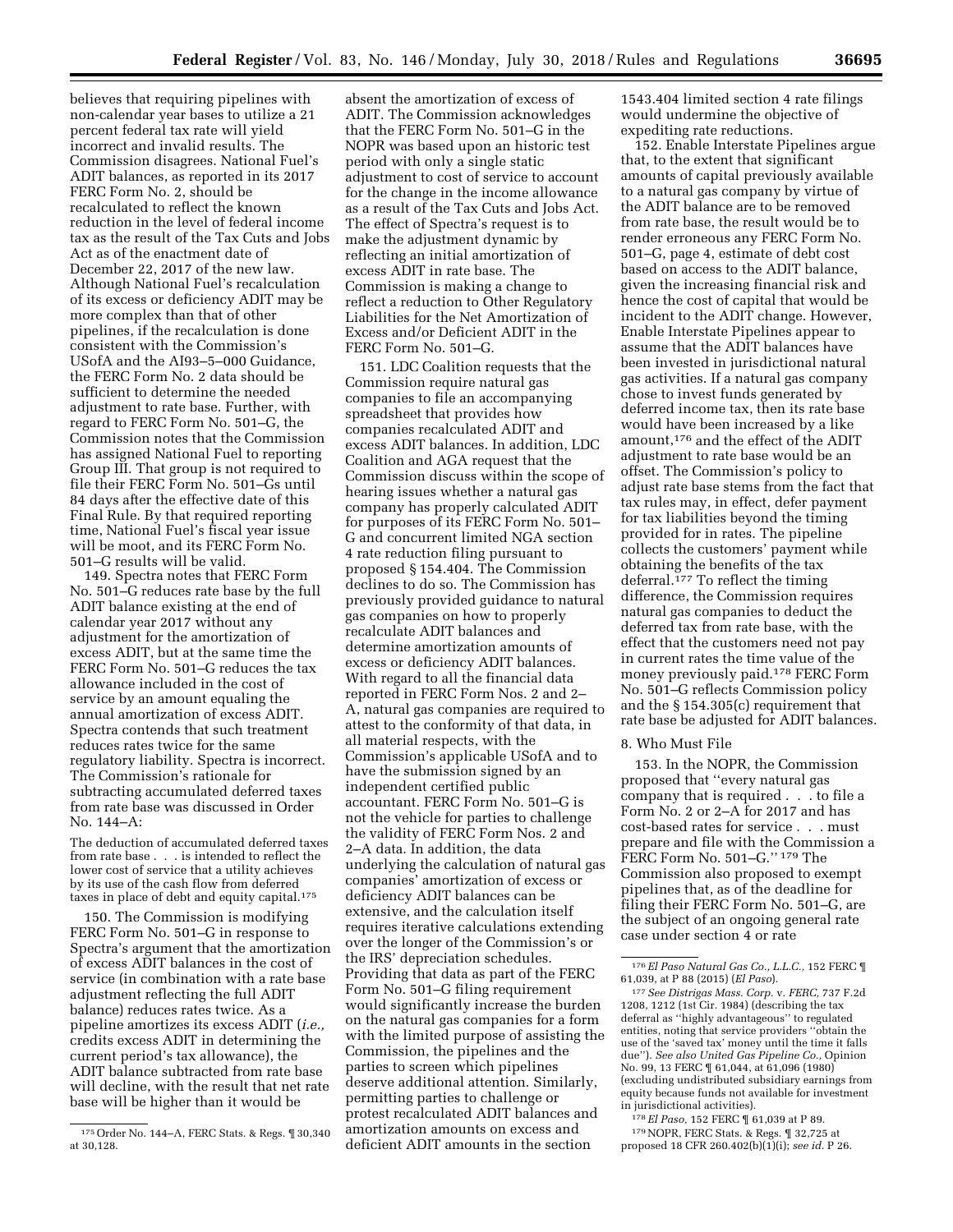investigation under NGA section 5.180 In addition, the Commission proposed that any pipeline that files an uncontested pre-packaged settlement of its rates after the March 26, 2018 publication of the NOPR in the **Federal Register** and before the deadline for their One-time Report need not file that report.181

## a. Comments

154. Hampshire notes that it has a cost-of-service tariff that provides for automatic adjustment for changes in income tax rates, and requests that such pipelines be exempt from the One-time Report.182

155. Numerous other commenters weigh in on whether, and under what circumstances, filing an uncontested settlement should exempt the pipeline from the One-time Report. Under the NOPR, the Commission would exempt any pipeline that filed an uncontested rate settlement after the March 26, 2018 date of the NOPR but before the deadline for its One-time Report. CAPP supports the proposal as is. NGSA and Southern Companies argue for a stricter proposal, under which the Commission would require further information in order to ensure that any settlements result in rates that are just and reasonable in light of the effects of the Tax Cuts and Jobs Act. Similarly, APGA argues not only that pipelines under settlement moratoria should be subject to the One-time Report, but also that the Commission should be prepared to commence investigations on such pipelines prior to the expiration of the moratoria, given the inevitable delays under NGA section 5 in proceeding from an investigation to a final rate.<sup>183</sup> Indicated Shippers request that the Commission clarify that any pipeline precluded from making changes to its rates due to a settlement moratorium would be required to comply with the FERC Form No. 501–G filing requirement once the settlement moratorium has expired.184

156. Several other commenters present overlapping arguments for expanding settlement-related exemptions. Commenters request exemptions from the One-time Report for pipelines with rate settlements that pre-date the NOPR, but also (1) contain a rate moratorium clause; 185 (2) postdate the Tax Cuts and Jobs Act; 186 or (3) expressly contemplate future changes to tax rates.187 Similarly, commenters request a FERC Form No. 501–G exemption for pipelines that, whether voluntarily or due to a settlement comeback clause, elect Option 2, that is, to file a new general section 4 rate case or settlement shortly after the filing deadline for the One-time Report.<sup>188</sup>

157. For each of these four categories, commenters argue that filing the Onetime Report ''would serve no purpose . . . since the rates would not be affected.'' 189 Commenters argue that filing the One-time Report would cut against the Commission's longstanding policy of not disturbing accepted settlements.190 In particular, commenters argue that filing the FERC Form No. 501–G would prejudice the pipeline by presenting an incomplete or confusing picture of how the tax changes affect the pipeline's rates.191

#### b. Discussion

158. The Commission clarifies that pipelines such as Hampshire that have formula rates which provide for automatic rate adjustment to account for changes in income tax rates are not covered by this rulemaking. Accordingly, the Commission is revising proposed §§ 154.404(b)(2) and  $260.402(b)(1)$ , to clarify that the authorization to file a limited NGA

186 INGAA Comments at 28; Kinder Morgan Comments at 30–31.

187Cove Point Comments at 2; Dominion Energy Comments at 15; Williams Comments at 5–6.

188 Dominion Energy Comments at 14; INGAA Comments at 29; Kinder Morgan Comments at 31; National Fuel Comments at 2; Tallgrass Pipelines Comments at 15.

189*See, e.g.,* Boardwalk Comments at 18. 190 *Id.* at n.44:

[T]he Commission ''recognize[s] the role of settlements in providing rate certainty,'' and has stated that in deciding whether to exercise its discretion to initiate a section 5 proceeding, it would ''take into account the parties' interest in maintaining a Settlement.'' (quoting *Nat. Gas Pipeline Co. of Am. LLC,* 162 FERC ¶ 61,009, at P 29 (2018)). The Commission has explained that, without rate moratoria, ''the utility of settlements for resolving cases would be severely jeopardized. No settlement could ever be truly final, because the rates resulting from the settlement would always be subject to reopening based on subsequent Commission or Court decisions.'' *See Iroquois Gas Transmission Sys. L.P.,* 69 FERC ¶ 61,165, at p. 61,631 (1994), *reh'g denied,* 70 FERC ¶ 61,181 (1995). The Commission also noted that its decision not to order a modification to a settlement was ''consistent with the principle that approved settlements are binding on the parties and should not be modified simply because it later appears that 'the result is not as good as it ought to have been.' '' *Id.* (quoting *Tex. E. Transmission Corp.* v. *FPC,* 306 F.2d 345, 348 (5th Cir. 1962)).

*See also* Kinder Morgan Comments at 30 & n.84. 191 INGAA Comments at 29; Kinder Morgan Comments at 32.

section 4 filing and the requirement to file a FERC Form No. 501–G only apply to natural gas pipelines that have costbased, *stated* rates.

159. We decline to adopt commenters' other proposals to expand the proposed exemptions from filing the FERC Form No. 501–G, and instead adopt the proposal in the NOPR, providing an automatic exemption from filing FERC Form No. 501–G only to (1) pipelines who file an uncontested, prepackaged settlement of their rates between the March 26, 2018 date the NOPR was published in the **Federal Register** and the date their FERC Form No. 501–G would otherwise be due and (2) pipelines whose rates are being examined in a general rate case under NGA section 4 or a rate investigation under NGA section 5 as of the deadline for filing their FERC Form No. 501–G. However, we clarify that pipelines may, on a case-by-case basis, request waivers of the filing requirement.

160. With regard to settlements, the Commission finds it appropriate to limit the exemption to settlements filed after the March 26, 2018 publication of the NOPR in the **Federal Register**. It is only in that circumstance, that the Commission is willing to presume that all the settling parties were aware of, and took into account, both the NOPR and the *United Airlines* Issuances concerning MLP pipeline tax allowances when they agreed to the settlement, and therefore no further change in the pipeline's rates is needed. However, when a settlement was filed before March 26, 2018, the Commission will not prejudge what action to take with respect to the subject pipeline's rates until interested persons have been provided a process in which to state their views concerning how the settlement should affect the Commission's decision. Based on those comments, the Commission can determine whether no change in the pipeline's rates is justified at this time because (1) the settlement reflects an agreement by the parties that the pipeline's revised rates reasonably reflect the reduced income taxes provided by the Tax Cuts and Jobs Act and the *United Airlines* Issuances and/ or (2) any rate moratorium in the settlement should be interpreted as prohibiting changes to the settlement rates to reflect the Tax Cuts and Jobs Act and the *United Airlines* Issuances during the term of the rate moratorium.

161. With regard to rate moratoria, as the Commission stated in the NOPR, ''the Commission generally does not disturb a settlement during a rate

<sup>180</sup> *Id.* n.49, proposed 18 CFR 260.402(b)(1)(ii). 181 *Id.* PP 4, 26, proposed 18 CFR

<sup>260.402(</sup>b)(1)(ii).

<sup>182</sup>Hampshire Comments at 3.

<sup>183</sup>AGA Comments at 8.

<sup>184</sup> Indicated Shippers Comments at 14–15.

<sup>185</sup> Boardwalk Comments at 18; Dominion Energy Comments at 14; Kinder Morgan Comments at 29; National Fuel Comments at 1–2; Spectra Comments

at 13; TransCanada Comments at 14; Williams Comments at 5.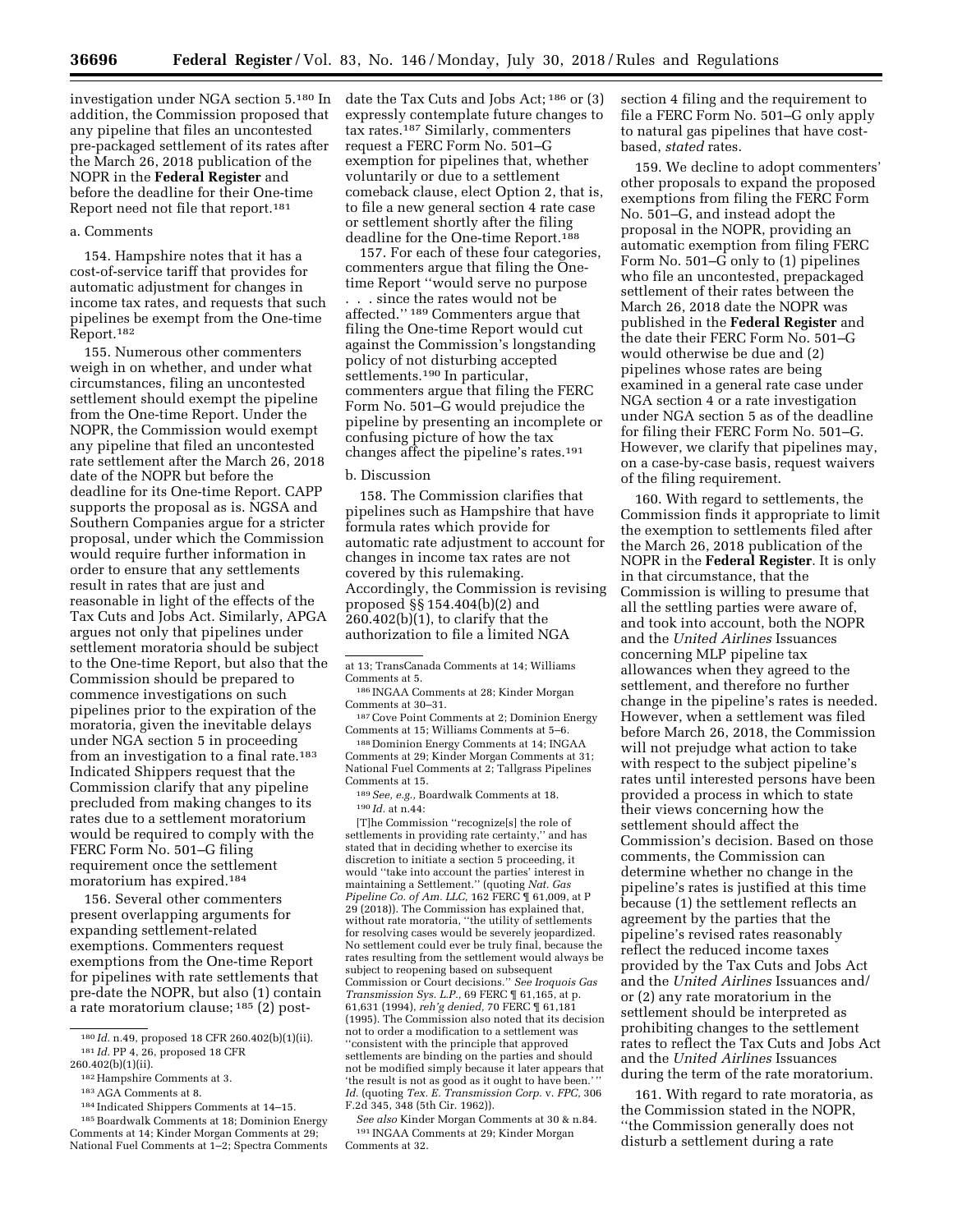moratorium.'' 192 However, this policy only extends to rate changes that would violate the terms of the rate moratorium in the settlement at issue. Some settlement rate moratoria include exceptions for certain types of rate changes, which might include rate changes resulting from generic policy changes of the type at issue here. Accordingly, if a pipeline contends that its rates are subject to a rate moratorium, the Commission finds it reasonable to give other interested persons an opportunity to state whether they agree that the rate moratorium is applicable to the reduced tax costs at issue here.

162. A pipeline's filing of the FERC Form No. 501–G, together with any explanation it wishes to provide of why its rate settlement justifies not adjusting its rates at this time, will give interested persons the requisite opportunity to present their views on whether the settlement has reasonably modified the pipeline's rates to reflect the Tax Cuts and Jobs Act and/or the *United Airlines*  Issuances and whether any rate moratorium prohibits a rate change at this time. However, if an individual pipeline believes that the issue of whether a pre-March 26, 2018 settlement justifies not adjusting its rates at this time can be resolved without the need to file the FERC Form No. 501–G, it may file a request for a waiver of the requirement to file the FERC Form No. 501–G, with an explanation of why its pre-March 26, 2018 settlement justifies no change in its rates to reflect the Tax Cuts and Jobs Act and/or the *United Airlines*  Issuances.193 The pipeline should file such a request at least 30 days before the date its FERC Form No. 501–G is due. Any such request will be noticed for interventions, protests, and comments, and, based upon all the pleadings, the Commission will determine whether to grant the waiver.

163. In the NOPR, the Commission proposed to exempt pipelines from filing the FERC Form No. 501–G, if they file a general NGA section 4 rate case or a prepackaged rate settlement before the

deadline for filing their form.194 The Commission rejects the request that this automatic exemption be expanded to include pipelines that commit to file a general section 4 rate case or prepackaged settlement within some period after the otherwise applicable deadline for filing the form. Given the Commission's lack of refund authority under NGA section 5, the Commission is unwilling to automatically exempt pipelines from filing the FERC Form No. 501–G based on commitments to file rate cases or settlements at some time in the future. The Commission also rejects contentions that providing the information required by the FERC Form No. 501–G will prejudice settlement talks or unduly burden the pipeline. As several commenters acknowledge, any pipeline hoping to reach a future settlement would inevitably grant shippers access to even more information than the FERC Form No. 501–G would collect. However, on a case-by-case basis, individual pipelines may file requests for waiver of filing the FERC Form No. 501–G if they are in settlement negotiations. In deciding whether to grant such waivers, the Commission will consider whether other interested parties support or do not oppose the request. We encourage pipelines to file such requests for waiver as soon as practicable to allow time for the Commission to issue a decision on the request. We note that pipelines are obligated to meet their FERC Form No. 501–G filing obligation by the deadline

Additional pipelines may choose to file NGA section 4 rate filings before this Final Rule is effective; those pipelines would not be required to file the FERC Form No. 501–G. Because the numbers are dynamic and may continue to change (reducing the number of filers of the FERC Form No. 501–G), we are retaining a conservative estimate of 129 pipelines who may be required to file the FERC Form No. 501–G.

outlined in the *Implementation Guide*  unless the Commission has issued an order affirmatively granting the requested waiver on or before that deadline.

164. Eastern Shore argues that it should be exempt from filing the Onetime Report because it has already filed to lower its rates, in response to a settlement provision triggered by the Tax Cuts and Jobs Act, and its filing was accepted on April 24, 2018.195 However, Eastern Shore's referenced filing was a compliance filing made March 1,  $2018,196$  pursuant to a rate case settlement it filed on December 13, 2017 that the Commission approved on February 28, 2018.197 The December 13, 2017 settlement was prior to the Commission's issuances of the NOPR and *United Airlines* Issuances. Parties to the settlement could not have been aware of these Commission orders. As discussed above, the Commission will not presume what the parties' positions may be with respect to settlements filed prior to March 26, 2018. The Commission will not exempt Eastern Shore from filing a FERC Form No. 501– G in this Final Rule. But, as discussed above, it may file a separate request for a waiver of the FERC Form No. 501–G filing requirement which interested persons may comment upon.

165. EQT Midstream and Tallgrass Pipelines request that the Commission ''provide other pipelines with the ability to request a waiver,'' or an extension of time, with both citing the example of a publicly announced corporate restructuring.198 We clarify that pipelines have the same right to request waiver or an extension of time of the One-time Report for any reason as they do to request waiver or an extension of time of any informational reporting requirement. We caution, however, that the Commission bears no obligation to grant any request that would have the effect of delaying rate relief, and as stated above, pipelines must file the FERC Form No. 501–G by the required deadline, unless the Commission has affirmatively granted a requested waiver.

9. Miscellaneous Changes to FERC Form No. 501–G

#### a. Comments and Discussion

166. Boardwalk and INGAA state line 34 of page 1 of the proposed FERC Form

<sup>192</sup>NOPR, FERC Stats. & Regs. ¶ 32,725 at P 49 (citing *Iroquois Gas Transmission System L.P.,* 69 FERC at 61,631; *JMC Power Projects* v. *Tennessee Gas Pipeline Co.,* 69 FERC ¶ 61,162, *reh'g denied,*  70 FERC at 61,528, *aff'd, Ocean States Power,* 84 F.3d 1453). *See also Natural Gas Pipeline Co.,* 162 FERC ¶ 61,009, at P 29 (2018) (stating that in deciding whether to initiate an NGA section 5 rate investigation, ''the Commission would take into account the parties' interest in maintaining a settlement.'').

<sup>193</sup>For administrative efficiency, the Commission requires any request for an exemption from filing the FERC Form No. 501–G to be filed using the same Type of Filing Code as used by the FERC Form No. 501–G: ToFC 1430.

<sup>194</sup>Although the NOPR preamble clearly limited this exemption to situations where pipelines had filed a general rate case or prepackaged settlement ''before the deadline for their One-time Report,'' (NOPR, FERC Stats. & Regs.  $\frac{1}{2}$  32,725 at P 26) the proposed regulatory text in  $\frac{8}{9}$  260.402(b)(1)(ii) was less clear on this point. Accordingly, we are revising that section to clearly limit this exemption to situations where the relevant filing was made before the deadline for the pipeline's FERC Form No. 501–G. Since March 26, 2018, five pipelines have made such filings. On May 2, 2018, Granite State Gas Transmission, Inc. (Granite State) filed a prepackaged uncontested settlement in Docket No. RP18–793–000 (approved at *Granite State Gas Transmission, Inc.,* 163 FERC ¶ 61,224 (2018)). On May 31, 2018, MoGas Pipeline LLC (MoGas) filed a general NGA section 4 rate case in Docket No. RP18–877–000. On June 29, 2018, Empire Pipeline, Inc. (Empire), Enable Mississippi River Transmission, LLC (Enable), and Trailblazer Pipeline Co. LLC, (Trailblazer) filed general section 4 rate cases in Docket Nos. RP18–940–000, RP18– 923–000, an RP18–922–000 respectively. As such, Granite State, MoGas, Empire, Enable, and Trailblazer are not required to file FERC Form No. 501–G.

<sup>195</sup>Eastern Shore Comments at 4 (citing *Eastern Shore Natural Gas Co.,* 163 FERC ¶ 61,054 (2018)). 196*Eastern Shore Natural Gas Co.,* 163 FERC

<sup>¶ 61,054</sup> at P 1. 197*Eastern Shore Natural Gas Co.,* 162 FERC

<sup>198</sup> EQT Midstream Comments at 13-14; Tallgrass Pipelines Comments at 19–20.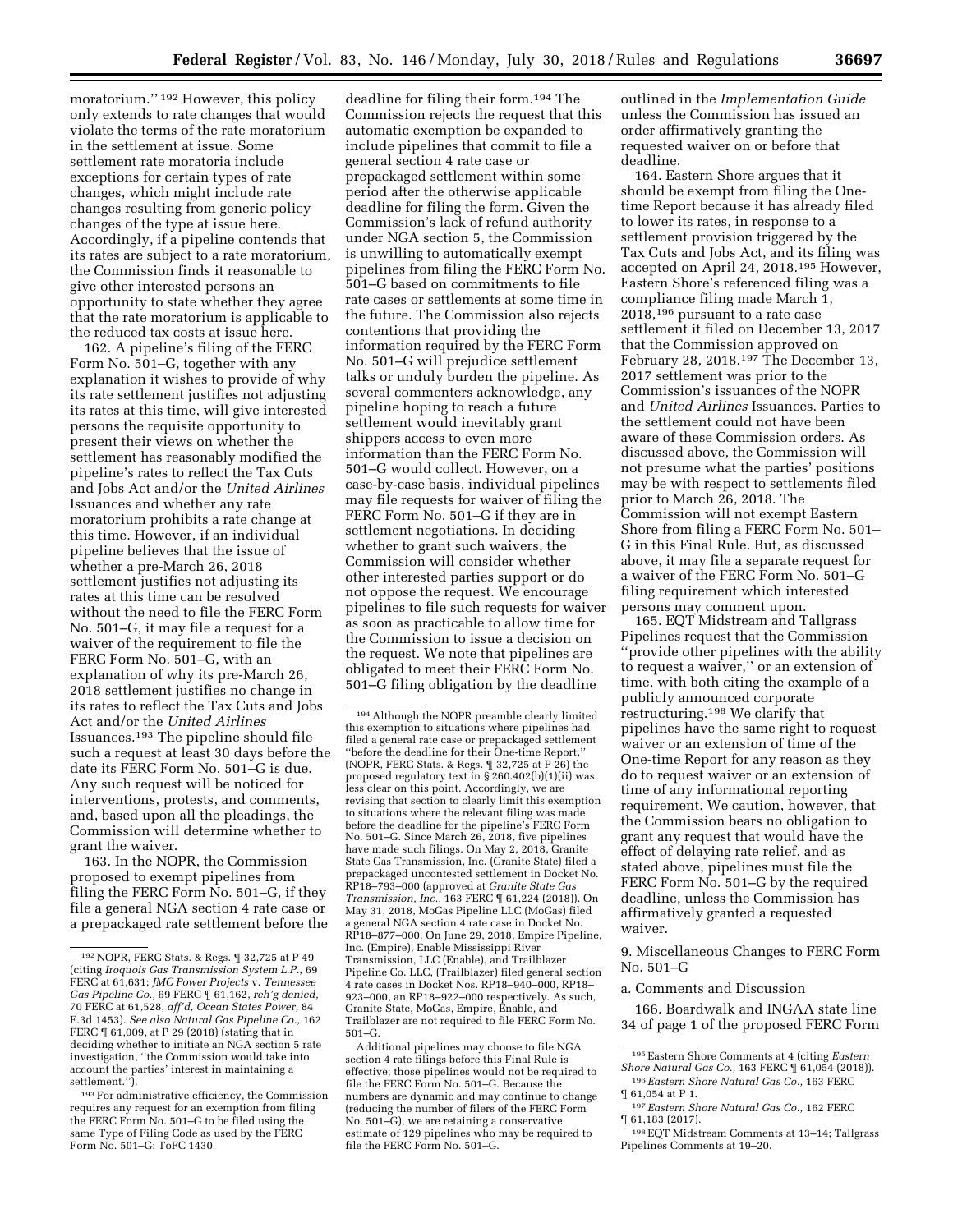No. 501–G is labeled the ''Indicated Rate Reduction'' and provides the results from completing the form. Boardwalk and INGAA argue this label is misleading, and if not modified, would create adverse consequences for pipelines. Boardwalk claims line 34 shows only the potential modification to a pipeline's cost of service due to tax policy changes, without regard for changes that may occur to a pipeline's billing determinants, discount adjustments, and other issues impacting recourse rates. INGAA states that the FERC Form No. 501–G does not show what a pipeline's rate reduction would be if the pipeline were to modify its rates in response to the new policies on income tax and other factors that would be considered in a full review of its costs and revenues in an NGA sections 4 or 5 rate proceeding. To prevent line 34 from being misleading, Boardwalk and INGAA propose that the Commission should label it ''Indicated Cost of Service Reduction.'' 199

167. The Commission adopts Boardwalk's and INGAA's proposal to change the label for page 1, line 34 to ''Indicated Cost of Service Reduction'' in the FERC Form No. 501–G.

168. Indicated Shippers request the following additions, in order to ensure that the proposed FERC Form No. 501– G provides shippers and the Commission with sufficient information to determine the level of cost reductions due to the Tax Cuts and Jobs Act and Revised Policy Statement:

a. Page 1, Lines 6–10—The Commission should include a line for storage gas losses recorded in Account No. 823, which are not appropriately included in a pipeline's cost of service.

b. Page 1, Lines 7–9 and 12–13—The Commission should provide separate lines for gas fuel cost exclusions, electric power cost exclusions, and miscellaneous fuel costs (such as fuel cost exclusions for building heat).

c. Page 1, Line 15 and Page 3, Lines 1–6—The Commission should include a line item detailing ACA [Annual Charge Adjustments] costs, as well as a line for exclusion of ACA revenues. These costs and revenues are not typically included in pipeline costs of service for ratemaking purposes, given that ACA costs are collected through a surcharge.

d. Page 1, Line 17—The Commission should include a separate line item for any negative salvage amounts, as well as any amortization of asset retirement obligations.

e. Page 2, Line 13—The Commission should add two separate lines to reflect the effect on the ADIT balance due to changes in the tax rate. One line would show the temporary differences between book and accelerated depreciation rates, and the other line would show permanent differences due to the change in the tax rates under the Tax Cuts and Jobs Act.

f. Page 2, Lines 13–15—The Commission should require pipelines to submit footnotes that reflect FERC Form No. 2 footnote data referenced on these lines.

g. Page 2, Lines 16–17—The Commission should require pipelines to specify whether the recourse rates are based upon a levelized rate design versus a traditional rate design. This could be accomplished via a separate line that displays the regulatory asset or liability associated with the rate levelization, if applicable.

h. Page 3, Lines 1–6—The Commission should include a line that shows revenues reserved for refunds. Page 301 of FERC Form No. 2 requires gross revenues and reservations for refunds to be reported. Reserved revenues have book/tax implications in the ADIT amounts.

i. Page 3, Lines 7–8—The Commission should include an option for the pipeline to state whether it recovers both fuel gas and electric fuel costs through its fuel tracking and true-up mechanism.

j. Page 4, Lines 8–10 and Lines 29– 30—The Commission should require the pipeline to provide the time period and SEC Form 10K reference supporting the parent company capital structure claimed, in addition to the Ticker and Company Name.

k. Page 4, Line 13—The Commission should include a separate line item specifying ''other interest,'' and the pipeline should list only those items that are properly included in a cost of service.

l. Page 5, Lines 11–24—The Commission should require the pipeline to provide the year of the owner data provided. There is often a lag in the data related to ownership percentages (for example, the 2017 data would likely only include 2016 ownership percentages).200

169. The Commission declines Indicated Shippers' requests, except for Items j and l noted above.

170. Indicated Shippers' request in Item a asks the Commission to include a line that shows storage gas losses recorded in Account No. 823, which are not included in a pipeline's cost of service. Account No. 823 can be recorded differently by each pipeline

and may be included in a pipeline's cost of service. It is not possible to account for all the differences between pipelines so the Commission declines to include a separate line for Account No. 823.

171. For Items b and d, Indicated Shippers request to disaggregate the gas exclusions and negative salvage data provided on the FERC Form No. 501–G. However, this request would not provide additional information to evaluate the impact of the Tax Cuts and Jobs Act and the *United Airlines*  Issuances on a pipeline's cost of service. Therefore, the Commission finds this request unnecessary and declines Indicated Shippers' request.

172. For Item c, Indicated Shippers state that ACA cost and revenue are not typically included in a pipeline cost of service for ratemaking purposes. Indicated Shippers conflate a cost-ofservice item with cost recovery. ACA costs are a recoverable cost-of-service item. FERC Form No. 501–G is focused on costs, not on revenues. The Commission finds that the ACA cost is appropriately included in the FERC Form No. 501–G data and that there is no need to modify the form for ACA revenues. Therefore, the Commission denies Indicated Shippers' request.

173. For Item e, Indicated Shippers request that the Commission add two lines to reflect changes to the ADIT balance due to changes in the tax rate. The FERC Form No. 501–G already reflects changes in ADIT due to the changed tax rate, as the data is brought over from the pipeline's FERC Form Nos. 2 and 2–A. As is explained elsewhere in this order, $2^{01}$  the 2017 FERC Form Nos. 2 and 2–A ADIT balances are required to be recalculated reflecting the Tax Cuts and Jobs Act. There is no need to show the level of the required adjustment. Indicated Shippers' request is denied.

174. For Item f, Indicated Shippers request that the Commission require pipelines to supply any associated footnotes that may have been provided in FERC Form Nos. 2 and 2–A. The Commission finds that there is no need to require pipelines to submit footnotes when they are already provided in the pipeline's Form No. 2 or 2–A. Any interested party may simply reference the pipeline's Form No. 2 or 2–A footnotes.

175. For Item g, Indicated Shippers request to disaggregate the data in the FERC Form No. 501–G by requiring pipelines to specify whether the recourse rates are based upon a levelized rate design versus a traditional rate design by adding a separate line to

<sup>&</sup>lt;sup>199</sup> INGAA Comments at 39; Boardwalk<br>Comments at 30.

Comments at 30. 200 Indicated Shippers Comments at 15–17. 201*See supra* P 144.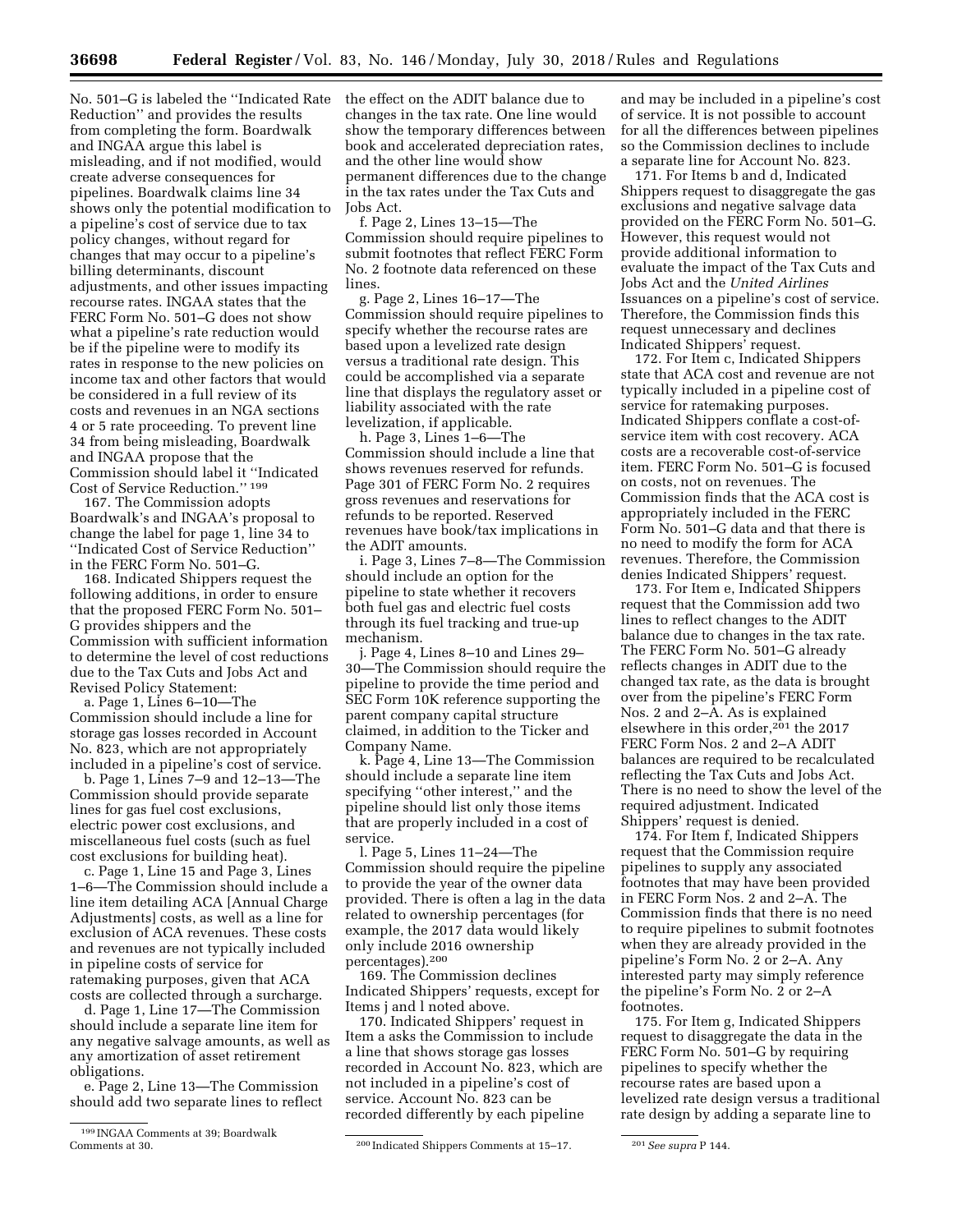display the regulatory asset balance attributable to the levelized rate design. The FERC Form No. 501–G already carries over the FERC Form Nos. 2 and 2–A data that includes regulatory assets or liabilities attributable to levelized rates. Indicated Shippers do not identify what purpose would be served by the additional level of disaggregation. The Commission finds Indicated Shippers' request unnecessary.

176. Indicated Shippers request in Item h to add a line to show revenues reserved for refunds. FERC Form No. 501–G focuses on a pipeline's cost of service. Funds reserved for refunds are pipeline revenues. FERC Form No. 501–G is focused on costs, and not on revenues. The Commission rejects Indicated Shippers' proposed change.

177. For Item i, Indicated Shippers request to include an option to state whether a pipeline recovers both fuel gas and electric fuel costs through its fuel tracking and true-up mechanism. The Commission is aware that pipelines record gas and electric fuel, lost and accounted for gas, and related gas sales and purchases, in a variety of accounts. On page 3, Lines 2–4 capture the major accounts. Lines 7 and 8 request information as to whether a pipeline has a true-up mechanism for fuel or stated rates. The Commission acknowledges that the FERC Form No. 501–G adjustments for fuel and related costs will not be complete. However, as the major accounts are accounted for, the end result should not significantly impact the use of the form as a screening tool.

178. For Item k, Indicated Shippers request to include a separate page 4 line item specifying ''other interest'' and list only those items that are properly included in a cost of service. The Commission denies this request. This request would require a pipeline to make a cost allocation determination, which would vary by pipeline. As previously stated, the purpose of FERC Form No. 501–G is to create a screen to determine whether additional procedures are required. The form is not designed to duplicate each and every pipeline's cost-of-service design.

179. The Commission will incorporate Indicated Shippers' requests for Items j and l, wherein they request the pipelines to provide references to the data provided on FERC Form No. 501– G, page 4, capital structure, and page 5, ownership data, respectively. For Item j, instead of requiring pipelines to provide the time period of the SEC Form 10K reference in addition to the ticker and company name, the Commission will add a separate cell in the FERC Form No. 501–G where pipelines can provide

a hyperlink to the referenced SEC Form 10K. For Item l, the Commission will add a separate cell to the FERC Form No. 501–G for pipelines to specify the year of the owner data provided.

180. Berkshire Hathaway requests the Commission modify the FERC Form No. 501–G, pages 1–3 to eliminate marketbased costs and revenues. Berkshire Hathaway claims during the course of traditional rate proceeding, these revenues and costs would not be included as part of the cost-of-service calculation, and therefore, should not be part of the FERC Form No. 501–G reporting.202 TransCanada raises similar concerns that the FERC Form No. 501–G should exclude all incremental cost of service and revenue components from FERC Form No. 2 pages 217 and 217a.203

181. The Commission rejects Berkshire Hathaway's and TransCanada's proposal to exclude costs and revenues from the FERC Form Nos. 2 and 2–A, pages 217 and 217a. Contrary to Berkshire Hathaway's claims that the non-traditional cost and revenue would not be included in a cost-of-service calculation, general rate case filings pursuant to Part 154 of the Commission's regulations require pipelines to provide a complete cost of service, including non-jurisdictional functions and costs associated with service for which the pipeline does not propose to change the rates.204 As the Commission has explained, a complete cost-of-service filing is required to permit examination and allocation of common costs.205 A complete cost of service would include market-based rate and incremental services. Incomplete rate case filings may be rejected.206 If, as a matter of functionalization, cost allocation or rate design,207 a pipeline

207The five steps of rate design are (1) determining the pipeline's cost of service, (2) functionalizing the pipeline's costs among the pipeline's various operations, (3) classifying the pipeline's fixed and variable costs to reservation and usage charges of the pipeline's rates, (4) allocating the costs classified as fixed or variable among the pipeline's various rate zones and services, and (5) designing per unit rates for each service. *Pipeline Service Obligations & Revisions to Regulations Governing Self-Implementing Transportation; & Regulation of Natural Gas Pipelines After Partial Wellhead Decontrol,* Order No. 636, FERC Stats. & Regs. ¶ 30,939 at 30,431, *order on reh'g,* Order No. 636–A, FERC Stats. & Regs. ¶ 30,950, *order on reh'g,* Order No. 636–B, 61

believes that the data in FERC Form No. 501–G should be adjusted, they may do so in an Addendum to the FERC Form No. 501–G filing.

182. In addition, Berkshire Hathaway argues that on FERC Form No. 501–G's page 1, lines 7–9 and 12–13, and page 3, lines 2–5, all revenues and expense should be included in the cost of service and return on equity calculations; therefore, page 1, lines 7–9 and 12–13, and page 3, lines 2–5 related to fuel and gas balances are not necessary. Berkshire Hathaway explains pipelines without fuel, unaccounted for gas, or other trackers could have potential gains or losses associated with the fuel revenues collected and sales expenses associated with such activity, which should flow through the cost of service and return on equity calculations as part of the FERC Form No. 501–G calculation. Berkshire Hathaway states excluding these accounts would fail to capture those gains and losses. Conversely, pipelines with trackers should not have any gains or losses on fuel or sale expense; therefore, including all of these accounts would ensure that the net amount is zero. In either case, Berkshire Hathaway asserts no adjustments are necessary.208

183. The Commission denies Berkshire Hathaway's request. FERC Form No. 501–G is designed to create a non-gas cost of service. The form is designed in this manner as most pipelines have some form of fuel tracker that should result in cost and revenue neutrality. As noted above in discussing Indicated Shippers' Item i, the Commission is aware that the listed accounts will not capture all the accounts that may include fuel and gas balance accounts. However, a form designed to be used by approximately 130 pipelines cannot achieve the cost of service and rate design granularity to accurately reflect every pipeline's individual circumstance. The Commission is aware that pipelines with stated fuel rates may not have cost and revenue neutrality. That is why FERC Form No. 501–G, page 3, lines 7– 8 request information as to whether the pipeline's tariff provides for a fuel tracker or stated fuel rates. For pipelines with a stated fuel rate, the form is consistent in its treatment of that costof-service item as every other cost-ofservice item. Additionally, FERC Form No. 501–G, page 3, line 5 requests the removal of any other fuel related

<sup>202</sup>Berkshire Hathaway Comments at Ex. A.

<sup>203</sup>TransCanada Comments at 16.

<sup>204</sup> 18 CFR 154.313.

<sup>205</sup>*See, e.g., Equitrans, L.P.,* 109 FERC ¶ 61,214, at P 14 (2004).

<sup>206</sup> *Id.; Williston Basin Interstate Pipeline Co.,* 55 FERC ¶ 61,340 (1991); *National Fuel Gas Supply Corp.,* 69 FERC ¶ 61,253 (1994); *CNG Transmission Corp.,* 80 FERC ¶ 61,137 (1997), *reh'g denied,* 81 FERC ¶ 61,031 (1997).

FERC ¶ 61,272 (1992), *order on reh'g,* 62 FERC ¶ 61,007 (1993), *aff'd in part and remanded in part sub nom. United Distribution Cos.* v. *FERC,* 88 F.3d 1105 (D.C. Cir. 1996), *order on remand,* Order No. 636–C, 78 FERC ¶ 61,186 (1997).

<sup>208</sup>Berkshire Hathaway Comments at Ex. A.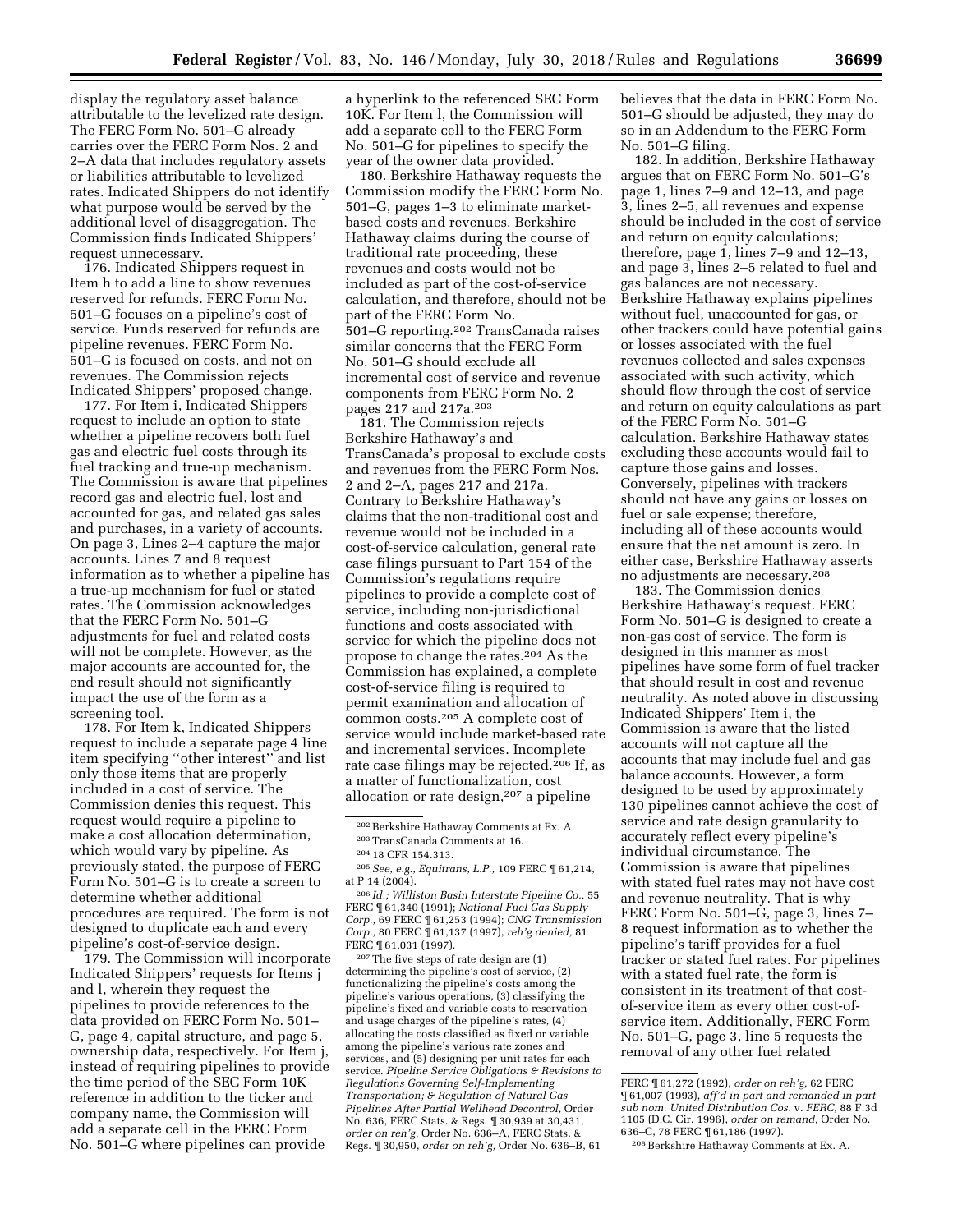revenues from any source that are not recognized as part of its non-fuel cost of service.

184. Millennium observes that page 1 of FERC Form No. 501–G automatically assumes an income tax allowance of zero for any pass-through entities' costs of service, while page 5 of FERC Form No. 501–G reflects an income tax allowance for pass-through entities calculated pursuant to the Commission's 2005 Policy Statement. Accordingly, Millennium asserts that the form is internally inconsistent.

185. The Commission clarifies that there is no inconsistency. The information requested on page 5 provides the current income tax allowance reflected in the current rates of the pipeline prior to the Tax Cuts and Jobs Act and the *United Airlines*  Issuances. By comparing a cost of service containing the income tax allowance applicable to current rates with a cost of service containing the reduced or eliminated income tax allowance consistent with § 154.404(a)(2), FERC Form No. 501–G determines the Indicated Cost of Service Reduction on line 34 of page 1.

186. Furthermore, the Commission clarifies that any pipeline that answers ''no'' to the question on line 4 of page 1 in the FERC Form No. 501–G, ''Is the Pipeline a separate income taxpaying entity?'' must answer lines 13–26 of page 5 in the FERC Form No. 501–G and include the most recent date the marginal taxes rates represent. This applies whether or not the pipeline seeks the limited section 4 filing pursuant to § 154.404(a)(2). The Commission requests this information because it is not available to the public and provides useful data for assessing the effect of the tax policy changes on pipeline cost of service. The Commission is adding this guidance to both the FERC Form No. 501–G and to the FERC Form No. 501–G *Implementation Guide.* 

187. Spectra argues the proposed FERC Form No. 501–G is not structured appropriately to account for joint venture ownership of pipelines. Spectra explains that many of the fields in the form and the hard-wired formulae and outputs from those fields simply do not apply to joint ventures. For example, Spectra points to page 5 of the form that provides a list breaking down equity owners but does not reference joint ventures. Spectra also argues the FERC Form No. 501–G does not address how to include an income tax allowance for pipelines owned in part by corporations and in part by MLP pipelines. Spectra asserts the form should be revised to clearly address joint venture pipelines

and allow for inclusion of an income tax allowance for these entities, or to allow pipelines the opportunity to reflect such ownership and appropriate cost-ofservice components in the FERC Form No. 501–G.209

188. The Commission will accept in part and deny in part Spectra's request to revise the FERC Form No. 501–G. To account for each pipeline's unique situation is not feasible and may overly complicate the FERC Form No. 501–G. Instead, pipelines may make adjustments to individual line items in additional work sheets attached as an Addendum to the FERC Form No. 501– G to properly reflect their situation.210 If Spectra or any other pipeline proposes any adjustments, it must fully explain and support the adjustments in the Addendum. All adjustments should be provided in a manner similar to that required in adjustments to base period numbers provided in statements and schedules required by § § 154.312 and 154.313 of the Commission's regulations.211

189. TransCanada notes that as proposed, FERC Form No. 501–G requires pipelines to input the cost of capital from FERC Form No. 2 page 218a to complete lines 3 through 5. TransCanada argues this data is inappropriate to determine a pipeline's capital structure, as that data is used for calculating AFUDC, and as a result, it includes prior year-end balances.212 The Commission acknowledges that in certain situations, this may result in slightly out-of-date capital structures. This timing problem should be ameliorated by the revision of page 4 of FERC Form No. 501–G to re-rank the capital structure analysis. In the event that any responses on the One-time Report nevertheless reflect inaccurate capital data, we encourage respondents to explain the inaccuracy in an Addendum to their report.

# *C. Additional Filing Options for Natural Gas Companies*

190. In the NOPR, the Commission proposed that, upon filing of the FERC Form No. 501–G, interstate natural gas pipelines would have four options. The first two options—filing a limited NGA section 4 rate filing or a general NGA section 4 rate case—would allow the pipelines to voluntarily make a filing to address the effects of the Tax Cuts and Jobs Act and the Revised Policy Statement. Under the third option, pipelines could file an explanation why no rate change is necessary. Finally, pipelines could file the FERC Form No. 501–G described above, without taking any other action at this time. As discussed below, in this Final Rule, the Commission adopts all four of these options, with various clarifications.

## 1. Limited NGA Section 4 Filing (Option 1)

## a. NOPR

191. The Commission proposed that, together with its FERC Form No. 501–G, an interstate natural gas pipeline could file a limited NGA section 4 filing to allow interstate pipelines to reduce their rates to reflect the reduced income tax rates and elimination of the MLP pipeline income tax allowance on a single-issue basis, without consideration of any other cost or revenue changes. In other words, the Commission proposed to allow interstate natural gas pipelines to file a limited NGA section 4 filing, pursuant to proposed § 154.404, to reduce their reservation charges and any one-part rates that include fixed costs by the percentage reduction in their costs of service calculated in the FERC Form No. 501–G resulting from the reduced corporate income tax rates provided by the Tax Cuts and Jobs Act and the elimination of MLP tax allowances by the Revised Policy Statement. The Commission proposed to require MLP pipelines to eliminate their income tax allowances in any limited NGA section 4 filing, but permitted other passthrough entities to either eliminate their income tax allowances or justify why they should continue to receive an income tax allowance and to reduce their rates to reflect the decrease in federal income tax rates applicable to partners pursuant to the Tax Cuts and Jobs Act. The Commission stated that interested parties may protest the limited NGA section 4 filing, but that the Commission would only consider arguments relating to matters within the scope of the proceeding.<sup>213</sup>

192. The Commission noted that it generally does not permit pipelines to change any single component of their cost of service outside of a general NGA section 4 rate case but that the Commission believes an exception to that policy is justified in this case in order to permit interstate pipelines to voluntarily reduce their rates as soon as possible to reflect a reduction in a single cost component—their federal income tax costs—so as to flow through that benefit to consumers. The Commission also noted that the proposed requirement that all interstate pipelines

<sup>209</sup>Spectra Comments at 28.

<sup>210</sup>NOPR, FERC Stats. & Regs. ¶ 32,725 at P 39.

<sup>211</sup> 18 CFR 154.312 and 154.313.

<sup>213</sup> NOPR, FERC Stats. & Regs. ¶ 32,725 at P 42.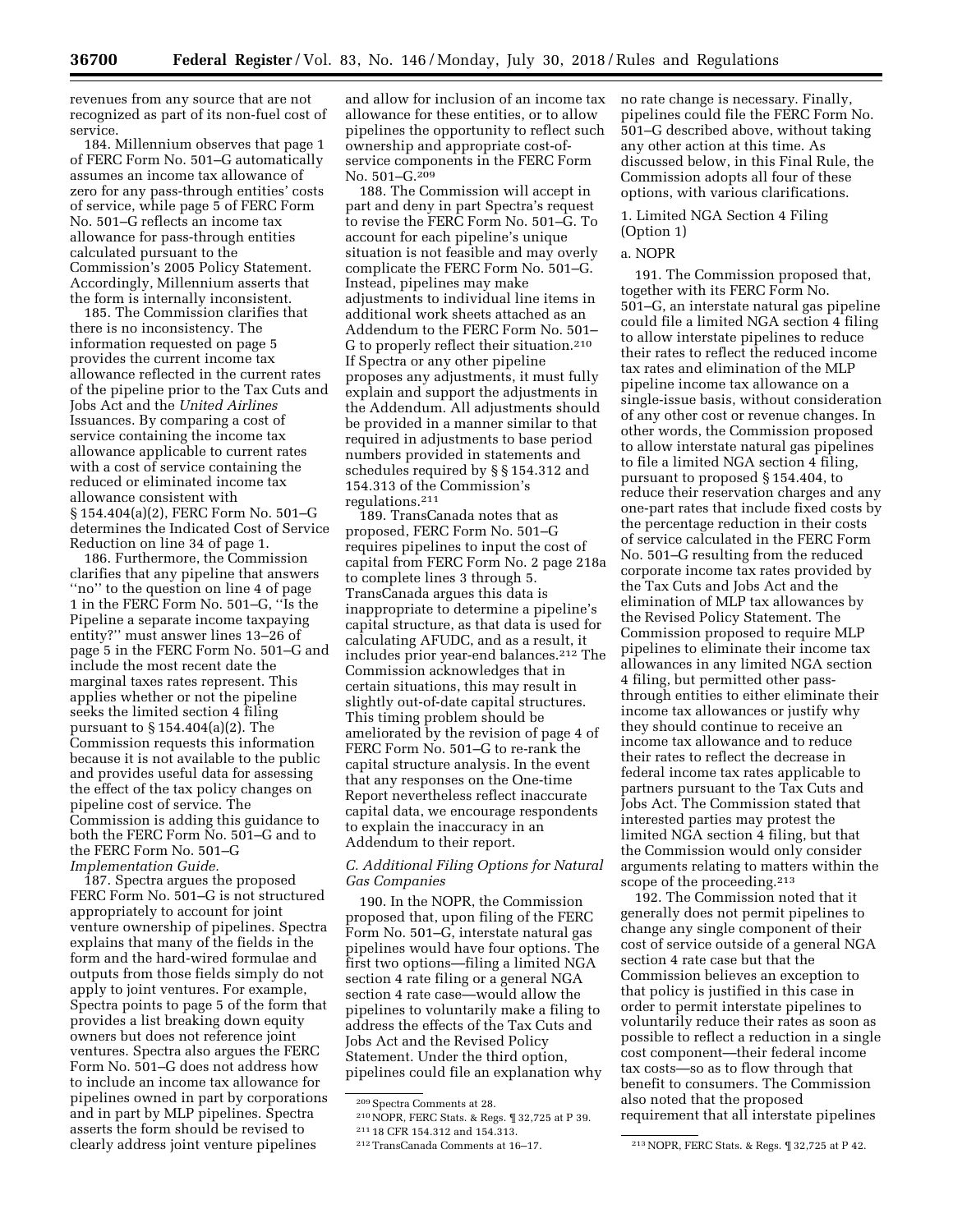file the abbreviated cost and revenue study in FERC Form No. 501–G would enable pipelines and all other interested parties to evaluate whether there are significant changes in other cost components or revenues that affect the need for a rate reduction with respect to taxes.214

#### b. Comments

193. Several commenters argue that the Commission should impose a moratorium on NGA section 5 actions if a pipeline chooses to make the limited NGA section 4 filing.215 INGAA argues that pipelines electing to make the limited NGA section 4 filing will be implementing a rate decrease sooner than would be required in a section 5 rate proceeding and that pipelines will have no incentive to make the limited NGA section 4 filing absent a firm assurance that it will not immediately be subject to an additional NGA section 5 proceeding.216 Some commenters suggest a moratorium of at least three years would be appropriate.<sup>217</sup>

194. INGAA and Kinder Morgan argue that a pipeline that elects to file a limited section 4 rate case should not be required to complete page 3 of FERC Form No. 501–G, which collects the data necessary to calculate an estimated ROE.218 INGAA argues that the Commission stated that it will only consider protests of the limited NGA section 4 filings that are directly related to the reduced income tax rates and elimination of the MLP pipeline income tax allowances.219 INGAA contends that this information serves no purpose, would not lead to additional rate modifications under the limited NGA section 4 option, and the information could be used as a basis for a complaint by shippers seeking to initiate a section 5 proceeding.220

195. Commenters ask for clarification regarding whether a pipeline is limited to using the data provided in the FERC Form No. 501–G without adjustment when reducing its rates under the limited NGA section 4 option or whether a pipeline is permitted to incorporate into its calculations the supported adjustments included in the

220 *Id.* 

Addendum that are permitted under the NOPR.221

196. APGA contends that not all interstate natural gas pipelines employ a straight fixed-variable rate design where all fixed costs are collected through the reservation charge and that the Commission should allow a pipeline to revise usage rates as well if there are fixed costs collected in usage rates.<sup>222</sup>

197. APGA asks the Commission to clarify that a limited NGA section 4 rate filing (to reduce a pipeline's reservation charges and any one-part rates that include fixed costs by the percentage reduction in its cost of service calculated in the FERC Form No. 501–G) may be made prior to the due date for FERC Form No. 501-G.<sup>223</sup>

#### c. Discussion

198. The Commission adopts proposed § 154.404 authorizing natural gas pipelines to submit limited NGA section 4 filings to reduce their rates to reflect the Tax Cuts and Jobs Act and the *United Airlines* Issuances, with three modifications. First, as already discussed, the Commission is removing the requirement that MLP pipelines eliminate their tax allowances in any limited NGA section 4 filing. Instead, like other pass-through entities, MLP pipelines may either eliminate their tax allowances or reduce their rates to reflect the reduced income tax expenses provided by the Tax Cuts and Jobs Act. Second, as discussed below, we grant in part commenters' request for a moratorium on NGA section 5 investigations in the event a pipeline chooses the limited NGA section 4 option. Third, as discussed below, the Commission is also revising proposed § 154.404 to recognize that pipelines that do not use a straight fixed-variable rate design may include fixed costs in their usage charges and thus require that such pipelines' limited NGA section 4 filings include a percentage reduction of any usage charges including fixed costs.

199. We grant, in part, commenters' request for a moratorium on NGA section 5 investigations in the event a pipeline chooses to make a limited NGA section 4 rate reduction filing. Such a filing is an efficient and expeditious method of passing along to ratepayers the benefit of the reduction in the corporate income tax rate or the elimination of the MLP income tax allowance, without the need for the costly and time-consuming litigation

entailed in an NGA section 5 rate investigation. Accordingly, it is reasonable to provide pipelines an incentive to make such limited NGA section 4 rate reduction filings. On the other hand, it is possible that a pipeline could make a limited NGA section 4 rate reduction filing and yet still have a significantly excessive ROE. In order to balance these concerns, the Commission has determined that it will not initiate an NGA section 5 investigation into the rates of a pipeline for three years from the effective date of the rate reduction resulting from the pipeline's limited NGA section 4 filing if the pipeline's filing meets certain requirements. A pipeline would qualify for the NGA section 5 investigation moratorium if (1) the Commission accepts its limited NGA section 4 filing and (2) its Total Estimated ROE after the filing, as calculated on page 3, line 26, column (E) of its FERC Form No. 501–G, is 12 percent or less.224 For purposes of determining whether a pipeline qualifies for the NGA section 5 investigation moratorium, the Commission will rely on data in the FERC Form No. 501–G itself, without considering any adjustments the pipeline may include in an Addendum, so as to minimize any disputes as to whether the pipeline qualifies for the moratorium. However, as discussed below, the pipeline is free to calculate the percentage rate reduction proposed in its limited NGA section 4 filing using the adjusted data in its Addendum to its FERC Form No. 501–G.

200. The Commission uses its discretion when deciding whether to initiate an NGA section 5 investigation.225 Using a 12 percent Total Estimated ROE threshold to determine whether a pipeline qualifies for a moratorium will allow for a more

<sup>214</sup> *Id.* P 44.

<sup>215</sup> INGAA Comments at 29; Dominion Energy Comments at 11; Williams Comments at 8; EQT Midstream Comments at 12–13; Kinder Morgan Comments at 33.

<sup>216</sup> INGAA Comments at 29.

<sup>217</sup> *Id.*; Williams Comments at 8; EQT Midstream Comments at 12–13; Kinder Morgan Comments at 33.

<sup>218</sup> INGAA Comments at 30; Kinder Morgan Comments at 33.

<sup>219</sup> INGAA Comments at 30 (citing NOPR, FERC Stats. & Regs. ¶ 32,725 at P 42).

<sup>221</sup>EQT Midstream Comments at 18–19; Tallgrass Pipelines Comments at 22.

<sup>&</sup>lt;sup>222</sup> APGA Comments at 7 (noting that proposed § 154.404(c) permits the pipeline to reduce only its reservation rates).

<sup>223</sup>APGA Comments at 4–5.

<sup>224</sup>FERC Form No. 501–G includes a new column titled ''Rate Moratorium Option 12% ROE Test.'' In that column, the effect of a limited section 4 rate reduction is measured by reducing a pipeline's total adjusted revenues (adjusted for non-base rate and non-jurisdictional activities) by the indicated costof-service reduction. The Commission is aware this adjustment is a proxy for a detailed revision to rates and does not reflect any discount adjustment, negotiated rates or treatment of fixed and variable cost components. With that caveat, the ROE calculation for the three-year rate moratorium begins with the adjusted revenue and subtracts the operating costs to obtain revised income before income taxes. That amount is further reduced to reflect the new tax rates for a C Corp or elimination thereof for a pass-through entity to calculate net income. The net income is compared to the pipeline's rate base to develop the test ROE to determine whether the pipeline qualifies for the moratorium.

<sup>225</sup>*See General Motors Corp* v. *FERC,* 613 F.2d at 944 (''[A]n administrative agency's decision to conduct or not to conduct an investigation is committed to the agency's discretion.'') (citations omitted).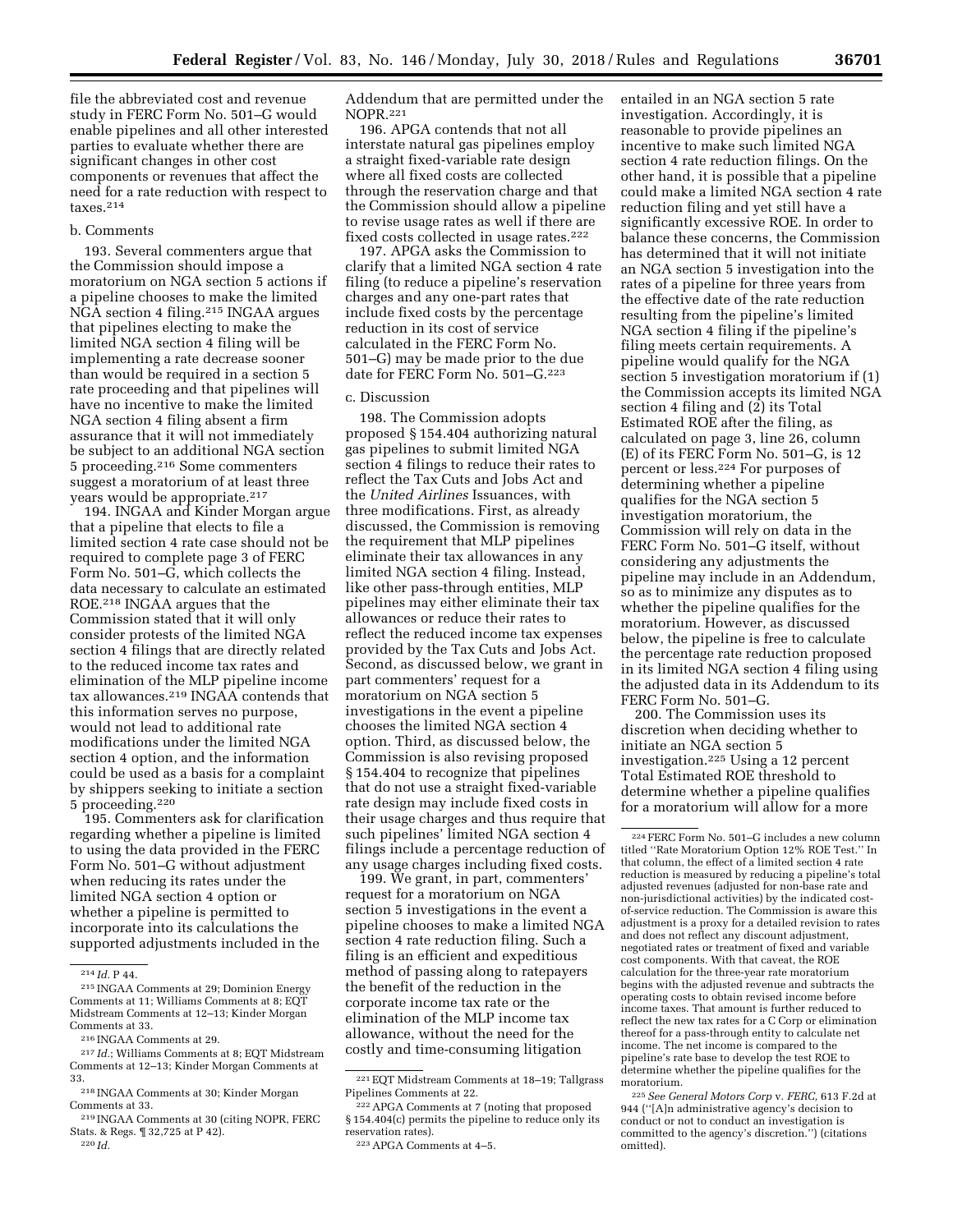efficient use of the Commission's resources and provide an additional incentive for pipelines to choose the

limited NGA section 4 filing option so that customers will receive a rate reduction sooner than if the Commission initiated an NGA section 5 investigation.

201. The Total Estimated ROE calculated in the FERC Form No. 501–G need not be 12 percent or less for the Commission to accept a limited NGA section 4 filing. Further, a FERC Form No. 501–G with a Total Estimated ROE higher than 12 percent will not necessarily result in a NGA section 5 rate investigation. For pipelines that are not covered by the moratorium, the Commission will take many factors into consideration when determining whether to exercise its discretion to initiate a NGA section 5 investigation, including whether a pipeline chooses the limited NGA section 4 option, any information the pipeline provides in an Addendum to its FERC Form No. 501–G, or any other explanation the pipeline may provide as to why the Commission should not initiate a NGA section 5 rate investigation. Finally, we note that the NGA section 5 investigation moratorium would not prevent customers from filing an NGA section 5 complaint.

202. We agree with APGA that not all interstate natural gas pipelines employ a straight fixed-variable rate design where all fixed costs are collected through the reservation charge and that a pipeline should be able to revise usage rates using the limited NGA section 4 option if there are fixed costs collected in usage rates. Accordingly, we have revised proposed § 154.404 to require that the authorized limited NGA section 4 filing include a percentage reduction of a usage charge that includes fixed costs.

203. We also affirm that pipelines must complete FERC Form No. 501–G in its entirety, including page 3, even when choosing the limited NGA section 4 filing option. Page 3 of the report requires the pipeline to report its revenues from which the cost-of-service items, as detailed on page 1, are subtracted. Thus, the information reported on page 3 of the report is necessary to calculate the pipeline's ROE before and after the reduction in income taxes provided by the Tax Cuts and Jobs Act and the elimination of the MLP pipeline income tax allowance by the *United Airlines* Issuances. Although such ROE information may not be relevant to calculating the rate reduction included in a limited NGA section 4 rate filing, it is relevant to determining whether the Commission should initiate

an investigation of the pipeline's rates under NGA section 5 despite the pipeline's limited NGA section 4 filing, and that information is necessary for purposes of applying the moratorium discussed above. Thus, the pipeline must complete the entire FERC Form No. 501–G regardless of the subsequent filing option chosen by the pipeline.

204. In response to questions regarding whether a pipeline may calculate the percentage reduction in its rates for the limited NGA section 4 option using the adjustments in its Addendum to the FERC Form No. 501– G, we clarify that such adjustments may be reflected in the calculation of the limited NGA section 4 rate reduction, subject to the following conditions. As stated in the NOPR, the limited NGA section 4 option is meant to ''allow interstate pipelines to reduce their rates to reflect the reduced income tax rates and elimination of the MLP pipeline income tax allowance on a single-issue basis, without consideration of any other cost or revenue changes.'' 226 Thus, the pipeline may not offset the percentage reduction in its cost of service resulting from the Tax Cuts and Jobs Act and the *United Airlines*  Issuances with unrelated increases in its cost of service. However, the pipeline may take into account adjustments included in its Addendum to the FERC Form No. 501–G for the purpose of accurately calculating the percentage reduction in its cost of service caused by the Tax Cuts and Jobs Act or the *United Airlines* Issuances. For this purpose, in calculating the percentage reduction in its cost of service related to the reduction or elimination of its tax allowance, the pipeline should include the cost-of-service adjustments in its Addendum in its cost of service for the periods both before and after the Tax Cuts and Jobs Act and *United Airlines*  Issuances. As noted above, for purposes of the NGA section 5 investigation moratorium, the Commission will use the pipeline's unaltered FERC Form No. 501–G to determine whether it qualifies for the moratorium.

205. In response to APGA's request, we clarify that a pipeline may file its FERC Form No. 501–G and limited NGA section 4 filing in advance of the due date of its FERC Form No. 501–G, and encourage pipelines to do so. A pipeline cannot, however, make the limited NGA section 4 filing described in this Final Rule without also filing the FERC Form No. 501–G.

2. General NGA Section 4 Filing or Prepackaged Uncontested Settlement (Option 2)

# a. NOPR

206. The Commission proposed in the NOPR that an interstate natural gas pipeline could include with its FERC Form No. 501–G a commitment to file either a prepackaged uncontested settlement or, if that is not possible, a general NGA section 4 rate case to revise its rates based upon current cost data.227 The Commission stated that a pipeline choosing this option would also indicate an approximate time frame regarding when it would file the settlement or the NGA section 4 filing. The Commission also proposed that if the pipeline commits to make such a filing by December 31, 2018, the Commission would not initiate an NGA section 5 investigation of its rates prior to that date.<sup>228</sup>

#### b. Comments

207. Several commenters argue that pipelines that elect to file a prepackaged settlement or general NGA section 4 rate case should be granted additional time to make such a filing.<sup>229</sup> INGAA argues that the proposed deadline of December 31, 2018 does not give pipelines sufficient time after the filing of FERC Form No. 501–G to negotiate uncontested rate settlements, and, if such negotiations do not succeed, to prepare a general NGA section 4 rate case. Tallgrass Pipelines contend that the December 31, 2018 deadline is unduly burdensome, especially for companies that own and operate multiple jurisdictional natural gas pipelines and shippers that ship on multiple pipelines.230 EQT Midstream contends that a pipeline's deadline to submit its FERC Form No. 501–G is directly tied to the date when a Final Rule is issued and that a pipeline may only have a matter of months to file an uncontested settlement agreement or a general NGA section 4 rate case with the proposed static deadline of December 31, 2018.231 INGAA argues that the proposed deadline discourages uncontested settlements because a pipeline may not want to allocate its limited resources to negotiations and instead use those resources to prepare a

<sup>226</sup>*See* NOPR, FERC Stats. & Regs. ¶ 32,725 at P 42.

<sup>227</sup> *Id.* P 47.

<sup>228</sup> *Id.* 

<sup>229</sup> INGAA Comments at 23–25; Dominion Comments at 12–14; Southern Star Comments at 10; EQT Midstream Comments at 9–12; Tallgrass Pipelines Comments at 13–15; Kinder Morgan Comments at 34–35; Spectra Comments at 9.

<sup>230</sup>Tallgrass Pipelines Comments at 15.

<sup>231</sup>EQT Midstream Comments at 10.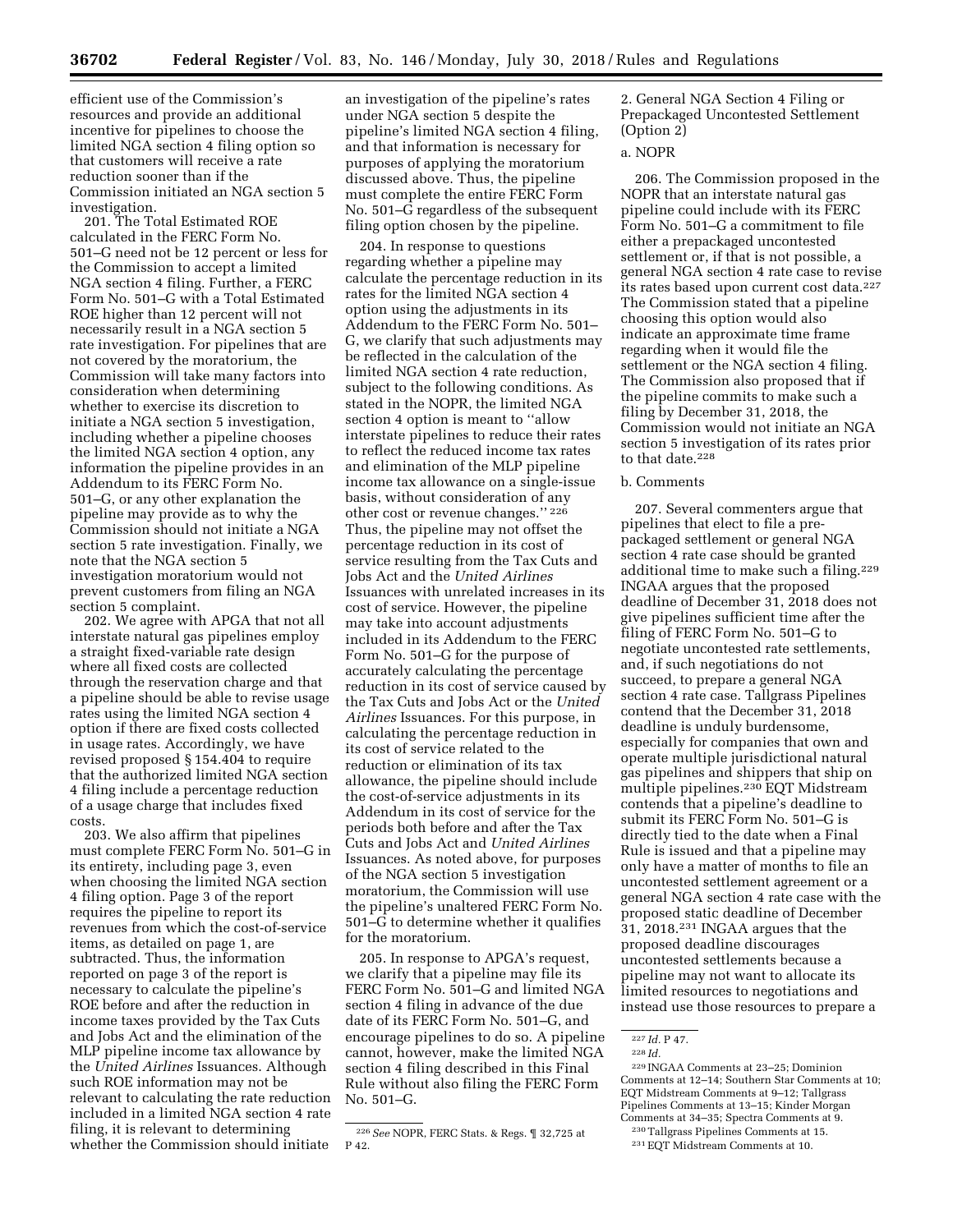general NGA section 4 rate case.<sup>232</sup> Dominion Energy argues that shippers are unlikely to be ready to negotiate until a pipeline's FERC Form No. 501– G has been submitted.233 Commenters argue that, instead of imposing a fixed December 31, 2018 filing deadline upon all pipelines that elect option 2, the Commission should allow pipelines to file pre-packaged uncontested settlements or general NGA section 4 rate cases up to 180 days following their deadline for filing FERC Form No. 501– G, and that the Commission should also permit parties to request waivers or extensions of the filing deadline for prepackaged uncontested settlements or rate cases if publically-announced settlement discussions are underway but parties have not yet resolved all issues.234 EQT Midstream argues that the Commission should provide pipelines additional time to commit to filing a general NGA section 4 rate case if pipelines choose to engage in publicly-noticed prefiling settlement negotiations with shippers but fail to reach an agreement by December 31, 2018.235

208. Spectra asks for clarification regarding the December 31, 2018 deadline and whether that is the date pipelines should notify the Commission whether they will file a pre-packaged settlement/general NGA section 4 rate case or whether that is the date pipelines must make those filings.236

209. Several commenters argue that the Commission should not require prepackaged settlements to be uncontested.237 EQT Midstream and Tallgrass Pipelines contend that prepackaged settlements submitted pursuant to option 2 should be reviewed under the Commission's normal standard for reviewing contested settlement filings and that prepackaged settlements should not be automatically rejected because they are not uncontested at the time the agreement is filed with the Commission.238 Dominion Energy argues that requiring prepackaged settlements to be completely uncontested is too high a bar and will likely cause few pipelines and customers to attempt that option.239

210. Commenters also argue that the Commission should not allow shippers with negotiated rates to withhold consent from an otherwise uncontested prepackaged settlement.240 EQT Midstream argues that, given that negotiated rate shippers are not impacted by a reduction to a pipeline's recourse rate through an NGA section 4 or 5 filing,241 the Commission should clarify that shippers do not have the ability to veto an otherwise unopposed settlement.242

#### c. Discussion

211. In the NOPR, the Commission stated that, if a pipeline commits to file an uncontested prepackaged settlement or a general NGA section 4 rate case on or before December 31, 2018, the Commission would not initiate an NGA section 5 rate investigation before that date. In other words, the Commission proposed to grant all pipelines who make the above described commitment a guaranteed safe harbor from an NGA section 5 rate investigation until December 31, 2018. A number of pipeline commenters request that the Commission extend this guaranteed safe harbor from the initiation of an NGA section 5 rate investigation until a later date in order to give them more time to negotiate settlements with their customers and others.

212. We deny this request. We recognize that pipelines must expend time and resources to reach a settlement or prepare an NGA section 4 rate case, but it is important to implement rate reductions as a result of the Tax Cuts and Jobs Act and the *United Airlines*  Issuances. The proposed December 31, 2018 end of the guaranteed safe harbor is already one year after the effective date of the Tax Cuts and Jobs Act. We also note that pipelines need not wait until the FERC Form No. 501–G deadline to begin discussions with customers or to begin preparing a general NGA section 4 rate case. Indeed, the Commission encourages pipelines to begin discussions with their customers immediately, if those discussions have not already begun.

213. However, we clarify that, if a pipeline is engaged in productive settlement negotiations as the December 31, 2018 end of the safe harbor period approaches, it may file a request for an extension of the safe harbor period. The filing of such requests will give other interested parties an opportunity to state

whether they agree that productive settlement negotiations are underway. In determining whether to grant an extension, the Commission will consider whether other interested parties support the request.

214. Commenters argue that the Commission should not require prepackaged settlements to be uncontested. The Commission notes that prepackaged rate change filings typically do not contain all the supporting documents as required by § 154.312 of the Commission's regulations. As such, there is likely no record evidence upon which the Commission can approve a prepackaged settlement over the objections of a protesting party. Although prepackaged tariff filings are not technically settlements filed pursuant to § 385.602 of the Commission's regulations, the Commission typically applies Rule 602 standards in evaluating these filings. Under Rule 602 the Commission ''may decide the merits of the contested settlement issues, if the record contains substantial evidence upon which to base a reasoned decision. . . . "243 Without substantial evidence upon which to base a reasoned decision, and without additional procedures, the Commission could not approve a protested prepackaged filing.

215. In regards to arguments that the Commission should not allow shippers with negotiated rates to withhold consent from an otherwise uncontested prepackaged settlement, we determine that the effect of opposition by a negotiated rate customer can be considered on a case-by-case basis.

3. Statement That No Adjustment in Rates Needed (Option 3)

#### a. NOPR

216. In the NOPR, the Commission proposed that a pipeline could include with its FERC Form No. 501–G a statement explaining why no adjustment in its rates is needed. The Commission recognized that a rate reduction may not be justified for a significant number of pipelines for a number of reasons. For example, a number of pipelines may currently have rates that do not fully recover their overall cost of service. Therefore, a reduction in those pipelines' tax costs may not cause their rates to be excessive. The Commission stated that the proposed FERC Form No. 501–G would provide information as to whether an interstate pipeline may fall into this category. The Commission stated that the pipeline could provide a

<sup>232</sup> INGAA Comments at 23–25. 233 Dominion Energy Comments at 13. 234 INGAA Comments at 25; Dominion Energy Comments at 13; EQT Midstream Comments at 11– 12; Tallgrass Pipelines Comments at 14; Kinder Morgan Comments at 34–35.

<sup>235</sup>EQT Midstream Comments at 11.

<sup>236</sup>Spectra Comments at 9.

<sup>237</sup>EQT Midstream Comments at 19; Dominion Energy Comments at 11–12; Tallgrass Pipelines Comments at 22–23.

<sup>238</sup>EQT Midstream Comments at 19; Tallgrass Pipelines Comments at 22–23.

<sup>&</sup>lt;sup>239</sup> Dominion Energy Comments at 12.

<sup>240</sup>EQT Midstream Comments at 19; Tallgrass Pipelines Comments at 23.

<sup>241</sup>EQT Midstream Comments at 19 (citing NOPR, FERC Stats. & Regs. ¶ 32,725 at P 15). 242 *Id.* 

<sup>243</sup> 18 CFR 385.602(h)(1)(i); *see also Mobil Oil Corp.* v. *FPC,* 417 U.S. 283, 314 (1974).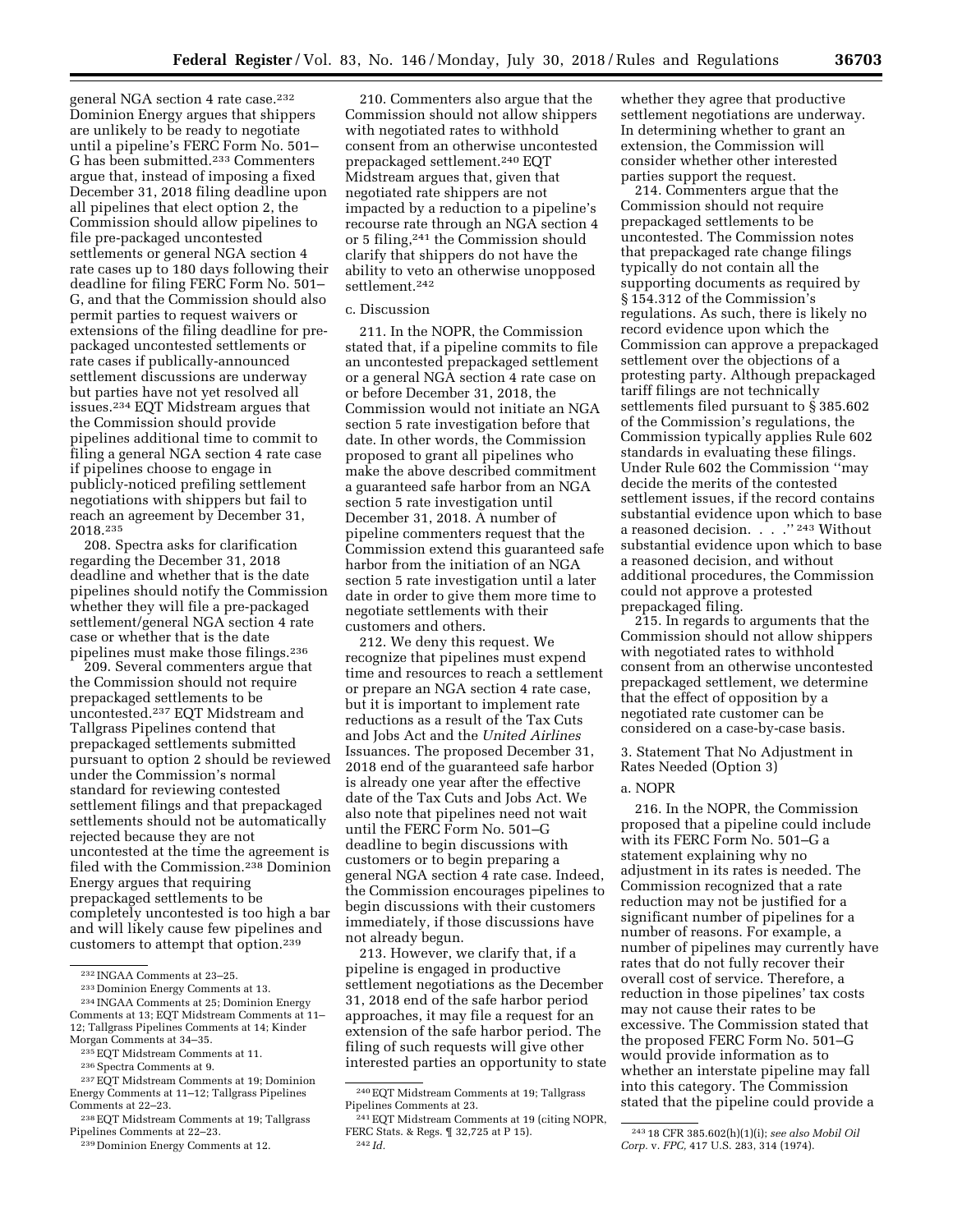full explanation of why, after accounting for its reduction in tax costs, its rates do not over recover its overall cost of service and therefore no rate reduction is justified. The pipeline would provide this statement along with any additional supporting information it deems necessary.

217. The Commission also stated that an interstate pipeline might explain that an existing rate settlement provides for a moratorium on rate changes that applies to any rate changes that might result from the Tax Cuts and Jobs Act or the *United Airlines* Issuances. The Commission stated that interested parties would have an opportunity to comment on any assertion by a pipeline that no adjustment to its rates is needed, and the Commission would then determine whether further action is needed with respect to that pipeline.244

#### b. Comments

218. Indicated Shippers argue that the Commission should thoroughly examine any assertion by a pipeline that its rate case settlement includes a rate moratorium preventing any rate change to reflect the reduction in its tax expenses. Indicated Shippers assert that some settlements state that the rate moratorium does not apply to industrywide Commission mandated changes to rates to account for tax cost savings, and the Commission should require those pipelines to implement rate changes to take into account the effects of the tax changes.245

219. Indicated Shippers also request that the Commission clarify that any pipeline that is precluded from making rate changes due to a settlement moratorium will be required to comply with the FERC Form No. 501–G filing requirement once the moratorium has expired. LDC Coalition similarly argues that the Commission should clarify how it will encourage pipelines with rate case filing moratoria but no requirement to file a new rate case after the moratorium expires to reflect the impact of the Tax Cuts and Jobs Act and the Revised Policy Statement on its rates.246

220. LDC Coalition asks the Commission to specify how soon a pipeline must file a general NGA section 4 rate case in the context of pipelines filing an explanatory statement using a comeback provision as justification for why an adjustment to its rates is not needed.247

221. Direct Energy and Range argue that the Commission should establish a

process for requiring immediate rate reductions to reflect the reduction in the corporate tax rate or tax allowance pursuant to NGA section 5.248 Direct Energy argues that the Commission should order an immediate proportional rate reduction under NGA section 5 for pipelines with revenues so far in excess of their actual cost of service that the rates are presumptively unjust and unreasonable under NGA section 5 based on a review of the information provided in the FERC Form No.  $501 - C<sub>1</sub>$ . 249

## c. Discussion

222. As explained in the NOPR, despite the reduction in the corporate income tax and the change in policy concerning MLP tax allowances, a rate reduction may not be justified for a significant number of pipelines. For example, the pipeline's existing rates may not fully recover its cost of service or a rate moratorium may prohibit rate changes at this time. Pipelines may include with their filing of the FERC Form No. 501–G a statement explaining why these or other reasons justify their not changing their rates at this time.

223. As discussed previously, the Commission will notice the filing of each pipeline's FERC Form No. 501–G and permit interested persons to file interventions, protests, and comments. If any person disagrees with a pipeline's explanation of why it believes no rate change is justified at this time, that person may intervene and protest the pipeline's filing. For example, if a party that believes that a rate case moratorium relied on by the pipeline should be interpreted as permitting rate changes related to the Tax Cuts and Jobs Act and the change in policy concerning MLP tax allowances, that party may provide a full explanation of why it interprets the settlement as it does, and the Commission will consider the views of both the pipeline and other intervening parties in deciding what action to take with respect to that pipeline.

224. Indicated Shippers request that the Commission clarify that any pipeline precluded from making changes to its rates by a settlement moratorium will be required to file a FERC Form No. 501–G after the settlement moratorium. LDC Coalition also suggests that the Commission might continue the FERC Form No. 501–G process beyond the one-time aspect of the proposed requirement for any pipeline with a settlement rate moratorium that extends past the

compliance filing dates. The Commission rejects these requests. The Commission is adopting the FERC Form No. 501–G process as a one-time filing requirement enabling the Commission to consider what actions to take to address the rate effects of the Tax Cuts and Jobs Act. All pipelines with costbased, stated rates are required to make their filings by the deadlines established in the *Implementation Guide.* Pipelines with rate moratoria currently in effect must comply with their applicable deadline and may include an explanation of why their settlement moratorium prevents a rate change at this time. If the Commission agrees that a rate moratorium prevents a rate change at this time, there is no need to require the subject pipeline to file another FERC Form No. 501–G at such time as the rate moratorium expires. The Commission intends to continue its existing practice of reviewing pipeline FERC Form No. 2 and 2–A filings every year to determine whether to initiate rate investigations under NGA section 5. Therefore, when a pipeline's rate moratorium expires, the Commission will examine that pipeline's most recent FERC Form No. 2 and 2–A filings as of that date and all other relevant factors in order to determine whether an NGA section 5 investigation of that pipeline's rates is justified.

225. In response to arguments by commenters that the Commission should immediately reduce pipelines' rates pursuant to NGA section 5, as explained in the NOPR, the Commission recognizes that some pipelines need not change their rates at this time 250 and, therefore, an immediate reduction in all pipeline rates pursuant to NGA section 5 would not be appropriate. We also reject the request to immediately reduce rates based on a review of the information provided in the FERC Form No. 501–G. The FERC Form No. 501–G is only designed to estimate the percentage reduction in the pipeline's cost of service resulting from the Tax Cuts and Jobs Act and the *United Airlines* Issuances and the pipeline's current ROEs before and after the reduction in corporate income taxes and, if applicable, income tax allowance.251 However, as discussed above, FERC Form No. 501–G cannot capture all the intricacies of a fully developed cost of service, allocation and rate design for all pipelines. The FERC Form No. 501–G does not provide enough information by itself for the Commission to determine the just and

<sup>&</sup>lt;sup>244</sup> NOPR, FERC Stats. & Regs.  $\P$  32,725 at PP $\P$ <br>49-50.

<sup>49–50. 245</sup> Indicated Shippers Comments at 14–15. 246LDC Coalition Comments at 19–21. 247 *Id.* at 21.

<sup>248</sup> Direct Energy Comments at 4–5, 8; Range Comments at 11–13.

<sup>249</sup> Direct Energy Comments at 8.

<sup>250</sup>*See* NOPR, FERC Stats. & Regs. ¶ 32,725 at P 28. 251 *Id.* P 32.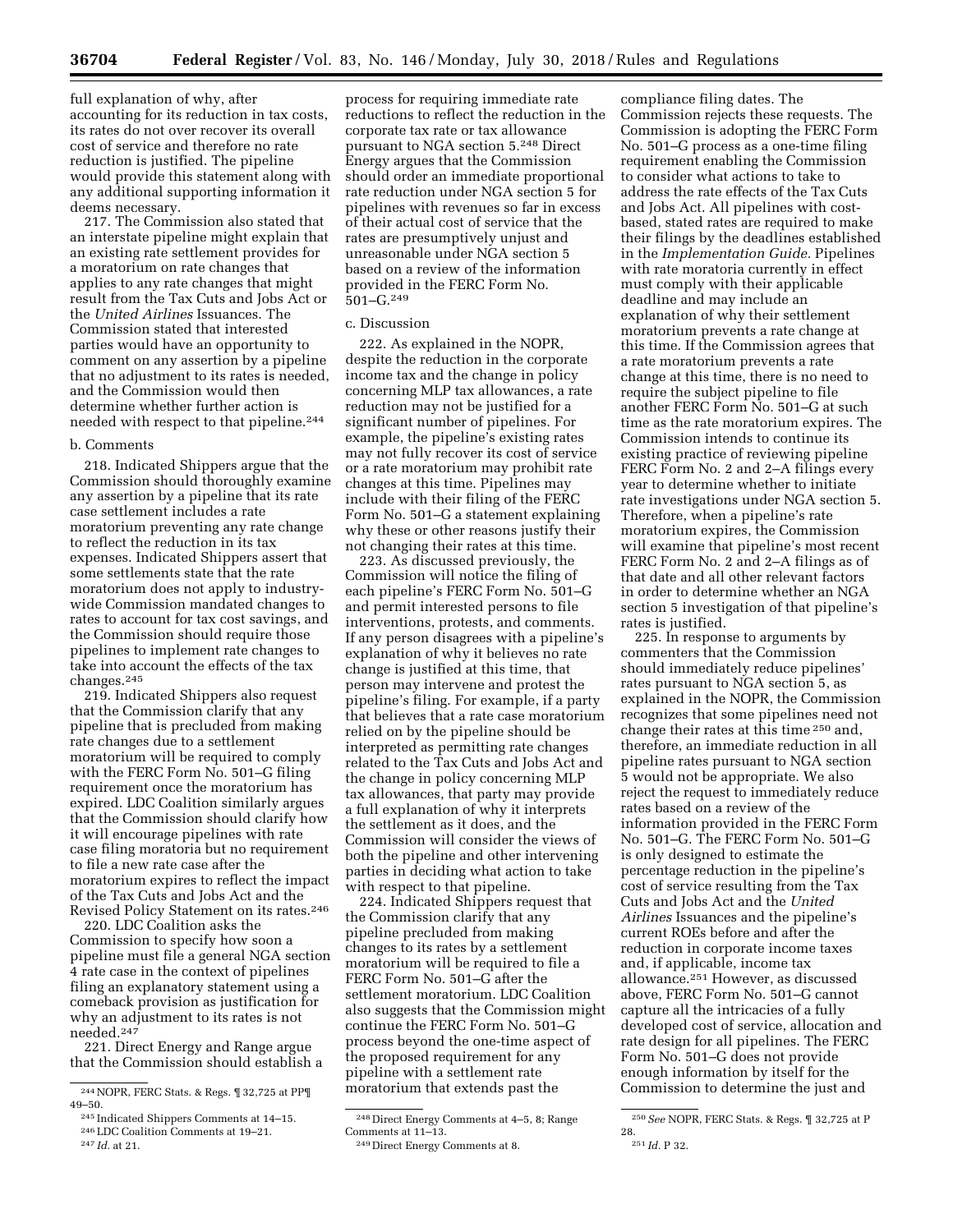reasonable rate pursuant to NGA section 5.

# 4. Take No Action (Option 4)

a. NOPR

226. Upon filing FERC Form No. 501– G, a pipeline may choose to take no action other than submitting FERC Form No. 501–G (Option 4).

## b. Comments

227. Some entities commented on this option,252 generally stating that the Commission should require pipelines choosing this option to include at least a statement of the basis for that decision.253 Indicated Shippers similarly comment that the Commission should combine Option 4 with Option 3 and clarify that a pipeline electing the take no action option must submit a notice that it will not be adjusting rates with its FERC Form No. 501–G filing, including an explanation for why the pipeline is doing nothing.254 NGSA suggests that the Commission eliminate Option 4 altogether, stating that it provides pipelines with an incentive to delay the process of providing rate relief to customers and consumers.255

## c. Discussion

228. The Commission declines to provide the requested clarification or to require statements of explanation as suggested by the commenters. As stated in the NOPR, the ''no action'' option is consistent with the fact that the Commission lacks authority to order an interstate pipeline to file a rate change under NGA section 4.256 Although the Commission is permitting interstate pipelines to voluntarily file a limited NGA section 4 filing or commit to make a general NGA section 4 filing to modify their rates to reflect the reduction in the income tax rates or elimination of the MLP pipeline income tax allowance, the Commission is not requiring interstate pipelines to make such filings. As the Commission also stated, however, based on the information contained in the individual pipeline's FERC Form No. 501–G, and comments by interested parties on that information, the Commission will consider initiating an NGA section 5 investigation of a particular pipeline's rates if it appears

- 256NOPR, FERC Stats. & Regs. ¶ 32,725 at P 51 & n.71 (citing *Pub. Serv. Comm. of New York* v.
- *FERC,* 866 F.2d 487, 492 (D.C. Cir. 1989)).

those rates may be unjust and unreasonable.

## *D. Negotiated Rates*

229. In the NOPR, the Commission stated that it has granted most interstate natural gas pipelines authority to negotiate rates with individual customers that are not bound by the maximum and minimum rates in the pipeline's tariff. The Commission noted that before it permits a pipeline to implement a negotiated rate a pipeline must have a cost-based recourse rate on file with the Commission, so that a customer always has the option of entering into a contract at the cost-based recourse rate rather than a negotiated rate if it chooses.257

230. The Commission stated that changes to a pipeline's recourse rates occurring under NGA sections 4 and 5 would not affect a customer's negotiated rate because that rate is negotiated as an alternative to the customer taking service under the recourse rate.<sup>258</sup> By allowing the pipeline to negotiate individualized rates, the Commission permitted pipelines, as a means of providing rate certainty, to negotiate a fixed rate or rate formula that would continue in effect regardless of changes in the pipeline's maximum recourse rate.259 Therefore, the Commission found that, ''unless a negotiated rate agreement expressly provides otherwise, the rates in such agreements will be unaffected by any reduction in the pipeline's maximum rate . . . resulting from the policies adopted in the rulemaking proceeding, whether in a limited or general NGA section 4 rate proceeding or a subsequent NGA section 5 investigation.'' 260

1. Comments

231. Boardwalk argues that the Commission has specifically recognized the role of negotiated rate agreements in providing rate certainty to pipelines and their shippers,261 and maintains that the

259 *Id.* P 45 (citing *Columbia Gulf Transmission Co.,* 109 FERC ¶ 61,152, at P 13, *reh'g denied,* 111 FERC ¶ 61,338 (2005)). *See also Iberdrola Renewables, Inc.* v. *FERC,* 597 F.3d 1299, 1305 (D.C. Cir. 2010).

 $^{260}\,$  NOPR, FERC Stats. & Regs.  $\mathop{\textstyle\mathop{\P}}$  32,725 at P 45. 261Boardwalk Comments at 17 (citing *Columbia Gulf Transmission Co.,* 109 FERC ¶ 61,152 at P 13 (''To the extent a pipeline and its shipper want to obtain rate certainty by agreeing to a rate that will remain in effect throughout the term of the service agreement, the Commission provides them an opportunity to do so by entering into a negotiated rate agreement.''), *reh'g denied,* 111 FERC ¶ 61,338, Commission should not reduce any negotiated rates due to recent tax policy changes (unless the agreement specifically requires such a reduction).

232. Boardwalk argues that this position is consistent with the *Mobile-Sierra* doctrine,<sup>262</sup> because the courts require that in order to modify such contracts, the Commission must satisfy the *Mobile-Sierra* standard, under which the Commission must ''presume that the rate set out in a freely negotiated contract meets the just and reasonable requirement imposed by law.'' 263 Boardwalk asserts that the Commission may only modify a contract under *Mobile-Sierra* if it demonstrates ''that the contract seriously harms the public interest,'' which generally requires ''a finding that the existing rate might impair the financial ability of [the pipeline] to continue its service, or that the rate would cast upon other consumers an excessive burden, or be unduly discriminatory, or that there are other circumstances of unequivocal public necessity.'' 264 Boardwalk maintains that a change in the corporate tax rate or Commission policy cannot satisfy this high threshold.

233. Indicated Shippers argue that the Commission has the authority to revise negotiated rate contracts under the *Mobile-Sierra* doctrine to revise any contract if the public interest requires a modification 265 and therefore, the Commission should ensure that each negotiated rate contract is examined. They assert that given the change in circumstances related to reductions in income tax rates, as well as the need to remove any unjust and unreasonable windfall for the natural gas pipeline companies, the Commission could find that the public interest requires such a finding.

234. However, Indicated Shippers maintain that because many pipelines have a *Memphis* clause 266 in their

263 *Id.* (citing *Dominion Transmission,* 533 F.3d at 853 (internal punctuation and citations omitted)). 264 *Id.* 

265 Indicated Shippers Comments at 6 (citing *Mobile,* 350 U.S. 332; *Sierra,* 350 U.S. 348).

266 Indicated Shippers Comments at 7 (citing *United Gas Pipe Line Co.* v. *Memphis Light, Gas, & Water Division,* 358 U.S.103 (1958) (*Memphis*)). In *Williston Basin Pipeline Co.* v. *FERC,* the Court stated:

The label ''*Memphis* clause'' derives from the Supreme Court's decision in *United Gas Pipe Line Co.* v. *Memphis Light, Gas & Water Division,*  Continued

<sup>252</sup> Indicated Shipper Comments at 13; NGSA Comments at 6; Southern Companies Comments at 5; Direct Energy Comments at 8–9.

<sup>253</sup>Southern Companies Comments at 5.

<sup>254</sup> Indicated Shippers Comments at 13.

<sup>255</sup>NGSA Comments at 6.

<sup>257</sup>NOPR, FERC Stats. & Regs. ¶ 32,725 at P 14 (citing *Negotiated Rate Policy Statement,* 104 FERC ¶ 61,134, *order on reh'g and clarification,* 114 FERC ¶ 61,042, *dismissing reh'g and denying clarification,* 114 FERC ¶ 61,304).

<sup>258</sup> *Id.* P 15.

*aff'd, Columbia Gulf Transmission Co.* v. *FERC,* 477 F.3d 739 (D.C. Cir. 2007)).

<sup>262</sup>Boardwalk Comments at 16 (citing *Dominion Transmission* v. *FERC,* 533 F.3d 845, 852–53 (D.C. Cir. 2008) (citing *United Gas Pipe Line Co.* v. *Mobile Gas Serv. Corp.,* 350 U.S. 332 (1956); *FPC* v. *Sierra Pac. Power Co.,* 350 U.S. 348 (1956) (*Mobile-Sierra*))).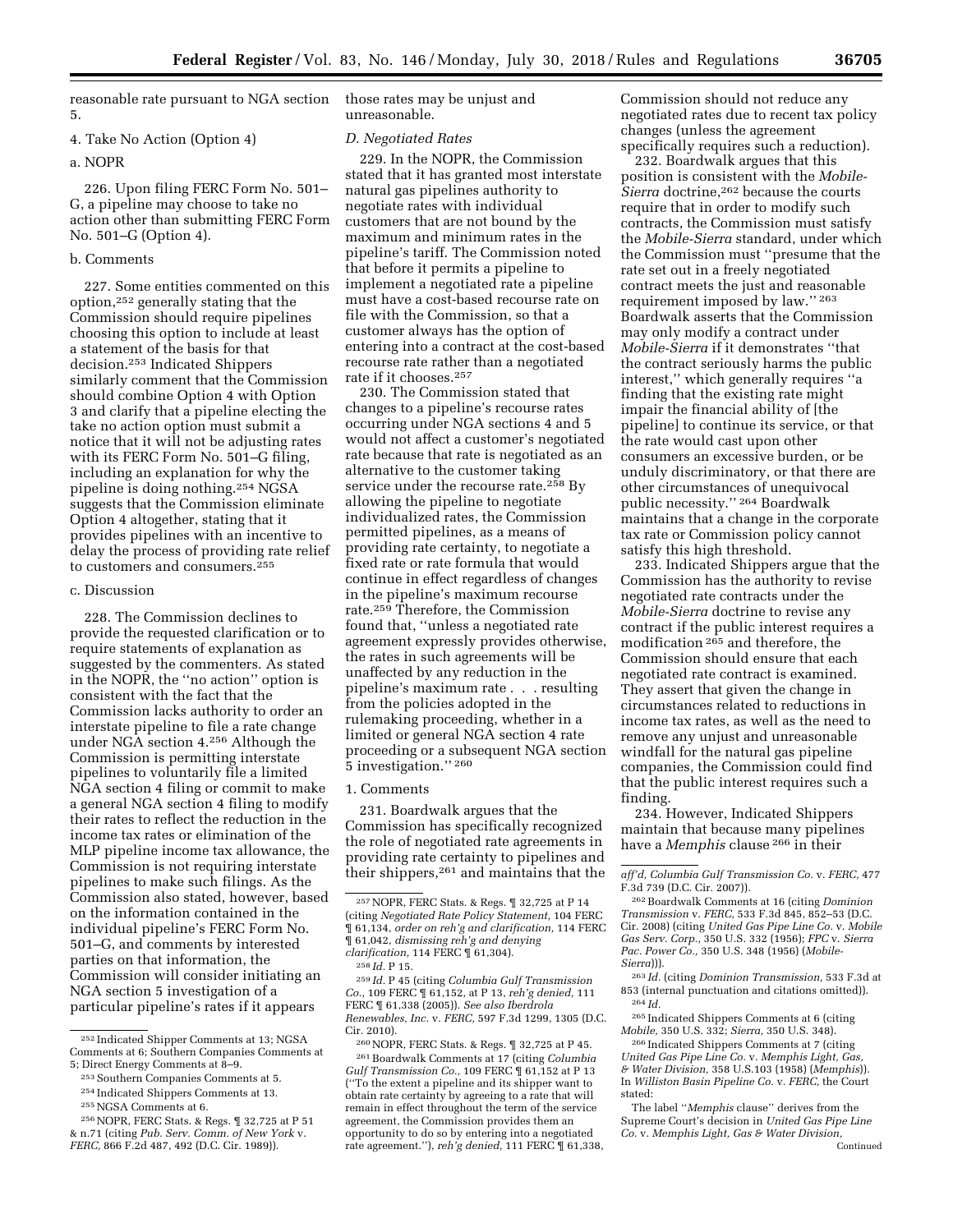service agreements and individual negotiated rate agreements, the Commission would only need to make a ''just and reasonable'' determination to revise negotiated rates.267 Indicated Shippers maintain that the Commission should establish a process to review each negotiated rate contract and examine the language set forth in each negotiated rate agreement to determine whether that agreement contains an explicit prohibition on rate reductions.

235. Indicated Shippers assert that one way for the Commission to allow negotiated rate contracts to share in the subject cost reductions would be to implement a negative surcharge, applicable to all volumes on a particular system. Indicated Shippers assert that the Commission has implemented positive surcharges in certain instances 268 and many pipelines already have mechanisms in place for the return of over-collected amounts via a negative surcharge.

236. Range requests that the Commission find, under the *Mobile-Sierra* doctrine, that existing jurisdictional contracts between interstate pipelines and shippers including negotiated rate contracts which do not reflect the subject reduction in the corporate tax rate, are

519 F.3d 497, 499 (2008) (internal citations omitted).

267 Indicated Shippers maintain that the Commission has a long court and Commission precedent to follow to allow for negotiated rate contracts to benefit from rate reduction through the application of the *Memphis* clause, unless there is a specific provision that explicitly prohibits changes to the negotiated rate or the applicability of the *Memphis* clause. Indicated Shippers Comments at 8 (citing *Union Pac. Fuels* v. *FERC,*  129 F.3d 157, 161 (D.C. Cir. 1997); *Papago Tribal Util. Auth.* v. *FERC,* 723 F.2d 950, 953 (D.C. Cir. 1983); *Cost Recovery Mechanisms for Modernization of Natural Gas Facilities,* 151 FERC ¶ 61,047, at P 84 (2015) (Modernization Policy Statement); *Sea Robin Pipeline Co., LLC,* Opinion No. 516–A, 143 FERC ¶ 61,129, at PP 85–213 (2013)).

268 Indicated Shippers assert that the Commission utilized such a methodology for Account No. 858 costs, *Natural Gas Pipeline Co. of America,* 70 FERC ¶ 61,317, at 61,967–61,968 (1995); and hurricane-related costs, *Sea Robin Pipeline Co.,* 128 FERC ¶ 61,286, at PP 38–42 (2009*), order on reh'g,*  130 FERC ¶ 61,191, at PP 11–13 (2010), *Sea Robin Pipeline Co., LLC,* Opinion No. 516, 137 FERC ¶ 61,201 (2011), order on reh'g, Opinion No. 516– A, 143 FERC ¶ 61,129 at PP 146–151; *High Island Offshore System, LLC,* 145 FERC ¶ 61,155, at PP 16–  $20(2013)$ .

unjust and unreasonable under the NGA. Range states that the dramatic reduction in pipeline tax rates provides one of the few instances where the public interest requires the Commission to modify the rates under all shipper/ pipeline transportation contracts.

237. If the Commission declines to make such a *Mobile-Sierra* finding, Range argues that the Commission has not provided a valid basis for excluding negotiated rate contracts from the Tax Cuts and Jobs Act rate reduction. Range asserts that the Commission's reliance on the *Negotiated Rate Policy Statement*  to exclude negotiated rate contracts from sharing in the Income Tax Reduction is misplaced. Range states that although the Commission allowed pipelines to negotiate individualized rates as a means of allowing the pipeline to provide rate certainty by the negotiation of a fixed rate or rate formula that would continue in effect regardless of changes in the pipeline's maximum recourse rate, such permission does not support the Commission's finding that a negotiated rate agreement will be unaffected by any reduction in the pipeline's maximum rate reductions resulting from the policies adopted in the instant rulemaking unless the negotiated rate contract provides otherwise.'' 269

238. Range states that the courts allow the Commission to exercise ''lighthanded'' regulation, but asserts that such regulation still is tied to the NGA and the ''just and reasonable'' standard. Range asserts that in *INGAA,* the court held that the ''overarching criterion'' was that such regulation based on other than only cost should be justified by ''a showing that . . . the goals and purposes of the statute will be accomplished,'' and to satisfy that standard, the court ''demanded that the resulting rates be expected to fall within a 'zone of reasonableness, where [they] are neither less than compensatory nor excessive.' '' 270 Range states that *INGAA*  also held that ''[w]hile the expected rates' proximity to cost was a starting point for this inquiry into reasonableness . . . 'non-cost factors may legitimate a departure from a rigid cost-based approach,' '' and that ''we said that FERC must retain some general oversight over the system, to see if competition in fact drives rates into the zone of reasonableness 'or to check rates if it does not.'"<sup>271</sup> Moreover, Range

states that the courts have held that competition normally provides a reasonable assurance that rates will approximate cost, at least over the long run.272 Range reasons that because the Commission assumes the negotiated rates approximate competitive rates, it follows that such rates must also approximate cost-based rates. Range alleges that the Commission has failed to apply these principles in excluding negotiated rate contracts from the tax reduction. Range asserts that this result is discriminatory, arbitrary and capricious, and not based on substantial evidence or reasoned decision-making.

239. IOGA asserts that the Commission must review the language in individual contracts and aggressively use its NGA section 5 power to ensure that negotiated rates are just and reasonable. IOGA argues that the Commission's suggestion in the NOPR that negotiated rate agreements would be unaffected in an NGA section 5 investigation 273 is inconsistent with precedent and the presumption set out by the *Mobile-Sierra* doctrine that such contracts are just and reasonable.274 IOGA states that such a presumption can be overcome with a public interest showing in an NGA section 5 proceeding. IOGA asserts that although the public interest standard may pose a high bar, the Commission should make clear in the Final Rule that it did not intend to suggest in the NOPR that NGA section 5 relief was unavailable to negotiated rate shippers.

240. IOGA asserts that because not all shippers have equal bargaining leverage and often there is no firm capacity available at the recourse rate, the Commission should consider the context of the negotiated rate bargain in determining whether above maximum negotiated rates should be reduced like recourse rates. IOGA argues that although the parties may have bargained for a fixed negotiated rate the pipeline bargained for a rate that recovers its

274 *Id.* (citing *Mobile, 350 U.S. 332; Sierra, 350 U.S. 348; Morgan Stanley Capital Group, Inc.* v. *Public Utility District No. 1 of Snohomish County, Wash.,* 554 U.S. 527, 530 (FERC ''must presume that the rate set out in a freely negotiated wholesaleenergy contract meets the 'just and reasonable' requirement imposed by law. The presumption may be overcome only if FERC concludes that the contract seriously harms the public interest.''); *Iberdrola Renewables, Inc.* v. *FERC,* 597 F.3d at 1301 (''[N]egotiated rate customers are not left without redress if they think the rate has become unjust and unreasonable over time. They can always challenge the established rate under  $[S]$ ection 5. . . .'').

holding that a contract provision allowing a party to seek a rate adjustment under a suitable provision of the Natural Gas Act ([section] 4 for the utility, [section] 5 for the customer) obviates the need to apply *Mobile-Sierra'*s ''public interest'' criterion. The *Memphis* Court could see ''no tenable basis of distinction between the filing of [a new rate under section 4 of the NGA] in the absence of a contract and a similar filing under an agreement which explicitly permits it.'' Thus, a *Memphis* clause simply entitles a party to file for changes under an applicable provision of the NGA.

<sup>269</sup>Range Comments at 10 (citing NOPR, FERC Stats. & Regs. ¶ 32,725 at P 45).

<sup>270</sup> *Id.* (citing *INGAA,* 285 F.3d at 31 (quoting *Farmers Union Cent. Exch.* v. *FERC,* 734 F.2d 1486, 1502 (D.C. Cir. 1984), *cert. denied,* 469 U.S. 1034  $(1984))$ . 271 *Id.* 

<sup>272</sup> *Id.* (citing *Elizabeth Gas Co.* v. *FERC,* 10 F.3d 866, 870 (D.C. Cir. 1993)).

<sup>273</sup> IOGA Comments at 7 (citing *Dominion Transmission, Inc.,* 135 FERC ¶ 61,239, at P 30 (2011)).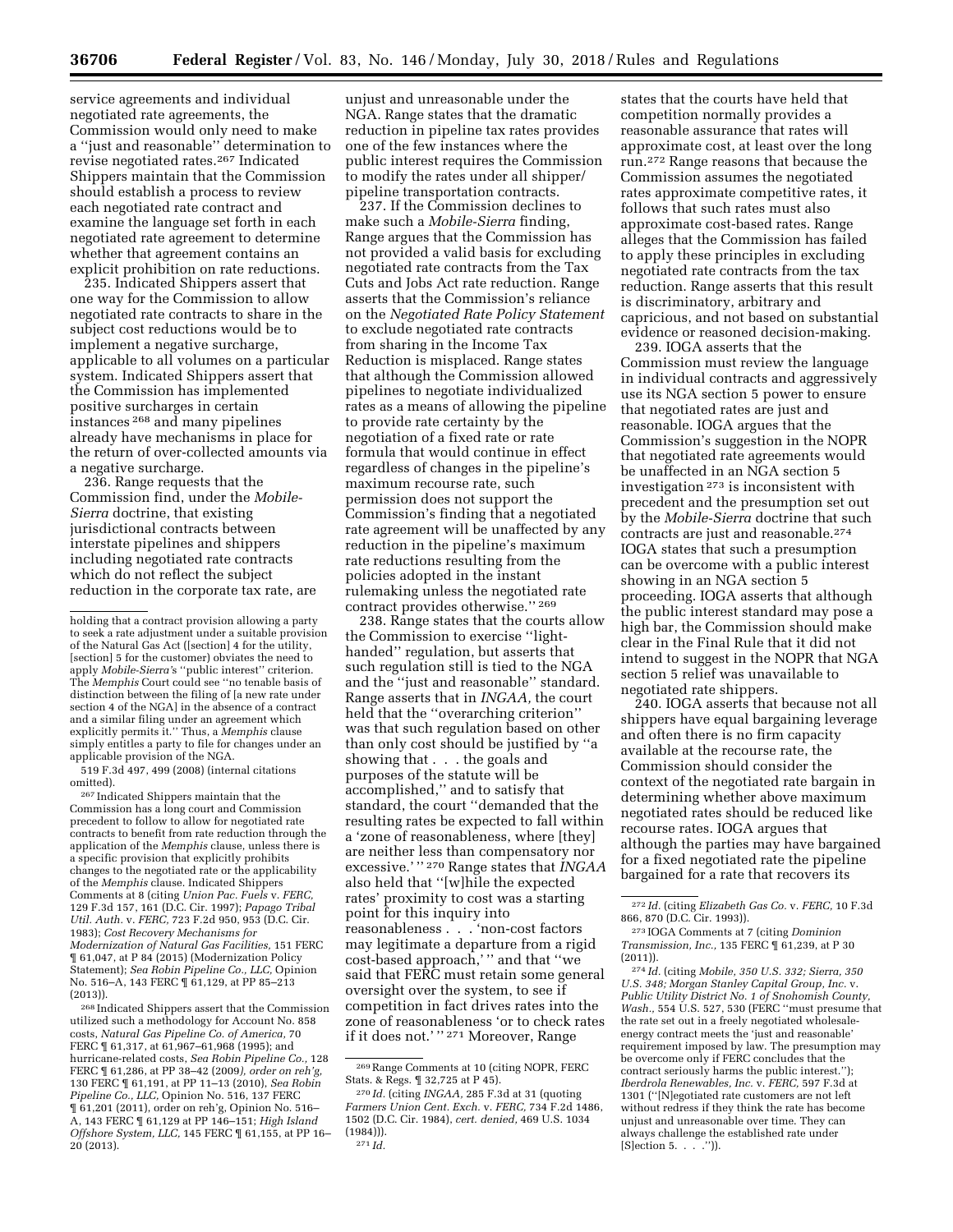federal income taxes and other costs that it recovers in the maximum recourse rate, not a rate that overrecovers its costs. IOGA maintains that it is neither just nor reasonable nor in the public interest for the Commission to permit such over-collection. IOGA concludes that the Commission should require any pipeline that declines to adjust negotiated rates to explain why an adjustment is not needed.

241. NGSA also argues that negotiated rate contract holders should not be excluded from this tax reduction process because this would run contrary to Commission policy that allows the application of surcharges for extraordinary circumstances. NGSA argues that negotiated contracts often contain language with surcharge provisions to capture unforeseen items or special circumstances that are not part of the standard ratemaking process.275 NGSA maintains that if shippers with negotiated rate contracts are expected to share in costs incurred by pipelines for special situations, such as hurricanes or modernizations, then the Commission should also require that shippers share in cost reductions received by pipelines in special situations.

242. NGSA requests that the Commission implement a negative surcharge mechanism, as warranted, for shippers with negotiated rate contracts. NGSA claims that this will ensure that all parties are afforded the opportunity to appropriately share in the benefits of the Tax Cuts and Jobs Act and Revised Policy Statement, and that pipeline rates are just and reasonable.

243. AGA requests that the Commission confirm that where the pipeline required that the rate for capacity awarded under a negotiated rate agreement be no less than the pipeline's otherwise applicable tariff rate, such that the negotiated rate is now equal to the otherwise applicable tariff rate, and the tariff rate is reduced pursuant to proceedings related to the Tax Cuts and Jobs Act, any such negotiated rate be similarly reduced.

244. CAPP argues that the use of negotiated rates does not warrant the continuation of excessive recourse rates. CAPP argues that the rationale for this rate review extends to all pipelines, irrespective of the prevalence of negotiated rates on the pipeline. CAPP asserts that the fundamental purposes

for which recourse rates are maintained is to provide an alternative to negotiated rates and a check on the exercise of market power. Therefore, CAPP argues that if a pipeline experiences a decline in income tax expense that warrants a reduction in its tariff rates, the use of negotiated rates and the impact of such contracting practices on its revenues has no impact on the justification for recomputing maximum tariff rates.

#### 2. Discussion

245. The Commission declines to establish a process under which it would review every currently effective negotiated rate contract in order to determine whether that contract can and should be modified to reflect the pipeline's reduced tax costs as a result of the Tax Cuts and Jobs Act or the elimination of MLP tax allowances. For the reasons discussed below, the Commission believes that, as a general matter, such contracts should be allowed to remain in effect without change. However, an individual shipper under such a contract is free to file a complaint pursuant to NGA section 5 presenting evidence as to why its negotiated contract is unjust and unreasonable or contrary to the public interest and must be modified. Alternatively, if a shipper believes that the terms of its negotiated contract provide for a reduction in the negotiated rate to reflect the pipeline's reduced tax costs and the pipeline has failed to comply with the contract, the shipper may file a complaint or seek to enforce the contract in a court.

246. As the Commission has explained, the negotiated rate program allows ''pipelines to negotiate individualized rates that [are] not constrained by the maximum and minimum rates in the pipeline's tariff. . . . Additionally, it permit[s] pipelines as a means of providing rate certainty, to negotiate a fixed rate that would continue in effect regardless of changes in the pipeline's maximum rate."<sup>276</sup> In the Negotiated Rate Policy Statement establishing the negotiated rate program, the Commission explained that the program ''would dispense with cost of service regulation for an individual shipper when mutually agreed upon by the pipeline and its shipper,'' and ''a recourse service found

in the pipeline's tariff would be available for those shippers preferring traditional cost of service rates.'' 277 Indeed, as the court found in *Iberdrola,*  the:

premise of the negotiated rate regime is that FERC will not review freely negotiated rates, which are presumed to be reasonable when a recourse rate is also offered.278

247. Thus, when a shipper enters into a negotiated rate agreement, it should be aware that it is agreeing to a rate that is not based on traditional cost of service regulation and will not be reduced simply because the pipeline's maximum recourse rate may, at some future date, be lower than the negotiated rate. Because the shipper's negotiated rate is not based on cost of service regulation, there is no reason why a reduction in the pipeline costs, including a reduction in its tax costs, should necessarily lead to a reduction in the negotiated rate. Indeed, the Commission's consistent practice in pipeline rate proceedings, whether conducted under NGA section 4 or 5, has been to address only the pipeline's recourse rates and not make any modifications in any shipper's negotiated rate. In these circumstances, the Commission finds it reasonable to presume that a shipper's freely negotiated rate contract continues to meet the just and reasonable requirement in the NGA, regardless of a reduction in the pipeline's tax costs, absent a particular shipper filing a complaint that presents compelling reasons to initiate an NGA section 5 investigation.279

248. Commenters take various positions on whether, if a complaint is filed, the *Mobile-Sierra* ''public interest'' presumption would apply to the negotiated rate agreement. Indicated Shippers assert that because many pipelines have *Memphis* clauses in their

278 *Iberdrola Renewables, Inc.* v. *FERC,* 597 F.3d at 1304.

279 *Dominion Transmission, Inc.* v. *FERC,* 533 F.3d 845, 852–53 (D.C. Cir. 2008) (noting that FERC must ''presume that the rate set out in a freely negotiated . . . contract meets the 'just and reasonable' requirement imposed by law.'' *See also Marathon Oil Co.* v. *Trailblazer Pipeline Co.,* 111 FERC ¶ 61,236, at P 64 (2005) (''Absent a compelling reason, the Commission does not believe it should second-guess the business and economic decisions between knowledgeable business entities when they enter into negotiated rate contracts.'').

<sup>275</sup>NGSA Comments at 8 (citing *Sea Robin Pipeline Company, LLC,* 130 FERC ¶ 61,261 (2010); *High Island Offshore Sys., L.L.C.,* 138 FERC ¶ 61,114 (2012) as relying on the contracts containing a *Memphis* clause to permit the pipelines to impose a surcharge on fixed, negotiated rate contracts).

<sup>276</sup>*Northern Natural Gas Co.,* 105 FERC ¶ 61,299 at PP 15–16. *See also Columbia Gulf Transmission Co.,* 109 FERC ¶ 61,152, at P 13, *reh'g denied,* 111 FERC  $\P$  61,338, emphasizing that:

To the extent a pipeline and its shipper want to obtain rate certainty by agreeing to a rate that will remain in effect throughout the term of the service agreement, the Commission provides them an opportunity to do so by entering into a negotiated rate agreement.

<sup>277</sup>*Alternatives to Traditional Cost-of-Service Ratemaking for Natural Gas Pipelines and Regulation of Negotiated Transportation Services of Natural Gas Pipelines; Statement of Policy and Request for Comments,* 74 FERC ¶ 61,076, at 61,225–226 (1996), *order on clarification,* 74 FERC ¶ 61,194 (1996), *order on reh'g,* 75 FERC ¶ 61,024, reh'g denied, 75 FERC ¶ 61,066, reh'g dismissed, 75 FERC ¶ 61,291 (1996), petition denied sub nom. *Burlington Res. Oil & Gas Co.* v. *FERC,* 172 F.3d 918 (D.C. Cir 1998).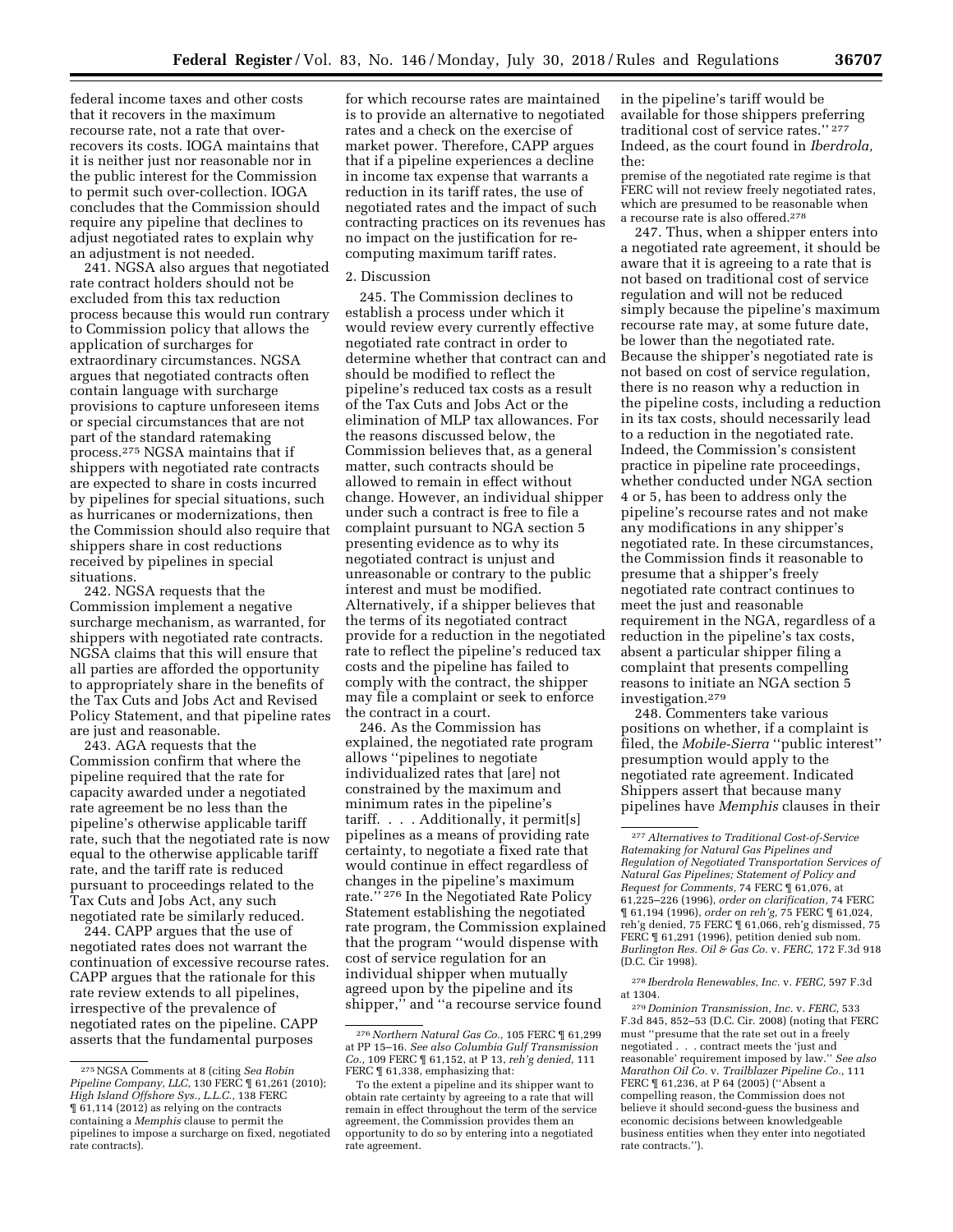**36708 Federal Register** / Vol. 83, No. 146 / Monday, July 30, 2018 / Rules and Regulations

service agreements and individual negotiated rate agreements, the Commission would only need to make a ''just and reasonable'' determination to revise negotiated rates for such negotiated rates. IOGA and other shippers state that the *Mobile-Sierra*  public interest standard would apply, but suggest that the public interest standard may be satisfied in the context of changes in law such as the Tax Cuts and Jobs Act.

249. The Commission need not resolve these issues in this Final Rule. Rather, the Commission will address these issues, as relevant, in the context of an individual complaint that may be filed.

#### *E. Miscellaneous Clarifications*

250. Boardwalk comments that the Commission should recognize the effects of competition on the natural gas industry and the Commission's rate making policies. Boardwalk asserts that pipelines have had no choice but to discount their transportation service rates to attract retail shippers in the face of competition. Thus, in Boardwalk's view, such pipelines are already in a state of cost under-recovery. Boardwalk states that the NOPR and its contemplated approach of having transportation rates set arithmetically based on the content of FERC Form No. 501–G have exacerbated this problem and affected the pipelines' ability to attract capital.280 It also claims that although *customers* receive the benefit of competition in discounted rates, the *pipelines,* under the referenced NOPR approach, do not receive a commensurate benefit when the market propels rates upward. Boardwalk claims that this imbalance between pipelines and their investors and customers and consumers is ''out of step'' with the competitive market intended by the Commission's policies, and that the NOPR worsens this imbalance by favoring one set of affected parties. It also claims that the processes contemplated by the NOPR are inconsistent with the Commission's prohibition on single issue ratemaking. Accordingly, Boardwalk states that the Commission should expressly state that the ''same processes offered here to adjust rates in light of the [Tax Cuts and Jobs Act] and revised Policy Statement will also be available to pipelines should there be a change to future tax policy, or any other policy affecting a key component of ratemaking.'' 281

251. The Commission declines to speculate on future potential actions, or

what measures it may take should there be a future increase in the federal corporate tax rate. However, the Commission recognizes the importance of market issues and the potential for under-recoveries.282 The Commission takes the financial impact of its policies very seriously. The Commission will continue to consider the issues raised by Boardwalk as such issues arise in specific proceedings and as part of the Commission's ongoing reevaluation of its policies.

252. Further, regarding this Final Rule, the Commission recognizes that it cannot simply require a pipeline to reduce its rates consistent with a known reduction in a single cost component of a cost-based rate, but rather must consider other factors, including whether the pipeline is over-recovering its cost of service on an overall basis. The Commission, in deciding whether to exercise its discretion to initiate an NGA section 5 action, will take into account whether a rate reduction may not be justified because a pipeline's rates do not over-recover its cost of service on an overall basis.

253. Southern Star comments that the Commission should allow pipelines to reinvest any monetary savings resulting from the Tax Cuts and Jobs Act into their respective systems and infrastructure instead of flowing through the benefits to customers and consumers.283 Southern Star claims that rate reductions provided to ultimate consumers as a result of the tax reduction will be nominal, and that it would be a better use of those savings to permit pipelines to invest those dollars in infrastructure improvements that would benefit customers and ratepayers, and would obviate the need for the FERC Form No. 501–G filings. Southern Star asserts that such reinvestment would be consistent with the underlying purpose of the Tax Cuts and Jobs Act, namely to make more products in the United States and to ''bring back our companies.''

254. The Commission rejects Southern Star's proposal. As noted, the purpose of the Final Rule is to provide a process for considering whether to

initiate NGA section 5 investigations of the cost-based recourse rates of interstate natural gas pipelines that do not voluntarily reduce those rates to reflect the reduction in the federal corporate tax rate or elimination of MLP tax allowances, in accordance with our obligation under the NGA to ensure that natural gas pipeline rates are just and reasonable. Contrary to Southern Star's suggestion that it would be more efficient to reinvest these dollars in pipeline infrastructure than to return them to customers and consumers, a just and reasonable cost-based rate must be designed to provide the pipeline an opportunity to recover its cost of service, including a reasonable return on equity.284 The Commission lacks the authority to approve recourse rates that would allow pipelines to over-recover their cost of service. Pipelines are, of course, free to invest in additional pipeline facilities. If they do so, they may propose to adjust their rates to recover the costs of the new investment as part of their NGA section 7 initial rate proposal or in an NGA section 4 filing, and that rate adjustment could offset a rate reduction related to the pipeline's reduced tax costs under the Tax Cuts and Jobs Act.

255. AGA and LDC Coalition comment that the Commission should clarify that the FERC Form No. 501–G filing, or any other limited NGA section 4 actions by a pipeline pursuant to the Final Rule, does not constitute a ''recent rate review'' sufficient for the purposes of the Commission's Modernization Policy Statement on cost recovery mechanisms for modernization of natural gas facilities.285 The commenters state that the Modernization Policy Statement requires a pipeline seeking a modernization cost tracker to demonstrate that its current base rates are just and reasonable and reflect the pipeline's current costs and revenues. LDC Coalition notes that the Modernization Policy Statement provides that the rate review condition may be satisfied in different ways—an NGA section 4 rate case or a collaborative effort between a pipeline and its customers. They also comment that the Commission left open the possibility that pipelines could justify their existing rates through ''alternative

<sup>280</sup>Boardwalk Comments at 10–13. 281 *Id.* at 13.

<sup>282</sup>*See Composition of Proxy Groups for Determining Gas and Oil Pipeline Return on Equity,*  123 FERC ¶ 61,048, at PP 3, 47 (2008) (citing *Fed. Power Comm'n* v. *Hope Natural Gas Co.,* 320 U.S. 591 (1944)); *see also Williston Basin Interstate Pipeline Co.,* 110 FERC ¶ 61,210 (2000) (balancing the Commission's pro-competitive policies with the pipeline's ability to focus discounts on less utilized parts of the system), and *El Paso Natural Gas Co.,*  163 FERC ¶ 61,078, at PP 128–137 (2018) (Order No. 538–B) (rejecting request to design pipeline's rates so as to require it to share in the costs of its discounting).

<sup>283</sup>Southern Star Comments at 11–12.

<sup>284</sup>*Alabama Elec. Coop* v. *FERC,* 684 F2d 20, 27 (D.C. Cir. 1982) (''[R]ates should be based on the costs of providing service to the utility's customers, plus a just and fair return on equity.")

<sup>285</sup>AGA Comments at 2 (citing Modernization Policy Statement, 151 FERC  $\frac{1}{2}$  61,047 (Modernization Policy Statement)); LDC Coalition Comments at 13.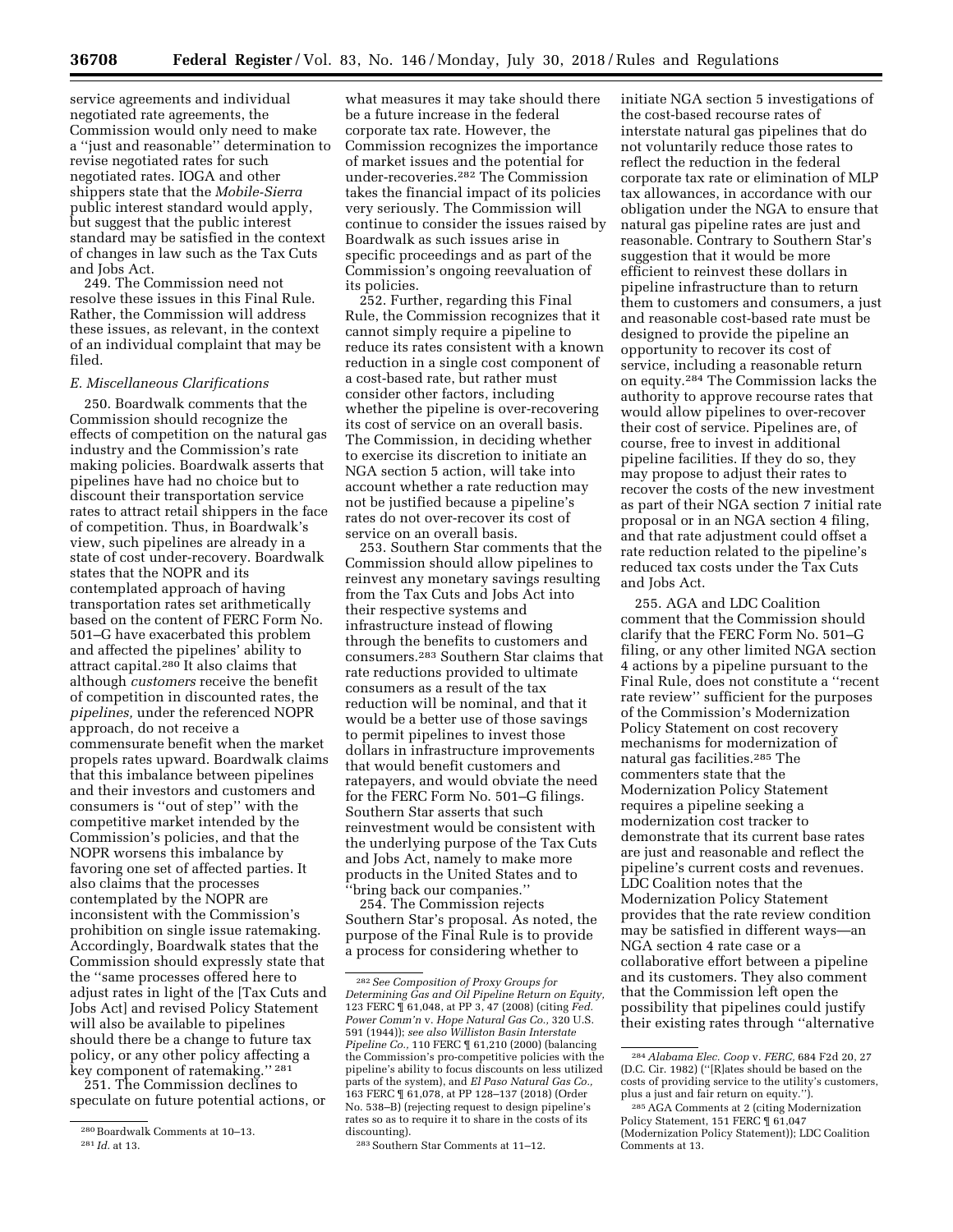approaches.'' 286 Thus, they seek clarification that a pipeline's FERC Form No. 501–G filing would not be considered among the alternative approaches that the Commission would consider sufficient for a pipeline to justify its existing rates for purposes of the Modernization Policy Statement. Commenters argue that the information to be included in the FERC Form No. 501–G filings is abbreviated cost and revenue information that would not allow for the ''full exchange of information'' regarding existing rates between the pipeline and its customers required for a modernization cost surcharge.

256. The Commission provides the following clarification. Above, the Commission, in response to several pipeline comments, clarified that FERC Form No. 501–G is not an NGA section 4 filing and that the indicated cost of service and estimated ROE are not NGA section 5 findings. The Commission has noted the statutory limits upon which the data collection is based, and acknowledges the limitations inherent in a form designed to collect data from a large number of pipelines with many unique cost of service, allocation and rate design factors underlying their currently effective rates. Thus, by the same token, these same limitations will hinder a pipeline from using its FERC Form No. 501–G filing, designed to look at a pipeline's overall non-gas cost of service, to demonstrate that its modernization surcharges are just and reasonable. We also clarify that a limited NGA section 4 filing made pursuant to the Final Rule does not constitute a ''recent rate review'' sufficient for the purposes of the Commission's Modernization Policy Statement on cost recovery mechanisms for modernization of natural gas facilities. The Modernization Policy Statement established certain standards a pipeline would have to satisfy for the Commission to approve a proposed modernization cost tracker or surcharge including a requirement for ''a review of the pipeline's existing base rates by means of an NGA general section 4 rate proceeding, a cost and revenue study, or through a collaborative effort between the pipeline and its customers.'' 287 As described in the NOPR and the Final Rule, the limited NGA section 4 filing option is intended to allow interstate pipelines to reduce their rates to reflect the reduced income tax rates and elimination of the MLP pipeline income tax allowance on a single-issue basis,

without consideration of any other cost or revenue changes. Due to the limited nature of this single-issue rate filing, it does not meet the rate review requirement described in the Modernization Policy Statement.

257. LDC Coalition also seeks clarification that processes proposed in the NOPR do not obviate a pipeline's settlement obligation to file an NGA general section 4 rate case.288 Specifically, they argue that any Final Rule should make clear that a pipeline cannot use the FERC Form No. 501–G filing, coupled with a limited NGA section 4 rate reduction filing, to satisfy a come-back obligation under a Commission-approved settlement. LDC Coalition asserts that the limited cost and revenue information in FERC Form No. 501–G, and the limited NGA section 4 process, are not valid substitutes for a general NGA section 4 rate case filing, which provides parties the opportunity to review all the components of the pipeline's cost of service. LDC Coalition comments further that such ''comeback'' provisions are ''often hard-fought settlement components critical to garnering support from customer parties.'' 289 Thus, it requests that the Commission clarify that a pipeline that ''has committed to file a general NGA section 4 rate case as a negotiated component of a Commission-approved settlement must fulfill that settlement commitment.'' 290

258. The Commission declines to make the broad clarification sought by LDC Coalition. As LDC Coalition points out, the terms and details regarding a pipeline's obligation to make future filings are likely provisions negotiated between the parties to the settlement, and as such are governed by the settlement itself. Thus, we will not make a general clarification that may inhibit or impinge on negotiated provisions of Commission approved settlements.

259. LDC Coalition also states that the Commission should incorporate the FERC Form No. 501–G *Implementation Guide* into the Final Rule and into proposed regulation § 260.402.291 It asserts that such inclusion is necessary to ensure that Commission staff and interested parties are able to access the information necessary to adequately assess the pipeline's report. LDC Coalition asserts that incorporation of the *Implementation Guide* into the Final Rule and Regulation, rather than just a reference to it in the proposed

regulations, ''would make clear that the Commission intends for customers and interested stakeholders to have access to the [report], and would help ensure compliance with the Commission's desired filing processes.'' 292

260. The Commission will not incorporate the FERC Form No. 501–G *Implementation Guide* into the Final Rule or into the proposed regulation or regulatory text. As LDC Coalition points out, the Commission included a Microsoft Excel version of the FERC Form No. 501–G and a proposed *Implementation Guide* as attachments to the NOPR, and thus made those files available in elibrary. The Commission intends to do the same for the Final Rule, and finds that the processes set forth in the guide, and data to be provided in the reports, will be adequately accessible to any interested parties in that manner.

## *F. Implementation Schedule for Informational Filings*

#### 1. NOPR

261. In the NOPR, the Commission proposed a staggered filing schedule. The Commission identified 133 interstate natural gas pipelines with cost-based rates that would be required to file the FERC Form No. 501–G, and divided them into four groups. The Commission proposed that the due date for the first group be 28 days from the effective date of any Final Rule in this proceeding, and the due date for each subsequent group be 28 days from the previous group's due date. The NOPR stated that pipelines may file their FERC Form No. 501–G earlier than the proposed dates and respondents may include with this filing, as appropriate, an Addendum explaining why no adjustment in their rates is needed, or their commitment to make a general NGA section 4 rate case filing in lieu of a limited NGA section 4 filing as permitted by § 154.404.293

#### 2. Comments

262. Some commenters advocate for a delayed schedule. EQT Midstream urges the Commission to delay the FERC Form No. 501–G filing deadline for the first group of pipelines. EQT Midstream argues that the NOPR and Revised Policy Statement have made it unclear how to apply several ratemaking principles. EQT Midstream also argues that the 28 day deadline is not conducive to promoting settlements, as some parties may be wary to settle ''knowing that a Commission order addressing ADIT and the Revised Policy

<sup>286</sup>AGA Comments at 7.

<sup>287</sup>Modernization Policy Statement, 151 FERC ¶ 61,047 at P 31.

<sup>288</sup>LDC Coalition Comments at 15–16.

<sup>289</sup> *Id.* at 16.

<sup>290</sup> *Id.* 

<sup>291</sup> *Id.* 

<sup>292</sup> *Id.* at 18. 293NOPR, FERC Stats. & Regs. ¶ 32,725 at P 62.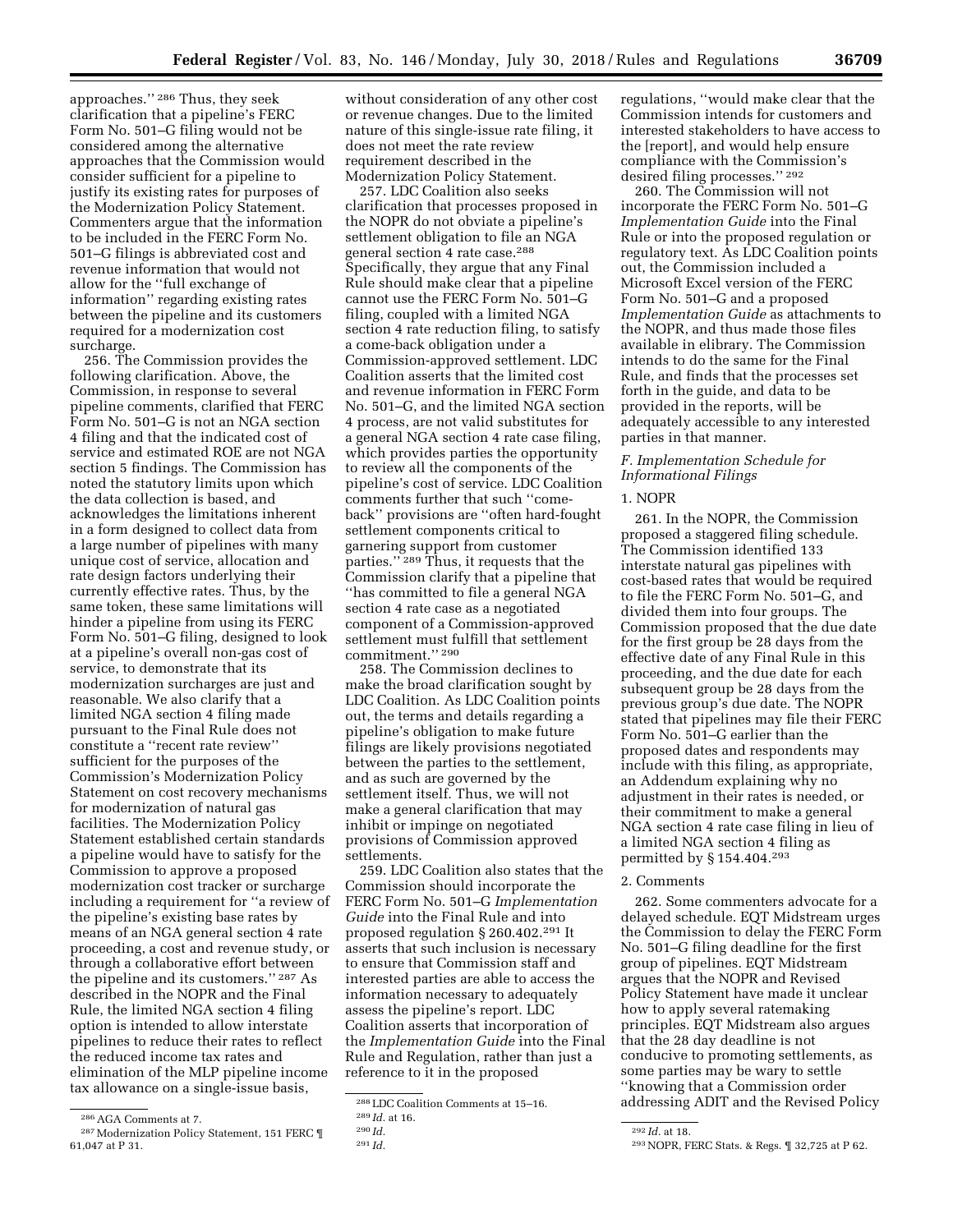Statement may subsequently be issued and may upset any agreed-to terms.'' 294

263. Other commenters advocate for an accelerated schedule. The Oklahoma AG requests that the Commission reduce the time period between FERC Form No. 501–G filings, then moving forward the final due date for filing rate cases.295 Process Gas requests that the Commission require all pipelines to file FERC Form No. 501–G within 28 days of the effective date of the Final Rule, rather than using a staggered schedule. Similarly, Range requests that the Commission require all pipelines to file FERC Form No. 501–G within 30 days of the effective date of the Final Rule, rather than using a staggered schedule.

264. Process Gas states that it is not aware of any reason why any pipeline would need more than the 28 days allowed for the first group of pipelines to complete the form, especially since the 2017 FERC Form No. 2 data was due to be filed April 18, 2018. Range notes that pipelines have been planning for their filings ever since the issuance of the NOPR. Process Gas and Range concede that Commission staff may need time to process all of the filings, but argue that the solution is to stagger the issuance of the final orders, not the receipt of the filings. They argue all parties would benefit from having the FERC Form No. 501–G posted promptly. For those pipelines planning to voluntarily reduce their rates, Process Gas and Range argue, an earlier filing date would provide their customers with the benefit of lower rates as soon as possible. For those pipelines planning not to voluntarily reduce their rates, Process Gas argues, an earlier filing date would provide earlier insight into the pipeline's rationale, allowing customers and Commission Staff more time to evaluate the filing and prepare an appropriate response.296

#### 3. Discussion

265. The Commission adopts the implementation schedule proposed in the NOPR, with one modification. The Commission has determined to combine the third and fourth groups of pipelines into a single group and require all those pipelines to file their FERC Form No. 501–Gs within 28 days after the deadline for the second group of pipelines. This will allow the filing of all the FERC Form No. 501–Gs to be completed by early December of this year, rather than having the filing process extend into next year. We see no

compelling reason to make any other changes in the implementation schedule. The Final Rule does not take effect instantly, but rather after a delay of 45 days after publication in the **Federal Register**, and the first set of pipeline filings is not due until 28 days after that. As a practical matter, then, pipelines in the initial filing group have over two months from the Commission's approval of the Final Rule to prepare.

266. We also decline to accelerate the filing schedule for the three pipeline groups. Commenters raise valid points in favor of requiring all pipelines to file simultaneously and instead staggering the target dates for final orders. We find, however, that the modified staggered schedule described above will allow the Commission to process the filings in a more efficient and orderly manner. We note that pipelines may file their FERC Form No. 501–G earlier than the proposed dates, and we especially encourage them to do so in instances where an early filing would ease the process of reaching a rate settlement with their customers.

# *G. NGPA Section 311 and Hinshaw Pipelines*

## 1. NOPR

267. In the NOPR, the Commission found that its existing regulations and policy concerning the rates charged by NGPA section 311 and Hinshaw pipelines are generally sufficient to provide shippers reasonable rate reductions with respect to the Tax Cuts and Jobs Act and the Revised Policy Statement. Accordingly, the Commission did not propose requiring NGPA section 311 and Hinshaw pipelines to file the FERC Form No. 501–G or make any other immediate filing. Instead, the Commission proposed a separate method for updating NGPA section 311 and Hinshaw pipelines' rates, in keeping with their history of light-handed regulation.

268. Under pre-existing policy, the Commission reviews the rates of each NGPA section 311 and Hinshaw pipeline every five years.297 The Commission proposed using this fiveyear rate review process as the primary mechanism to consider changes to reflect the Tax Cuts and Jobs Act.

269. The Commission proposed to act ahead of this five-year schedule only when a state regulatory agency requires

any of these pipelines to reduce their intrastate rates to reflect the decreased income tax. Under pre-existing policy, any pipeline that elected to use statederived rates pursuant to § 284.123(b)(1) is already required to file with the Commission a new rate election 30 days after a state regulatory agency adjusts its intrastate rates.298 In the NOPR, the Commission proposed, for the purposes of the Tax Cuts and Jobs Act only, to expand this requirement to include intrastate pipelines that use Commission-established cost-based rates pursuant to  $\S 284.123(b)(2)$ , as well as pipelines that use state-derived rates pursuant to § 284.123(b)(1). Accordingly, the Commission proposed a new § 284.123(i) requiring that, if an intrastate pipeline's rates on file with a state regulatory agency are reduced to reflect the reduced income tax rates adopted in the Tax Cuts and Jobs Act, the intrastate pipeline must file a new rate election within 30 days after the reduced intrastate rate becomes effective. The Commission reasoned that this requirement would give the same rate reduction benefit to any interstate shippers on those pipelines as the intrastate shippers receive, thereby ensuring that the two groups of shippers are treated similarly.

## 2. Comments

270. The Texas Railroad Commission, NiSource LDCs, and AGA commented on the portion of the NOPR affecting NGPA section 311 and Hinshaw pipelines. The Texas Railroad Commission, which is the state regulatory agency in Texas having jurisdiction over intrastate pipeline rates, supports this portion of the NOPR. The Texas Railroad Commission states that its experience with NGPA section 311 and Hinshaw rates ''is substantially the same as the Commission's experience described in the . . . [NOPR].'' 299 The Texas Railroad Commission notes that almost all intrastate contracts under Texas Railroad Commission jurisdiction are based on market conditions, and result in rates substantially lower than the maximum lawful rate. The Texas Railroad Commission states that it has already begun adjusting intrastate rates on local distribution systems. For transportation pipelines, the Texas Railroad Commission states that it intends to follow a process similar to

<sup>294</sup>EQT Midstream Comments at 5.

<sup>295</sup>Oklahoma AG Comments at 5.

<sup>296</sup>Process Gas Comments at 7; Range Comments at 14.

<sup>297</sup>Order No. 735, FERC Stats. & Regs. ¶ 31,310 at P 96. Pipelines using state-approved rates pursuant to  $\S 284.123(b)(1)$  may certify that those rates continue to meet the requirements of § 284.123(b)(1) on the same basis on which they were approved.

<sup>298</sup> 18 CFR 284.123(g)(9)(iii). *See also Lobo Pipeline Co. L.P.,* 145 FERC ¶ 61,168, at P 5 (2013) and *Atmos Pipeline—Texas,* 156 FERC ¶ 61,094, at P 8 (2016).

<sup>299</sup>Texas Railroad Commission Comments at 2 (citing NOPR, FERC Stats. & Regs. ¶ 32,725 at PP 58, 61).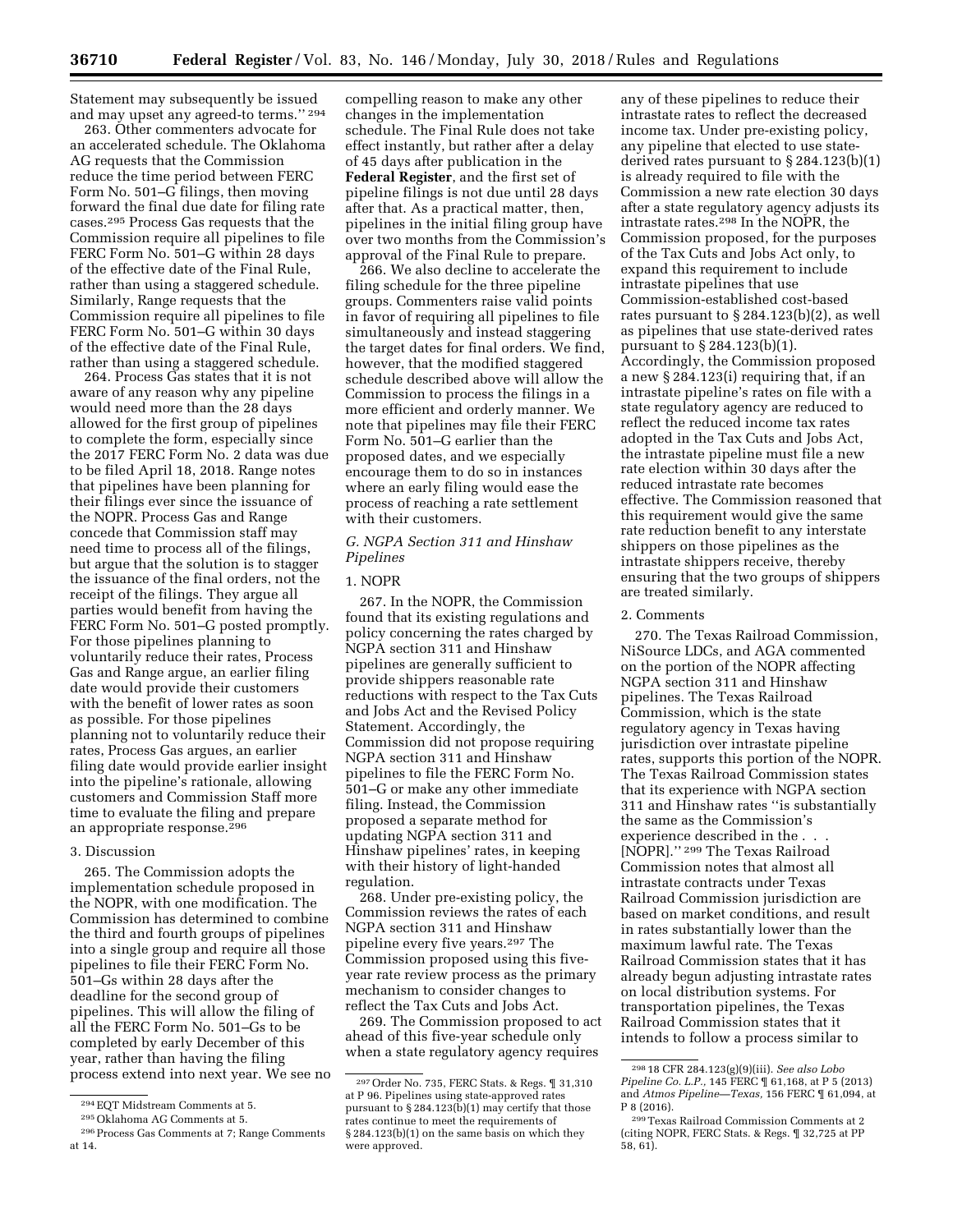that described in the NOPR, revising existing rates as they are reviewed in the ordinary course of business.

271. NiSource LDCs state that two of its affiliates are Hinshaw pipelines providing interstate transportation service under limited jurisdiction certificates issued by the Commission under § 284.224 of its regulations. NiSource LDCs agrees with the assessment in the NOPR that decisions on whether to reduce those rates to reflect the effects of the Tax Cuts and Jobs Act are ''in the hands of the state regulatory agency.'' 300 NiSource LDCs states that, if a state commission requires a reduction in such intrastate rates to reflect the impact of the Tax Cuts and Jobs Act, § 284.123(b) requires the company to make a corresponding rate filing with FERC within 30 days after the reduced intrastate rate becomes effective, and notes that it has already made one such filing with the Commission.301 NiSource ''urge[s] the Commission to adopt this procedure with respect to companies holding limited jurisdiction certificates that have elected to charge state-approved transportation rates." 302

272. AGA, whose members own or operate numerous Hinshaw pipelines, requests clarification of several points in the NOPR. AGA states that it ''supports the efforts in the NOPR to obtain the information necessary'' to ensure that interstate pipeline rates are just and reasonable,<sup>303</sup> but argues that "any final rule should be consistent with the Commission's focus on reducing regulatory burdens on [Hinshaw pipelines] not subject to full Commission-jurisdiction.'' 304 AGA argues that Hinshaw services are generally very small in relation to interstate services, and that the Final Rule should, correspondingly, impose lesser requirements on Hinshaw services than on interstate services.

273. AGA requests clarification of what action by a state commission triggers the obligation for an intrastate pipeline to file a new rate election under proposed § 284.123(i). AGA asks whether a pipeline must file with the Commission if the adjusted stateapproved rate is not comparable, or if the applicable state-approved rate references the Commission-established rate. AGA also notes that proposed new § 284.123(i) refers to ''intrastate'' pipelines, and asks whether ''the

proposed text of paragraph (i) could be read to exclude § 284.224 certificate holders—Hinshaw pipelines and other local distribution companies—although it appears in the NOPR that the Commission intends to apply its requirements to intrastate pipelines and Hinshaw pipelines.'' 305 AGA also asks that the Commission limit new § 284.123(i) to only apply to pipelines with § 284.123(b)(2) Commissionestablished cost-based rates, reasoning that pipelines with § 284.123(b)(1) rates already must file within 30 days after a change in state rates.

274. AGA also raises several timing issues. AGA notes that proposed new § 284.123(i) would require entities to file a new rate election with the Commission ''not later than 30 days after the reduced intrastate rate becomes effective.'' AGA notes that this may cause confusion for any intrastate pipelines whose reduced rates at the state level become effective before the Commission issues a Final Rule. AGA also argues that local distribution companies are likely to need more time to prepare and file the new rate election with the Commission, and therefore proposes that the deadline in new § 284.123(i) instead read: "not less than ninety (90) days after the latter of: the effective date of the final rule; or the effective date of the reduced intrastate rate (if effective after the effective date of a final rule).'' 306 AGA also requests that any LDC that is subject to multiple state jurisdictions be permitted to wait until all jurisdictions have reviewed its rates before filing with the Commission. Finally, AGA states that the NOPR does not provide clear guidance to intrastate pipelines who have had rates approved in 2017 or 2018, who have currently pending proceedings, or who are due to make five-year rate review filings in the near future before the Final Rule takes effect.

275. Similarly, AGA notes that the NOPR does not address whether filings to address the Tax Cuts and Jobs Act will re-set the five-year review period. AGA requests that the Commission confirm in any Final Rule that the filing of a rate election filing under § 284.123(i) would re-set the currently applicable five-year review.

276. Finally, AGA notes that the NOPR is unclear in terms of whether the Commission expects Hinshaw pipelines to file a fully updated cost and revenue study. AGA argues that unless it is made in the context of a regular five-year review, Hinshaw pipelines should have the option to simply re-file their rates on

the limited issue of the Tax Cuts and Jobs Act impact. AGA also proposes that the Commission waive the filing fee for such filings.

#### 3. Discussion

277. Noting the support for the NOPR as it applies to NGPA section 311 and Hinshaw pipelines, we generally adopt the NOPR's proposal concerning those pipelines in this Final Rule, but also provide additional guidance on the points raised by AGA.

278. First, new § 284.123(i) applies to § 284.224 certificate holders. As § 284.224(a)(3) states, Hinshaw pipelines and other local distribution companies, by accepting a certificate, are regulated ''to the same extent that and in the same manner that intrastate pipelines are. . . .'' 307 Therefore, the reference in new § 284.123(i) to ''intrastate pipelines'' in no way excludes Hinshaw pipelines and other local distribution companies that hold § 284.224 certificates. Moreover, the use of ''intrastate pipelines'' in § 284.123(i) is consistent with the remainder of § 284.123, which refers to ''intrastate pipelines'' throughout.

279. Second, we decline to revise new § 284.123(i) to exclude § 284.123(b)(1) state-derived rates. Although it is current Commission policy to include in orders approving an intrastate pipeline's state-derived rates a requirement that the pipeline must file a new rate election whenever the state-approved rate used in the rate election is changed, the Commission may not have included such a requirement in every such currently approved state-derived rate. Accordingly, we find that § 284.123(i) should apply to both § 284.123(b)(1) state-derived rates and § 284.123(b)(2) Commission-established cost-based rates so as to ensure that, if the intrastate pipeline's rates on file with the state regulatory agency are reduced to reflect the reduced income tax rates adopted in the Tax Cuts and Jobs Act, the intrastate pipeline will file a new rate election for its interstate rates. However, we are revising proposed § 284.123(i) in several respects in order to clarify how § 284.123(i) applies to these two different types of intrastate rates for interstate service.

280. AGA requests that we clarify what type of rate change by a state regulatory agency triggers the § 284.123(i) filing requirement. Under current Commission policy, an intrastate pipeline using state-derived rates under § 284.123(b)(1) must file a new rate election whenever the stateapproved rate used for its election is

 $^{300}\rm{Ni}$  Source LDCs Comments at 5 (quoting NOPR, FERC Stats. & Regs.  $\text{\textsterling}$  32,725 at P 57).

 $^{301}$  Columbia Gas of Maryland, Inc., Docket No. PR18–40–000 (filed April 3, 2018).

 $^{302}$  NiSource LDCs Comments at 5.  $^{303}$  AGA Comments at 4.  $^{304}$  *Id.* at 11.

<sup>305</sup> *Id.* at 13.

<sup>307 18</sup> CFR 284.224(a)(3).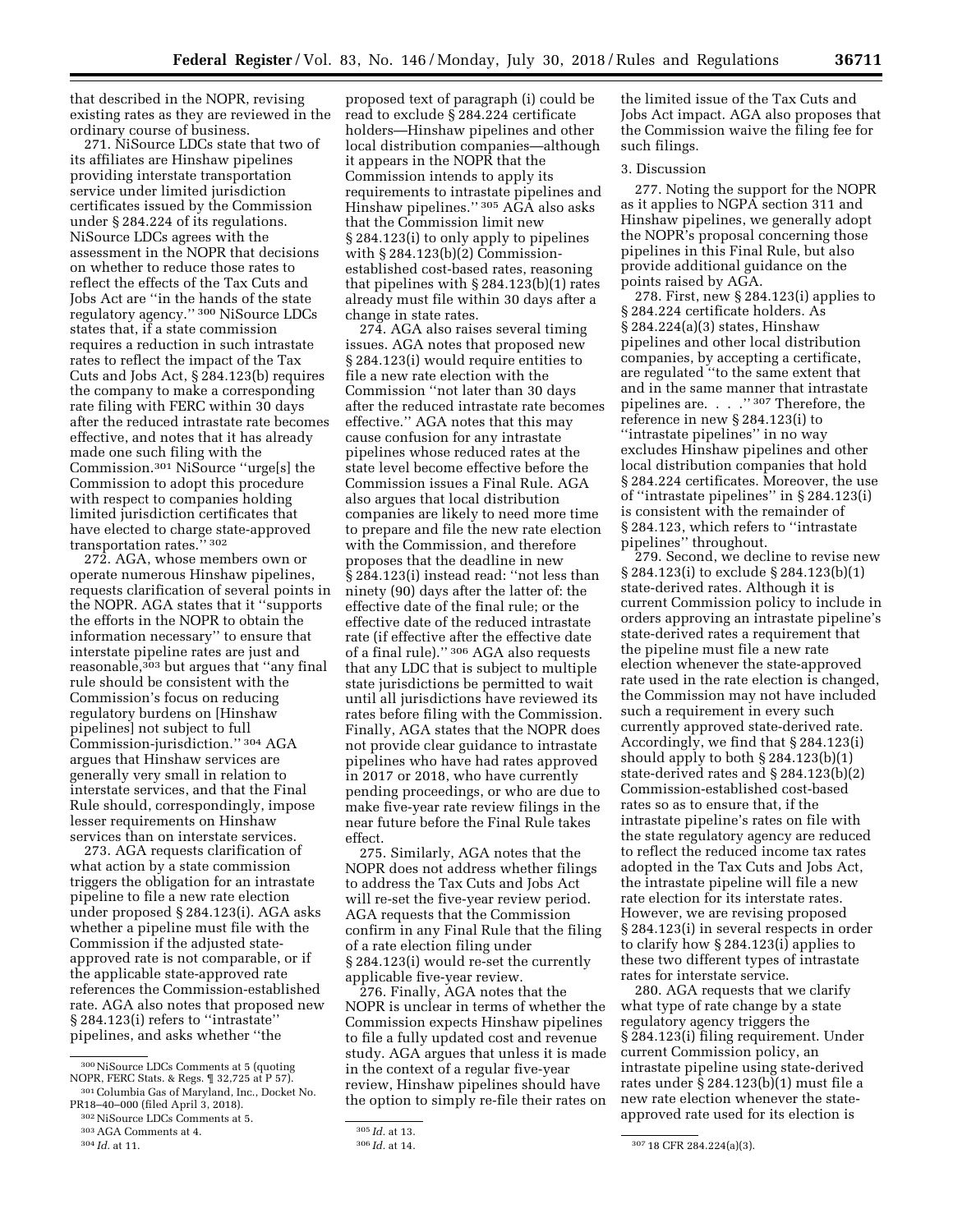changed. Consistent with that policy, we clarify that § 284.123(i) only requires such pipelines to make a new rate election when the state regulatory agency reduces the state-approved rate used for its rate election to reflect the reduced income taxes adopted in the Tax Cuts and Jobs Act. However, we find that a change by a state regulatory agency to the rate for any intrastate service due to the Tax Cuts and Jobs Act will trigger the § 284.123(i) filing requirement for intrastate pipelines whose existing interstate rates are Commission-established cost-based rates pursuant to  $\S 284.123(b)(2)$ . Interstate rates approved under § 284.123(b)(2) are not based on any particular state-approved rate. In these circumstances, we find it reasonable for intrastate pipelines with § 284.123(b)(2) interstate rates to reduce those rates if the state regulatory agency reduces their rates for any intrastate service to reflect the reduced income taxes resulting from the Tax Cuts and Jobs Act. This ensures that interstate shippers receive a similar rate reduction as those intrastate customers whose rates are reduced and avoids the need to consider whether the intrastate rates reduced by the state regulatory agency are for an intrastate service comparable to the interstate service of the intrastate pipeline.

281. AGA asks whether new § 284.123(i) applies to any intrastate pipeline whose reduced intrastate rates ''become effective before the Commission issues a final rule.'' 308 This is indeed the case. However, the Commission cannot impose a rule that has not yet gone into effect. Accordingly, in this Final Rule we modify proposed § 284.123(i) to clarify that the deadline for the required rate reduction filings will be 30 days after the later of (1) the effective date of the new § 284.123(i) or (2) the effective date of the reduction in the pipeline's intrastate rates.

282. AGA proposes that NGPA section 311 and Hinshaw pipelines should have 90 days from the effective date of the reduced intrastate rate to file with the Commission instead of 30 days. AGA also proposes that any local distribution companies subject to multiple state jurisdictions be permitted to wait until the last state government finishes its rate review before filing. We reject these proposals. Although individual pipelines are free to seek waiver if good cause exists, AGA's proposals would only serve to delay the implementation of fair and equitable NGPA section 311 and Hinshaw rates. A 90-day filing requirement in new § 284.123(i) would

also create an unjustifiable difference in how the Commission treats pipelines with  $\S 284.123(b)(2)$  rates versus pipelines with § 284.123(b)(1) rates, the latter of which already must file within 30 days after a change in state rates.

283. AGA states that the NOPR does not provide clear guidance to parties who have had rates approved in 2017 or 2018, who have currently pending rate proceedings, or who are due to make five-year rate review filings in the near future before the Final Rule takes effect. Consistent with our policy that an intrastate pipeline whose existing interstate rates are based on § 284.123(b)(1) must file a new rate election whenever the state-approved rate used for the election is changed, those interstate pipelines will have to file a new rate election if their state regulatory agency reduces the stateapproved rate used for their rate election, regardless of the pendency of, or Commission approval of, any prior rate filing by that intrastate pipeline. However, the Commission is revising proposed § 284.123(i) to provide that the requirement to file a new rate election in that section does not apply to intrastate pipelines using Commissionestablished cost-based rates under § 284.123(b)(2), if the Commission has approved revised rates for that pipeline after December 22, 2017 or that pipeline already has a rate case pending before the Commission as of the date reduced intrastate rates become effective. Since the enactment of the Tax Cuts and Jobs Act on December 22, 2017, the Commission has not approved revised interstate rates for any intrastate pipeline under § 284.123(b)(2) without ensuring that the revised rates reflect the reduced income taxes adopted in the Tax Cuts and Jobs Act, and the Commission will continue to do so in all pending and future rate filings by such pipelines. Accordingly, there is no need for intrastate pipelines whose interstate rates are based on § 284.123(b)(2) to file a new rate election in these circumstances.

308AGA Comments at 13. 309 5 CFR 1320.11. nor has the Commission changed its 284. AGA also notes that the NOPR does not address whether filings to address the Tax Cuts and Jobs Act will re-set the five-year review period. The Commission intends for new § 284.123(i) and the traditional five-year review policy to work in tandem. Accordingly, an accepted filing under § 284.123(i) will reset the clock on the pipeline's next five-year filing. Finally, AGA requests clarification regarding the filing fees, and content, of any filings addressing the Tax Cuts and Jobs Act. We clarify that the Commission has not changed its rules regarding filing fees,

rules regarding the content of five-year review filings. Finally, we reject AGA's proposal to permit anyone filing under § 284.123(i) to submit a single-issue filing on the limited issue of the Tax Cuts and Jobs Act impact. Although we are permitting interstate natural gas pipelines regulated under the NGA to make such limited section 4 filings, as described above the interstate pipeline limited section 4 filings are based on financial information in the FERC Form No. 501–G, which is largely derived from FERC Form Nos. 2 and 2–A. Intrastate pipelines do not file such reports. Moreover, intrastate pipelines with cost-based interstate rates established by the Commission pursuant to § 284.123(b)(2) generally resolve their rate proceedings through black box settlements. As a result, it would be difficult, if not impossible, to determine how to adjust those rates solely to reflect reduced income taxes under the Tax Cuts and Jobs Act. State-derived rates adopted pursuant to § 284.123(b)(1) would be changed consistent with whatever changes the state regulatory agency requires to reflect the income tax reductions in the Tax Cuts and Jobs Act. Accordingly, if the state regulatory agency approves a change in the relevant intrastate rate that is limited to reflecting the income tax reduction in the Tax Cuts and Jobs Act, the intrastate pipeline may make a similar rate reduction in its § 284.123(b)(1) interstate rate. However, if the state regulatory agency revises the relevant intrastate rates based on a full review of all the intrastate pipelines costs and revenues, the interstate pipeline would have to make a similar change in its § 284.123(b)(1) interstate rate.

#### *H. Request for Commission Action*

285. We dismiss the Petitioners' request for Commission action in Docket No. RP18–415–000 in light of the Commission's actions in this rulemaking proceeding.

#### **V. Regulatory Requirements**

#### *A. Information Collection Statement*

286. The Office of Management and Budget (OMB) regulations require that OMB approve certain reporting, record keeping, and public disclosure requirements (information collection) imposed by an agency.309 Upon approval of a collection of information, OMB will assign an OMB control number and an expiration date. Respondents subject to the filing requirements of a rule will not be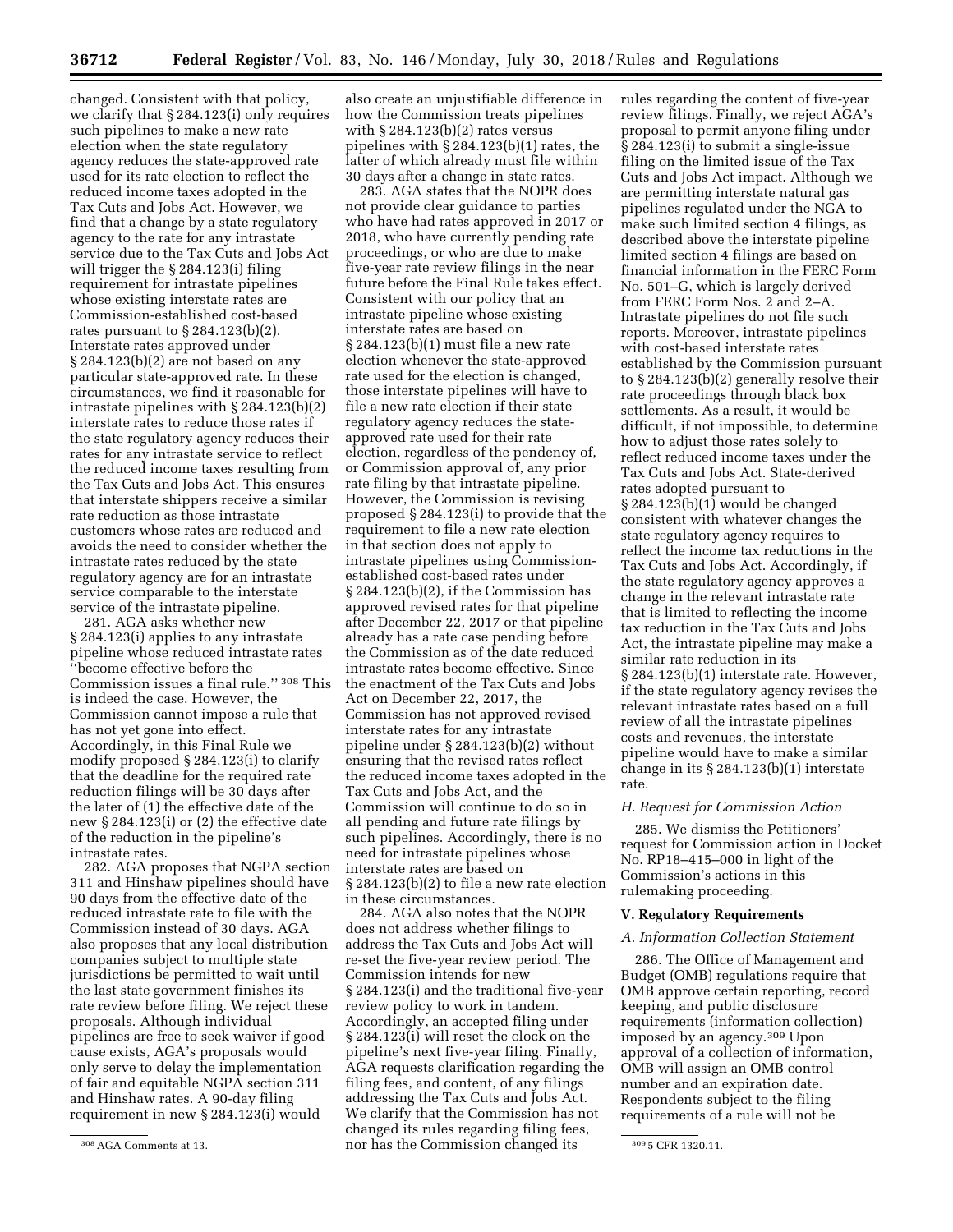penalized for failing to respond to the collection of information unless the collection of information displays a valid OMB control number.

287. The Commission is submitting these reporting and recordkeeping requirements to OMB for its review and approval under section 3507(d) of the Paperwork Reduction Act (PRA). Comments are solicited on the Commission's need for this information, whether the information will have practical utility, the accuracy of the provided burden estimate, ways to enhance the quality, utility, and clarity of the information to be collected, and any suggested methods for minimizing the respondent's burden, including the use of automated information techniques.

288. *Public Reporting Burden:* The Commission initially identified 133

interstate natural gas pipelines with cost-based rates that will be required to file the adopted FERC Form No. 501–G. That figure was based upon a review of the pipeline tariffs on file with the Commission. However, the number has been reduced to 129 interstate natural gas pipelines, as the Commission removed Hampshire Gas Company as discussed above, Questar Southern Trails Pipeline Company, whom the Commission permitted to abandon its certificate to operate as a pipeline, 310 MoGas, who filed a general NGA section 4 rate case, and Granite State, who filed a prepackage uncontested settlement.311 Interstate natural gas pipelines have four options as to how to address the results of the formula contained in FERC Form No. 501–G. Each option has a different burden profile and a different

cost per response. Companies will make their own business decisions as to which option they will select, thus the estimate for the number of respondents for each option as shown in the table below is just an estimate.

289. The number of NGPA section 311 and Hinshaw pipelines that will be required to file a rate case pursuant to proposed § 284.123(i) is a function of state actions outside of the control of the Commission. Thus, the estimate for the number of respondents for NGPA section 311 and Hinshaw pipelines filing a rate case in compliance with adopted § 284.123(i) as shown in the table below is an estimate.

290. Based on these assumptions, we estimate the one-time burden and cost 312 for the information collection requirements as follows.

# FERC–501G

|                                                     | Respondents                                                  | Responses<br>per<br>respondent | Total<br>responses     | Average<br>burden hour<br>per response | Average<br>cost per<br>response | Total burden<br>hours | Total cost<br>(5)              |
|-----------------------------------------------------|--------------------------------------------------------------|--------------------------------|------------------------|----------------------------------------|---------------------------------|-----------------------|--------------------------------|
|                                                     | (1)                                                          | (2)                            | $(1)$ * $(2)$ =<br>(3) | (4)                                    | (5)                             | $(3) * (4) = (6)$     | $(3)$ * $(5) = (7)$            |
|                                                     | Interstate Natural Gas Pipelines With Cost-Based Rates       |                                |                        |                                        |                                 |                       |                                |
| FERC Form No. 501–G, One-time Report <sup>313</sup> | 129                                                          |                                | 129                    | 9                                      | \$756                           | 1,161                 | \$97,524                       |
|                                                     |                                                              | <b>Optional Response</b>       |                        |                                        |                                 |                       |                                |
|                                                     | 51<br>62<br>15                                               |                                | 62<br>15               | 316512                                 | 420<br>504<br>42,968            | 310<br>90<br>512      | 0<br>26,040<br>7,560<br>42,968 |
|                                                     | NGPA section 311 and Hinshaw Pipelines With Cost-Based Rates |                                |                        |                                        |                                 |                       |                                |
|                                                     | 318 15                                                       |                                | 15                     | 24                                     | 2,015                           | 360                   | 30,225                         |
|                                                     | 319 144                                                      |                                | 222                    |                                        |                                 | 2,433                 | 204,317                        |

291. The Report andany tariff filing option that an NGA natural gas company may choose or an NGPA pipeline company may be required to file must be filed using the Commission's eTariff filing format. This format requires the use of software that all respondents currently have or purchase on a per-use basis. For companies that do not have their own software and must contract for the

310*Questar Southern Trails Pipeline Co.,* 163 FERC ¶ 62,086 (2018).

312The estimated average hourly cost of \$83.97 (rounded) assumes equal time is spent by an

service, the Commission estimates a cost of \$300 per filing. We estimate approximately 40 of the NGA and NGPA pipeline company respondents will contract for eTariff filing services at an estimated total cost of \$12,000. Therefore the total cost of the Final Rule is \$216,317.

292. The Commission does not expect any mandatory or voluntary reporting

requirements other than those listed above.

*Action:* Proposed information collection, FERC–501G (Rate Changes Relating to Federal Corporate Income Tax Rate for Interstate Natural Gas Pipelines).

*OMB Control No.:* 1902–0302.

*Respondents:* Interstate natural gas pipelines with cost-based rates, and

 $^{\rm 316}\rm{The}$  estimate for hours is based on the estimated average hours per response for the FERC– 545 (OMB Control No. 1902–0154), with general NGA section 4, 18 CFR 154.312 filings weighted at a ratio of 20 to one.

 $^{\rm 318}\,$  Estimate of number of respondents assumes that states will act within one year to reduce NGPA section 311 and Hinshaw pipeline rates to reflect the Tax Cuts and Jobs Act.

319Number of unique respondents = (One-time Report) + (NGPA rate filing).

<sup>311</sup>Additional pipelines have chosen to file NGA section 4 rate filings before this Final Rule is effective; those pipelines will not be required to file the FERC Form No. 501–G. Because the number of pipelines choosing to make NGA section 4 filings may continue to change (correspondingly reducing the number of filers of the FERC Form No. 501–G), we are retaining a conservative estimate of 129 pipelines who may be required to file the FERC Form No. 501–G.

accountant, management, lawyer, and office and administrative support. The average hourly cost (salary plus benefits) is: \$56.59 For accountants (occupation code 13–2011), \$94.28 for management (occupation code 11–0000), \$143.68 for lawyers (occupation code 23–0000), and \$41.34 for office and administrative support (occupation code 43– 0000). (The wage figures are taken from the Bureau of Labor Statistics [BLS], for May 2017, figures at *[https://www.bls.gov/oes/current/naics3](https://www.bls.gov/oes/current/naics3_221000.htm)*\_ *[221000.htm.](https://www.bls.gov/oes/current/naics3_221000.htm)* BLS information on benefits for December 2017 was issued on March 20, 2018, at *[https://www.bls.gov/news.release/ecec.nr0.htm.](https://www.bls.gov/news.release/ecec.nr0.htm)*) 313 18 CFR 260.402 (as revised).

<sup>314</sup> 18 CFR 154.404 (as revised).

<sup>315</sup> 18 CFR 154.312.

<sup>317</sup> 18 CFR 284.123(i) (as revised).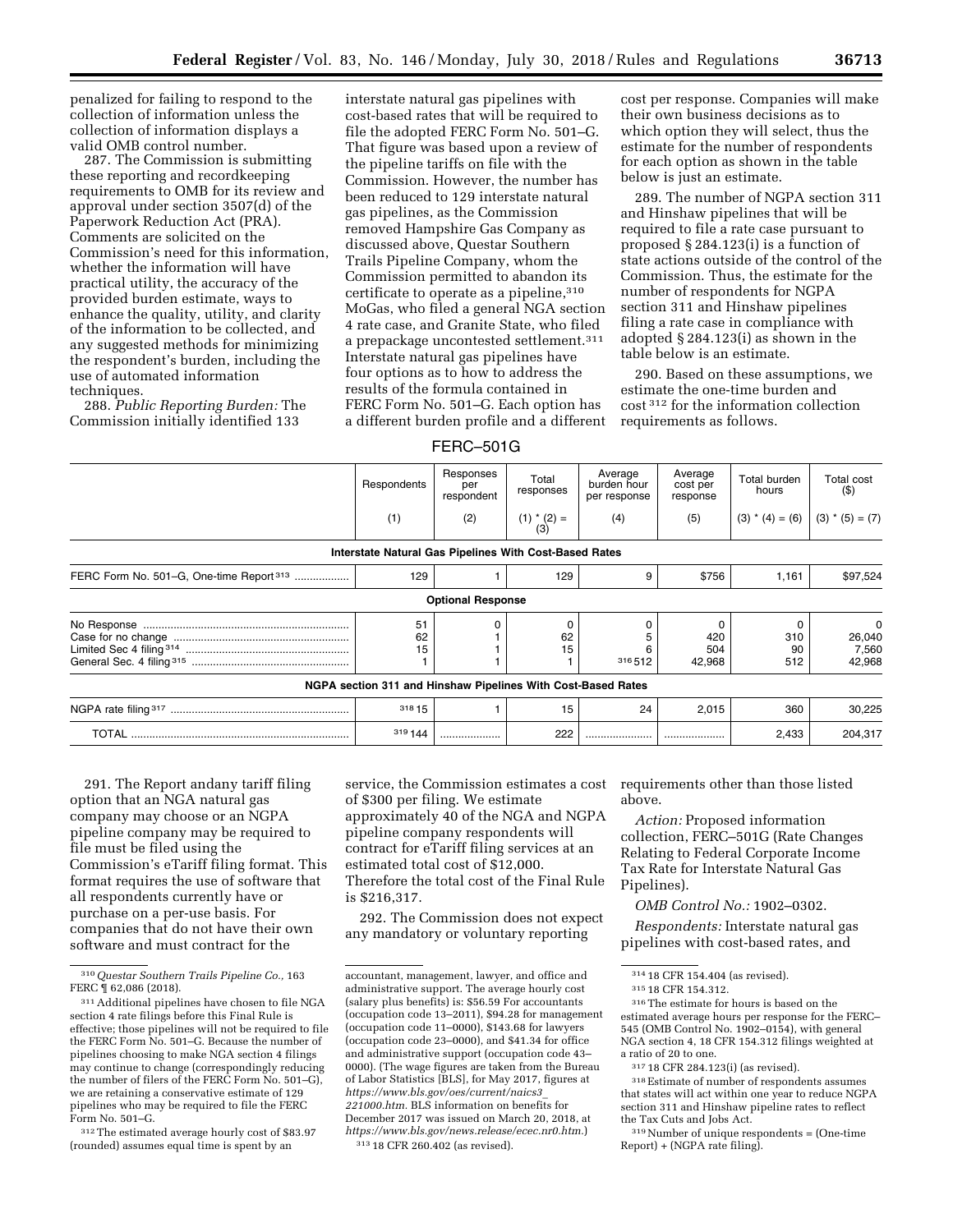certain NGPA section 311 and Hinshaw pipelines.

*Frequency of Information:* One-time, for each indicated reporting requirement.

*Necessity of Information:* The Commission requires information in order to determine the effect of the Tax Cuts and Jobs Act on the rates of natural gas pipelines to ensure those rates continue to be just and reasonable.

*Internal Review:* The Commission has reviewed the adopted information collection requirements and has determined that they are necessary. These requirements conform to the Commission's need for efficient information collection, communication, and management within the energy industry. The Commission has specific, objective support for the burden estimates associated with the information collection requirements.

Interested persons may obtain information on the reporting requirements or submit comments by contacting the Federal Energy Regulatory Commission, 888 First Street NE, Washington, DC 20426 (Attention: Ellen Brown, Office of the Executive Director, (202) 502–8663, or email *[DataClearance@ferc.gov](mailto:DataClearance@ferc.gov)*). Comments may also be sent to the Office of Management and Budget (Attention: Desk Officer for the Federal Energy Regulatory Commission), by email at *oira*\_*[submission@omb.eop.gov.](mailto:oira_submission@omb.eop.gov)* 

### *B. Environmental Analysis*

293. The Commission is required to prepare an Environmental Assessment or an Environmental Impact Statement for any action that may have a significant adverse effect on the human environment.320 The actions taken here fall within categorical exclusions in the Commission's regulations for rules regarding information gathering, analysis, and dissemination, and for rules regarding sales, exchange, and transportation of natural gas that require no construction of facilities.321 Therefore, an environmental review is unnecessary and has not been prepared in this rulemaking.

# *C. Regulatory Flexibility Act*

294. The Regulatory Flexibility Act of 1980 (RFA) 322 generally requires a description and analysis of Final Rules that will have significant economic

295. As noted in the above Information Collection Statement, approximately 129 interstate natural gas pipelines, both large and small, are respondents subject to the requirements adopted by this rule. In addition, the Commission estimates that another 59 NGPA natural gas pipelines may be required to file restated rates pursuant to proposed § 284.123(i). However, the actual number of NGPA section 311 and Hinshaw pipelines that will be required to file is a function of actions taken at the state level. The Commission estimates that only 15 of the 59 NGPA natural gas pipelines will file a rate case pursuant to proposed § 284.123(i).

296. Most of the natural gas pipelines regulated by the Commission do not fall within the RFA's definition of a small entity,323 which is currently defined for natural gas pipelines as a company that, in combination with its affiliates, has total annual receipts of \$27.5 million or less.324 For the year 2016 (the most recent year for which information is available), only five of the 129 interstate natural gas pipeline respondents had annual revenues in combination with their affiliates of \$27.5 million or less and therefore could be considered a small entity under the RFA. This represents 3.9 percent of the total universe of potential NGA respondents that may have a significant burden imposed on them. For NGPA section 311 and Hinshaw pipelines, three of the 59 potential respondents could be considered a small entity, or 5.1 percent. However, it is not possible to predict whether any of these small companies may be required to make a rate filing. The estimated cost for respondents is expected to vary from  $$756$  to  $$42.968$ .<sup>325</sup> In view of these considerations, the Commission certifies that this final rule's amendments to the regulations will not have a significant

impact on a substantial number of small entities.

#### *D. Document Availability*

297. In addition to publishing the full text of this document in the **Federal Register**, the Commission provides all interested persons an opportunity to view and/or print the contents of this document via the internet through the Commission's Home Page *[www.ferc.gov](http://www.ferc.gov)*  and in the Commission's Public Reference Room during normal business hours (8:30 a.m. to 5:00 p.m. Eastern time) at 888 First Street NE, Room 2A, Washington, DC 20426.

298. From the Commission's Home Page on the internet, this information is available on eLibrary. The full text of this document is available on eLibrary in PDF and Microsoft Word format for viewing, printing, and/or downloading. To access this document in eLibrary, type the docket number excluding the last three digits in the docket number field.

299. User assistance is available for eLibrary and the Commission's website during normal business hours from FERC Online Support at (202) 502–6652 (toll free at 1–866–208–3676) or email at *[ferconlinesupport@ferc.gov,](mailto:ferconlinesupport@ferc.gov)* or the Public Reference Room at (202) 502– 8371, TTY (202) 502–8659. Email the Public Reference Room at *[public.referenceroom@ferc.gov.](mailto:public.referenceroom@ferc.gov)* 

# *E. Effective Date and Congressional Notification*

300. These regulations are effective September 13, 2018. The Commission has determined, with the concurrence of the Administrator of the Office of Information and Regulatory Affairs of OMB, that this rule is not a ''major rule'' as defined in section 351 of the Small Business Regulatory Enforcement Fairness Act of 1996.

#### **List of Subjects**

#### *Part 154*

Natural gas, Pipelines, Reporting and recordkeeping requirements.

#### *Part 260*

Natural gas, Reporting and recordkeeping requirements,

#### *Part 284*

Continental shelf, Natural gas, Reporting and recordkeeping requirements.

By the Commission. Commissioners LaFleur and Glick are concurring with a separate statement attached.

<sup>320</sup>*Regulations Implementing the National Environmental Policy Act,* Order No. 486, FERC Stats. & Regs. ¶ 30,783 (1987) (cross-referenced at 41 FERC ¶ 61,284.

<sup>321</sup>*See* 18 CFR 380.4(a)(2)(ii), 380.4(a)(5) and 380.4(a)(27). 322 5 U.S.C. 601–612.

impact on a substantial number of small entities.

<sup>323</sup>*See* 5 U.S.C. 601(3) (citing section 3 of the Small Business Act, 15 U.S.C. 623). Section 3 of the SBA defines a ''small business concern'' as a business which is independently owned and operated and which is not dominant in its field of operation.

<sup>324</sup> 13 CFR 121.201 (Subsector 486—Pipeline Transportation; North American Industry Classification System code 486210; Pipeline Transportation of Natural Gas) (2017). ''Annual Receipts'' are total income plus cost of goods sold.

<sup>325</sup>The estimated \$756 is for respondents who file the One-time Report and choose to take no optional response. Only one respondent who files the Onetime Report and then chooses to make a general NGA section 4 filing is estimated to have a one-time cost of \$42,968. These figures do not include the estimated cost of \$300 per filing for approximately 40 filers for the use of software to make these filing in the eTariff format.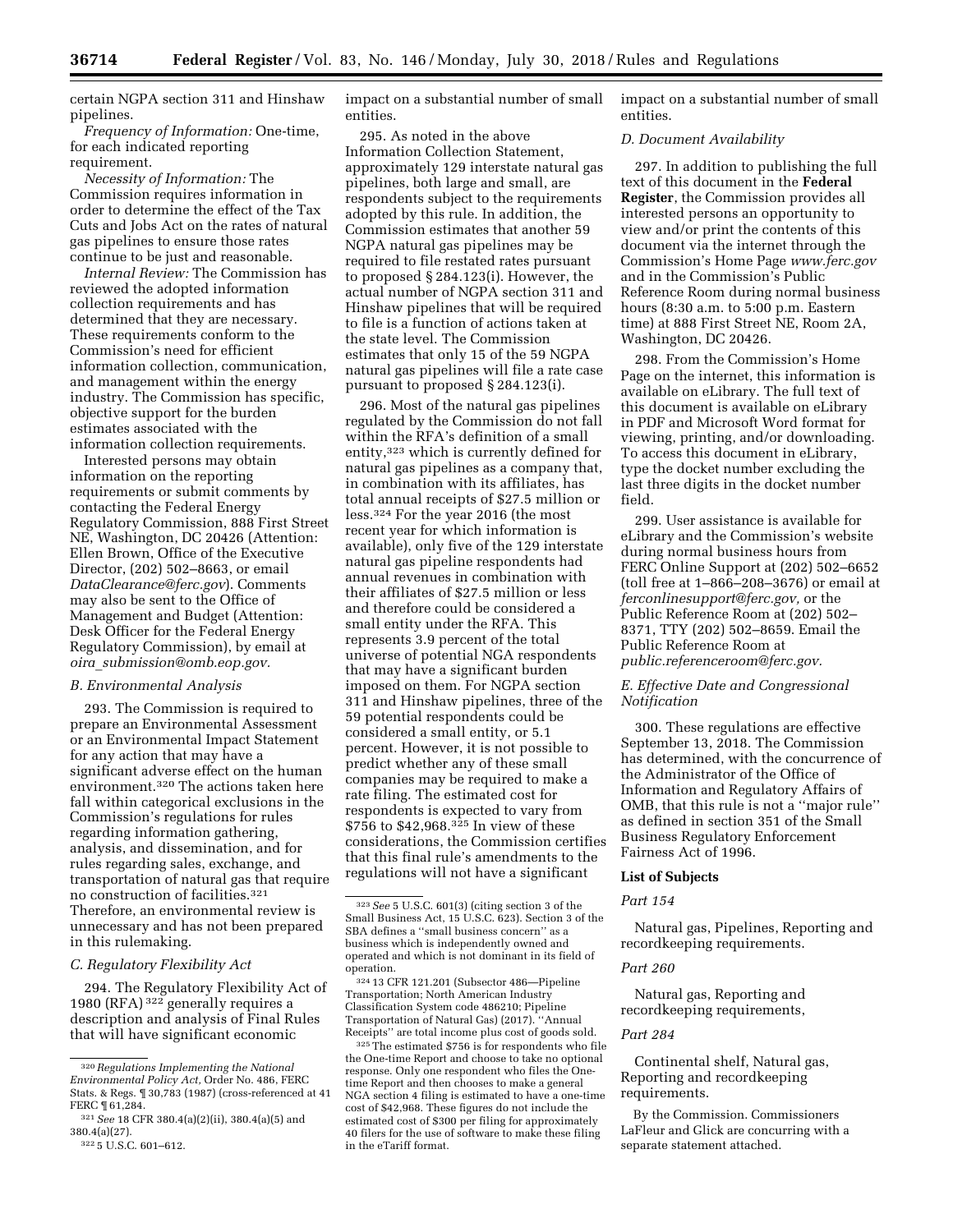Issued: July 18, 2018. **Nathaniel J. Davis, Sr.,**  *Deputy Secretary.* 

In consideration of the foregoing, the Commission amends parts 154, 260, and 284, Chapter I, Title 18, Code of Federal Regulations, as follows:

## **PART 154—RATE SCHEDULES AND TARIFFS**

■ 1. The authority citation for part 154 continues to read as follows:

**Authority:** 15 U.S.C. 717–717w; 31 U.S.C. 9701; 42 U.S.C. 7102–7352.

■ 2. Add § 154.404 to subpart E to read as follows:

## **§ 154.404 Tax Cuts and Jobs Act rate reduction.**

(a) *Purpose.* The limited rate filing permitted by this section is intended to permit:

(1) A natural gas company subject to the Federal corporate income tax to reduce its maximum rates to reflect the decrease in the federal corporate income tax rate pursuant to the Tax Cuts and Jobs Act of 2017; and

(2) A natural gas company organized as a pass-through entity either:

(i) To eliminate any income tax allowance and accumulated deferred income taxes reflected in its current rates; or

(ii) To reduce its maximum rates to reflect the decrease in the Federal income tax rates applicable to partners pursuant to the Tax Cuts and Jobs Act of 2017.

(b) *Applicability.* (1) For purposes of paragraph (a)(1) of this section, a natural gas company organized as a passthrough entity all of whose income or losses are consolidated on the Federal income tax return of its corporate parent is considered to be subject to the Federal corporate income tax.

(2) Except as provided in paragraph (b)(3) of this section, any natural gas company with cost-based, stated rates may submit the limited rate filing permitted by this section.

(3) If a natural gas company has a rate case currently pending before the Commission in which the change in the Federal corporate income tax rate can be reflected, the public utility may not use this section to adjust its rates.

(c) *Determination of rate reduction.* A natural gas company submitting a filing pursuant to this section shall reduce:

(1) Its maximum reservation rates for firm service, and

(2) Its usage charge that includes fixed costs, and

(3) Its one-part rates that include fixed costs, by

(4) The percentage calculated consistent with the instructions to FERC Form No. 501–G prescribed by § 260.402 of this chapter.

(d) *Timing.* Any natural gas company filing to reduce its rates pursuant to this section must do so no later than the date that it files its FERC Form No. 501–G pursuant to § 260.402 of this chapter.

(e) *Hearing issues.* (1) The only issues that may be raised by Commission staff or any intervenor under the procedures established in this section are:

(i) Whether or not the natural gas company may file under this section,

(ii) Whether or not the percentage reduction permitted in paragraph (c)(4) has been properly applied, and

(iii) Whether or not the correct information was used in that calculation.

(2) Any other issue raised will be severed from the proceeding and dismissed without prejudice.

## **PART 260—STATEMENTS AND REPORTS (SCHEDULES)**

■ 3. The authority citation for part 260 continues to read as follows:

**Authority:** 15 U.S.C. 717–717w, 3301– 3432; 42 U.S.C. 7101–7352.

 $\blacksquare$  4. Add § 260.402 to read as follows:

#### **§ 60.402 FERC Form No. 501–G. One-time Report on Rate Effect of the Tax Cuts and Jobs Act.**

(a) *Prescription.* The form for the Onetime Report on Rate Effect of the Tax Cuts and Jobs Act of 2017, designated herein as FERC Form No. 501–G is prescribed.

(b) *Filing requirement*—(1) *Who must file.* (i) Except as provided in paragraph (b)(1)(ii) of this section, every natural gas company that is required under this part to file a Form No. 2 or 2–A for 2017 and has cost-based, stated rates for service under any rate schedule that was filed electronically pursuant to part 154 of this chapter, must prepare and file with the Commission a FERC Form No. 501–G pursuant to the definitions and instructions set forth in that form and the Implementation Guide.

(ii) A natural gas company whose rates are being examined in a general rate case under section 4 of the Natural Gas Act or in an investigation under section 5 of the Natural Gas Act as of the deadline for it to file the FERC Form No. 501–G need not file FERC Form No. 501–G. In addition, a natural gas company that files an uncontested settlement of its rates pursuant to § 385.207(a)(5) of this chapter after March 26, 2018, and before the deadline for it file the FERC Form No. 501–G need not file FERC Form No. 501–G.

(2) FERC Form No. 501–G must be filed as prescribed in § 385.2011 of this chapter as indicated in the instructions set out in the form and Implementation Guide, and must be properly completed and verified. Each natural gas company must file FERC Form No. 501–G according to the schedule set forth in the Implementation Guide set out in that form. Each report must be prepared in conformance with the Commission's form and guidance posted and available for downloading from the FERC website (*<http://www.ferc.gov>*). One copy of the report must be retained by the respondent in its files.

## **PART 284—CERTAIN SALES AND TRANSPORTATION OF NATURAL GAS UNDER THE NATURAL GAS POLICY ACT OF 1978 AND RELATED AUTHORITIES**

■ 5. The authority citation for part 284 continues to read as follows:

**Authority:** 15 U.S.C. 717–717z, 3301– 3432; 42 U.S.C. 7101–7352; 43 U.S.C. 1331– 1356.

 $\blacksquare$  6. In § 284.123, add paragraph (i) to read as follows:

#### **§ 284.123 Rates and charges.**

\* \* \* \* \* (i) If an intrastate pipeline's rates on file with the appropriate state regulatory agency are reduced to reflect the reduced income tax rates adopted in the Tax Cuts and Jobs Act of 2017, the intrastate pipeline must file a new rate election pursuant to paragraph (b) of this section in the following circumstances:

(1) If the intrastate pipeline's existing rates for interstate service are based on paragraph (b)(1) of this section, the intrastate pipeline must file a new rate election, if the state-approved rate used for its current rate election is changed to reflect the reduced income tax rates adopted in the Tax Cuts and Jobs Act.

(2) If the intrastate pipeline's existing rates for interstate service are based on paragraph (b)(2) of this section, the intrastate pipeline must file a new rate election, if any of its rates on file with the appropriate state regulatory agency are reduced to reflect the reduced income tax rates adopted in the Tax Cuts and Jobs Act, unless the Commission has approved revised interstate rates for that pipeline after December 22, 2017, or it has filed revised interstate rates that are pending before the Commission on the effective date of the reduced intrastate rates.

(3) Any rate election required by this paragraph must be filed on or before the later of October 15, 2018 or 30 days after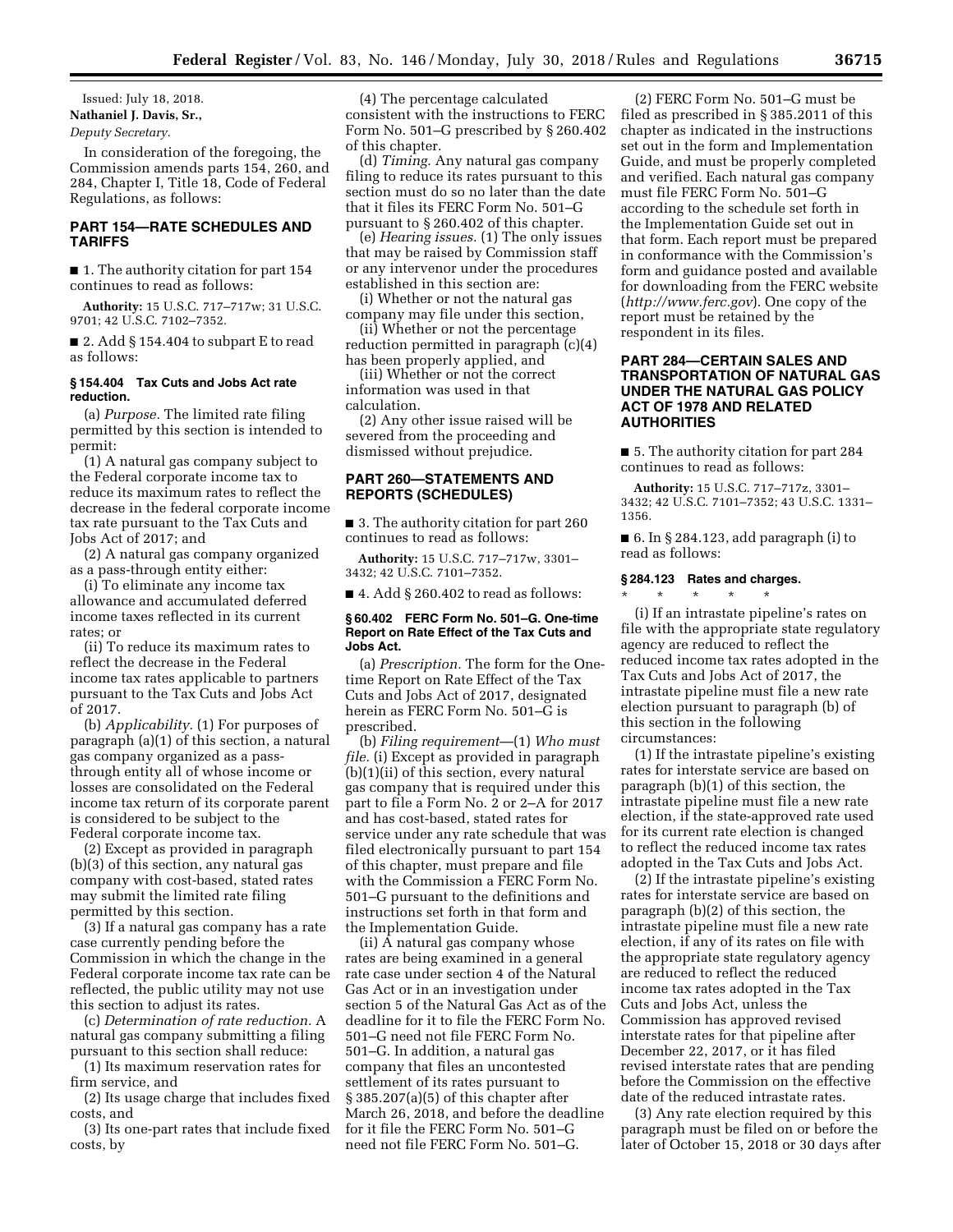the reduced intrastate rate becomes effective.

**Note:** The following attachments and appendix will not be published in the Code of Federal Regulations:

#### **Attachments**

The Attachments (FERC Form No. 501–G and the *Implementation Guide*) will not be published in the **Federal Register** or the Code of Federal Regulations. The Attachments will be

available in the Commission's eLibrary and website.

*The following appendix will not appear in the Code of Federal Regulations.* 

# **Appendix A**

| AGA.<br>APGA.<br>Berkshire Hathaway Energy Pipeline Group; Northern Natural Gas Company and Kern River Gas Transmission<br>Berkshire Hathaway.<br>Company.<br>Boardwalk.<br>CAPP.<br>Cove Point.<br>Direct Energy.<br>Dominion Energy Transmission, Inc.; Dominion Energy Carolina Gas Transmission, LLC; Dominion Energy<br>Dominion Energy.<br>Questar Pipeline, LLC; Dominion Energy Overthrust Pipeline, LLC; and Questar Southern Trails Pipeline Com-<br>pany.<br>Eastern Shore.<br>Enable Interstate Pipelines<br>EQT Midstream.<br>Hampshire.<br>Hess.<br>IECA.<br>Aera Energy, LLC, Anadarko Energy Services Company; Apache Corporation; BP Energy Company;<br>Indicated Shippers. | Commenter                                                                                            | Short name                 |
|----------------------------------------------------------------------------------------------------------------------------------------------------------------------------------------------------------------------------------------------------------------------------------------------------------------------------------------------------------------------------------------------------------------------------------------------------------------------------------------------------------------------------------------------------------------------------------------------------------------------------------------------------------------------------------------------|------------------------------------------------------------------------------------------------------|----------------------------|
|                                                                                                                                                                                                                                                                                                                                                                                                                                                                                                                                                                                                                                                                                              |                                                                                                      |                            |
|                                                                                                                                                                                                                                                                                                                                                                                                                                                                                                                                                                                                                                                                                              |                                                                                                      |                            |
|                                                                                                                                                                                                                                                                                                                                                                                                                                                                                                                                                                                                                                                                                              |                                                                                                      |                            |
|                                                                                                                                                                                                                                                                                                                                                                                                                                                                                                                                                                                                                                                                                              |                                                                                                      |                            |
|                                                                                                                                                                                                                                                                                                                                                                                                                                                                                                                                                                                                                                                                                              |                                                                                                      |                            |
|                                                                                                                                                                                                                                                                                                                                                                                                                                                                                                                                                                                                                                                                                              |                                                                                                      |                            |
|                                                                                                                                                                                                                                                                                                                                                                                                                                                                                                                                                                                                                                                                                              |                                                                                                      |                            |
|                                                                                                                                                                                                                                                                                                                                                                                                                                                                                                                                                                                                                                                                                              |                                                                                                      |                            |
|                                                                                                                                                                                                                                                                                                                                                                                                                                                                                                                                                                                                                                                                                              |                                                                                                      |                            |
|                                                                                                                                                                                                                                                                                                                                                                                                                                                                                                                                                                                                                                                                                              |                                                                                                      |                            |
|                                                                                                                                                                                                                                                                                                                                                                                                                                                                                                                                                                                                                                                                                              |                                                                                                      |                            |
|                                                                                                                                                                                                                                                                                                                                                                                                                                                                                                                                                                                                                                                                                              |                                                                                                      |                            |
|                                                                                                                                                                                                                                                                                                                                                                                                                                                                                                                                                                                                                                                                                              |                                                                                                      |                            |
|                                                                                                                                                                                                                                                                                                                                                                                                                                                                                                                                                                                                                                                                                              |                                                                                                      |                            |
| ergy, Inc.                                                                                                                                                                                                                                                                                                                                                                                                                                                                                                                                                                                                                                                                                   | ConocoPhillips Company; Occidental Energy Marketing, Inc.; Petrohawk Energy Corporation; and XTO En- |                            |
| INGAA.                                                                                                                                                                                                                                                                                                                                                                                                                                                                                                                                                                                                                                                                                       |                                                                                                      |                            |
| IOGA.                                                                                                                                                                                                                                                                                                                                                                                                                                                                                                                                                                                                                                                                                        |                                                                                                      |                            |
| Natural Gas Pipeline Company of America LLC; Tennessee Gas Pipeline Company, L.L.C.; Southern Natural<br>Kinder Morgan.                                                                                                                                                                                                                                                                                                                                                                                                                                                                                                                                                                      |                                                                                                      |                            |
| Gas Company, L.L.C.; Colorado Interstate Gas Company, L.L.C.; Wyoming Interstate Company, L.L.C.; El<br>Paso Natural Gas Company, L.L.C.; Mojave Pipeline Company, L.L.C.; Bear Creek Storage Company, L.L.C.;<br>Cheyenne Plains Gas Pipeline Company, L.L.C.; Elba Express Company, L.L.C.; Kinder Morgan Louisiana                                                                                                                                                                                                                                                                                                                                                                        |                                                                                                      |                            |
| Pipeline LLC; Southern LNG Company, L.L.C.; and TransColorado Gas Transmission Company LLC.                                                                                                                                                                                                                                                                                                                                                                                                                                                                                                                                                                                                  |                                                                                                      |                            |
| NYSEG.                                                                                                                                                                                                                                                                                                                                                                                                                                                                                                                                                                                                                                                                                       |                                                                                                      |                            |
| Millennium.                                                                                                                                                                                                                                                                                                                                                                                                                                                                                                                                                                                                                                                                                  |                                                                                                      |                            |
| National Fuel.                                                                                                                                                                                                                                                                                                                                                                                                                                                                                                                                                                                                                                                                               |                                                                                                      |                            |
| NGSA.                                                                                                                                                                                                                                                                                                                                                                                                                                                                                                                                                                                                                                                                                        |                                                                                                      |                            |
| Bay State Gas Company d/b/a Columbia Gas of Massachusetts; Columbia Gas of Kentucky, Inc.; Columbia Gas<br>NiSource LDCs.<br>of Maryland, Inc.; Columbia Gas of Ohio, Inc.; Columbia Gas of Pennsylvania, Inc.; Columbia Gas of Virginia,<br>Inc.; and Northern Indiana Public Service Company LLC.                                                                                                                                                                                                                                                                                                                                                                                          |                                                                                                      |                            |
| Oklahoma AG.                                                                                                                                                                                                                                                                                                                                                                                                                                                                                                                                                                                                                                                                                 |                                                                                                      |                            |
| Process Gas.                                                                                                                                                                                                                                                                                                                                                                                                                                                                                                                                                                                                                                                                                 |                                                                                                      |                            |
|                                                                                                                                                                                                                                                                                                                                                                                                                                                                                                                                                                                                                                                                                              |                                                                                                      | Texas Railroad Commission. |
| Range.                                                                                                                                                                                                                                                                                                                                                                                                                                                                                                                                                                                                                                                                                       |                                                                                                      |                            |
| Southern Company Services, Inc.; Alabama Power Company; Georgia Power Company; Gulf Power Company;<br>Southern Companies.                                                                                                                                                                                                                                                                                                                                                                                                                                                                                                                                                                    |                                                                                                      |                            |
| Mississippi Power Company and Southern Power Company.                                                                                                                                                                                                                                                                                                                                                                                                                                                                                                                                                                                                                                        |                                                                                                      |                            |
| Southern Star.                                                                                                                                                                                                                                                                                                                                                                                                                                                                                                                                                                                                                                                                               |                                                                                                      |                            |
| Spectra Energy Partners, LP (SEP), Algonquin Gas Transmission, LLC; Big Sandy Pipeline, LLC; East Ten-<br>Spectra.<br>nessee Natural Gas, LLC; Market Hub Partners Holding, LLC; Ozark Gas Transmission, L.L.C.; Saltville Gas<br>Storage Company L.L.C.; and Texas Eastern Transmission, LP. SEP also has ownership interests in Gulf-<br>stream Natural Gas System, L.L.C.; Maritimes & Northeast Pipeline, L.L.C.; Sabal Trail Transmission, LLC;<br>and Southeast Supply Header, LLC.                                                                                                                                                                                                    |                                                                                                      |                            |
| Trailblazer Pipeline Company, LLC; Tallgrass Interstate Gas Transmission, LLC; and Rockies Express Pipeline<br><b>Tallgrass Pipelines.</b>                                                                                                                                                                                                                                                                                                                                                                                                                                                                                                                                                   |                                                                                                      |                            |
| LLC.                                                                                                                                                                                                                                                                                                                                                                                                                                                                                                                                                                                                                                                                                         |                                                                                                      |                            |
| TransCanada.                                                                                                                                                                                                                                                                                                                                                                                                                                                                                                                                                                                                                                                                                 |                                                                                                      |                            |
| Williams.                                                                                                                                                                                                                                                                                                                                                                                                                                                                                                                                                                                                                                                                                    |                                                                                                      |                            |
| Xcel Energy Services Inc.; Northern States Power Company, a Minnesota corporation; Northern States Power<br>LDC Coalition.                                                                                                                                                                                                                                                                                                                                                                                                                                                                                                                                                                   |                                                                                                      |                            |
| Company, a Wisconsin corporation; Public Service Company of Colorado; and Southwestern Public Service<br>Company. Also Alliant Energy Corporate Services; Wisconsin Power and Light Company and Interstate Power<br>and Light Company.                                                                                                                                                                                                                                                                                                                                                                                                                                                       |                                                                                                      |                            |

## **Concurring Statement**

LaFLEUR, Commissioner, and GLICK, Commissioner, *concurring:* 

In companion orders issued today, the Commission (1) affirms the Revised Policy Statement on Treatment of Income Taxes (Revised Policy Statement) issued in response to the decision of the United States

Court of Appeals for the District of Columbia Circuit (D.C. Circuit) in *United Airlines;* 1 (2) provides guidance regarding the treatment of Accumulated Deferred Income Taxes (ADIT) where the income tax allowance is eliminated from cost-of-service rates under

1*United Airlines, Inc.* v. *FERC,* 827 F.3d 122 (D.C. Cir. 2016).

the Commission's post-*United Airlines*  policy; and (3) issues a Final Rule that establishes procedures for the Commission to determine which jurisdictional natural gas pipelines may be collecting unjust and unreasonable rates in light of the income tax reductions provided by the Tax Cuts and Jobs Act and the Commission's revised policy and precedent concerning tax allowances to